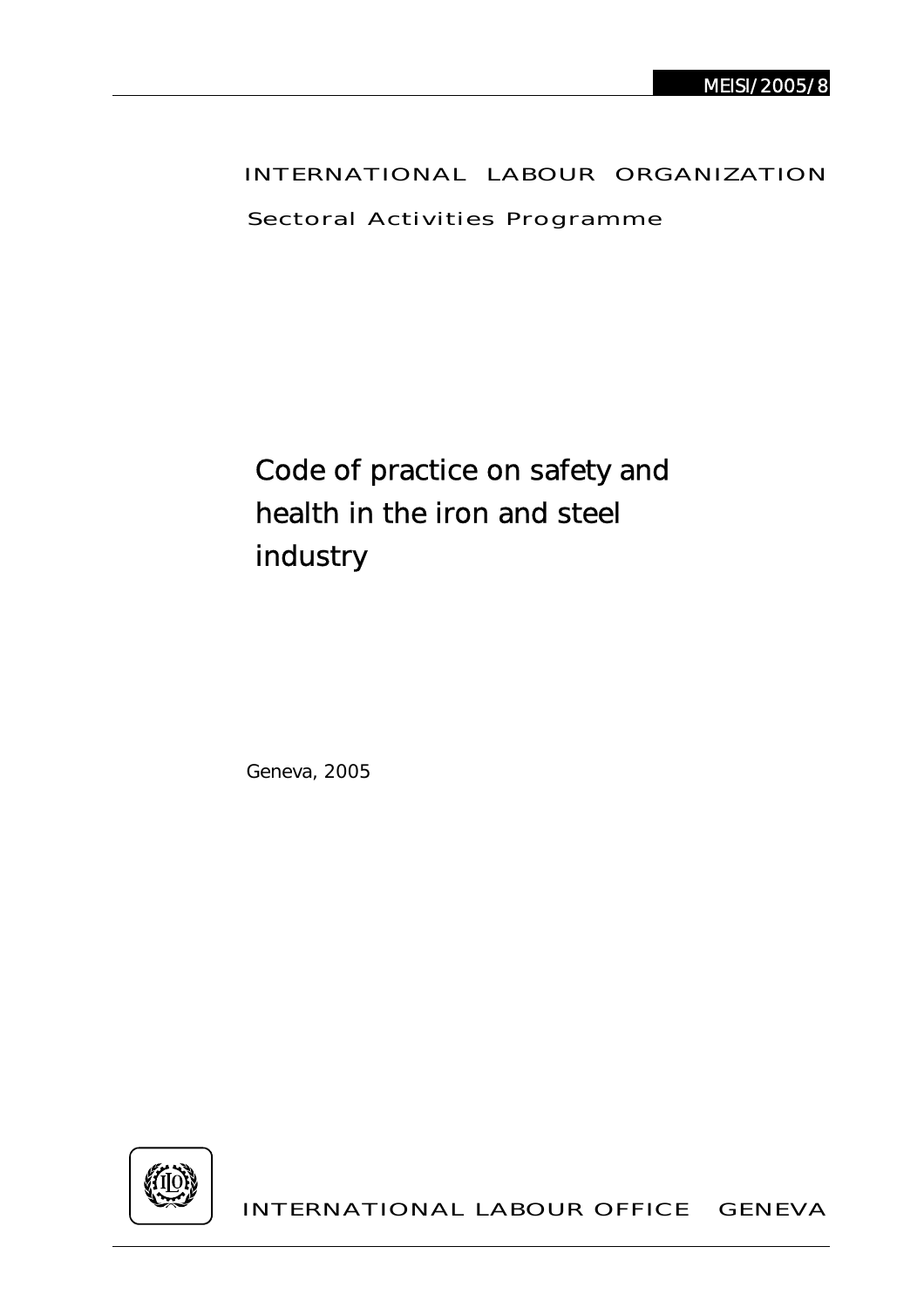# INTERNATIONAL LABOUR ORGANIZATION

Sectoral Activities Programme

# Code of practice on safety and health in the iron and steel industry

# Meeting of Experts to Develop a Revised Code of Practice on Safety and Health in the Iron and Steel Industry

Geneva, 2005

This code is dedicated to the memory of iron and steelworkers in all countries who have lost their lives from occupational injuries and disease. It is offered in the hope that it will help prevent such tragedies in the future.

# INTERNATIONAL LABOUR OFFICE GENEVA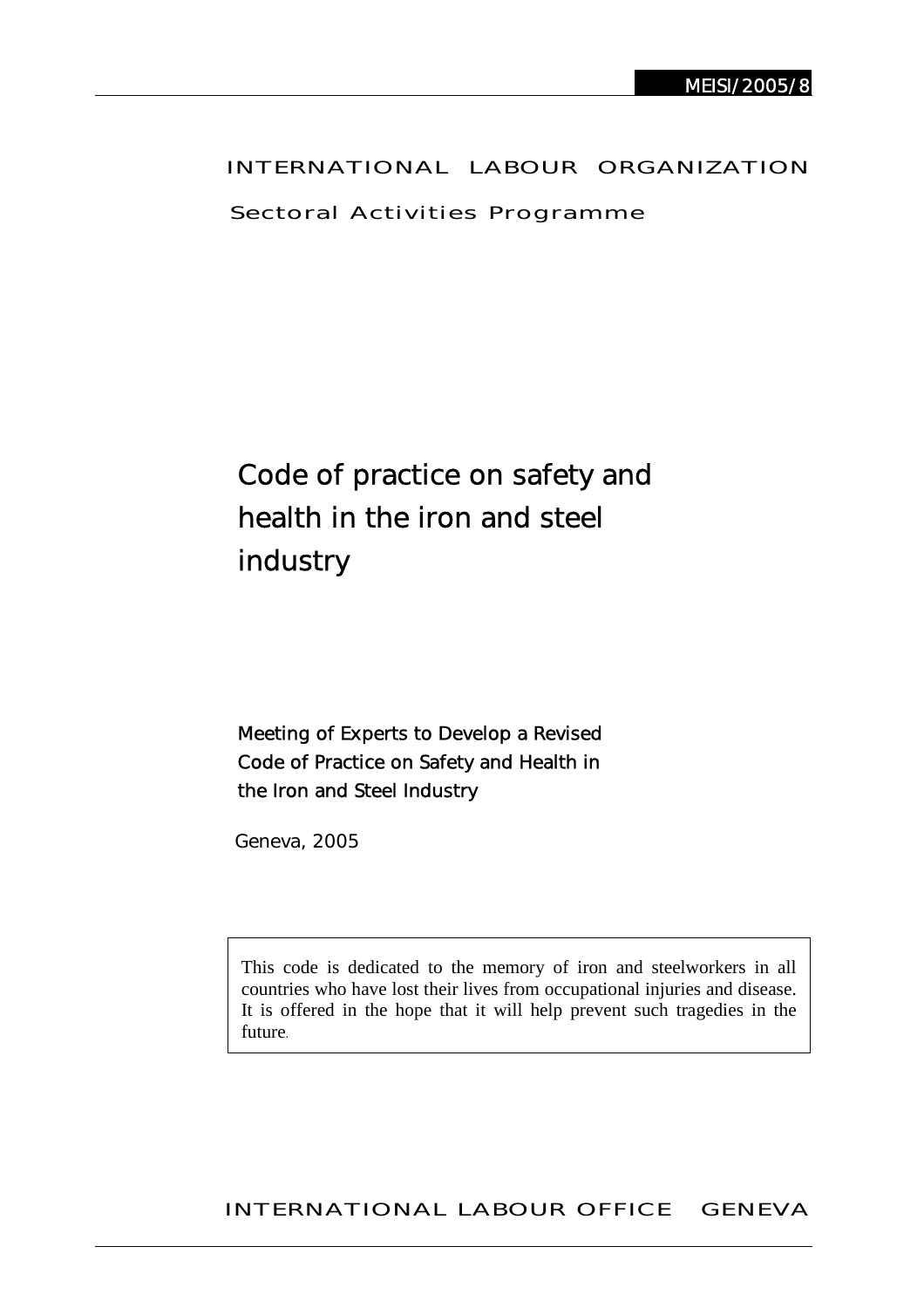Copyright © International Labour Organization 2005

Publications of the International Labour Office enjoy copyright under Protocol 2 of the Universal Copyright Convention. Nevertheless, short excerpts from them may be reproduced without authorization, on condition that the source is indicated. For rights of reproduction or translation, application should be made to the Publications Bureau (Rights and Permissions), International Labour Office, CH-1211 Geneva 22, Switzerland. The International Labour Office welcomes such applications.

Libraries, institutions and other users registered in the United Kingdom with the Copyright Licensing Agency, 90 Tottenham Court Road, London W1T 4LP [Fax: (+44) (0)20 7631 5500; email: cla@cla.co.uk], in the United States with the Copyright Clearance Center, 222 Rosewood Drive, Danvers, MA 01923 [Fax: (+1) (978) 750 4470; email: info@copyright.com] or in other countries with associated Reproduction Rights Organizations, may make photocopies in accordance with the licences issued to them for this purpose.

*First published 2005* 

The designations employed in ILO publications, which are in conformity with United Nations practice, and the presentation of material therein do not imply the expression of any opinion whatsoever on the part of the International Labour Office concerning the legal status of any country, area or territory or of its authorities, or concerning the delimitation of its frontiers.

The responsibility for opinions expressed in signed articles, studies and other contributions rests solely with their authors, and publication does not constitute an endorsement by the International Labour Office of the opinions expressed in them.

Reference to names of firms and commercial products and processes does not imply their endorsement by the International Labour Office, and any failure to mention a particular firm, commercial product or process is not a sign of disapproval.

ILO publications can be obtained through major booksellers or ILO local offices in many countries, or direct from ILO Publications, International Labour Office, CH-1211 Geneva 22, Switzerland. Catalogues or lists of new publications are available free of charge from the above address, or by email: pubvente@ilo.org

Visit our web site: www.ilo.org/publns

Printed by the International Labour Office, Geneva, Switzerland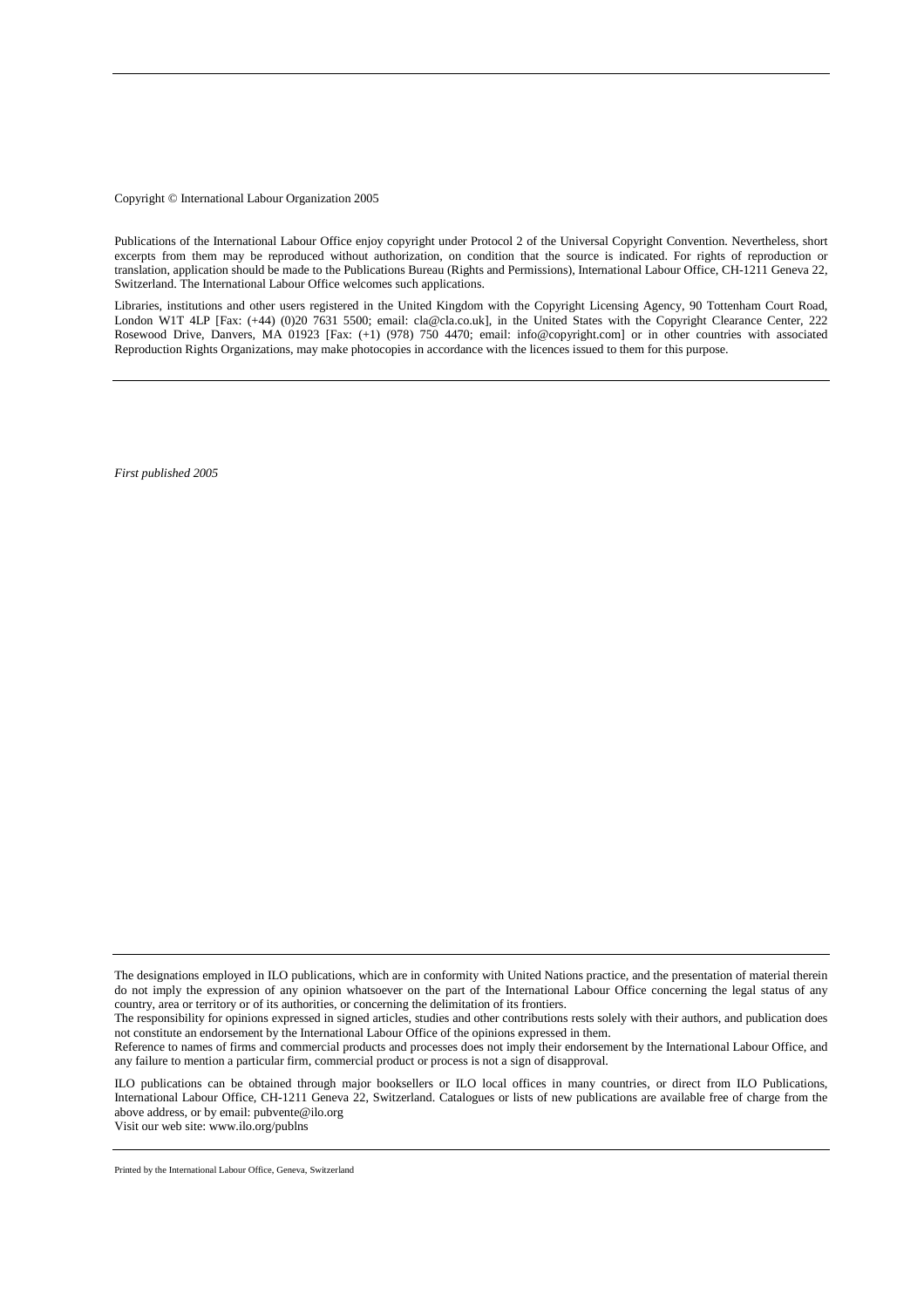### **Contents**

| Glossary          |                                                                                                                                                              | vii                                                                                |  |  |
|-------------------|--------------------------------------------------------------------------------------------------------------------------------------------------------------|------------------------------------------------------------------------------------|--|--|
| Introduction<br>1 |                                                                                                                                                              |                                                                                    |  |  |
| 1.                |                                                                                                                                                              | 3                                                                                  |  |  |
|                   | 1.1.                                                                                                                                                         | 3                                                                                  |  |  |
|                   | 1.2.                                                                                                                                                         | $\overline{4}$                                                                     |  |  |
|                   | 1.3.                                                                                                                                                         | $\overline{4}$                                                                     |  |  |
| 2.                |                                                                                                                                                              |                                                                                    |  |  |
|                   | 2.1.                                                                                                                                                         | 5                                                                                  |  |  |
|                   | 2.2.                                                                                                                                                         | 5                                                                                  |  |  |
| PART I.           |                                                                                                                                                              | 6                                                                                  |  |  |
| 3.                |                                                                                                                                                              |                                                                                    |  |  |
|                   | 3.1.                                                                                                                                                         | 6                                                                                  |  |  |
|                   | 3.2.                                                                                                                                                         | 6                                                                                  |  |  |
|                   | 3.3.                                                                                                                                                         | $\overline{7}$                                                                     |  |  |
|                   | 3.4.                                                                                                                                                         | 8                                                                                  |  |  |
|                   | 3.5.                                                                                                                                                         | 10                                                                                 |  |  |
|                   | 3.6.                                                                                                                                                         | 12<br>General responsibilities of suppliers, manufacturers and designers           |  |  |
|                   | 3.7.                                                                                                                                                         | 13                                                                                 |  |  |
| 4.                | Occupational safety and health management systems; reporting, recording and<br>notification of work-related injuries and diseases, ill health and incidents; |                                                                                    |  |  |
|                   | 4.1.                                                                                                                                                         | 14                                                                                 |  |  |
|                   | 4.2.                                                                                                                                                         | 14                                                                                 |  |  |
|                   | 4.3.                                                                                                                                                         | Reporting, recording and notification of work-related injuries and diseases,<br>14 |  |  |
|                   | 4.4.                                                                                                                                                         | 15                                                                                 |  |  |
| PART II.          |                                                                                                                                                              | 16                                                                                 |  |  |
| 5.                |                                                                                                                                                              | 16                                                                                 |  |  |
|                   | 5.1.                                                                                                                                                         | 16                                                                                 |  |  |
|                   | 5.2.                                                                                                                                                         | 17                                                                                 |  |  |
|                   | 5.3.                                                                                                                                                         | 27                                                                                 |  |  |
|                   | 5.4.                                                                                                                                                         | 35                                                                                 |  |  |
|                   | 5.5.                                                                                                                                                         | 43                                                                                 |  |  |

Page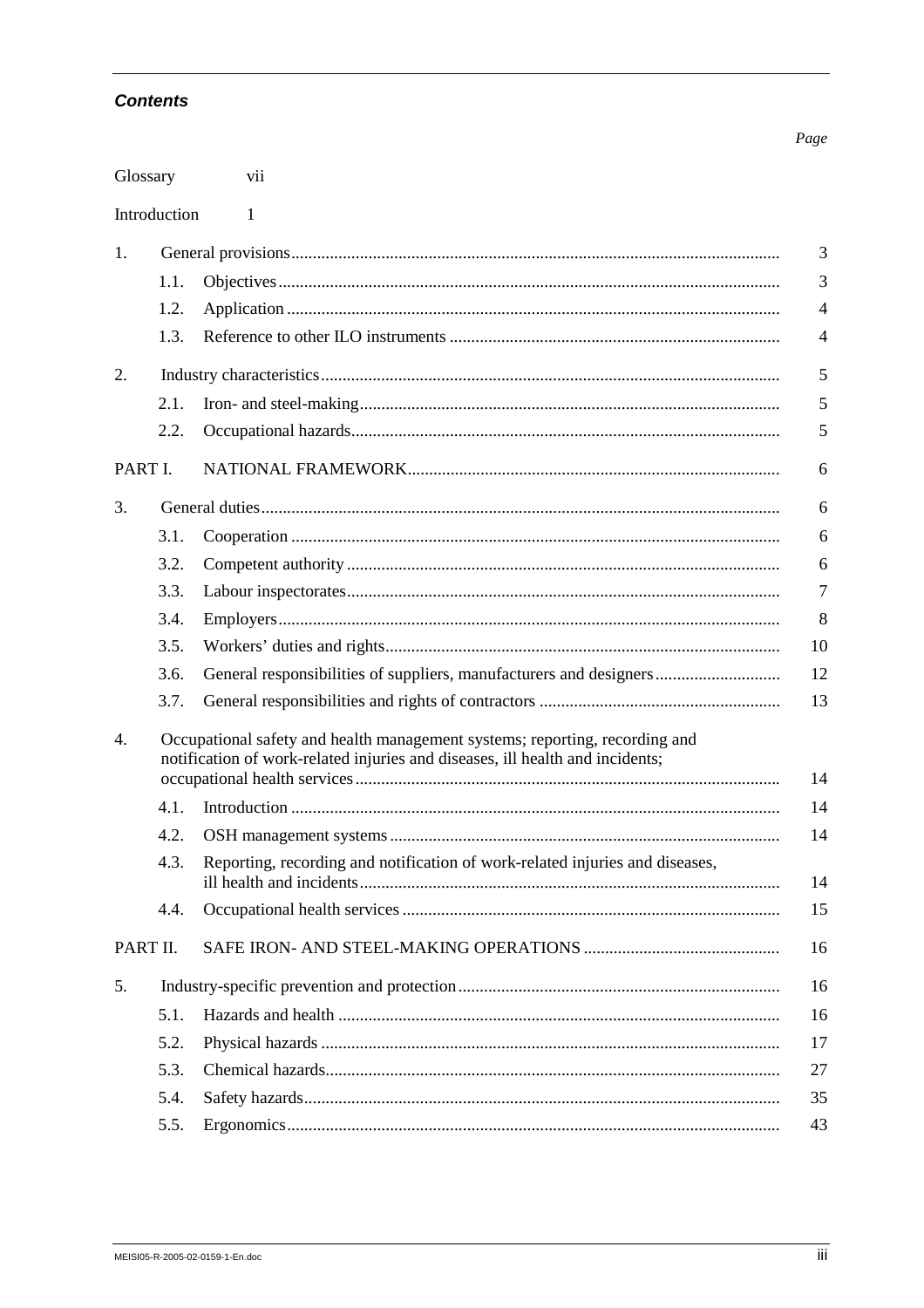| 6.  |      |  | 45 |  |  |
|-----|------|--|----|--|--|
|     | 6.1. |  | 45 |  |  |
|     | 6.2. |  | 45 |  |  |
|     | 6.3. |  | 46 |  |  |
|     | 6.4. |  | 47 |  |  |
|     | 6.5. |  | 47 |  |  |
| 7.  |      |  | 48 |  |  |
|     | 7.1. |  | 48 |  |  |
|     | 7.2. |  | 49 |  |  |
|     | 7.3. |  | 49 |  |  |
|     | 7.4. |  | 49 |  |  |
|     | 7.5. |  | 50 |  |  |
|     | 7.6. |  | 50 |  |  |
|     | 7.7. |  | 50 |  |  |
| 8.  | 53   |  |    |  |  |
|     | 8.1. |  | 53 |  |  |
|     | 8.2. |  | 53 |  |  |
| 9.  | 54   |  |    |  |  |
|     | 9.1. |  | 54 |  |  |
|     | 9.2. |  | 54 |  |  |
|     | 9.3. |  | 55 |  |  |
|     | 9.4. |  | 55 |  |  |
|     | 9.5. |  | 55 |  |  |
|     | 9.6. |  | 55 |  |  |
|     | 9.7. |  | 56 |  |  |
|     | 9.8. |  | 56 |  |  |
|     | 9.9. |  | 56 |  |  |
|     |      |  | 56 |  |  |
|     |      |  | 57 |  |  |
| 10. | 58   |  |    |  |  |
|     |      |  | 58 |  |  |
|     |      |  | 58 |  |  |
| 11. |      |  | 60 |  |  |
|     |      |  | 60 |  |  |
|     |      |  | 60 |  |  |
|     |      |  | 60 |  |  |
|     |      |  | 61 |  |  |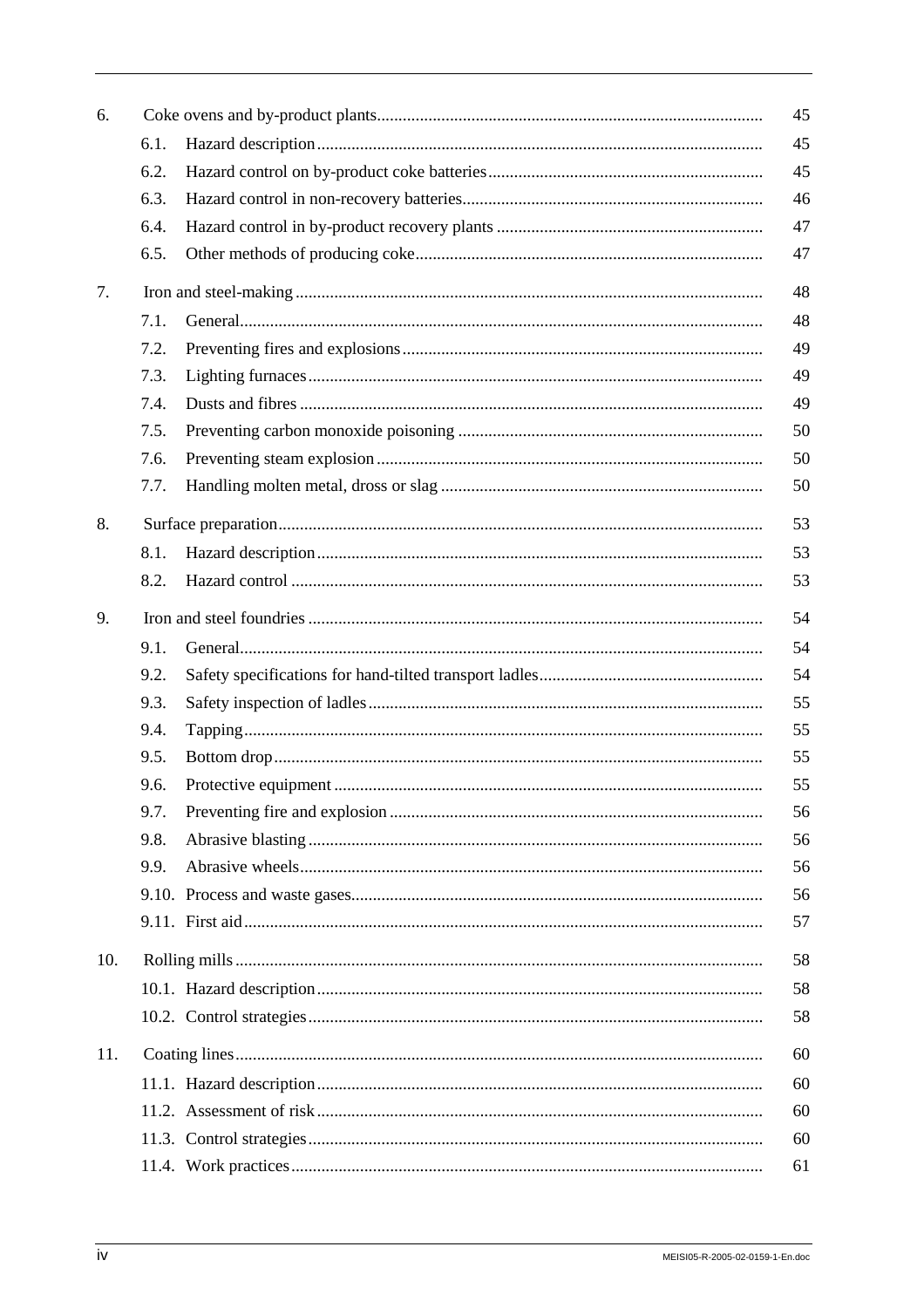| 12. | 62 |
|-----|----|
|     | 62 |
|     | 62 |
| 13. | 63 |
|     | 63 |
|     | 63 |
| 14. | 65 |
| 15. | 66 |
|     | 66 |
|     | 67 |
|     | 68 |
|     | 68 |
| 16. | 69 |
|     | 69 |
|     | 70 |
|     | 70 |
|     | 71 |
|     | 71 |
|     | 72 |
|     | 73 |
|     | 73 |
| 17. | 75 |
|     | 75 |
|     | 75 |
|     | 76 |
| 18. | 78 |
|     | 78 |
|     | 78 |
|     | 78 |
| 19. | 79 |
|     | 79 |
|     | 79 |
|     | 79 |
|     | 80 |
|     | 80 |
| 20. | 81 |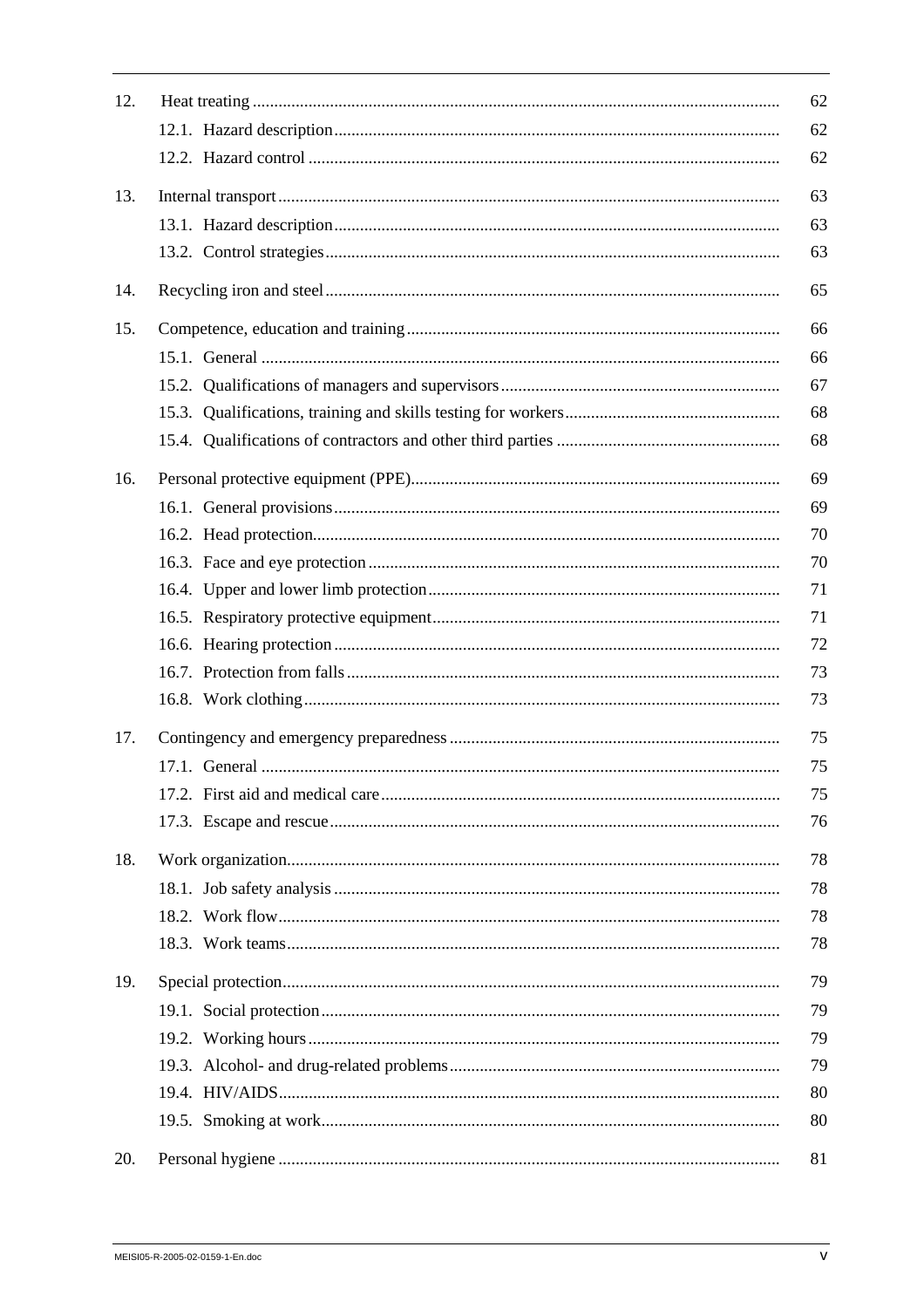|     | <b>Annexes</b>                                                                         |     |  |
|-----|----------------------------------------------------------------------------------------|-----|--|
| I.  |                                                                                        | 85  |  |
| П.  | Workers' health surveillance (adapted from the ILO Technical and ethical guidelines    | 87  |  |
| Ш.  | Surveillance of the working environment (according to the Occupational Health Services | 90  |  |
| IV. | Establishing an OSH management system (adapted from the ILO Guidelines on              | 92  |  |
| V.  | Occupational exposure limits for hazardous substances, electric and magnetic fields,   | 101 |  |
| VI. |                                                                                        | 105 |  |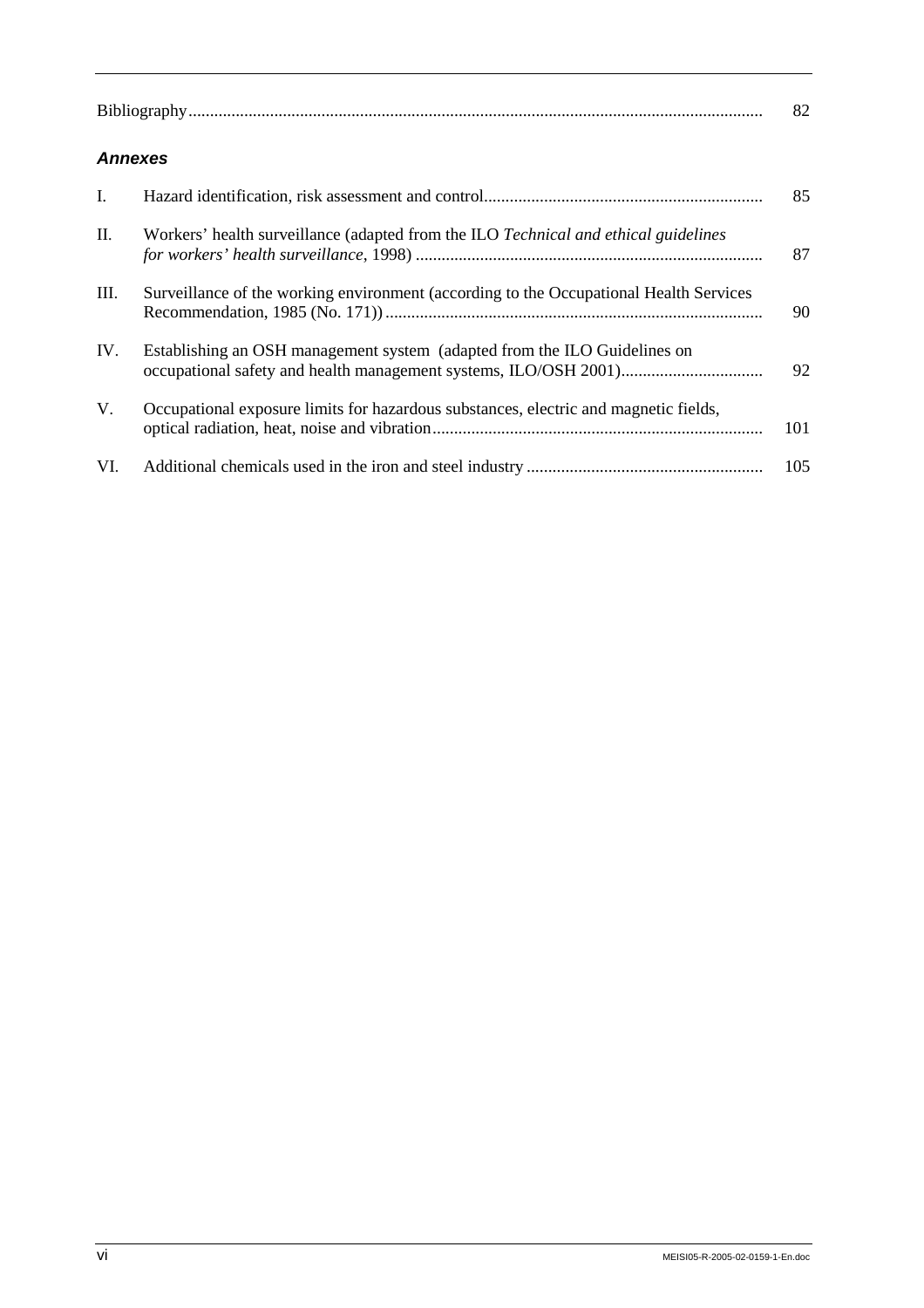# **Glossary**

In this code of practice, the following terms have the meanings hereby assigned to them:

*Active monitoring:* The ongoing activities which check that hazard identification, risk assessment and the appropriate preventive and protective measures, as well as the arrangements to implement the occupational safety and health (OSH) management system, conform to defined criteria.

*Asbestos:* The fibrous form of mineral silicates belonging to rock-forming minerals of the serpentine group, i.e. chrysotile (white asbestos), and of the amphibole group, i.e. actinolite, amosite (brown asbestos), anthophylite, crocidolite (blue asbestos), tremolite, or any mixture containing one or more of these.

*Asbestos dust:* Airborne particles of asbestos or settled particles of asbestos that are liable to become airborne in the working environment.

*Asphyxiant:* A substance that causes injury by decreasing the amount of oxygen available to the body. Asphyxiants may act by displacing air from an enclosed space, or by interfering with the body's ability to absorb and transport oxygen.

*Audit:* A systematic, independent and documented process for obtaining evidence and evaluating it objectively to determine the extent to which defined criteria are fulfilled. Audits should be conducted by competent persons internal or external to the facility who are independent of the activity being audited.

*Competent authority:* A minister, government department or other public authority with the power to issue regulations, orders or other instructions having the force of law. Under national laws or regulations, competent authorities may be appointed with responsibilities for specific activities, such as for the implementation of national policy and procedures for the protection of iron and steel workers.

*Competent person:* A person with suitable training, and sufficient knowledge, experience and skill, for the performance of the specific work.

*Contractor:* A person or an enterprise providing services to an employer at the facility in accordance with national laws and regulations, or with agreed specifications, terms and conditions. For the purpose of this code of practice, contractors include principal contractors, subcontractors and labour supply agents.

*Dangerous occurrence:* Readily identifiable event, as defined under national laws and regulations, with potential to cause injury or disease to people at work or the general public, for example a "near miss" or a "near hit".

*Employer:* Any physical or legal person that employs one or more workers.

*Engineering controls:* Use of technical measures such as enclosure, ventilation and workplace design to minimize exposure.

*Engulfment:* The condition of being swallowed up or overwhelmed by loose material, for example in the cave-in of an unshored trench. Engulfment usually causes injury by asphyxiation or crushing.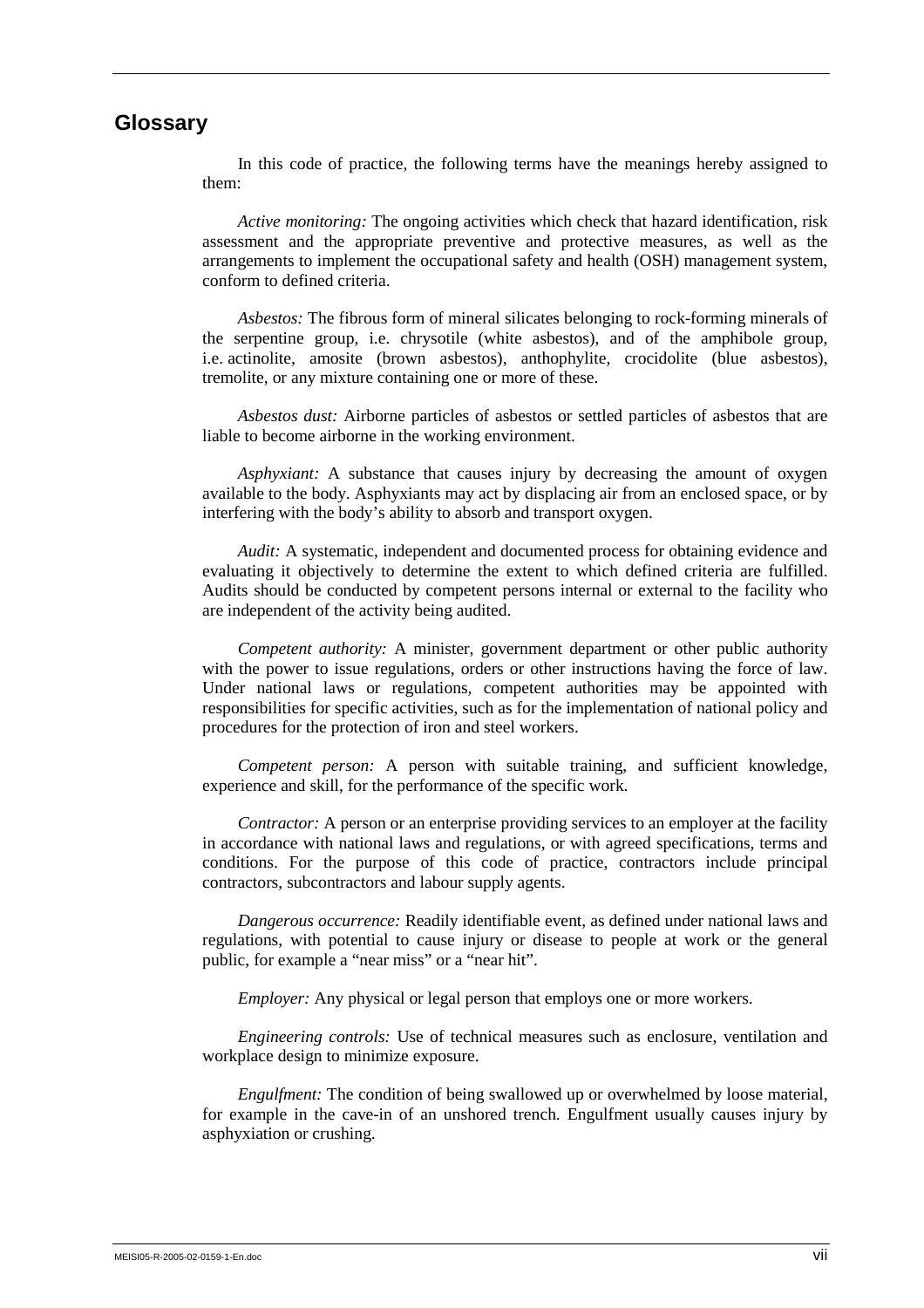*Exposure limit:* An exposure level specified or recommended by a competent authority to limit injury to health. The terms adopted by the competent authority vary from country to country and include: "administrative control levels"; "maximum allowable concentrations"; permissible exposure limits"; "occupational exposure limits"; and "threshold exposure values".

*Hazard:* The inherent potential to cause physical injury or damage to the health of people.

*Hazard identification:* The systematic process of identifying hazards in the workplace. See Annex I for a description of the process that should be considered.

*Hazardous ambient factor:* Any factor in the workplace which may in some or all normal conditions adversely affect the safety and health of the worker or other person.

*HEPA filter:* High-efficiency particulate air filter that is capable of filtering out particles of 0.3 microns or less, such as bacteria.

*ILO-OSH 2001: ILO Guidelines on occupational safety and health management systems, ILO-OSH 2001* (Geneva, 2001).

*Incident:* An unsafe occurrence arising out of or in the course of work where no personal injury is caused.

*Insulation wools:* That group of products which includes glass wool, rock wool, refractory ceramic fibres (RCFs), refractory fibres other than RCFs and special-purpose glass fibres.

*Labour inspectorate:* The body established according to national laws and regulations to secure the enforcement of the legal provisions relating to the conditions of work and the protection of workers while engaged in their work.

*Labour supply agent:* Supplier or provider of workers.

*Occupational accident:* An unexpected occurrence, including acts of violence, arising out of or in the course of work which results in a fatal or non-fatal occupational injury.

*Occupational disease:* Disease known, under prescribed conditions, to arise out of exposure to substances or dangerous conditions in processes, trades or occupations, including but not limited to those specified in the List of Occupational Diseases Recommendation, 2002 (No. 194).

*Occupational health services:* Services entrusted with essentially preventive functions and responsible for advising the employer, the workers and their representatives in the facilities on:

- (a) the requirements for establishing and maintaining a safe and healthy working environment which will facilitate optimal physical and mental health in relation to work;
- (b) the adaptation of work to the capabilities of the workers in the light of their state of physical and mental health.

*OSH:* Occupational safety and health.

*OSH management system:* A set of interrelated or interacting elements to establish OSH policy and objectives, and to achieve those objectives.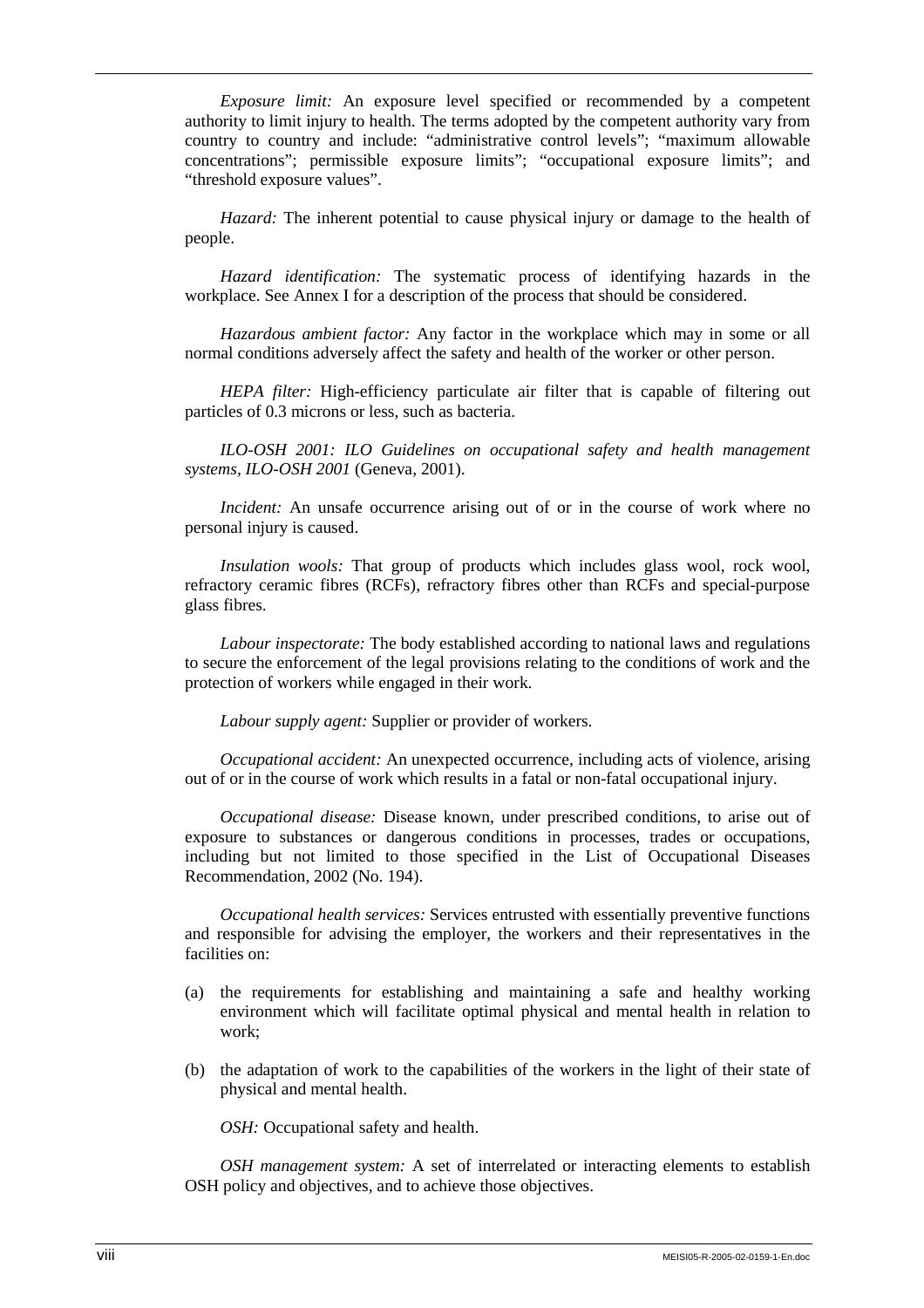*Reactive monitoring:* The process of identifying gaps or failures in prevention control measures, including OSH management systems, that arise from accidents, injuries, diseases, ill health and incidents, and correcting such deficiencies.

*Recording:* A procedure, specified in national laws and regulations, for ensuring that the employer maintains information on:

- (a) occupational accidents and diseases;
- (b) dangerous occurrences and incidents.

*Reporting:* A procedure, specified by the employer, in accordance with national laws and regulations and with the practice of the enterprise, for the submission by workers to their immediate supervisor, the competent person, or any other specified person or body, of information on:

- (a) any occupational accident or injury to health which arises in the course of or in connection with work;
- (b) suspected cases of occupational diseases;
- (c) dangerous occurrences and incidents.

*Risk:* A combination of the likelihood of an occurrence of a hazardous event and the severity of injury or damage to the health of people caused by this event.

*Risk assessment and control:* A process used to determine the level of risk of injury or illness associated with each identified hazard, for the purpose of control. All risks should be assessed and have control priorities assigned, based on the established level of risk. See Annex I for a description of the process that should be considered.

*Safety and health committee:* A committee with representation of workers' safety and health representatives and employers' representatives, established and functioning at facility level according to national laws, regulations and practice.

*Social security:* The protection that a society provides to individuals and households to ensure access to health care and to guarantee income security, particularly in cases of old age, unemployment, sickness, invalidity, work injury, maternity or loss of a breadwinner.

*Supervisor:* A person responsible for the day-to-day planning, organization and control of a function.

*Surveillance of the working environment:* A generic term which includes the identification and evaluation of environmental factors that may affect workers' health. It covers assessments of sanitary and occupational hygiene conditions, factors in the organization of work that may pose risks to the health of workers, collective and personal protective equipment (PPE), exposure of workers to hazardous agents, and control systems designed to eliminate and reduce them. From the standpoint of workers' health, the surveillance of the working environment may focus on, but not be limited to, ergonomics, accident and disease prevention, occupational hygiene in the workplace, work organization, and psychosocial factors in the workplace.

*Welfare:* Statutory procedure or social effort designed to promote the basic physical and material well-being of people in need.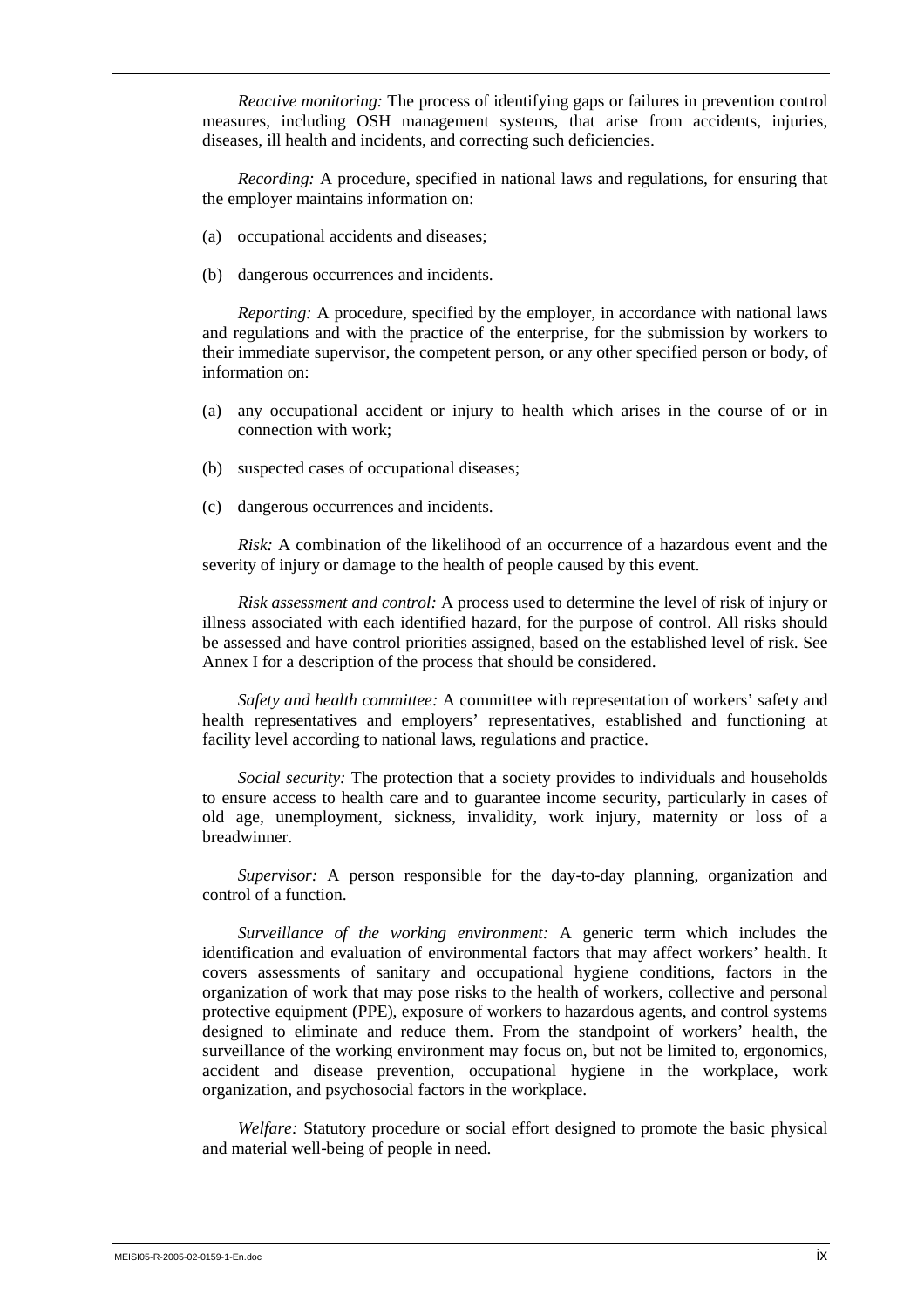*Worker:* Any person who performs work, either regularly or temporarily, for an employer.

*Workers' health surveillance:* A generic term which covers procedures and investigations to assess workers' health in order to detect and identify any abnormality. The results of surveillance should be used to protect and promote the health of the individual, collective health at the workplace, and the health of the exposed working population. Health assessment procedures may include, but are not limited to, medical examinations, biological monitoring, radiological examinations, questionnaires or a review of health records.

*Workers and their representatives:* Where reference is made in this code of practice to workers and their representatives, the intention is that, where representatives exist, they should be consulted as the means to achieving appropriate worker participation. In some instances, it may be appropriate to involve all workers and all representatives.

*Workers' representative:* In accordance with the Workers' Representatives Convention, 1971 (No. 135), any person who is recognized as such by national law or practice, whether they are:

- (a) trade union representatives, namely, representatives designated or elected by trade unions or by members of such unions; or
- (b) elected representatives, namely, representatives who are freely elected by the workers of the enterprise in accordance with provisions of national laws or regulations or of collective agreements and whose functions do not include activities which are recognized as the exclusive prerogative of trade unions in the country concerned.

*Workplace:* Area where workers need to be, or to go to, on the instruction of an employer to carry out their work. A workplace need not be a fixed location.

*Work-related injury:* Death or any personal injury resulting from an occupational accident.

*Work-related injuries, ill health and diseases:* Negative impacts on health arising from exposure to chemical, biological, physical and organizational factors at work.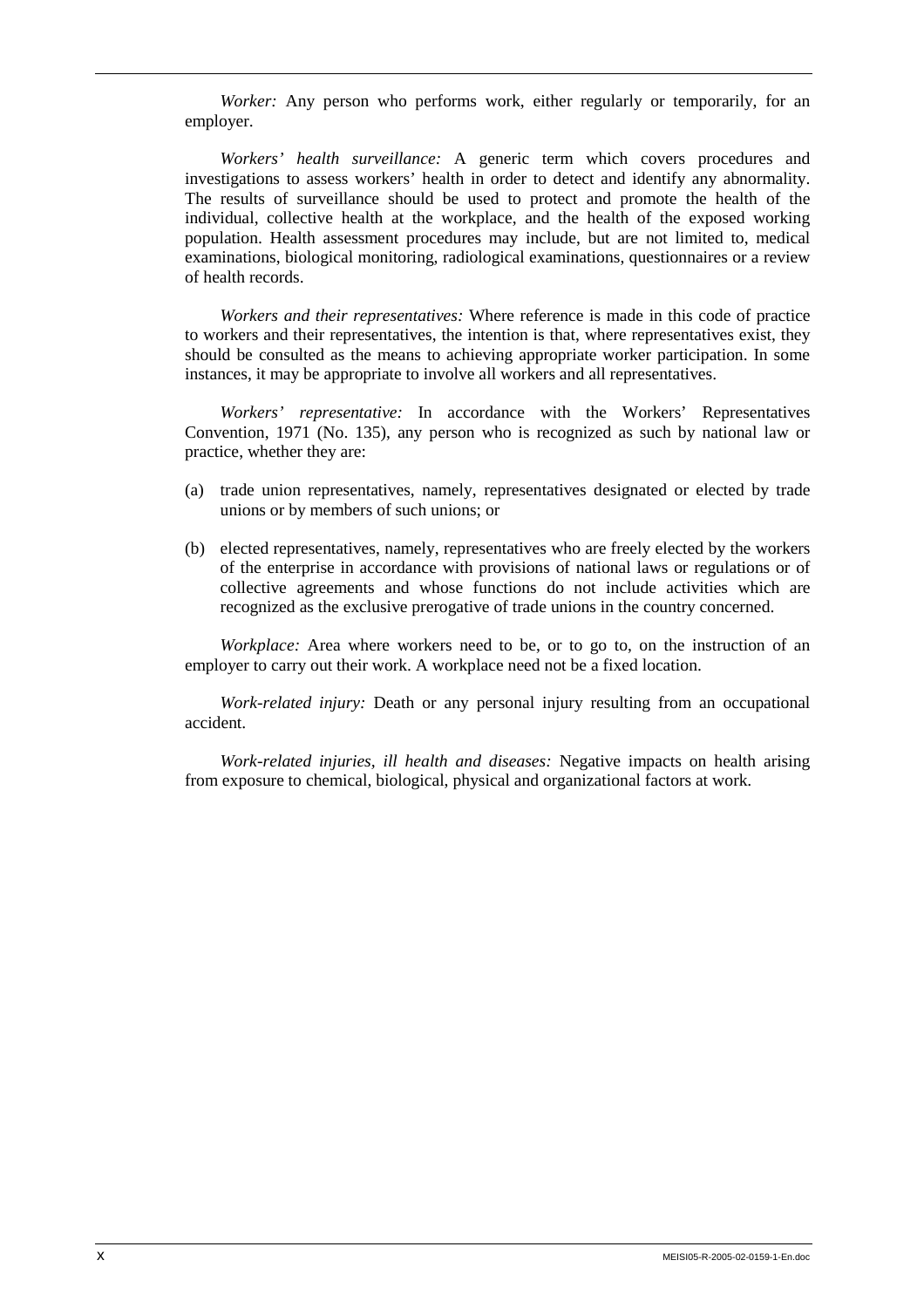# **Introduction**

In accordance with the decision taken by the Governing Body of the ILO at its 288th Session in November 2003, a Meeting of Experts on Safety and Health in the Iron and Steel Industry was convened in Geneva from 1 to 9 February 2005 to draw up and adopt a revised code of practice on safety and health in the iron and steel industry. The Meeting was composed of seven experts appointed following consultations with Governments, eight experts appointed following consultations with the Employers' group and eight experts appointed following consultations with the Workers' group of the Governing Body.

The original code of practice on safety and health in the iron and steel industry was adopted at a meeting of experts in 1981. This new code, which reflects the many changes in the industry, its workforce, the roles of the competent authorities, employers, workers and their organizations, and on the development of new ILO instruments on occupational safety and health, focuses on the production of iron and steel and basic iron and steel products, such as rolled and coated steel, including from recycled material. It does not deal with the mining of raw materials for iron and steel production, which is covered by the Safety and Health in Mines Convention, 1995 (No. 176), and by codes of practice on safety and health in coal mines (1986) and safety and health in opencast mines (1991), nor does it deal with the fabrication of commercial steel products.

This code of practice is based on principles established in international instruments relevant to the protection of workers' safety and health. The first two chapters deal with the objectives and application of the code. The next two chapters address, within a national framework, the responsibilities, duties and rights of the competent authority, the labour inspectorate, employers, workers and their organizations, suppliers, manufacturers and designers, and contractors, and occupational safety and health (OSH) management systems and services and OSH reporting.

Part II of the code addresses different operations commonly used in the production of iron and steel – from coke ovens to steel furnaces and foundries, to rolling mills, coating lines and recycling. It also covers transport, competence and training, personal protective equipment, emergency preparedness, and special protection and hygiene issues. Each section describes hazards, assesses risk and provides guidance on eliminating or controlling risk.

Where appropriate, the code draws on relevant parts of existing ILO instruments, including: *Occupational safety and health in the iron and steel industry* (Geneva, 1983); *Safety in the use of chemicals at work* (Geneva, 1993); *Management of alcohol- and drugrelated issues in the workplace* (Geneva, 1996); *Technical and ethical guidelines for workers' health surveillance* (Geneva, 1998); *Guidelines on occupational safety and health management systems* (Geneva, 2001); *Safety in the use of synthetic vitreous fibre insulation wools (glass wool, rock wool, slag wool)* (Geneva, 2001); *Ambient factors in the workplace* (Geneva, 2001); *HIV/AIDS and the world of work* (Geneva, 2001); and *Safety and health in the non-ferrous metals industries* (Geneva, 2003). The annexes include information on hazard identification, risk assessment and control and, drawn from relevant ILO instruments, information on workers' health surveillance, surveillance of the working environment and on establishing an OSH management system. As these instruments are updated, the references to them in electronic versions of this code will be adjusted accordingly. There is also information on exposure limits and on chemicals used in the iron and steel industry.

The practical recommendations of ILO codes of practice are intended for the use of all those, both in the public and private sectors, who have responsibility for safety and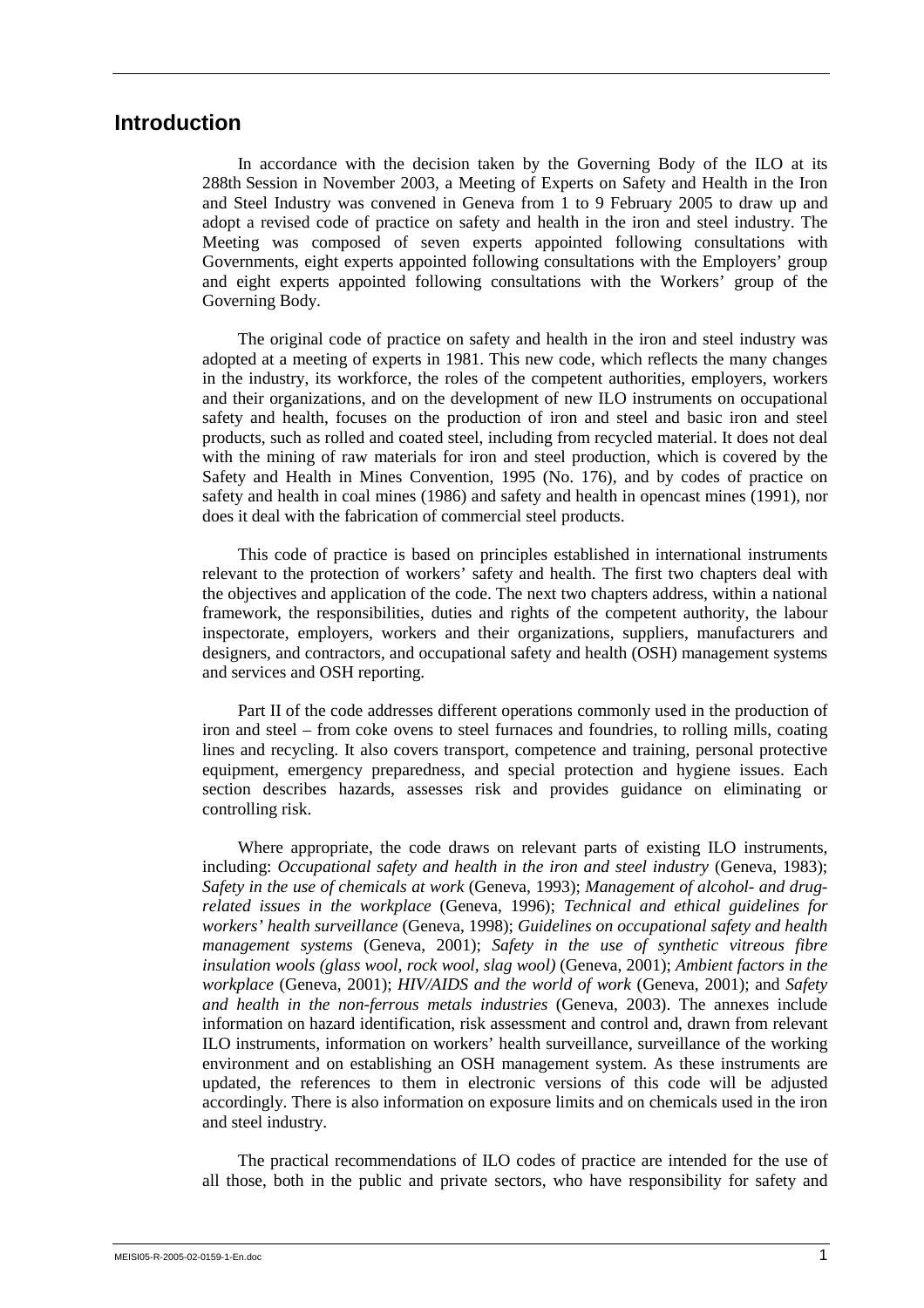health management in relation to specific occupational hazards (e.g. chemicals, heat, noise and vibration), sectors of activity (e.g. forestry, mining), or equipment. Codes of practice are not intended to replace national laws or regulations or accepted standards. They are drawn up with the objective of providing guidance, in accordance with the provisions of national laws and regulations, to all those who may be engaged, through social dialogue, in the framing of provisions of this kind or in elaborating programmes of prevention and protection at the national or enterprise levels. They are addressed in particular to governmental and public authorities, employers and workers and their organizations as well as management and safety and health committees in related enterprises.

Codes of practice are primarily designed as a basis for prevention and protective measures and are considered as ILO technical standards in occupational safety and health. They contain general principles and specific guidance which concern in particular the surveillance of the working environment and of workers' health; education and training; record-keeping; the role and duties of the competent authority, employers, workers, manufacturers and suppliers; and consultation and cooperation.

The provisions of this code of practice should be read in the context of the conditions in the country proposing to use the guidance it contains, the scale of operation involved and technical possibilities. In this regard, the needs of developing countries are also taken into consideration.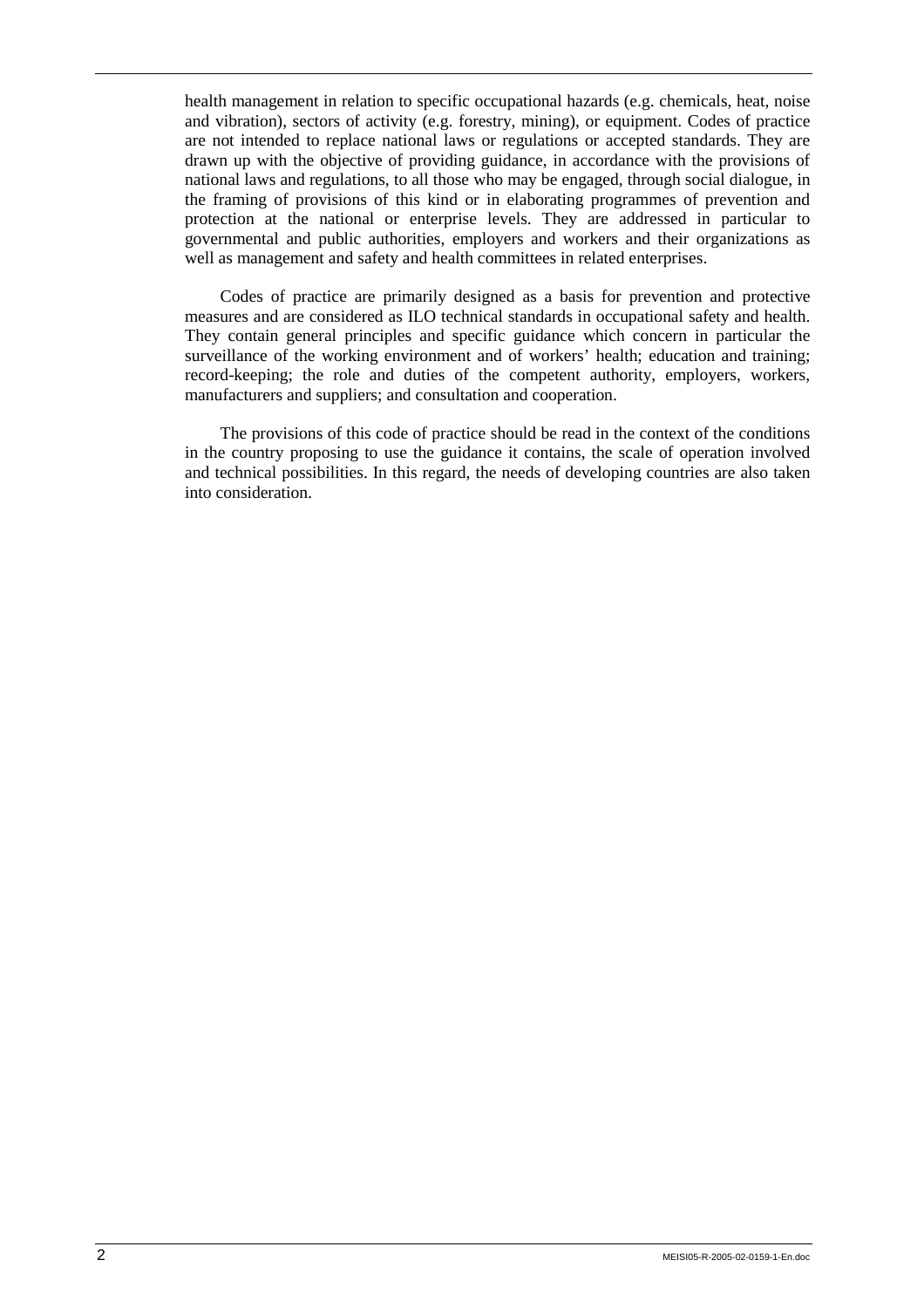# **1. General provisions**

### **1.1. Objectives**

1.1.1. This code of practice, which is a revision of the one adopted in 1981, should contribute:

- (a) to protecting workers in the iron and steel industry from workplace hazards and to preventing or reducing work-related injuries and diseases, ill health and incidents;
- (b) to assisting and facilitating the improved management of occupational safety and health (OSH) issues at the workplace;
- (c) to promoting effective consultation and cooperation between governments and employers' and workers' organizations in the improvement of OSH in the production of iron and steel.

1.1.2. This code of practice should assist in:

- (a) establishing a coherent national policy and principles on the occupational safety and health and welfare of workers in iron- and steel-making facilities and on the protection of the general working environment;
- (b) establishing the respective duties and responsibilities of the authorities, employers, workers and others involved and making arrangements for a structured cooperation between them;
- (c) improving knowledge and competence;
- (d) promoting the implementation and integration of consistent OSH management systems with a view to improving working conditions.

1.1.3. This code of practice provides practical guidance on the role and obligations of the competent authorities and the responsibilities, duties and rights of employers, workers and all other parties involved, with regard to workplace hazards. In particular it covers:

- (a) the setting up of legal, administrative and effective frameworks for the prevention and reduction of hazards and risks;
- (b) the aims of any mechanisms for identifying, eliminating, minimizing and controlling hazards;
- (c) the assessment of risks and hazards to the safety and health of workers and the measures that need to be taken;
- (d) the surveillance of the working environment and workers' health;
- (e) emergency procedures and first aid;
- (f) the provision of information and training to workers;
- (g) the establishment of a system to record, report and monitor occupational accidents and diseases, and dangerous occurrences.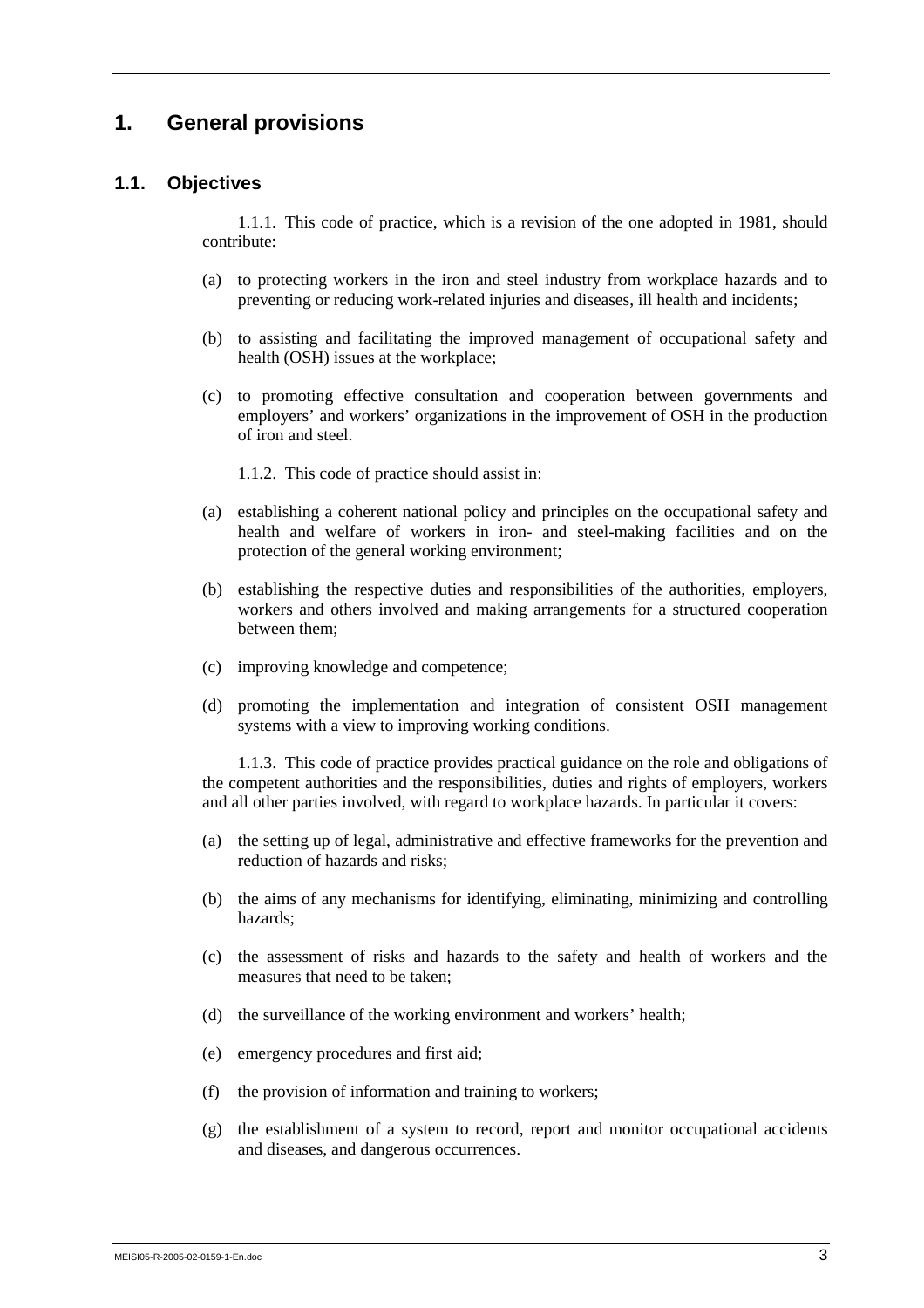# **1.2. Application**

1.2.1. This code of practice should provide guidance, in accordance with the provisions of national laws and regulations, to:

- (a) all those government authorities, workers' and employers' organizations and industry associations, whether legislative or advisory, whose activities influence the safety, health and welfare of workers in the iron and steel industry;
- (b) all those individuals at the level of the iron- and steel-making facilities, i.e. employers, persons in control of premises, and workers and contractors, as appropriate to their duties and responsibilities for safety and health;
- (c) all operations in the iron and steel industry.

1.2.2. A number of OSH measures implemented to protect workers' health and safety in the iron and steel industry may have an effect, directly or indirectly, on the general environment. This relationship should be taken into account by both the competent authorities and employers in designing and implementing their respective policies and programmes.

1.2.3. The provisions of this code should be considered as a minimum. They are not intended to replace applicable laws, regulations or accepted standards laying down higher requirements. More stringent applicable requirements should have priority over the provisions of this code. In the absence of national laws and regulations on a particular OSH issue, guidance should be drawn from this code of practice, as well as from other relevant nationally and internationally recognized instruments.

1.2.4. The code contains references to those institutions responsible for the delivery and award of vocational qualifications. Such institutions are urged to review existing curricula in the light of the code's recommendations for training and the allocation of worksite responsibilities.

### **1.3. Reference to other ILO instruments**

1.3.1. In the establishment, implementation and review of policies and programmes on OSH in the iron and steel industry under this code of practice, competent authorities, employers and workers' organizations should take account of the provisions of other relevant ILO instruments, including Conventions, Recommendations, codes of practice and guidelines. A list of these is contained in the Bibliography at the end of this code.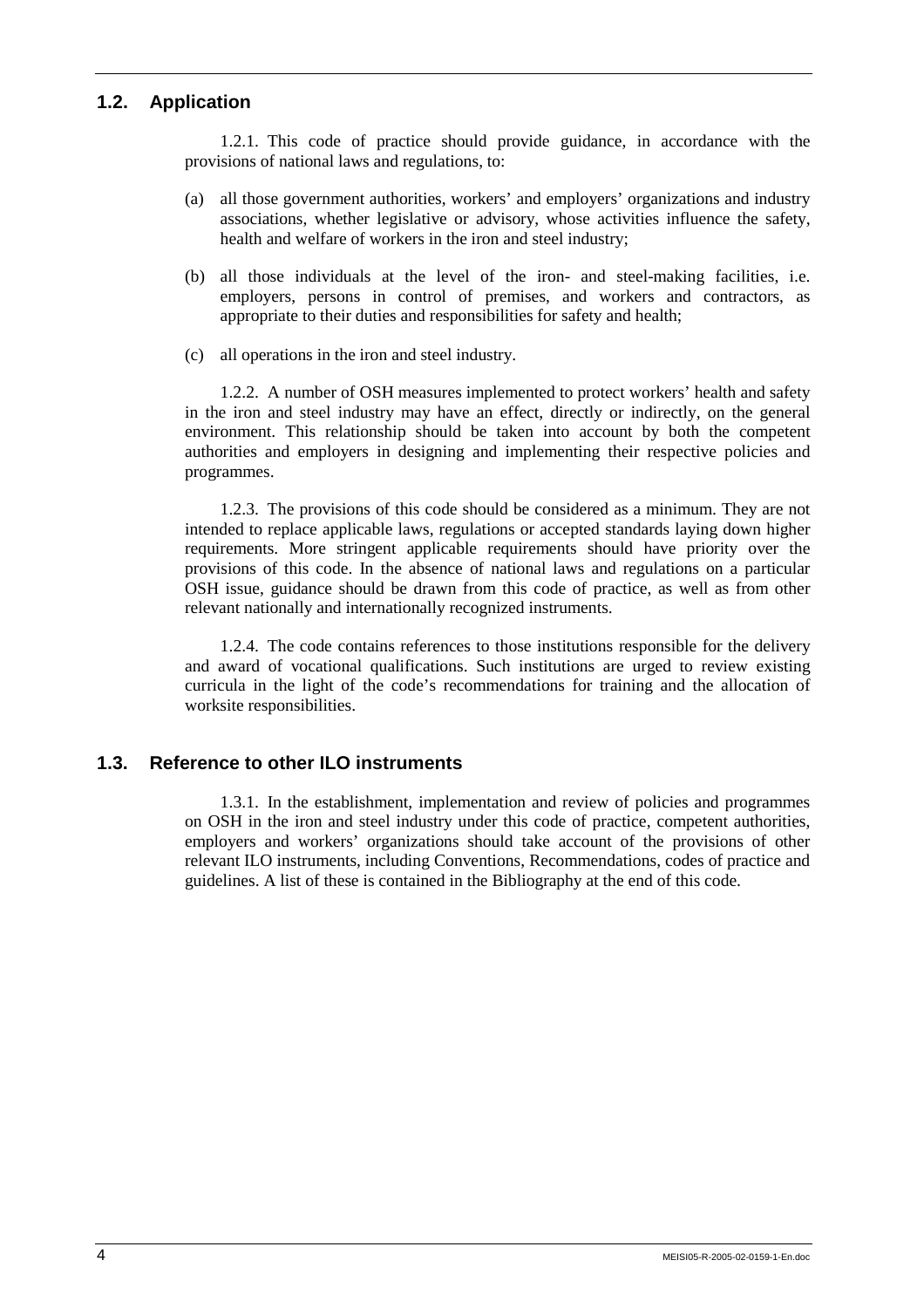# **2. Industry characteristics**

# **2.1. Iron- and steel-making**

2.1.1. For most iron-making, the essential features are coke ovens and the blast furnace, where coke is produced from coal and iron ore is melted (reduced) to produce pig iron, respectively. The furnace is charged from the top with iron ore, coke and limestone; hot air, frequently enriched with oxygen, is blown in from the bottom; and the carbon produced from the coke transforms the iron ore into pig iron containing carbon, with the generation of carbon monoxide and carbon dioxide. The limestone acts as a flux. At a temperature of 1,600°C, the pig iron melts and collects at the bottom of the furnace. The furnace is tapped (i.e. the pig iron is removed) periodically, and the pig iron is cast into pigs for later use (e.g. in foundries), or is poured into ladles where it is transferred, still molten, to the steel-making plant. The waste gas from the blast furnace, which is rich in carbon monoxide, is burned in blast furnace stoves to heat the air blown into the furnace and may be used as a fuel elsewhere in the steel plant.

2.1.2. Some pig iron is also produced in foundry cupola furnaces. Various processes exist or are under development for producing iron through the direct reduction of iron ore, using reducing gases. Such processes may become more important in the future.

2.1.3. The purpose of steel-making operations is to refine the pig iron which contains large amounts of carbon and other impurities. The carbon content must be reduced, the impurities oxidized and removed, and the iron converted into a highly elastic metal that can be forged and fabricated. Alloying agents may be added at this stage. Different types of melting furnace are used in this process.

2.1.4. Some steel is produced directly from scrap or other iron-containing materials, most often in electric arc furnaces, without the need for iron ore or coke.

2.1.5. Steel is cast into slabs, billets, bars, ingots and other shapes. Subsequent steps may include scarfing, pickling, annealing, hot and cold rolling, extrusion, galvanizing, surface coating, cutting and slitting, and other operations designed to produce a variety of steel products.

### **2.2. Occupational hazards**

2.2.1. Operations in the iron and steel industry may expose workers to a wide range of hazards or workplace activities or conditions that could cause incidents, injury, death, ill health or diseases. These are discussed in the following chapters.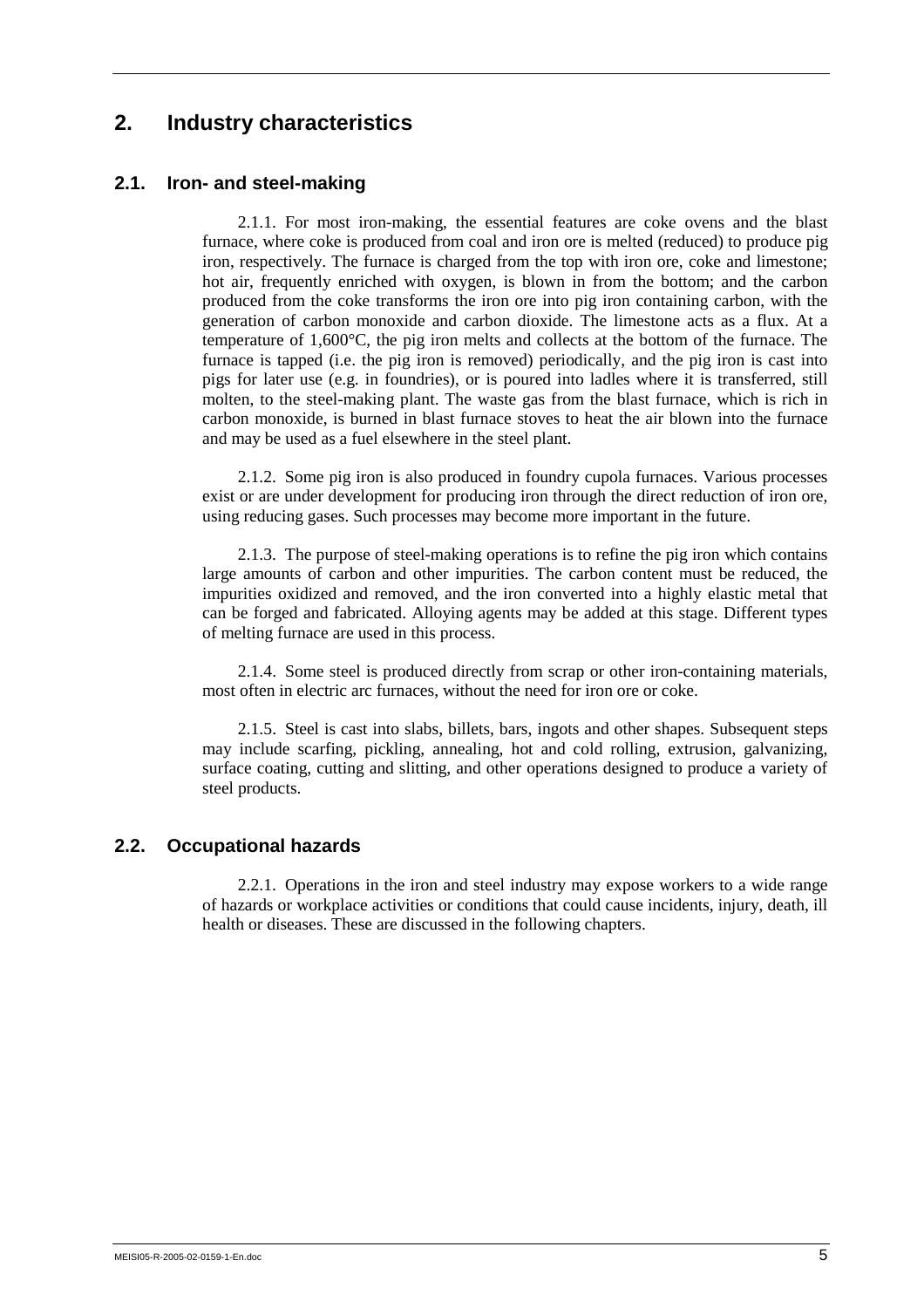# **PART I. NATIONAL FRAMEWORK**

# **3. General duties**

# **3.1. Cooperation**

3.1.1. This code recognizes that an effective safety and health system requires joint commitment between the competent authority, employers, workers and their representatives. The parties should cooperate in a constructive manner to ensure that the objectives of this code of practice are achieved.

3.1.2. Measures for cooperation should be taken relating to the elimination or control of hazards or risks to safety and health from the production of iron and steel. These measures should include the following:

- (i) employers, in discharging their responsibilities, should cooperate as closely as possible with workers and/or their representatives;
- (ii) workers should cooperate as closely as possible with their fellow workers and their employers in the discharge by the employers of their responsibilities, and should comply with all prescribed procedures and practices;
- (iii) suppliers should provide employers with all necessary information as is available and required for the evaluation of any unusual hazards or risks to safety and health that might result from a particular hazardous factor in the production of iron and steel.

# **3.2. Competent authority**

3.2.1. The competent authority should, in the light of national conditions and practice and the provisions of this code, in consultation with the most representative organizations of employers and workers concerned:

- (i) devise and maintain a national policy on OSH; and
- (ii) consider making new, or updating existing, statutory provisions for eliminating or controlling hazards in the production of iron and steel.

3.2.2. Statutory provisions should include regulations, approved codes of practice, exposure limits and procedures for consultation and dissemination of information.

3.2.3. The competent authority should establish:

- (i) systems, including criteria, for classifying substances that may be hazardous to health, i.e. raw materials, intermediary products, final products and by-products that are used and produced in the production of iron and steel;
- (ii) systems and criteria for assessing the relevance of the information required to determine whether one of the substances listed above is hazardous;
- (iii) requirements for marking and labelling substances provided for use in the production of iron and steel, taking into account the need to harmonize such systems internationally;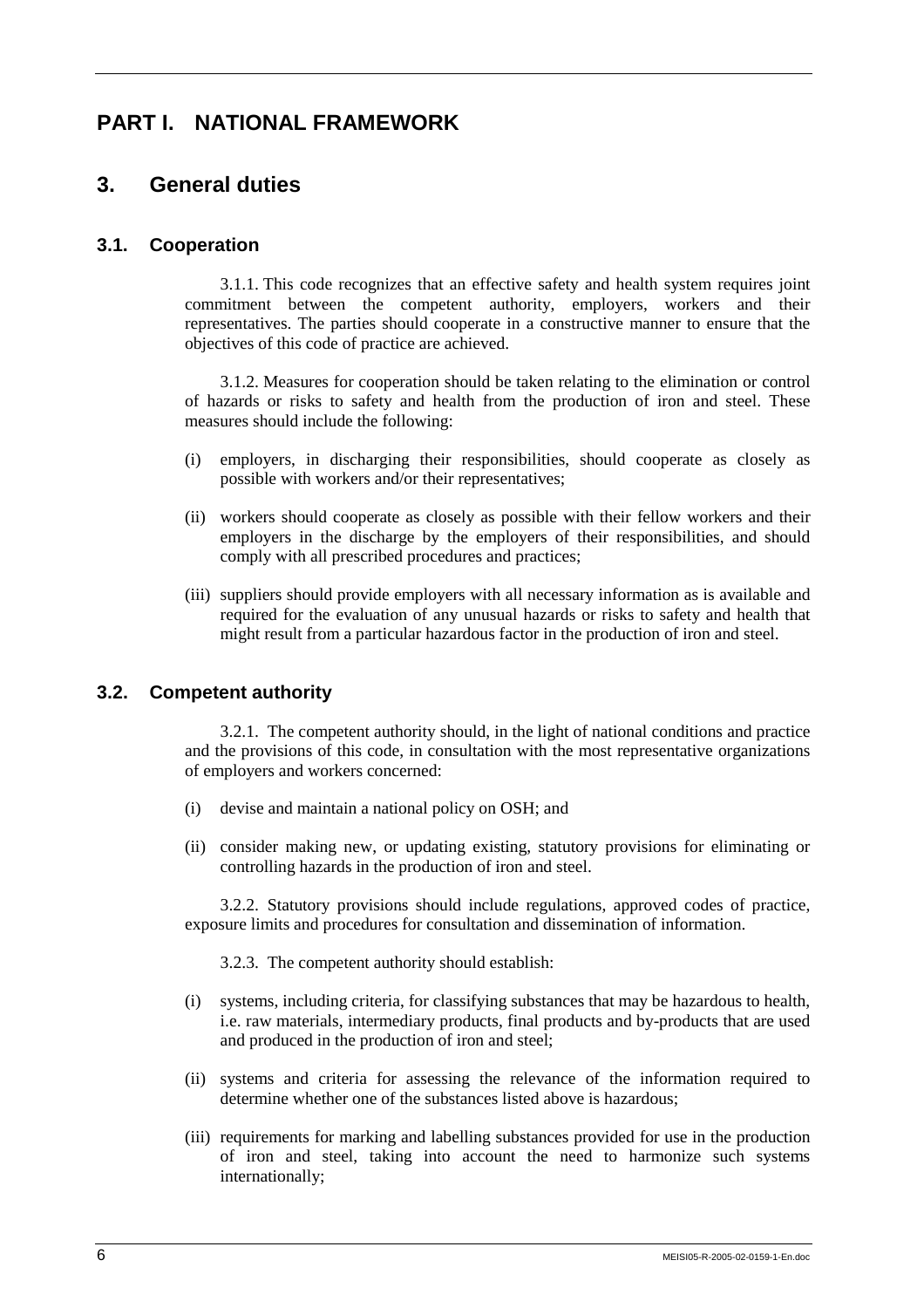- (iv) criteria for the information contained in the substance safety data sheets received by employers; and
- (v) systems and criteria for identifying safety hazards and appropriate risk control measures relating to machinery, equipment, processes and operations used in the production of iron and steel.

The competent authority should set out the necessary rules to determine these criteria and requirements, but is not necessarily expected to undertake technical tasks or laboratory tests itself.

3.2.4. The competent authority should secure the enforcement of national laws and regulations concerning the policy mentioned above through an adequate and appropriate system of inspection. The system of enforcement should provide for corrective measures and adequate penalties for violations of national laws and regulations concerning the policy.

3.2.5. If justified on safety and health grounds, the competent authority should:

- (i) prohibit or restrict the use of certain hazardous processes or substances in the production of iron and steel; or
- (ii) require advance notification and authorization before such processes and substances are used; or
- (iii) specify categories of workers who, for reasons of safety and health, are not allowed to use specified processes or substances, or are allowed to use them but only under conditions prescribed in accordance with national laws or regulations.

3.2.6. The competent authority should ensure that guidance is provided to employers and workers to help them comply with their legal obligations under the policy. The competent authority should provide assistance to employers, workers and their representatives.

### **3.3. Labour inspectorates**

3.3.1. Labour inspectorates should, in a manner prescribed by national laws and regulations:

- (a) periodically carry out inspections in the presence of the employers' and workers' representatives, and monitor compliance with and enforce all relevant laws and regulations at iron- and steel-making facilities;
- (b) assist employers, workers and their representatives with respect to their occupational safety and health responsibilities, duties and rights;
- (c) monitor the safety and health requirements and performance of comparable national or international iron- and steel-making facilities to provide feedback for further development and improvement of safety measures;
- (d) participate, in cooperation with the recognized organizations of employers and workers, in formulating and updating safety rules and measures to be adopted at national and enterprise levels.

3.3.2. Labour inspectors should, in a manner prescribed by national laws and regulations: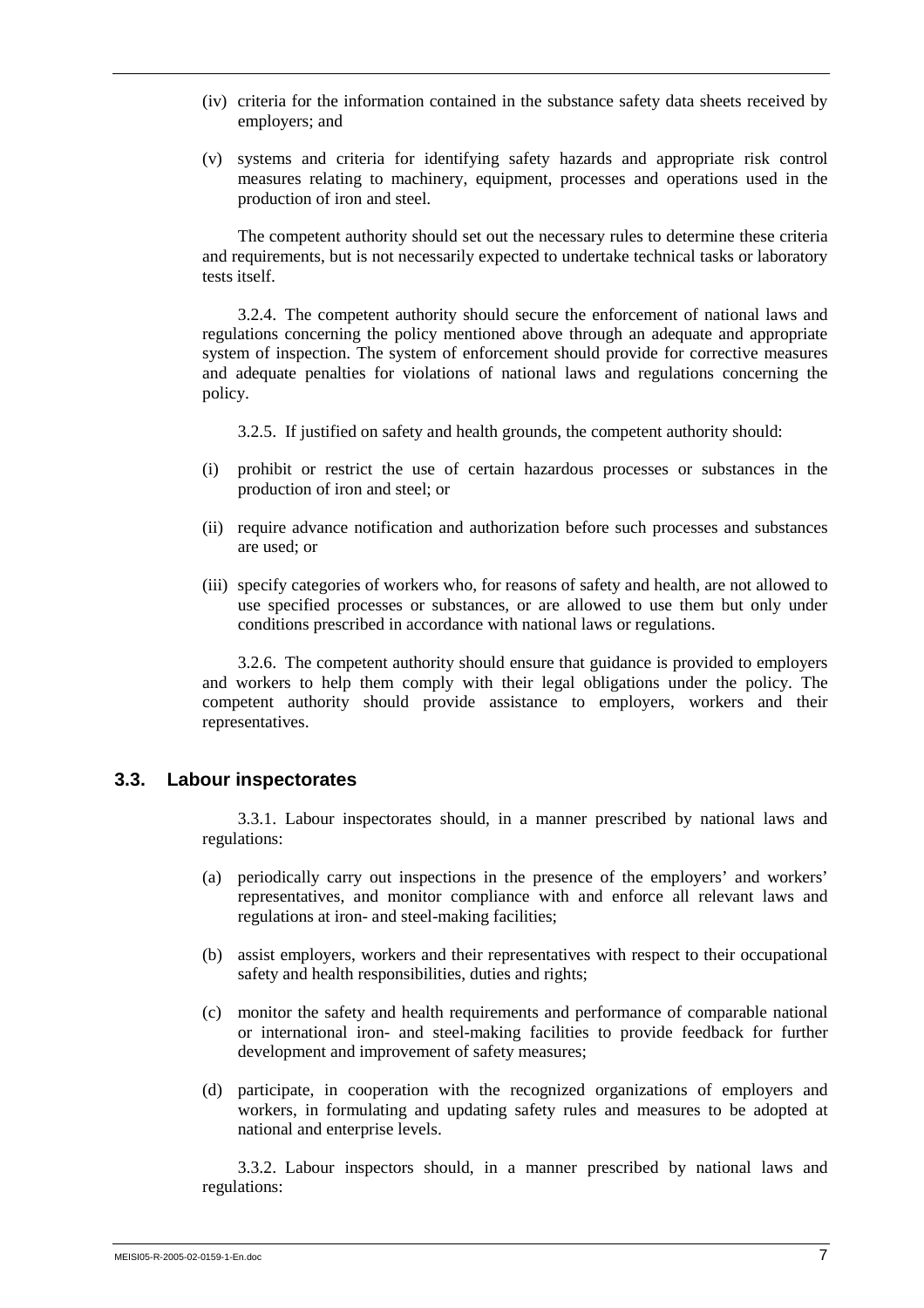- (a) be competent to deal with the safety and health issues associated with the iron and steel industry and be able to provide support and advice;
- (b) notify the employer, the workers concerned and their representatives, as well as safety and health committees, of the findings of inspections for the implementation of required remedial action;
- (c) have the authority to remove workers from situations involving an imminent an serious danger to life or health;
- (d) periodically determine whether an existing OSH management system or OSH elements are in place, adequate and effective.

3.3.3. The authority, rights, procedures and responsibilities of labour inspectors should be communicated to all affected parties.

### **3.4. Employers**

3.4.1. Employers have a duty to protect and promote the safety and health of workers. Employers should comply with the measures to be taken regarding hazards or risks to safety and health from the production of iron and steel, including appropriate standards, codes and guidelines as prescribed, approved or recognized by the competent authority.

3.4.2. Employers should provide and maintain workplaces, plant, equipment, tools and machinery, and should organize work so as to eliminate or, if this is not possible, control hazards and risks in the production of iron and steel, and be consistent with national laws and regulations.

3.4.3. Employers should set out in writing their respective programmes and arrangements as part of their general policy in the field of OSH, and the various responsibilities exercised under these arrangements. This information should be clearly communicated to their workers by oral, written or other suitable means, commensurate with the ability of the workers.

3.4.4. Employers, in consultation with workers and their representatives, should:

- (i) make an assessment of the hazards and risks to the safety and health of workers arising from the production of iron and steel, requesting and making effective use of the information provided by the supplier of equipment or materials and from other reasonably available sources; and
- (ii) take all necessary measures to reduce exposure to eliminate or, if this not possible, control risks to safety and health identified in the above risk assessment.

3.4.5. In taking preventive and protective measures, the employer should address the hazardous factor or risk in accordance with the hierarchy set out in paragraph 11.5 of Annex IV. If the employers, workers or their representatives cannot agree, the issue should be referred to the competent authorities in accordance with paragraph 3.2.6.

3.4.6. Employers should make the necessary arrangements to provide for:

- (i) regular surveillance of the working environment, and health surveillance;
- (ii) adequate and competent supervision of work and work practices;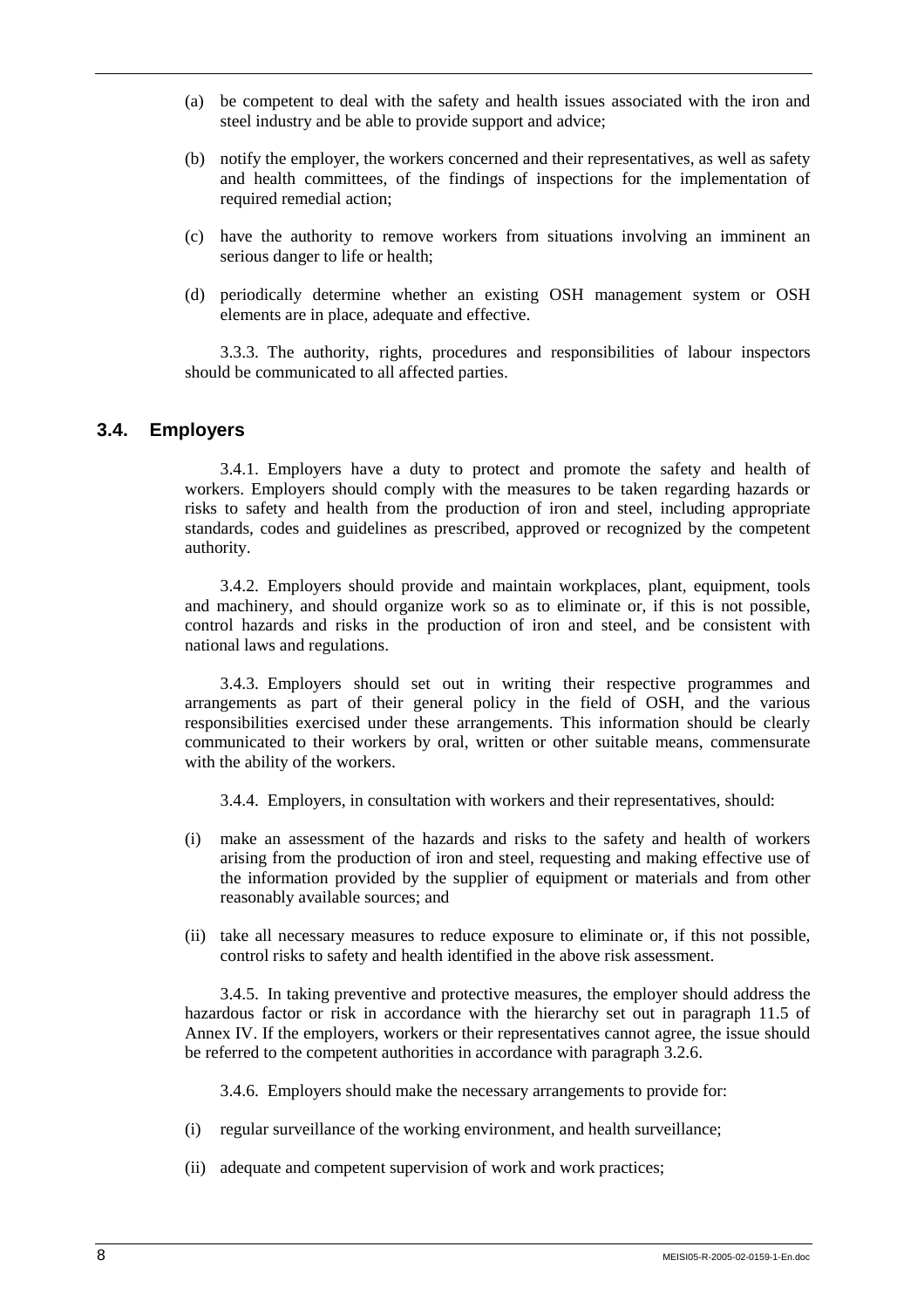- (iii) the application and use of appropriate control measures and the periodic review of their effectiveness;
- (iv) education and training to managers, supervisors and workers, and to workers' safety and health representatives, on issues relating to hazards in the production of iron and steel; and
- (v) where necessary, measures to deal with emergencies and accidents, including first-aid arrangements.

3.4.7. OSH measures should not involve any expenditure for the workers.

3.4.8. Employers should have in place arrangements to:

- (i) deal with accidents, dangerous occurrences and incidents that may involve hazards or risks to safety and health from the production of iron and steel; and
- (ii) eliminate or control any risk to the safety and health of workers, and thereby to the public and the environment.

3.4.9. When an employer is also a national or multinational enterprise with more than one establishment, the employer should provide safety and health measures relating to the prevention and control of, and protection against, injuries and risks to safety and health from the production of iron and steel to all workers without discrimination.

3.4.10. In accordance with the Tripartite Declaration of Principles concerning Multinational Enterprises and Social Policy (1977, Rev. 2000), in all countries in which they operate, multinational enterprises should make available to their workers and to the representatives of the workers at the facility and, on request, to the competent authorities and the workers' and employers' organizations, information on the standards related to injuries and risks to safety and health from the production of iron and steel, relevant to their local operations, which they observe in other countries. The findings of any safety and health studies should be disclosed.

3.4.11. Employers should initiate and maintain a process of consultation and cooperation with workers and their representatives concerning all aspects of safety in the production of iron and steel specified in this code, in particular as regards the measures of prevention and protection listed in paragraphs 3.4.1 to 3.4.10. This process should be carried out within the framework of safety and health committees, as recommended by Convention No. 155, through another mechanism determined by the competent authority or by voluntary agreements.

3.4.12. Employers should verify:

- (i) compliance with safety regulations;
- (ii) maintenance of safe working techniques;
- (iii) the care taken of machines and equipment, particularly any devices provided in the interest of safety;
- (iv) training in the use of and the care taken of personal

protective equipment (PPE); and

(v) the competence of managers, supervisors and workers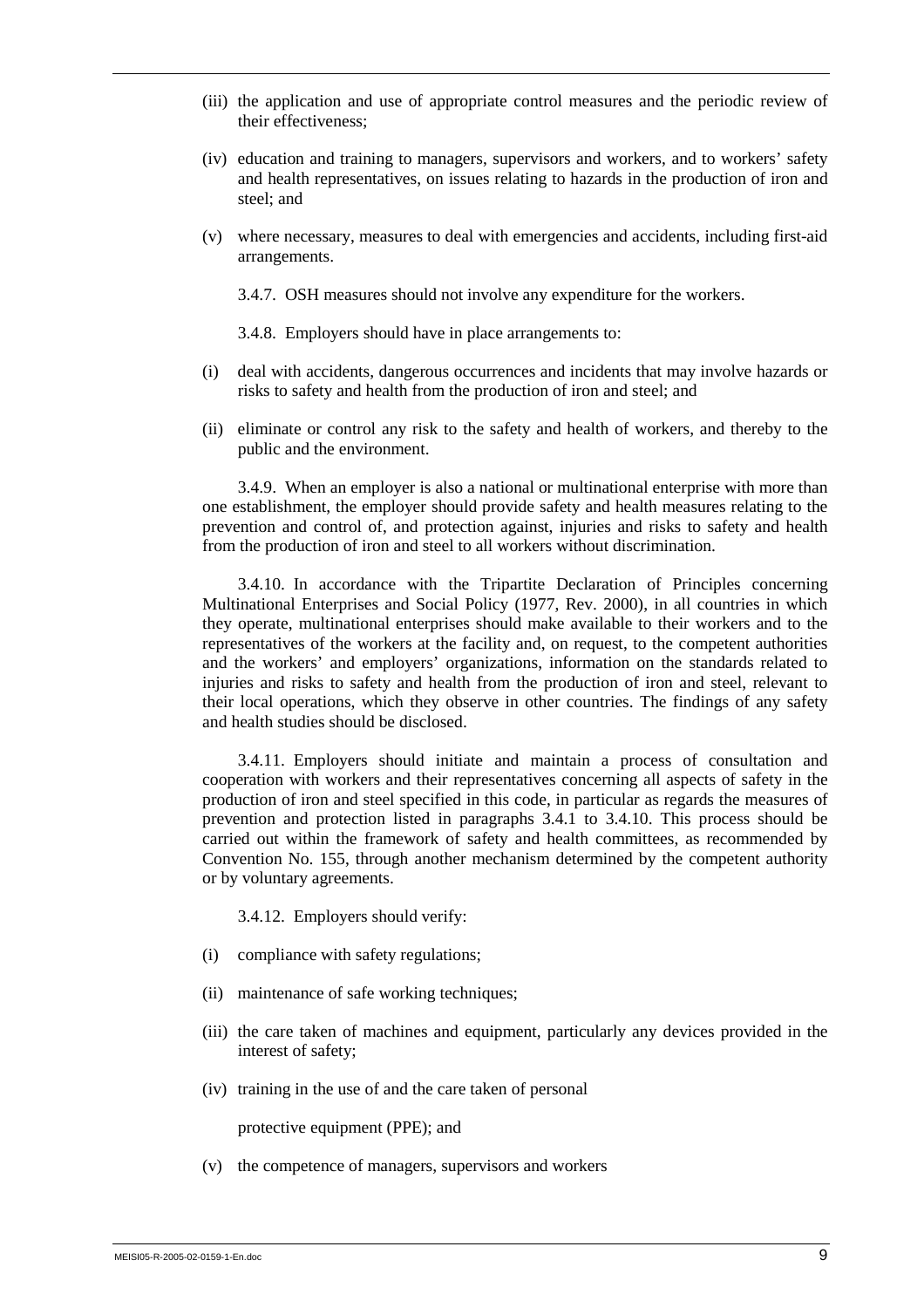for their tasks.

3.4.13. Managers and supervisors should implement the enterprise's safety and health policy, including through the selection of safe equipment, work methods and work organization, and the maintenance of high levels of skill. They should endeavour to reduce risks and hazards to safety and health in the activities for which they are responsible to as low a level as possible.

3.4.14. Managers and supervisors should ensure that workers receive adequate information and training on safety and health regulations, policies, procedures and requirements, and satisfy themselves that this information is understood.

3.4.15. Managers and supervisors should assign tasks to their subordinates in a clear and precise way. They should satisfy themselves that workers understand and implement the OSH requirements.

3.4.16. Managers and supervisors should ensure that work is planned, organized and carried out in such a way as to eliminate or, if this is not possible, reduce the risk of accidents and the exposure of workers to conditions that may lead to injury or damage their health (see below for guidance).

3.4.17. In consultation with workers and/or their representatives, managers and supervisors should assess the need for additional instruction, training and education of workers by monitoring compliance with safety requirements.

3.4.18. When managers or supervisors observe non-compliance with safety and health regulations or codes of practice by any person, they should take corrective action immediately. If such action is unsuccessful, the problem should be referred to a higher level of management immediately.

### **3.5. Workers' duties and rights**

3.5.1. Workers should have the duty to cooperate with the employer to achieve compliance with the duties and responsibilities placed on the employer pursuant to this code.

3.5.2. When workers or their representatives observe non-compliance with safety and health regulations or codes of practice by any person, they should take corrective action immediately. If such action is unsuccessful, the problem should be referred to a higher level of management immediately.

3.5.3. Workers should have the duty, in accordance with their training, and the instructions and means given by their employers, to:

- (i) comply with prescribed OSH measures;
- (ii) take all steps to eliminate or control hazards or risks to themselves and to others arising during the production of iron and steel, including the proper care and use of protective clothing, facilities and equipment placed at their disposal for this purpose;
- (iii) report forthwith to their immediate supervisor or safety and health representative any unusual conditions at the workplace or affecting installations and equipment which they believe could present a hazard or risk to their safety or health or that of other people arising from the production of iron and steel, and which they cannot deal with effectively themselves;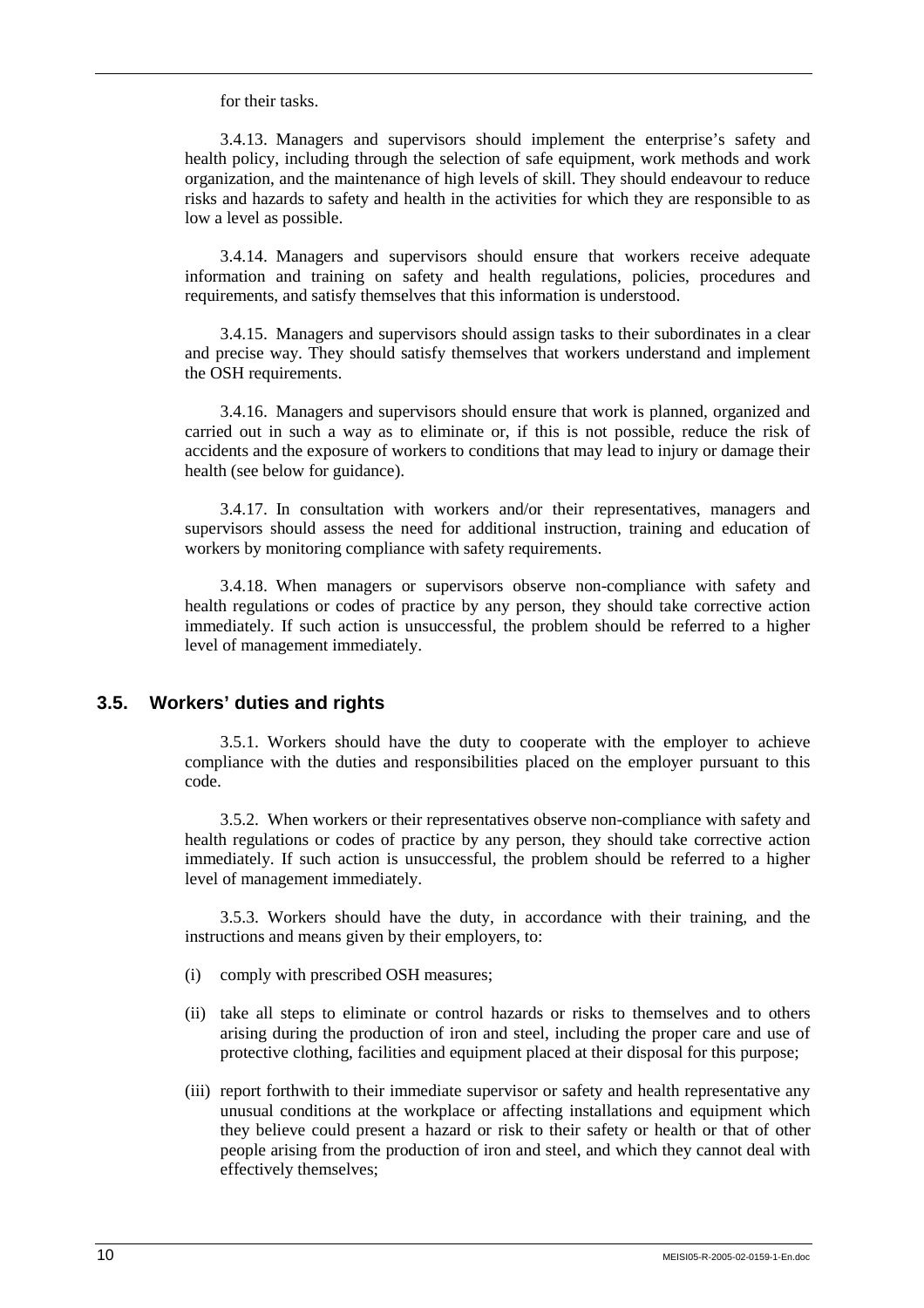(iv) cooperate with the employer and other workers to permit compliance with the duties and responsibilities placed on the employer and workers.

3.5.4. Workers should participate in instruction and training programmes provided by the employer or required by the competent authority, and should demonstrate such acquired knowledge and understanding of safety and health measures on the job. Workers and their representatives should review the instruction and training programmes for effectiveness. Where they determine that these programmes are ineffective, they should make recommendations to the employer to improve their effectiveness.

3.5.5. Workers should participate and cooperate in exposure monitoring and health surveillance programmes required by the competent authority and/or provided by the employer for the protection of their health.

3.5.6. Workers and their representatives should participate in the process of consultation and cooperate with employers concerning all aspects of safety in the production of iron and steel specified in this code, and in particular as regards measures of protection and prevention listed in 3.4.1 to 3.4.10.

3.5.7. Workers and their representatives should have the right to:

- (i) be consulted regarding any hazards or risks to safety and health from the production of non-ferrous metals;
- (ii) inquire into and receive information from the employer regarding any hazards or risks to safety and health arising from the production of iron and steel, including information from suppliers. This information should be provided in forms and languages easily understood by the workers;
- (iii) take adequate precautions, in cooperation with their employer, to protect themselves and other workers against hazards or risks to safety and health from the production of iron and steel; and
- (iv) request, and be involved in, the assessment of hazards and risks to safety and health from hazardous factors to be conducted by the employer and/or by the competent authority. They should also have the right to be involved in relevant control measures and investigations.

3.5.8. Workers and their representatives should be involved in the introduction and development of workers' health surveillance, and should participate and cooperate with occupational health professionals, with their employers and with occupational health professionals in its implementation.

3.5.9. Workers should be informed in a timely, objective and comprehensible manner:

- (i) of the reasons for the examinations and investigations relating to the safety and health hazards involved in their work;
- (ii) individually of the results of medical examinations, including pre-assignment medical examinations, and of the respective health assessments. The results of medical examinations should be kept confidential in accordance with national legislation and should not be used to discriminate against workers.

3.5.10. Workers should have the right: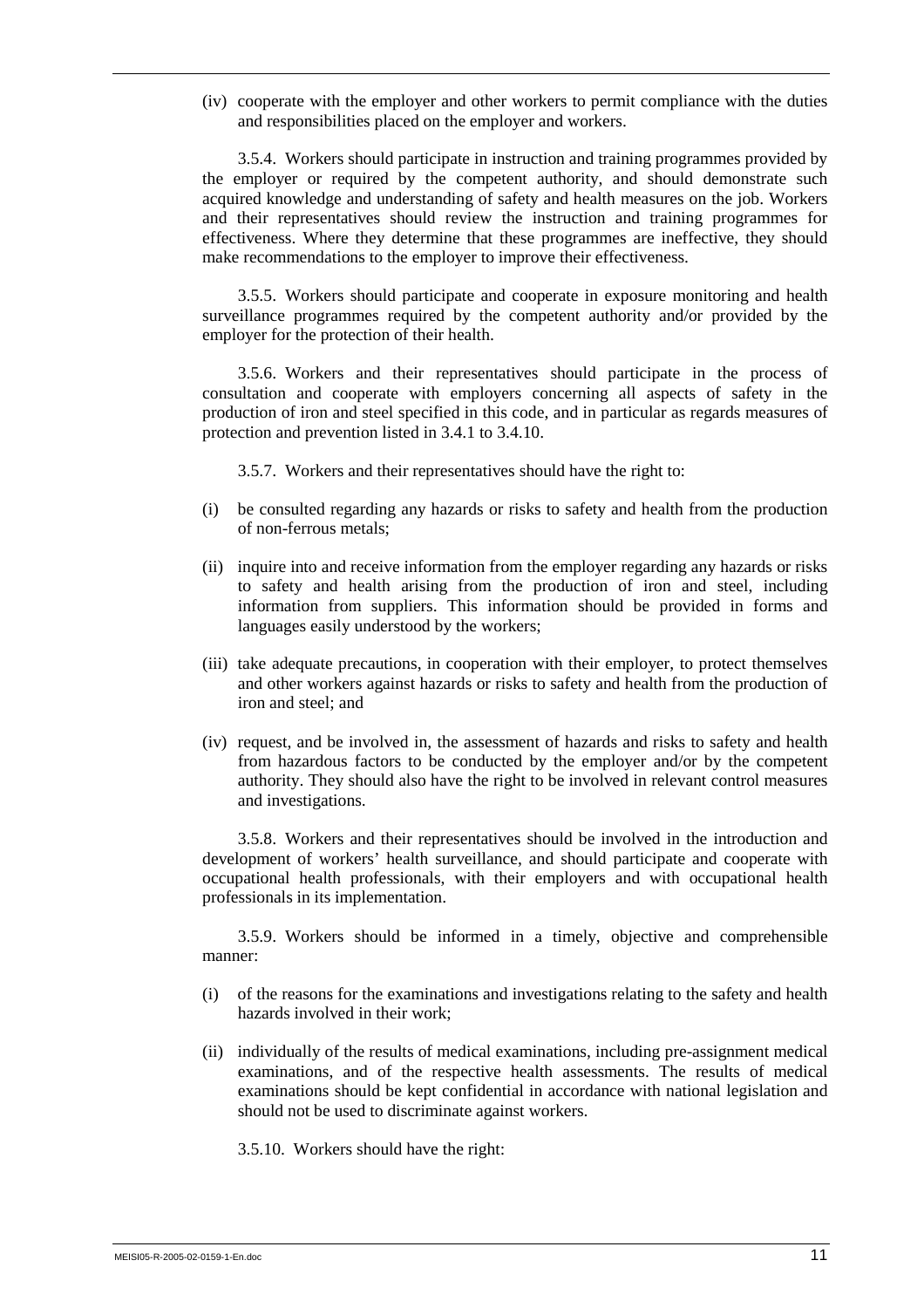- (i) to bring to the attention of their representatives, the employer or the competent authority hazards or risks to safety and health arising from the production of iron and steel;
- (ii) to appeal to the competent authority if they consider that the measures taken and the means used by the employer are inadequate for the purpose of ensuring OSH at work;
- (iii) to remove themselves from danger resulting from the production of iron and steel when they have reasonable justification to believe that there is an imminent and serious risk to their safety and health and that of other people. Such workers should inform their supervisor and/or safety and health representative immediately.
- (iv) in the case of a safety or health condition that places them at increased risk of harm, to be transferred to alternative work not exposing them to that increased risk, if such work is available and if the workers concerned have the qualifications or can reasonably be trained for such alternative work;
- (v) to receive adequate compensation if the case referred to in (iv) above results in loss of employment;
- (vi) to be provided with adequate medical treatment and compensation for occupational injuries and diseases resulting from the production of iron and steel; and
- (vii) to refrain from using or to shut down equipment or a process, or to refrain from using a substance which can reasonably be expected to be hazardous, if the relevant information is not available to assess the hazards or risks to safety and health.

3.5.11. Workers who remove themselves from danger in accordance with the provisions of paragraph 3.5.10(iii) should be protected against undue consequences in accordance with national conditions and practice.

3.5.12. Workers who justifiably take those actions specified in paragraph 3.5.10(i), (ii) and (vii) should be protected from unwarranted discrimination, for which there should be recourse in national laws and practice.

3.5.13. Workers and their elected safety and health representatives should receive appropriate education and training and, where necessary, retraining in the most effective methods available for minimizing risks to safety and health from the production of iron and steel, in particular in those areas referred to in Chapters [7-15] of this code.

3.5.14. Women workers should have the right, in the case of pregnancy or when breastfeeding, to alternative work not hazardous to the health of the unborn or nursing child, where such work is available, in order to prevent exposure to hazards during the production of iron and steel, and to return to their previous jobs at the appropriate time.

### **3.6. General responsibilities of suppliers, manufacturers and designers**

3.6.1. Measures should be taken to ensure that those who design, manufacture, import, provide or transfer machinery, equipment or substances for use in the iron and steel industry:

(a) satisfy themselves that the machinery, equipment or substances do not entail dangers for the safety and health of those using them correctly;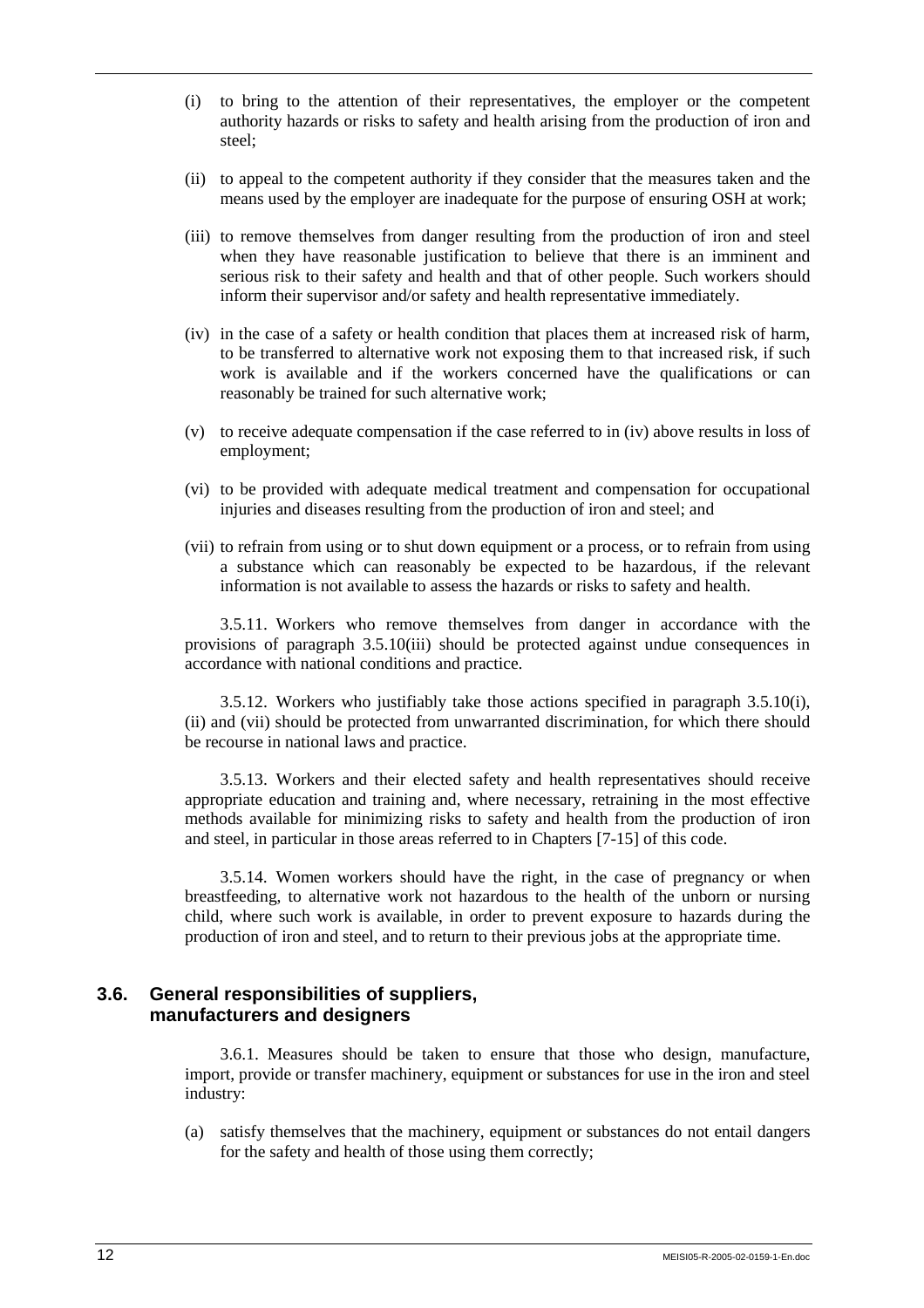- (b) make available:
	- (i) information concerning the correct installation and use of machinery and equipment and the correct use of substances;
	- (ii) information concerning the hazards of machinery and equipment, the dangerous properties of hazardous substances and physical agents or products;
	- (iii) instructions on how known hazards are to be avoided.

### **3.7. General responsibilities and rights of contractors**

3.7.1. Contractors should comply with the arrangements established by the iron- and steel-making facility on site, which should:

- (a) include OSH criteria in procedures for evaluating and selecting contractors;
- (b) establish effective ongoing communication and coordination between appropriate levels of the facility and the contractor prior to commencing work, which should include provisions for communicating hazards and the measures to prevent and control them;
- (c) include arrangements for reporting work-related injuries and diseases, ill health and incidents among the contractors' workers while performing work for the facility;
- (d) provide relevant workplace safety and health hazard awareness and training to contractors or their workers prior to commencing work and as work progresses, as necessary;
- (e) regularly monitor OSH performance of contractor activities on site; and
- (f) ensure that on-site OSH procedures and arrangements are followed by the contractor(s).
	- 3.7.2. When using contractors, the commissioning party should ensure that:
- (a) the same safety and training requirements apply to the contractors and their workers as to the workers in the establishment;
- (b) where required, only such contractors are used that have been duly registered or hold licences;
- (c) contracts specify safety and health requirements as well as sanctions and penalties in case of non-compliance. Contracts should include the right for supervisors mandated by the commissioning party to stop work whenever a risk of serious injury is apparent and to suspend operations until the necessary remedies have been put in place;
- (d) contractors who repeatedly violate their contractual obligations are excluded from future bidding.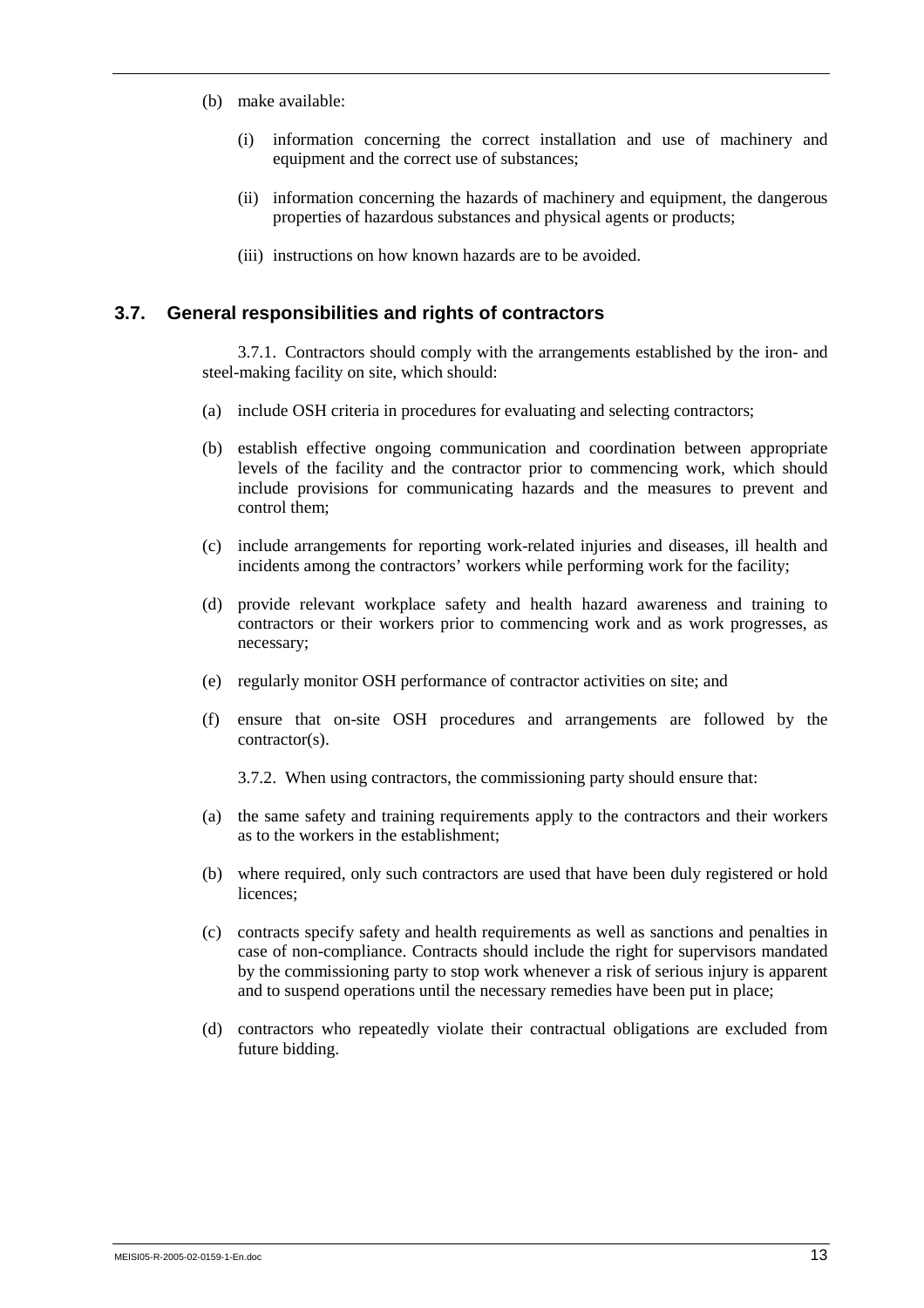# **4. Occupational safety and health management systems; reporting, recording and notification of work-related injuries and diseases, ill health and incidents; occupational health services**

# **4.1. Introduction**

4.1.1. Numerous other principles contained in existing ILO instruments – too lengthy to reproduce in this text – are relevant to OSH in the iron and steel industry. These address: occupational safety and health management systems; reporting, recording and notification of work-related injuries and diseases, ill health and incidents; and occupational health services. The relevant instruments are listed and summarized in Annexes II, III and IV. They may be updated from time to time and users of this code should check for updated versions.

# **4.2. OSH management systems**

4.2.1. The process of improving working conditions in the iron and steel industry should be approached systematically. With a view to achieving acceptable environmentally sound conditions of OSH, it is necessary to invest in permanent structures for their continuous review, planning, implementation, evaluation and action. This should be done through the implementation of OSH management systems. The systems should be specific to the facilities and appropriate to their size and the nature of activities. Their design and application at national and facility levels should be guided by the ILO *Guidelines on occupational safety and health management systems*, ILO-OSH 2001.

4.2.2. Typically, an OSH management system should contain the following main elements:

- (a) OSH policy;
- (b) necessary conditions for the executing organization, i.e. establishment of responsibility and accountability, competence and training, documentation, communication and information;
- (c) hazard and risk assessment, planning and implementation of OSH activities;
- (d) evaluation of OSH performance and action for improvement.

# **4.3. Reporting, recording and notification of work-related injuries and diseases, ill health and incidents**

4.3.1. Likewise, in the establishment, review and application of systems for the reporting, recording and notification of work-related injuries and diseases, ill health and incidents (see Glossary for the assigned meanings), the competent authority should take account of the Employment Injury Benefits Convention, 1964 (No. 121), and its Schedule I, as amended in 1980, the ILO Protocol of 2002 to the Occupational Safety and Health Convention, 1981 (No. 155), the List of Occupational Diseases Recommendation, 2002 (No. 194), and the ILO code of practice *Recording and notification of occupational accidents and diseases*.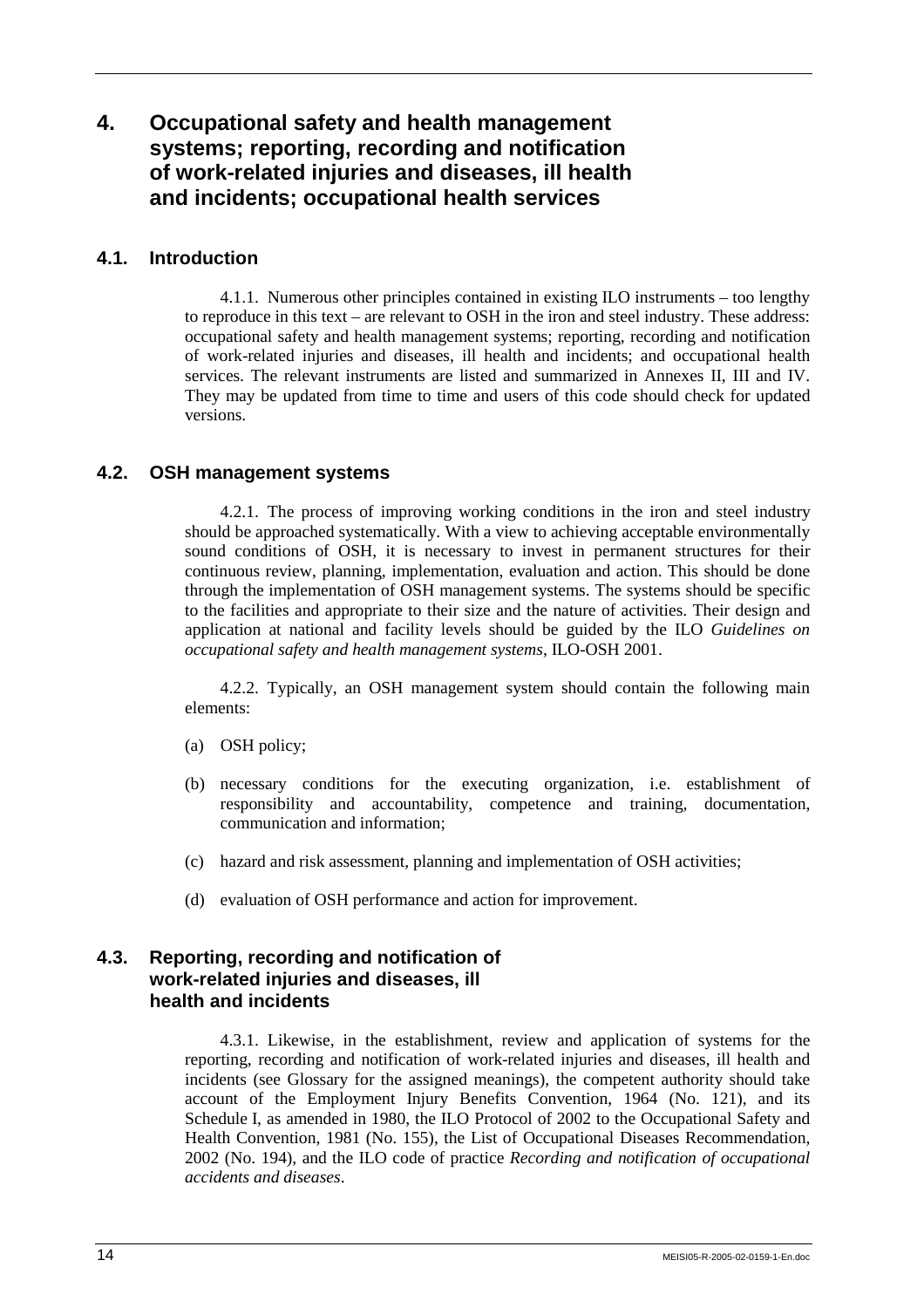4.3.2. Reporting, recording, notification and investigation of work-related injuries and diseases, ill health and incidents are essential for reactive monitoring and should be undertaken to:

- (a) provide reliable information about occupational accidents and diseases at facility and national level;
- (b) identify major safety and health problems arising from iron- or steel-making activities;
- (c) define priorities of action;
- (d) evolve effective methods for dealing with occupational accidents and diseases;
- (e) monitor the effectiveness of measures taken to secure satisfactory levels of safety and health.

### **4.4. Occupational health services**

4.4.1. Consistent with the Occupational Health Services Convention, 1985 (No. 161), and Recommendation, 1985 (No. 171), the competent authority should make provision for the establishment of occupational health services –

- (a) by laws or regulations; or
- (b) by collective agreements or as otherwise agreed upon by the employers and workers concerned; or
- (c) in any other manner approved by the competent authority after consultation with the representative organizations of employers and workers concerned.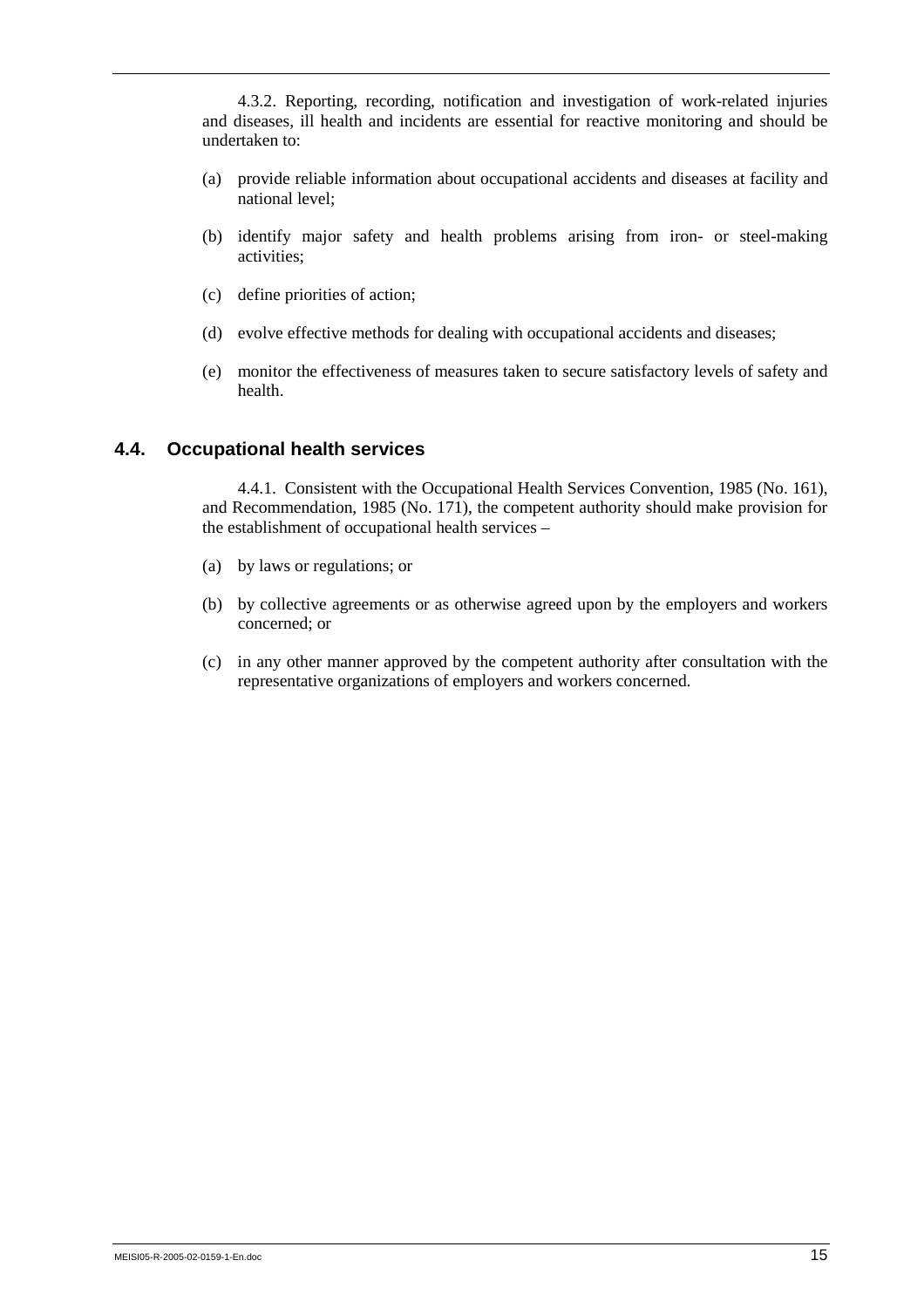# **PART II. SAFE IRON- AND STEEL-MAKING OPERATIONS**

# **5. Industry-specific prevention and protection**

# **5.1. Hazards and health**

5.1.1. The choice and the implementation of specific measures for preventing workplace injury and ill health in the workforce of the iron and steel industry depend on the recognition of the principal hazards, and the anticipated injuries and diseases, ill health and incidents. Below are the most common causes of injury and illness in the iron and steel industry:

- (i) slips, trips and falls on the same level;
- (ii) falls from height;
- (iii) unguarded machinery;
- (iv) falling objects;
- (v) engulfment;
- (vi) working in confined spaces;
- (vii) moving machinery, on-site transport, forklifts and cranes;
- (viii) exposure to controlled and uncontrolled energy sources;
- (ix) exposure to asbestos;
- (x) exposure to mineral wools and fibres;
- (xi) inhalable agents (gases, vapours, dusts and fumes);
- (xii) skin contact with chemicals (irritants (acids, alkalis), solvents and sensitizers);
- (xiii) contact with hot metal;
- (xiv) fire and explosion;
- (xv) extreme temperatures;
- (xvi) radiation (non-ionizing, ionizing);
- (xvii) noise and vibration;
- (xviii) electrical burns and electric shock;
- (xix) manual handling and repetitive work;
- (xx) exposure to pathogens (e.g. legionella);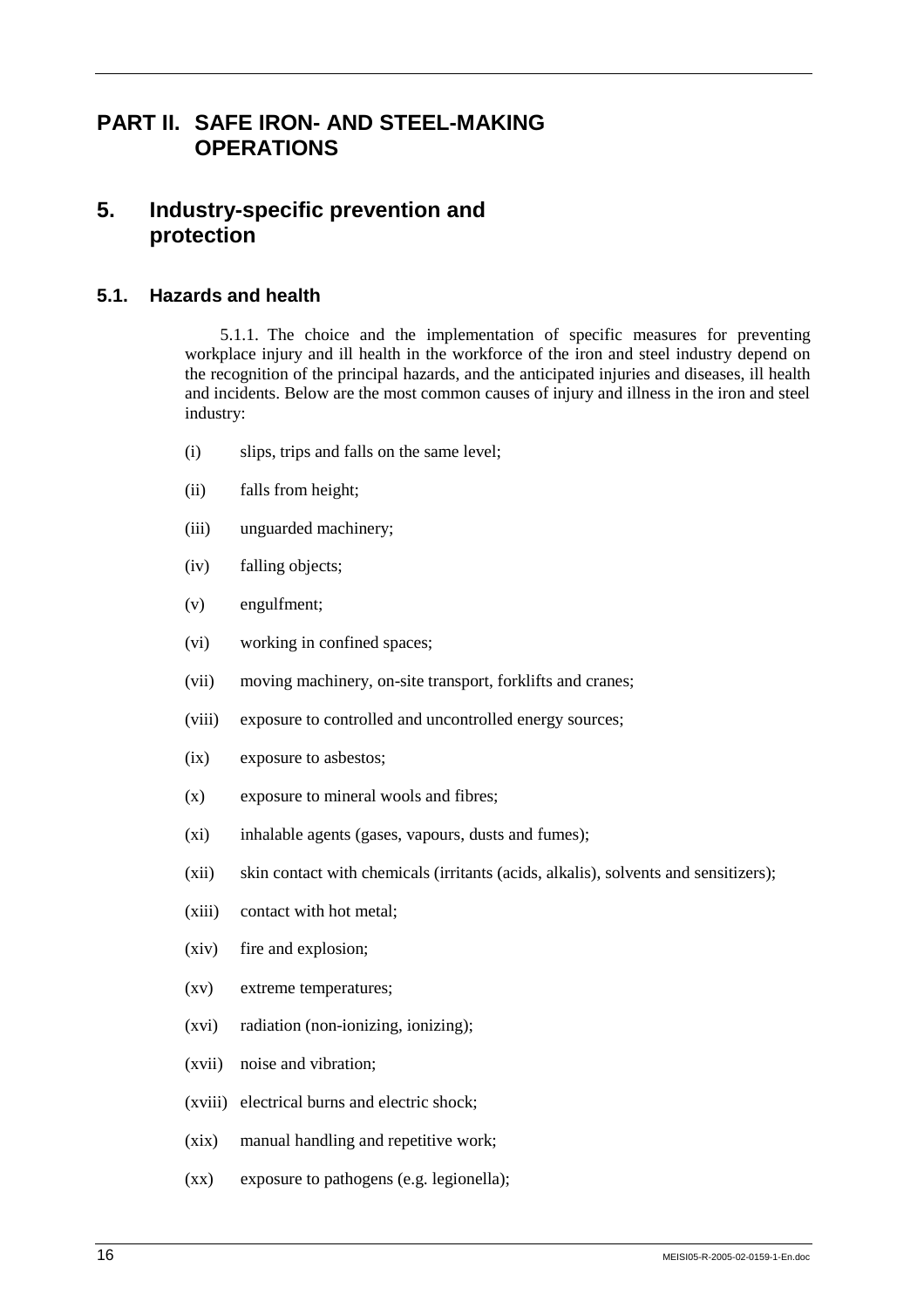- (xxi) failures due to automation;
- (xxii) ergonomics;
- (xxiii) lack of OSH training;
- (xxiv) poor work organization;
- (xxv) inadequate accident prevention and inspection;
- (xxvi) inadequate emergency first-aid and rescue facilities;
- (xxvii) lack of medical facilities and social protection.

# **5.2. Physical hazards**

### *5.2.1. Noise*

5.2.1.1. Hazard description

5.2.1.1.1. Exposure to noise levels exceeding those set by the competent authorities may result in noise-induced hearing loss. Exposure to high noise levels may also interfere with communication and may result in nervous fatigue with an increased risk of occupational injury.

### 5.2.1.2 . Assessment of risk

5.2.1.2.1. The level of noise and/or duration of exposure should not exceed the limits established by the competent authority or by other recognized standards. The assessment should, as appropriate, consider:

- (a) the risk of hearing impairment;
- (b) the degree of interference to communications essential for safety purposes; and
- (c) the risk of nervous fatigue, with due consideration to the mental and physical workload and other non-auditory hazards or effects.

5.2.1.2.2. In order to prevent adverse effects of noise on workers, employers should:

- (a) identify the sources of noise and the tasks that give rise to exposure;
- (b) seek the advice of the competent authority and/or the occupational health service about exposure limits and other standards to be applied;
- (c) seek the advice of the supplier of processes and equipment about expected noise emission; and
- (d) if this advice is incomplete or otherwise of doubtful value, arrange for measurements by people who are competent to undertake these in accordance with current nationally and/or internationally recognized standards and regulations.

5.2.1.2.3. Noise measurements should be used to: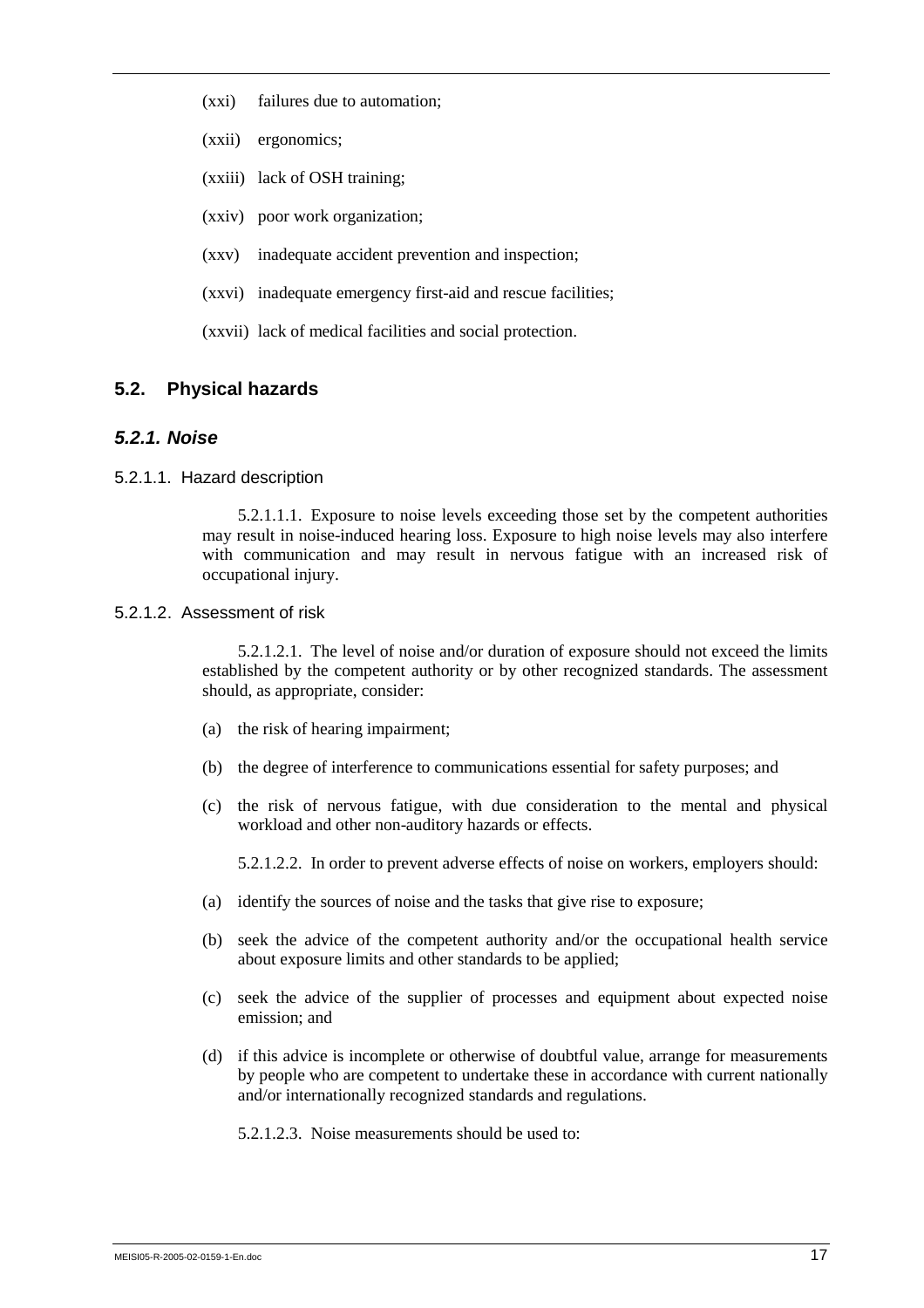- (a) quantify the level and duration of exposure of workers and compare it with exposure limits, as established by the competent authority or internationally recognized standards to be applied (see also Annex IV, section 8);
- (b) identify and characterize the sources of noise and the exposed workers;
- (c) create a noise map for the determination of risk areas;
- (d) assess the need both for engineering noise prevention and control, and for other appropriate measures and their effective implementation; and
- (e) evaluate the effectiveness of existing noise prevention and control measures.

### 5.2.1.3 . Control strategies

### *5.2.1.3.1. General*

5.2.1.3.1.1. Based on the assessment of the exposure to noise in the working environment, the employer should establish a noise-prevention programme with the aim of eliminating the hazard or risk, or reducing it to the lowest practicable level by all appropriate means.

### *5.2.1.3.2. Workers' health surveillance, training and information*

5.2.1.3.2.1. Workers who may be exposed to noise levels exceeding occupational standards should receive regular audiometric testing.

5.2.1.3.2.2. Employers should ensure that workers who may be exposed to significant levels of noise are trained in:

- (a) the effective use of hearing-protection devices;
- (b) identifying and reporting on new or unusual sources of noise that they become aware of; and
- (c) the role of audiometric examination.

5.2.1.3.2.3. Employers should ensure that workers in noisy environments are informed of:

- (a) the results of their audiometric tests;
- (b) the factors leading to noise-induced hearing loss and the consequences for the victim, including non-auditory effects and social consequences, especially for young workers;
- (c) the precautions necessary, especially those requiring workers' intervention or the use of hearing-protection devices;
- (d) the effects that a noisy environment may have on their general safety; and
- (e) the symptoms of adverse effects of exposure to high levels of noise.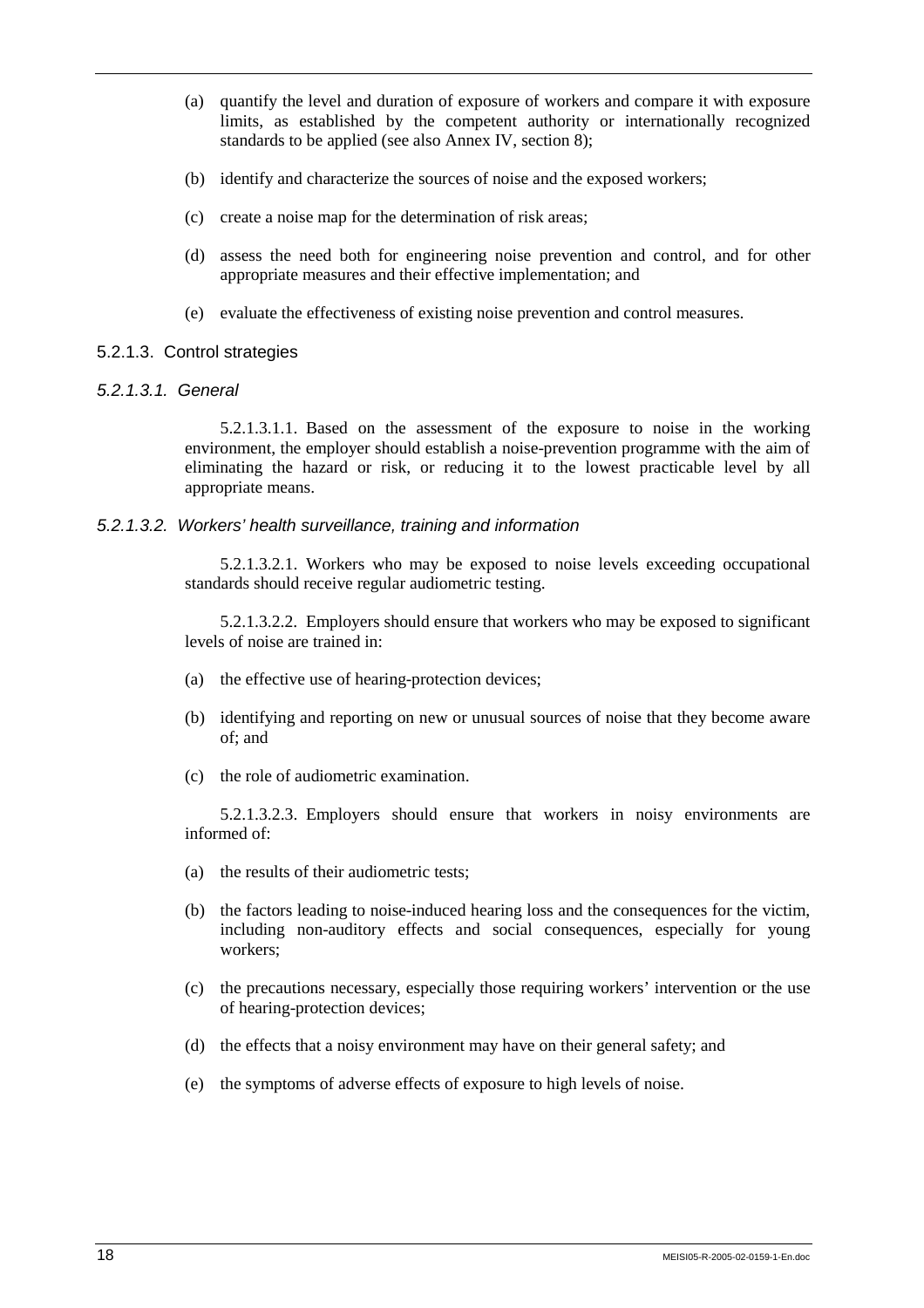#### *5.2.1.3.3. Isolation, substitution, engineering controls*

5.2.1.3.3.1. In the case of new processes and equipment, employers should, where feasible:

- (a) specify low noise output of the processes and equipment as a condition of purchase alongside production-related specifications; and
- (b) arrange the workplace layout to minimize noise exposure to the workers.

5.2.1.3.3.2. In the case of existing processes and equipment, employers should first consider whether the noisy process is necessary at all, or whether it could be carried out in another way without generating noise. If the elimination of the noisy process as a whole is not practicable, employers should consider replacing its noisy parts with quieter alternatives.

5.2.1.3.3.3. If the elimination of noisy processes and equipment as a whole is impracticable, their individual sources should be separated out and their relative contribution to the overall sound pressure level identified. Once the causes or sources of noise are identified, the first step in the noise-control process should be to attempt to control it at source. Such measures may also be effective in reducing vibration.

5.2.1.3.3.4. If prevention and control at source do not reduce exposure sufficiently, enclosure of the noise source should be considered as the next step. In designing enclosures, several factors should be taken into consideration if the enclosure is to prove satisfactory from both an acoustical and a production point of view, including workers' access and ventilation. Enclosures should be designed and manufactured in accordance with the requirements and needs indicated by the user, consistent with internationally recognized plant and equipment standards and regulations.

5.2.1.3.3.5. If enclosure of the noise source is impracticable, employers should consider an alternative sound transmission-path treatment using a barrier to block or shield the worker at risk from the noise hazard resulting from the direct path of the sound. Barriers should be designed and manufactured in accordance with the requirements and needs indicated by the user, consistent with internationally recognized plant and equipment standards.

5.2.1.3.3.6. If reducing the noise at source or intercepting it does not sufficiently reduce workers' exposure, then the final options for reducing exposure should be to:

- (a) install an acoustical booth or shelter for those job activities where workers' movement is confined to a relatively small area;
- (b) minimize by appropriate organizational measures the time workers spend in the noisy environment;
- (c) provide hearing protection;
- (d) offer audiometric testing.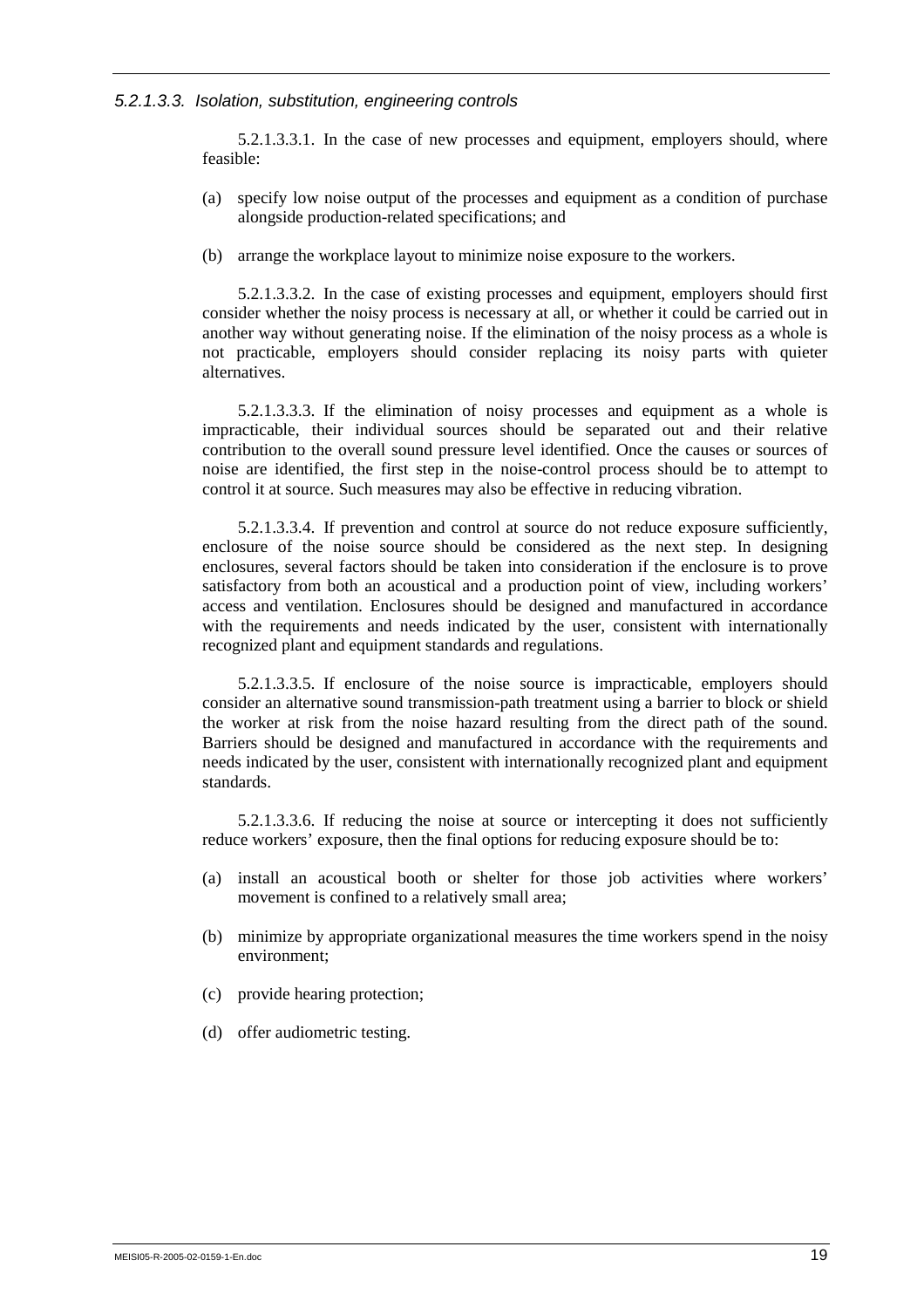# *5.2.2. Vibration*

5.2.2.1. Hazard description

5.2.2.1.1. Exposure of workers to hazardous vibration is mainly known as:

- (a) whole-body vibration, when the body is supported on a surface that is vibrating, which occurs in all forms of transport and when working near vibrating industrial machinery; or
- (b) hand-transmitted vibration, which enters the body through the hands and is caused by various processes in which vibrating tools or work pieces are grasped or pushed by the hands or fingers.

5.2.2.1.2. Exposure limits should be established according to current international knowledge and data. Further detailed information can be found in Annex V, section 9.

### 5.2.2.2. Assessment of risk

5.2.2.2.1. If workers or others are frequently exposed to hand-transmitted or whole-body vibration, and obvious steps do not eliminate the exposure, employers should assess the hazard and risk to safety and health resulting from the conditions, and the prevention and control measures to remove them or to reduce them to the lowest practicable level by all appropriate means.

5.2.2.2.2. For the prevention of adverse effects of vibration on workers, employers should:

- (a) identify the sources of vibration and the tasks that give rise to exposure;
- (b) seek the advice of the competent authority about exposure limits and other standards to be applied;
- (c) seek the advice of the supplier of vehicles and equipment about their vibration emissions; or
- (d) if this advice is incomplete or otherwise of doubtful value, arrange for measurements by a technically capable person, to be carried out in accordance with recognized standards and regulations and currently available knowledge.

5.2.2.2.3. Vibration measurements should be used to:

- (a) quantify the level and duration of exposure of workers, and compare it with exposure limits as established by the competent authority or other standards to be applied;
- (b) identify and characterize the sources of vibration and the exposed workers;
- (c) assess the need both for engineering vibration control and for other appropriate measures, and for their effective implementation;
- (d) evaluate the effectiveness of particular vibration-prevention and vibration-control measures; and
- (e) if possible, determine the resonance frequencies.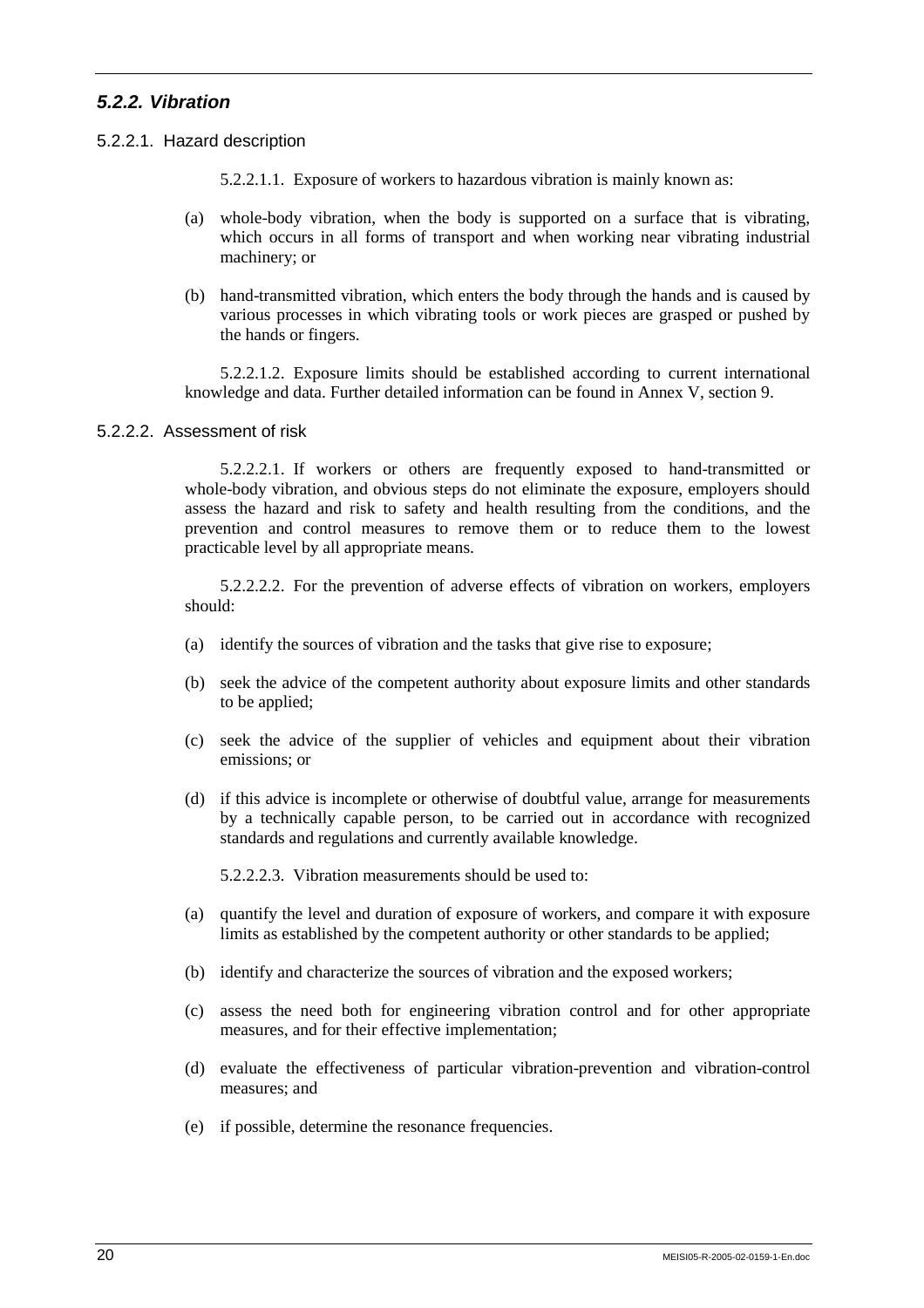5.2.2.2.4. The assessment should identify the ways in which vibrating tools are used, and determine in particular whether:

- (a) the high-risk use of tools can be eliminated;
- (b) workers have had sufficient training in the use of the tools; and
- (c) the use of tools can be improved by supports.

5.2.2.2.5. With a view to establishing appropriate prevention and control measures, the assessment should take into account:

- (a) exposure to cold at the workplace, which can bring on symptoms of vibration white finger (Raynaud's phenomenon) in those exposed to vibration;
- (b) vibration of the head or eyes, as well as vibration of the displays themselves, which can affect the perception of displays; and
- (c) body or limb vibration which can affect the manipulation of controls.

#### 5.2.2.3. Control strategies

### *5.2.2.3.1. Training and information*

5.2.2.3.1.1. Employers should ensure that workers who are exposed to significant vibration hazards are:

- (a) informed about the hazards and risks of prolonged use of vibrating tools;
- (b) informed about the measures within the workers' control which will minimize risk, particularly the proper adjustment of seating and working positions;
- (c) instructed in the correct handling and use of hand tools with a light but safe grip; and
- (d) encouraged to report finger blanching, numbness or tingling, without unwarranted discrimination, for which there should be recourse in national law and practice.

### *5.2.2.3.2. Isolation, substitution, engineering controls*

5.2.2.3.2.1. Manufacturers should:

- (a) provide vibration values for their tools;
- (b) redesign processes to avoid the need to use vibrating tools;
- (c) provide information to ensure that vibration is controlled by correct installation;
- (d) avoid resonance frequencies of the component parts of machinery and equipment; and
- (e) use, as far as practicable, anti-vibration handles.

5.2.2.3.2.2. When purchasing equipment and industrial vehicles, employers should ascertain that the vibration exposure to the user is within prescribed national standards and regulations.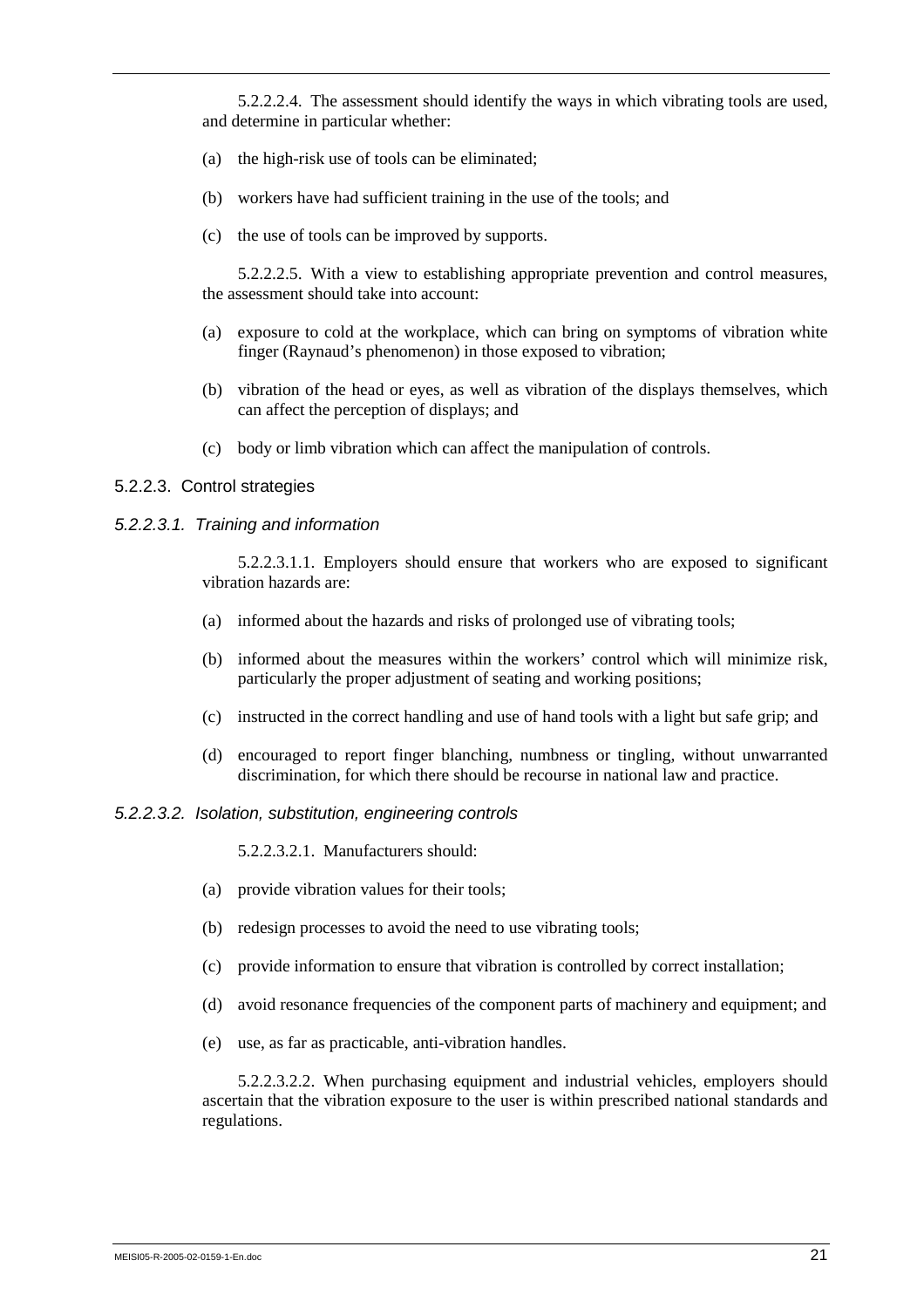5.2.2.3.2.3. Where old machinery is still in use, sources of vibration that present a risk to safety and health should be identified and suitable modifications made by employing current knowledge of vibration-damping techniques.

5.2.2.3.2.4. Seating in vehicles, including static plant with integral seating, should be designed to minimize transmission of vibration to the rider, and should permit an ergonomically good working position.

5.2.2.3.2.5. Where workers are directly or indirectly exposed to vibration transmitted via the floor or other structures, the vibrating machines should be mounted on vibration isolators (anti-vibration mounts), installed according to the manufacturer's instructions or designed and manufactured according to internationally recognized plant and equipment standards.

5.2.2.3.2.6. Machinery or vibrating tools should be maintained regularly because worn components may increase vibration levels.

5.2.2.3.2.7. Where the exposure might lead to injury if workers continue work for a longer period, and reduction of the vibration is impracticable, the work should be rearranged to give rest periods or job rotation sufficient to reduce the overall exposure to a safe level.

### *5.2.3. Heat and cold stress*

5.2.3.1. Hazard description

5.2.3.1.1. Risks arise in special conditions:

- (a) temperature and/or humidity are unusually high;
- (b) workers are exposed to high radiant heat;
- (c) high temperatures and/or humidity occur in combination with heavy protective clothing or a high work rate;
- (d) temperature is unusually low;
- (e) high wind speed  $(5m/s)$  prevails with low temperature; work with bare hands is carried out for extended periods of time at low temperatures.

#### 5.2.3.2. Assessment of risk

5.2.3.2.1. If workers are exposed in all or some of their tasks to any conditions listed in paragraph 5.2.3.1, and the hazard cannot be eliminated, employers should assess the hazards and risks to safety and health from extreme temperatures, and determine the controls necessary to remove the hazards or risks or to reduce them to the lowest practicable level.

5.2.3.2.2. Workers should be allowed sufficient time to acclimatize to a hot environment, including major changes in climatic conditions.

5.2.3.2.3. The assessment for the thermal environment should take into account the risks arising from working with hazardous substances in work situations such as:

(a) the use of protective clothing against hazardous substances, thereby increasing the risk of heat stress;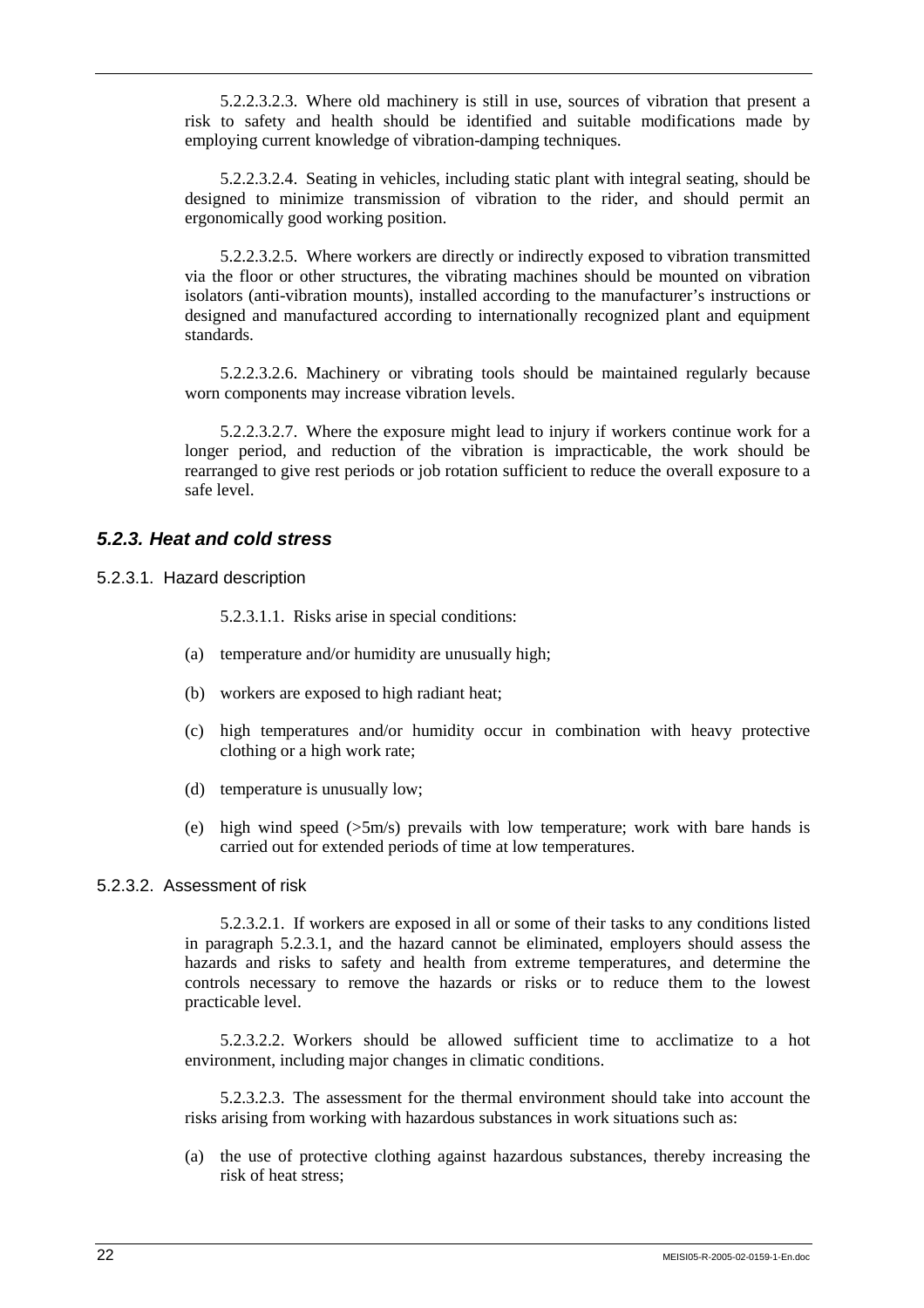- (b) a hot environment that makes respiratory protectors uncomfortable and less likely to be used, and necessitates restructuring of jobs in order to reduce the risks, for example by:
	- (i) minimizing exposure to the hazardous substances so that there is less need for protective clothing;
	- (ii) changing the tasks so that the work pace is reduced in hot conditions; and
	- (iii) increasing the number of rest periods and job rotation.
	- 5.2.3.2.4. In assessing the hazards and risks, employers should:
- (a) make comparisons with other similar workplaces where measurements have been made;
- (b) where this is not practicable, arrange for measurements to be performed by a technically capable person, using appropriate and properly calibrated equipment;
- (c) seek the advice of the occupational health service or a competent body about exposure standards to be applied (see also Annex V, section 7); and
- (d) bear in mind that the quality of fine work done by hand is adversely affected by cold temperatures.

### 5.2.3.3. Control strategies

*5.2.3.3.1. Training and information* 

5.2.3.3.1.1. Workers exposed to heat or cold, as well as their supervisors, should be trained:

- (a) to recognize symptoms which may lead to heat stress or hypothermia, in themselves or others, and the steps to be taken to prevent onset and/or emergencies;
- (b) in the use of rescue and first-aid measures; and
- (c) in action to be taken in the event of increased risks of accidents because of high or low temperatures.

5.2.3.3.1.2. Workers should be advised of:

- (a) the importance of physical fitness for work in hot or cold environments; and
- (b) the importance of drinking sufficient quantities of suitable liquid and the dietary requirements providing intake of salt and potassium and other elements that are depleted due to sweating.

#### *5.2.3.3.2. Isolation, substitution, engineering controls*

5.2.3.3.2.1. When the assessment reveals that the workers may be at risk of heat stress or hypothermia, employers should, if practicable, eliminate the need for work in such conditions or, if this is not feasible, take measures to reduce the risks from extreme temperatures.

5.2.3.3.2.2. Where workers are at risk from exposure to radiant heat by working near hot surfaces: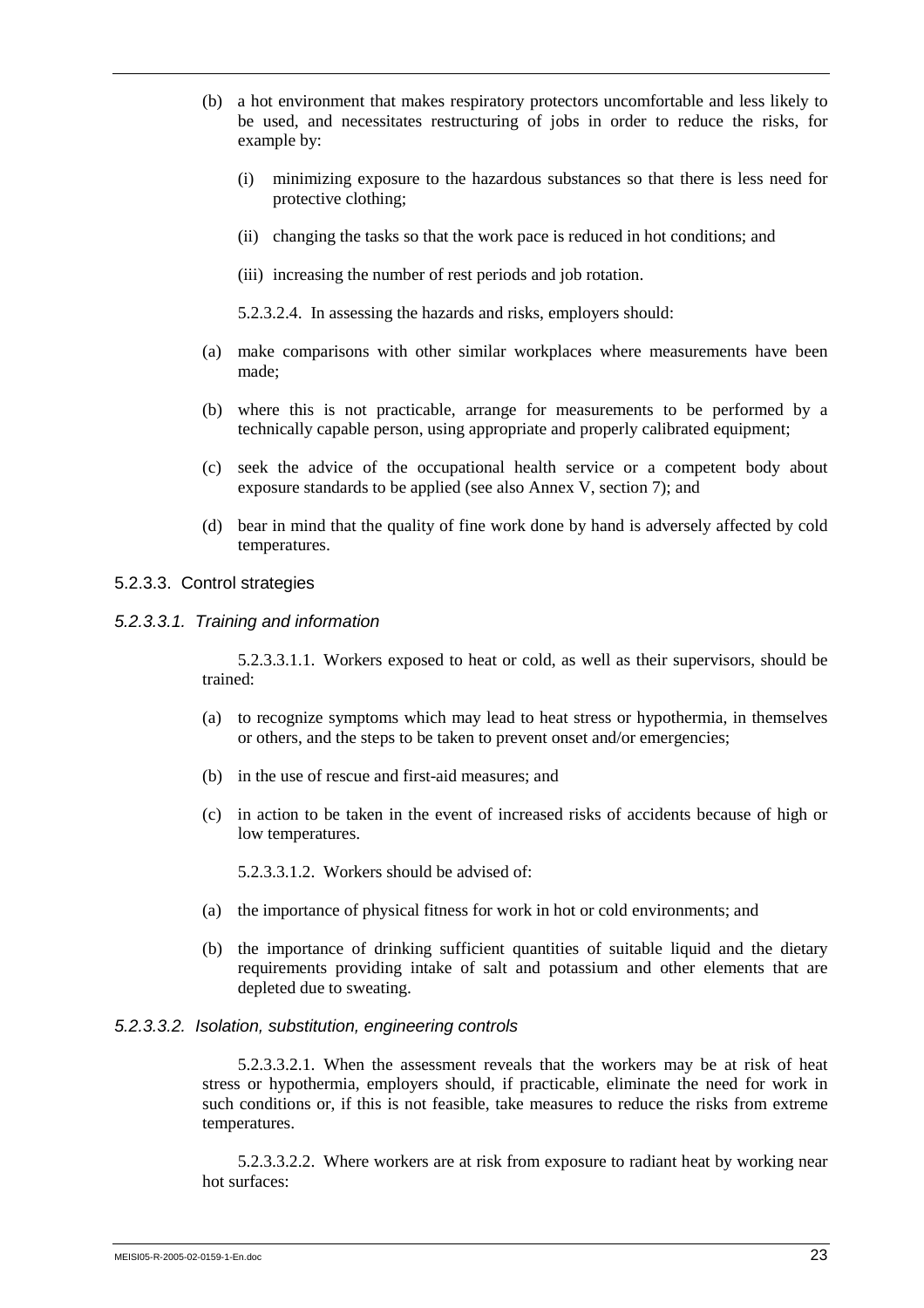- (a) the employer may increase the distance between the equipment (taking care not to do so to the detriment of other workplaces) and the exposed workers;
- (b) when this is not practicable, the employer should reduce the temperature of the surface by changing plant-operating temperatures, insulating the surfaces or reducing the emissivity of the surface.

5.2.3.3.2.3. Where the reduction of surface temperature is not practicable, employers should consider:

- (a) the use of radiation barriers (of low conductivity and high emissivity) between the surface and the workplace, and maintain them in a clean state;
- (b) water-cooling the hot surfaces, where practicable;
- (c) the use of portable reflective shielding; or
- (d) arranging for remote control operations.

5.2.3.3.2.4. Where the assessment shows that unhealthy or uncomfortable conditions arise from increased air temperature, the employer should implement means to reduce air temperature, which may include ventilation or air cooling.

5.2.3.3.2.5. Employers should take particular care with ventilation design where work is undertaken in enclosed spaces or areas. When fail-safe systems are not in operation, there should be adequate supervision of workers at risk to ensure that they can be removed from danger.

5.2.3.3.2.6. Where part of the risk arises from the metabolic heat produced during work, and other methods of eliminating the risk are impracticable, employers should arrange a work-rest cycle for exposed workers, either in the workplace or in a cooler restroom. The rest periods should be as prescribed by the competent authority and sufficient to allow the worker to recover (see Annex V, paragraph 7.2). Employers should ensure that appropriate mechanical aids are available to reduce workloads and that tasks performed in hot environments are well designed ergonomically to minimize physical stress.

5.2.3.3.2.7. Where other methods of controlling thermal risk, including a work-rest regime, are not practicable, employers should provide protective clothing. In the selection of protective clothing, consideration may be given to the following:

- (a) reflective clothing where heat gain is mostly by radiation;
- (b) insulated clothing with reflective surfaces during simultaneous exposure to high radiant heat and hot air (allowing freedom of movement to perform tasks); or
- (c) air-, water- or ice-cooled clothing in other instances as a possible complement to (a) and (b) above.

5.2.3.3.2.8. Where failure of the protective clothing could expose the worker to extremes of temperature, the clothing should be carefully selected and its use monitored by a technically capable person, taking account of the environmental conditions. A system should be installed to ensure that any failure of the cooling system is immediately detected and the worker removed from the environment.

5.2.3.3.2.9. For hydration maintenance, employers should make available sufficient quantities of drinking water, with the proper electrolytes, where appropriate.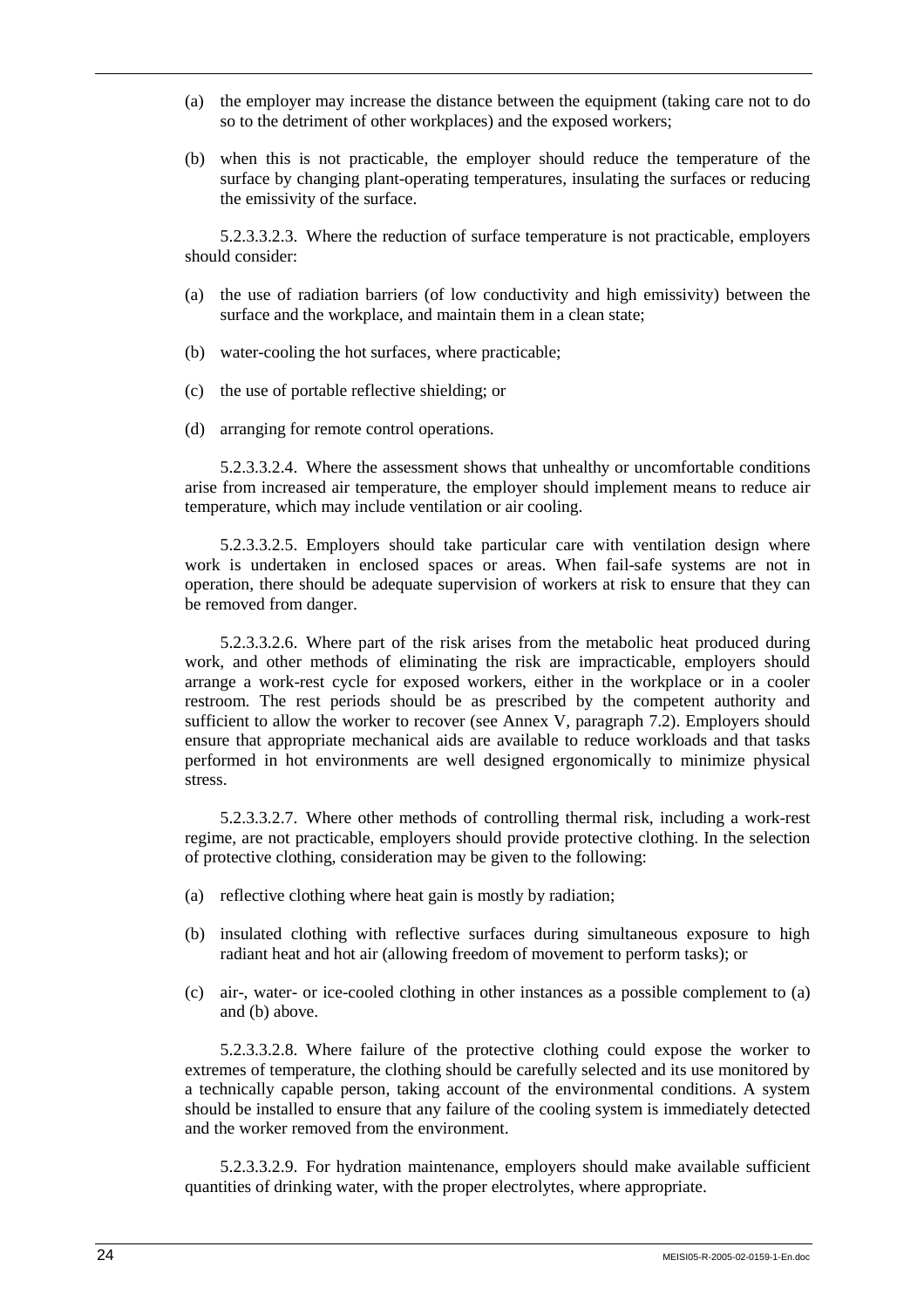5.2.3.3.2.10. Where a residual risk of heat stress remains even after all the control measures have been taken, workers should be adequately supervised so that they can be withdrawn from the hot conditions if symptoms occur. Employers should ensure that firstaid facilities, and staff trained in the use of such facilities, are available.

5.2.3.3.2.11. Extra care should be taken when workers are required to move from a very hot working environment to a much colder one, especially when exposed to strong wind, as the "wind-chill factor" can result in exposed flesh cooling very rapidly.

5.2.3.3.2.12. Workers should be protected against the severest forms of cold stress, hypothermia and cold injury.

5.2.3.3.2.13. The core body temperature should not be allowed to fall below 36°C (96.8°F). Suitable protection should be provided to prevent injury to bodily extremities.

### *5.2.4. Ionizing radiation*

5.2.4.1. Ionizing radiation is produced when atoms break up. The energy released in this process takes a number of forms which have typical wavelength and frequency, energy and penetrating power (see definition in Annex V, section 6). Alpha, beta and gamma radiation have sufficient energy to alter other atoms and are termed ionizing radiation.

5.2.4.2. All exposure to ionizing radiation should be kept as low as possible, as there is evidence that damage caused by radiation may be permanent, and that there is a significant increase in the incidence of cancer and some types of malignancies, as a consequence of even low doses of ionizing radiation.

### 5.2.4.3. Hazard description

5.2.4.3.1. Materials with levels of radiation above the normal background level come particularly from: nuclear power stations; military scrap; radiographic sources; industrial radiography; medical isotopes; and other research equipment, etc. Exposure to these materials may lead to serious illnesses, including cancer.

5.2.4.3.2. Other sources of potential concern include: luminous gauges; gas/smoke detectors; depleted uranium ballast from old aircraft; scrap arising from offshore drilling work; and the pipes or tubes used in the extractive industries, usually referred to as "normally occurring radioactive materials (NORM)". The inhalation of dust from furnaces may, if containing radioactive particles, cause fatal diseases.

### 5.2.4.4. Assessment of risk

5.2.4.4.1. Employers should take the necessary steps to protect workers from being exposed to levels of radiation above the normal background level as a result of the illegal disposal of contaminated scrap.

#### 5.2.4.5. Control strategies

#### *5.2.4.5.1. Training and information*

5.2.4.5.1.1. Workers should be instructed so as to be able to operate the appropriate detection equipment and identify any suspect material.

5.2.4.5.1.2. Workers should be trained in the hazards of exposure to radiation and the measures to be taken if they encounter material they suspect to be radioactive.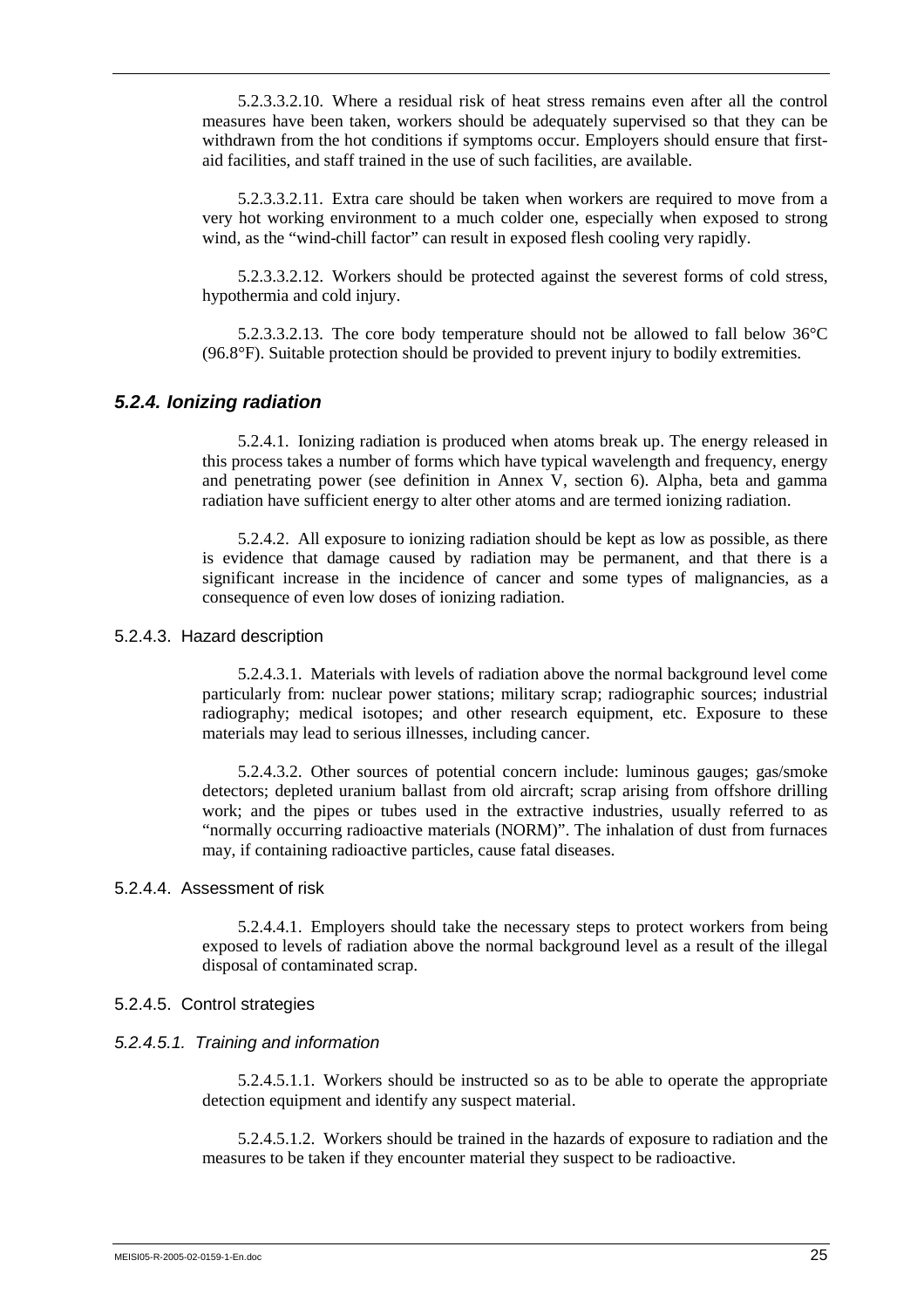### *5.2.4.5.2. Isolation, substitution, engineering controls*

5.2.4.5.2.1. Employers who receive recycled scrap should be equipped with the means to detect radiation. Suppliers should also verify that they have the necessary systems to ensure that scrap supplies are not contaminated with radioactive material. The competent authority should determine the conditions or manner in which radioactive scrap material is present in scrap to be recycled.

5.2.4.5.2.2. Any materials that are suspected to be radioactive should be isolated, and plans for appropriate disposal through the requirements established by the competent authority should be strictly adhered to.

## *5.2.4.5.3. Work practices and procedural controls*

5.2.4.5.3.1. Large-scale recycling operations should monitor incoming raw scrap for radioactivity prior to it entering the factory. All recycling enterprises should purchase their scrap material through reliable suppliers.

5.2.4.5.3.2. Suspected radioactive material should not be handled but should be left in place for disposal by a competent service. The competent authority should be contacted immediately for advice on handling and disposal.

# *5.2.5. Non-ionizing radiation*

## 5.2.5.1. Hazard description

5.2.5.1.1. Non-ionizing radiation is usually referred to as ultraviolet (UV), visible and infrared (IR) radiation (see definition in Appendix V, section 5).

5.2.5.1.2. Absorption in the UV and visible portions of the spectrum produces photochemical reactions. In the IR region, all of the absorbed radiant energy is converted into heat. Exposure to some radio-frequency and microwave radiation can result in the formation of cataracts of the eye.

5.2.5.1.3. Exposure of the eyes to visible and IR radiation can cause thermal injury to the retina and damage to the lens, which may result in the formation of cataracts.

5.2.5.1.4. The greatest source of UV radiation is solar radiation and overexposure may lead to cancer. Artificial sources include incandescent, fluorescent and discharge types of light sources, electric arc welding equipment, plasma torches and lasers.

5.2.5.1.5. Exposure of the eyes to UV radiation can result in inflammation of the conjunctiva and cornea.

#### 5.2.5.2. Assessment of risk

5.2.5.2.1. Exposure limits (ELs) for optical radiation are to be established for the various kinds of radiation. The publication, *Threshold limit values for chemical substances and physical agents and biological exposure indices* (Cincinnati, Ohio, American Conference of Governmental Industrial Hygienists, ACGIH, 1997), recommends that:

(a) ELs for UV radiation be in terms of the radiant flux density (or irradiance) of the radiation at the eye, in  $mW/cm^2$ , weighted according to the wavelength of the radiation;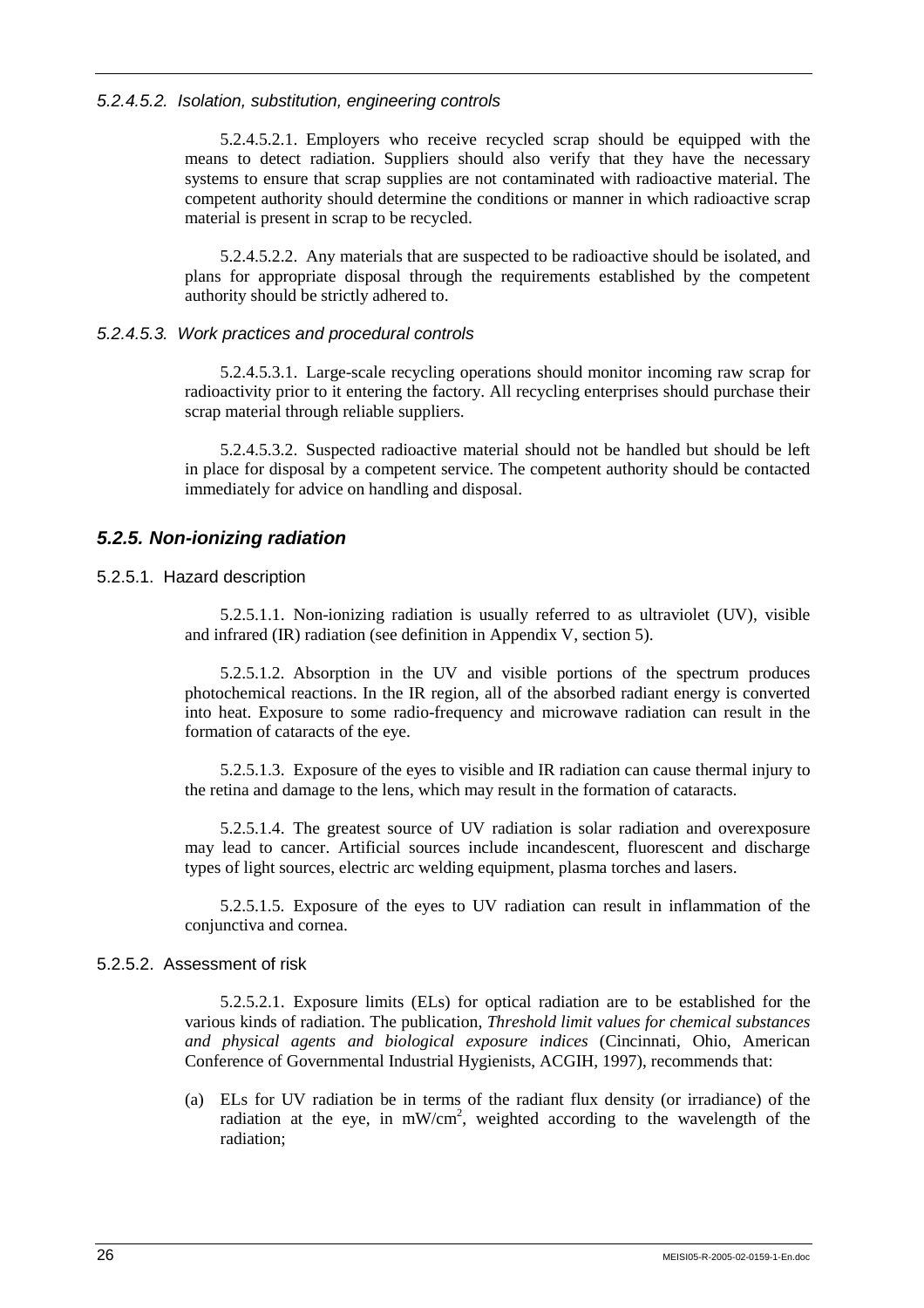- (b) ELs for visible light be in terms of the radiance of the source, i.e. the energy output per unit area of the source into each solid angle, weighted according to the wavelength of the radiation; and
- (c) ELs for IR radiation be in terms of the radiant flux density at the eye, in mW/cm<sup>2</sup>, and unweighted for wavelength. However, for IR heat lamps there is also a limit in terms of the source's radiance.

5.2.5.2.2. The *Guidelines on protection against non-ionizing radiation* (Fonteny-aux-Roses, France, International Radiation Protection Association (IRPA), 1991) include ELs for lasers to protect the eye and skin. They are generally in terms of the energy density reaching the eye or skin (that is, in  $J/m^2$ , equal to the radiant flux density in W/m<sup>2</sup> multiplied by the exposure time in seconds). The ELs vary with wavelength, and for visible and IR wavelengths are relaxed slightly as exposure time increases. Guidance on their use and further references on limits of exposure to laser radiation are given in the practical guide, *The use of lasers in the workplace*, Occupational Safety and Health Series, No. 68 (Geneva, ILO, 1993). Control measures, however, are more easily specified in terms of the class of laser used than in terms of the ELs. The laser classification is specified in IEC 60 825-1: *Safety of laser products – Part 1: Equipment classification, requirements and users' guide* (Geneva, International Electrotechnical Commission (IEC), 1993).

5.2.5.2.3. Electrical and magnetic fields are found around all equipment that passes an electric current. Static charges are created around a fixed charge, such as a visual display unit screen, or a fixed magnetic field.

5.2.5.2.4. Some studies have shown that exposure to magnetic fields can cause certain types of cancers and brain tumours. They can also affect a person's mood, alertness, heart function, and the immune and reproductive systems; some individuals suffer from skin irritation in the presence of electrical fields. Workers who rely on pacemakers should not be employed in areas where they may be exposed to magnetic fields, based on a risk assessment.

5.2.5.2.5. Unlike electric fields, magnetic fields cannot be easily screened off, as they can pass through all materials. However, the power of the field rapidly diminishes as the distance from the source of the magnetic field increases. Consequently, where risk assessment indicates that it involves an unacceptable risk, it is advisable to shut down all electrical equipment when not in use. Fixed installations which generate high-strength fields, such as transformers and switching stations, should be sited as far away from workstations as possible. Encapsulating the source using an alloy that is a good magnetic conductor can also reduce the effects of strong magnetic fields, as can shielding the workstation with a suitably absorbent material such as aluminium that has been welded into a continuous or single sheet.

5.2.5.2.6. Employers should identify all the sources and potential risk of exposure by "mapping" the field strength in the workplace.

# **5.3. Chemical hazards**

### *5.3.1. Chemicals in the workplace*

#### 5.3.1.1. Hazard description

5.3.1.1.1. A chemical substance is a compound or mixture which may be present in the workplace in the form of a liquid, solid (including particles) or gas (vapour). These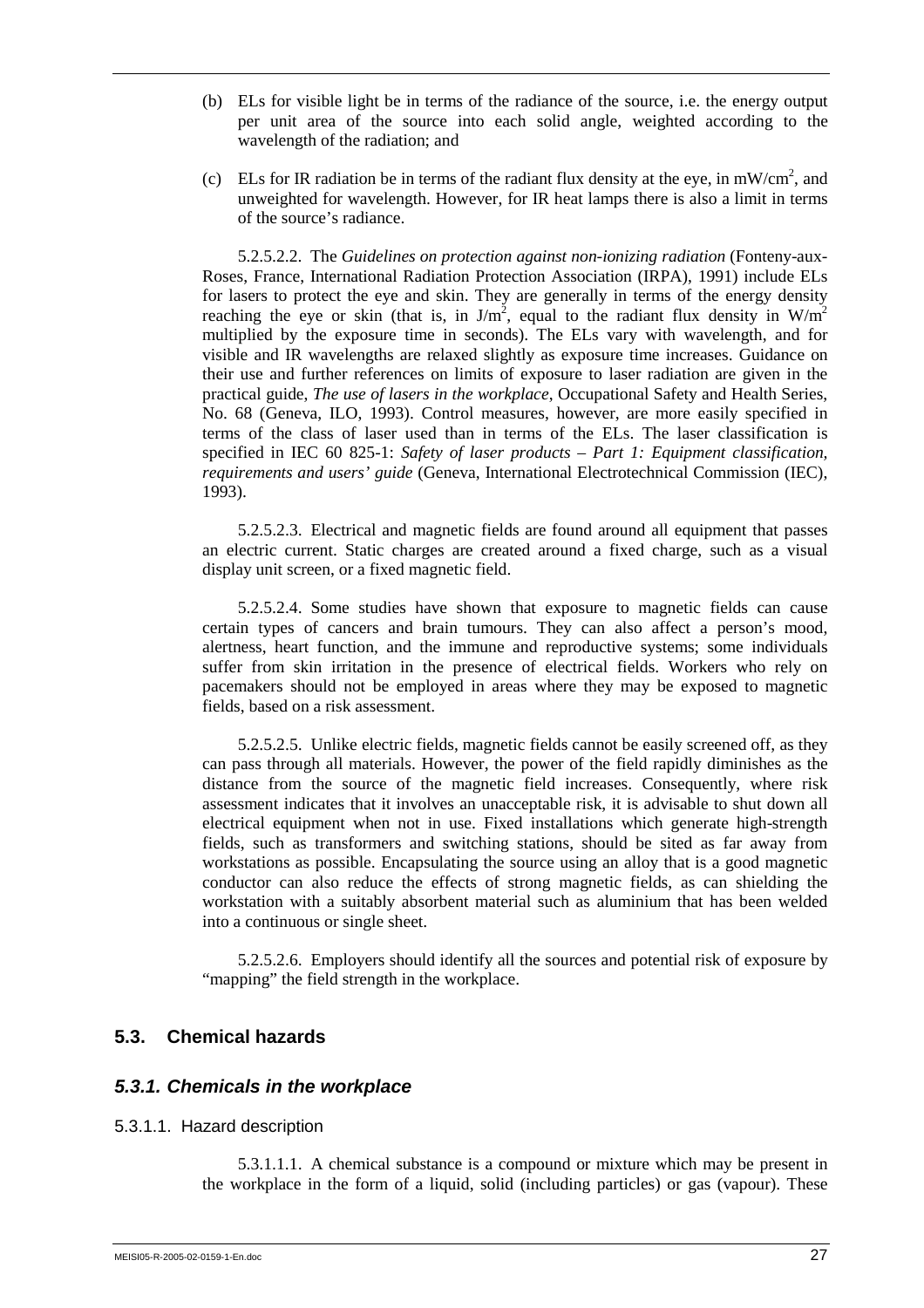substances may present a hazard as the result of contact with the body or absorption into the body. Absorption can occur through the skin, by ingestion or by inhalation.

5.3.1.1.2. Chemicals can have acute (short-term) and/or chronic (long-term) health effects.

5.3.1.1.3. Chemicals may present a safety hazard as a result of their chemical and physical properties.

#### 5.3.1.2. Assessment of risk

5.3.1.2.1. Workers may be exposed to chemicals in production work by addition to the process, as well as to chemicals generated by the process or used in maintenance activities, and to chemicals actively during their use in laboratory work.

5.3.1.2.2. Exposure may occur passively due to the presence of chemicals in the workplace environment.

5.3.1.2.3. The advice of the competent authority and workers' representatives should be sought regarding exposure limits and other standards to be applied.

5.3.1.2.4. Material safety data sheets that include advice on the safe handling of any chemical to ensure adequate prevention and protection should be readily available. All those concerned with the storage and handling of chemicals, and with general housekeeping, should be trained and should adopt safe systems of work at all times. The *Globally Harmonized System of Classification and Labelling of Chemicals* (GHS) (United Nations, 2003) provides guidance on the preparation of labels, material safety data sheets and the provision of information to workers.

5.3.1.2.5. The production of material safety data sheets in electronic format should be encouraged. Chemical safety data sheets should, as a minimum, meet the requirements of the competent authority and are recommended to contain the following core information:

- (a) identification of manufacturer, product and ingredients;
- (b) physical and chemical properties, and information on the health effects, physical hazards, environmental impact and relevant exposure limits; and
- (c) recommendations concerning safe work practices; transport, storage and handling; waste disposal; protective clothing and PPE; first aid, fire-fighting and chemical spills.

5.3.1.2.6. Labels should, as a minimum, meet the requirements of the competent authority, and are recommended to contain the following core information:

- (a) signal word or symbol; identification information, including the manufacturer, product and ingredients;
- (b) risks and safety phrases, first-aid and disposal procedures; and
- (c) reference to the material safety data sheets, and date of issue.

5.3.1.2.7. The ILO code of practice *Safety in the use of chemicals at work* (Geneva, 1993) provides comprehensive guidance on the above issues for chemicals and their use.

5.3.1.2.8. For further information on chemical hazards, see Annex VI.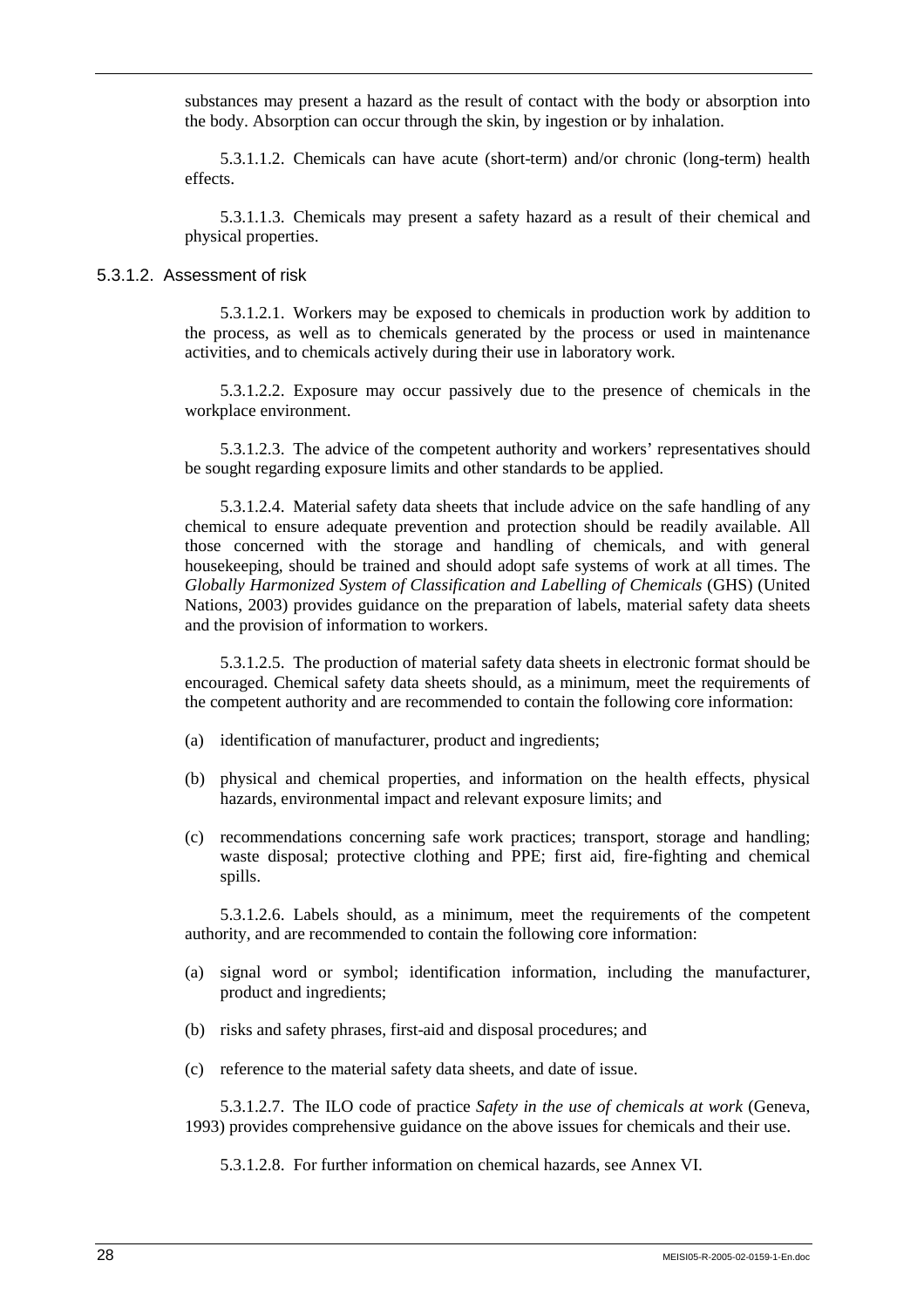### 5.3.1.3. Control strategies

### *5.3.1.3.1. Training and information*

5.3.1.3.1.1. Employers should ensure that:

- (a) workers involved are trained and competent in terms of proper laboratory techniques;
- (b) workers are informed about the hazards related to the chemicals which they use, or to which they may be exposed;
- (c) current material safety data sheets for those chemicals found in the workplace are readily available; and
- (d) workers and/or trained first-aid personnel are aware of emergency procedures related to exposure to hazardous chemicals.

#### *5.3.1.3.2. Isolation, substitution, engineering controls*

5.3.1.3.2.1. The employer should ensure:

- (a) proper storage of chemicals by: (i) storing separately chemicals which react with one another; (ii) minimizing volumes of stored chemicals; (iii) providing for containment of spills; and (iv) ventilating storage areas;
- (b) that, where hazardous chemicals are used, handled or stored, measures are in place to minimize workers' exposure (e.g. ventilated fume hoods, remote handling);
- (c) that, where necessary, appropriate PPE is provided and workers are trained in its correct use, and it is used properly;
- (d) that emergency showers and eyewash stations are available where hazardous chemicals are used and/or stored;
- (e) the cleaning of work clothes that have been polluted by chemicals; and
- (f) the provision of appropriate hygienic conditions in facilities where food is consumed.

## *5.3.2. Inhalable agents (gases, vapours, dusts*  and fumes)<sup>1</sup>

5.3.2.1. Hazard description

5.3.2.1.1. The production of iron and steel involves the consumption and generation of a variety of inhalable agents including, but not limited to, gases, vapours, dusts, fumes, smokes and aerosols. These agents comprise a variety of toxicological hazards including irritants, chemical asphyxiants, fibrogens, allergens, carcinogens and systemic toxicants.

5.3.2.1.2. The pulmonary system (lungs) can be affected by exposure to harmful agents through acute (short-term) injury to lung tissue, the development of pneumoconiosis, pulmonary dysfunction and the development of lung cancer. Certain

<sup>&</sup>lt;sup>1</sup> Further specific information and recommendations for different gases and other compounds can be found in Annex VI.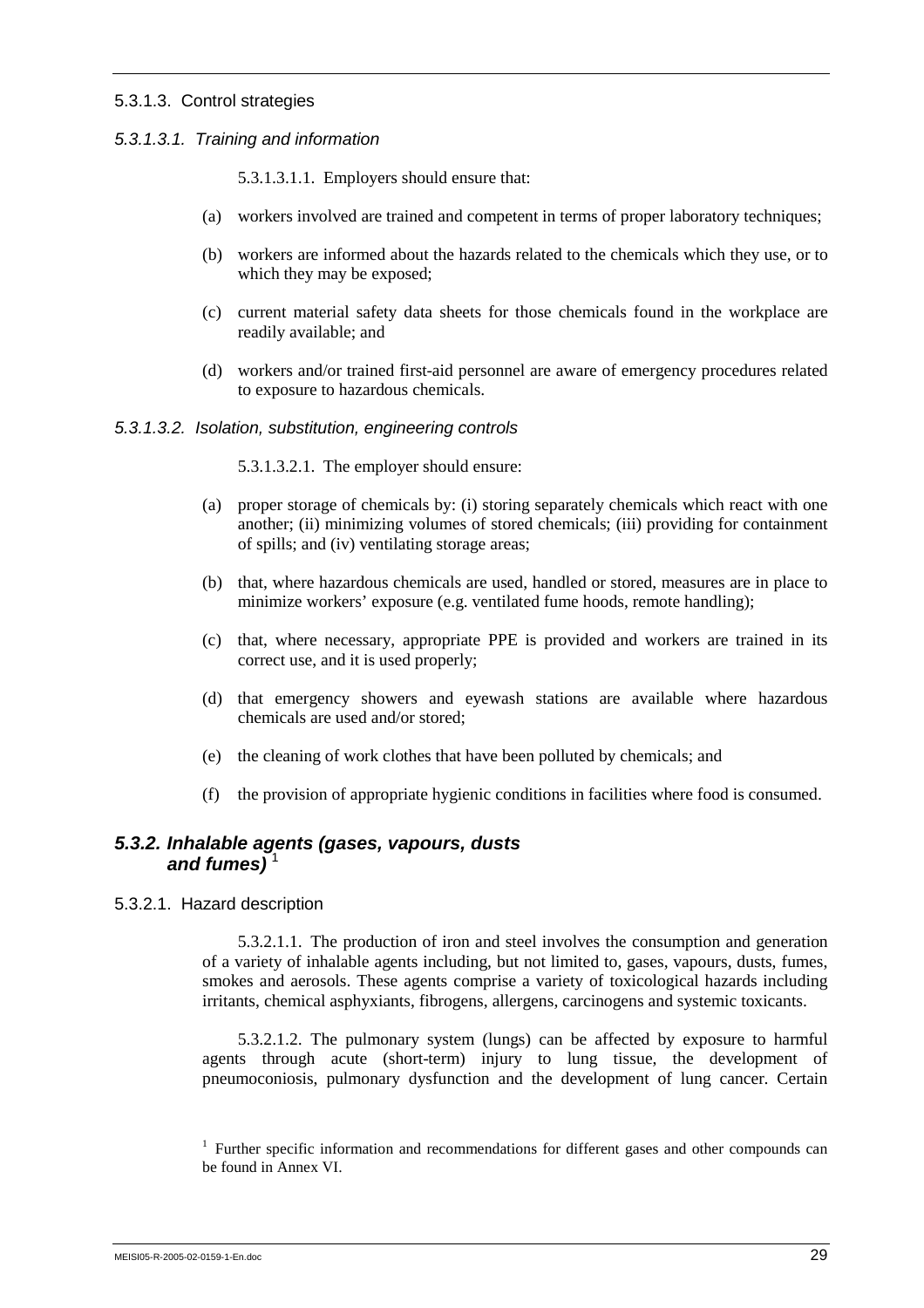harmful agents that are inhaled through the lungs can cause target organ damage and/or systemic toxic effects. Certain asphyxiants can cause death in a matter of seconds at high concentrations by displacing oxygen.

5.3.2.1.3. Specific agents that may be found in the iron and steel industry include heavy metals (e.g. lead, chromium, zinc, nickel and manganese) in the form of fumes, particulates and adsorbates on inert dust particles. Acid mists from pickling areas can cause skin, eye and respiratory irritation. For further information, see sections 5.3.3 and 5.3.4 for a detailed review of asbestos and insulation wool, respectively. It is important to consider the solubility of metals and their compounds when addressing risk.

### 5.3.2.2. Assessment of risk

5.3.2.2.1. The assessment of risk should begin with a review of production and maintenance processes in order to understand the content, form and volume of inhalable agents associated with the production of iron and steel, including intermediates, byproducts and waste. This should include information acquired from suppliers for materials brought on site through the use of material safety data sheets (see section 5.3.1.2).

5.3.2.2.2. The potential for exposure should be assessed according to the provisions of the ILO codes of practice *Safety in the use of chemicals at work* and *Ambient factors in the workplace*, or another protocol of equal or greater value, such as the application of an exposure assessment protocol from a competent authority.

5.3.2.2.3. Exposure assessment activities should be conducted by competent persons.

5.3.2.2.4. Employers should provide information to workers and their representatives regarding the risk assessment process, and inform them of the results of risk assessments.

5.3.2.2.5. When necessary, employers should seek the advice of the competent authority about exposure limits relating to inhalable agents.

## 5.3.2.3. Control strategies

#### *5.3.2.3.1. Training and information*

5.3.2.3.1.1. Workers and their representatives should be made aware of the toxicological properties, technical means of prevention, safe working procedures, protective equipment and emergency procedures necessary to eliminate exposure. Where it is not possible, exposure to harmful inhalable agents with which they work or may come in contact should be minimized.

5.3.2.3.1.2. Training should be provided in advance of the work, including production or maintenance process changes that result in the use or generation of different inhalable agents.

5.3.2.3.1.3. Training should specify special precautions to be taken for workers who perform work in confined spaces that might contain harmful inhalable agents. See section 5.4.1 for additional information on safe work practices involving confined spaces.

#### *5.3.2.3.2. Isolation, substitution, engineering controls*

5.3.2.3.2.1. Employers should develop and implement engineering controls for harmful inhalable agents. Such controls include, but are not limited to: the substitution of more harmful agents by less harmful agents; isolating processes that generate such airborne contaminants; and the use of local and general ventilation systems.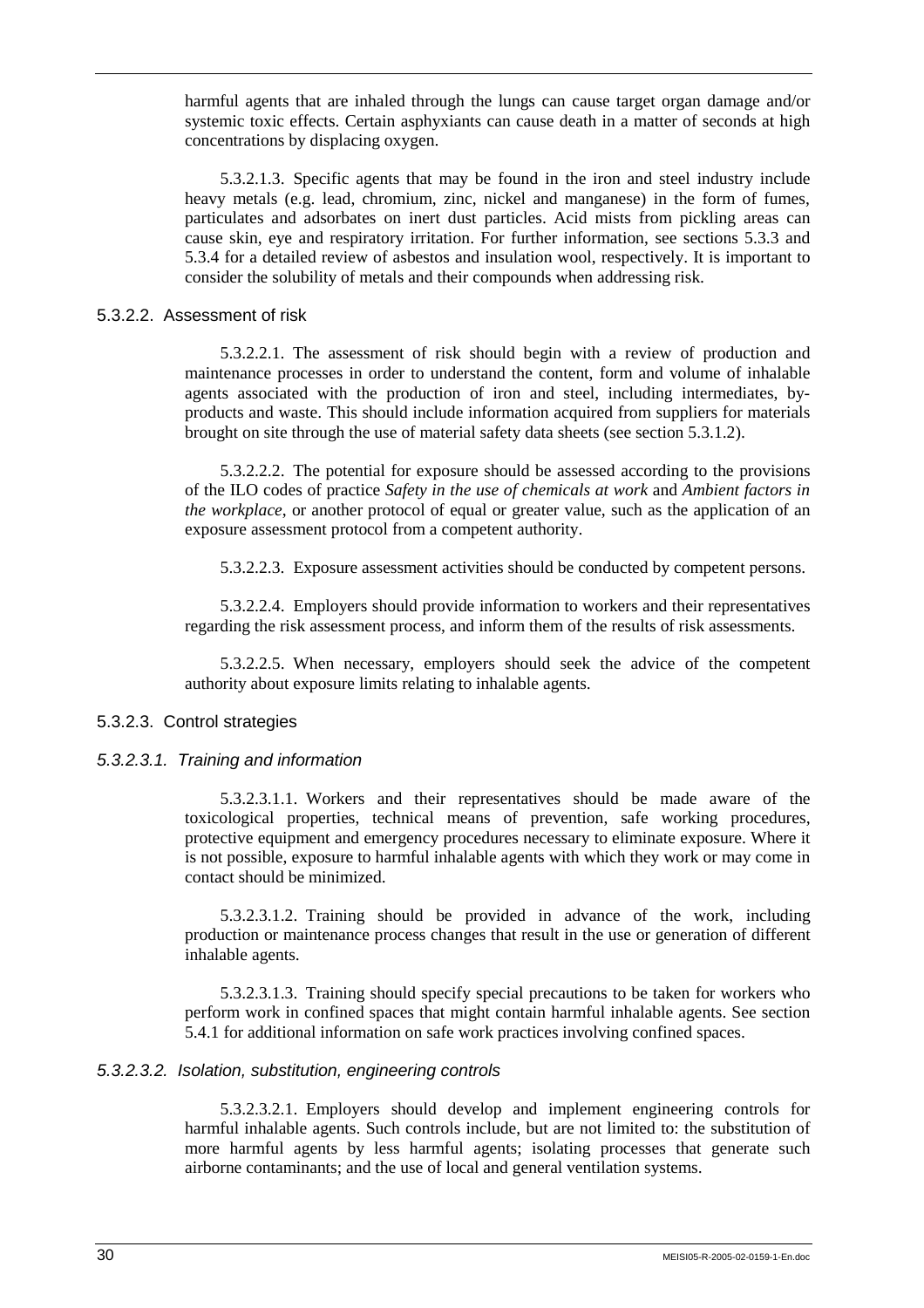5.3.2.3.2.2. See the ILO codes of practice *Safety in the use of chemicals at work* and *Ambient factors in the workplace* for additional direction in the development and implementation of engineering controls.

#### *5.3.2.3.3. Work practices and procedural controls*

5.3.2.3.3.1. When engineering controls are not feasible or sufficiently effective to ensure that exposure to inhalable agents is maintained at or below exposure limits, work practices and procedural controls should be applied. These might include, but are not limited to: altering temperature, pressure and other process settings; and minimizing the length of time that workers are potentially exposed to inhalable agents.

5.3.2.3.3.2. See the ILO codes of practice *Safety in the use of chemicals at work* and *Ambient factors in the workplace* for additional direction in the development and implementation of engineering controls.

## *5.3.3. Asbestos*

#### 5.3.3.1. Hazard description

5.3.3.1.1. Exposure to asbestos may cause diseases of the respiratory and digestive tracts, through inhalation or ingestion, and may cause secondary disease in a number of vital organs.

5.3.3.1.2. The effects of exposure to asbestos may not become apparent for two or three decades, or even longer. However, the diseases caused by exposure to these substances, such as asbestosis and mesothelioma, once diagnosed are irreversible, disabling and frequently fatal.

### 5.3.3.2. Assessment of risk

5.3.3.2.1. If a worker could be exposed to asbestos, the employer should develop and implement an exposure control plan.

5.3.3.2.2. The employer should ensure that the administration of this plan is undertaken by a competent person in accordance with the requirements of the competent authority.

5.3.3.2.3. The employer should ensure that an inventory of all known asbestoscontaining materials at the facility is prepared and kept current, and that these materials are identified by signs, labels or, when this is not practicable, other effective means. Where the presence of asbestos is not known, the material should be tested before it is touched.

5.3.3.2.4. The employer should ensure that a risk assessment on asbestos-containing material identified in the inventory is conducted by a competent person. Regard should be given to the condition of the material, its friability, accessibility, and likelihood of damage, and the potential for fibre release and exposure of workers.

#### 5.3.3.3. Control strategies

5.3.3.3.1. The employer should ensure that asbestos-containing material is controlled by removal, enclosure or encapsulation, to prevent the release of asbestos fibre.

5.3.3.3.2. The employer should not allow any work that would disturb asbestoscontaining material, unless necessary precautions have been taken to protect workers.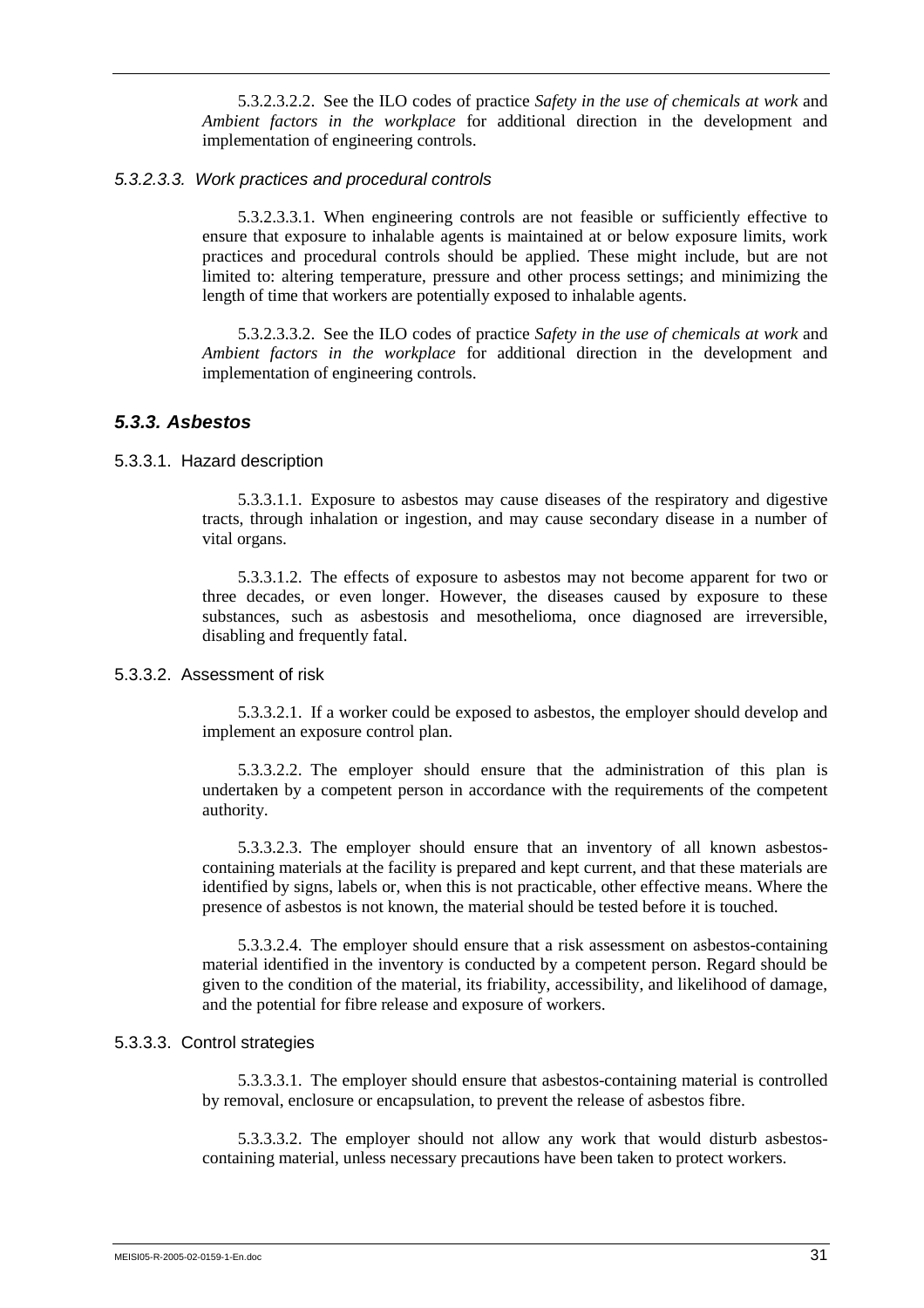5.3.3.3.3. If a worker may be exposed to asbestos, the employer should ensure that:

- (a) a survey is conducted to assess the potential for exposure;
- (b) if the survey reveals that workers may be at risk of exposure to asbestos, air sampling is conducted to assess the potential for exposure;
- (c) workplace exposure monitoring and assessment are conducted using occupational hygiene methods and in laboratories that are acceptable to the competent authority;
- (d) the results of the monitoring and assessment, or a summary of the results, are provided to the workers and their representatives without undue delay; and
- (e) workers exposed to asbestos are given periodic medical examinations.

5.3.3.3.4. The employer should retain all records of asbestos-containing materials inventories and risk assessments, inspections, and air monitoring results.

#### *5.3.3.3.5. Training and information*

5.3.3.3.5.1. The employer should ensure that any worker who may be at risk of exposure is adequately instructed and trained in:

- (a) the hazards of asbestos;
- (b) the means of identifying asbestos-containing material;
- (c) the work procedures to be followed, which should be approved by the competent authority, and provided to the workers and their representatives in written or other suitable form;
- (d) the correct use of the operation of engineering controls and PPE; and
- (e) the purpose and significance of any required health monitoring.

#### *5.3.3.3.6. Isolation, substitution, engineering controls*

5.3.3.3.6.1. The employer should ensure that procedures for handling or using asbestos-containing material prevent or minimize the release of asbestos fibres. The procedures should address:

- (a) the containment of asbestos;
- (b) the control of the release of asbestos, particularly sweeping, grinding and blowing material that is known to contain asbestos;
- (c) the provision, use and maintenance of PPE and clothing;
- (d) means of decontamination of workers; and
- (e) the removal of asbestos waste and clean-up of asbestos waste material.

5.3.3.3.6.2. The procedures should provide the workers with task-specific work direction that addresses hazards and necessary controls.

5.3.3.3.6.3. Asbestos should not be used where it is banned by law or regulation. In countries where asbestos is allowed the employer should, nonetheless, substitute asbestos by less hazardous materials. If such substitution is not practicable, the employer should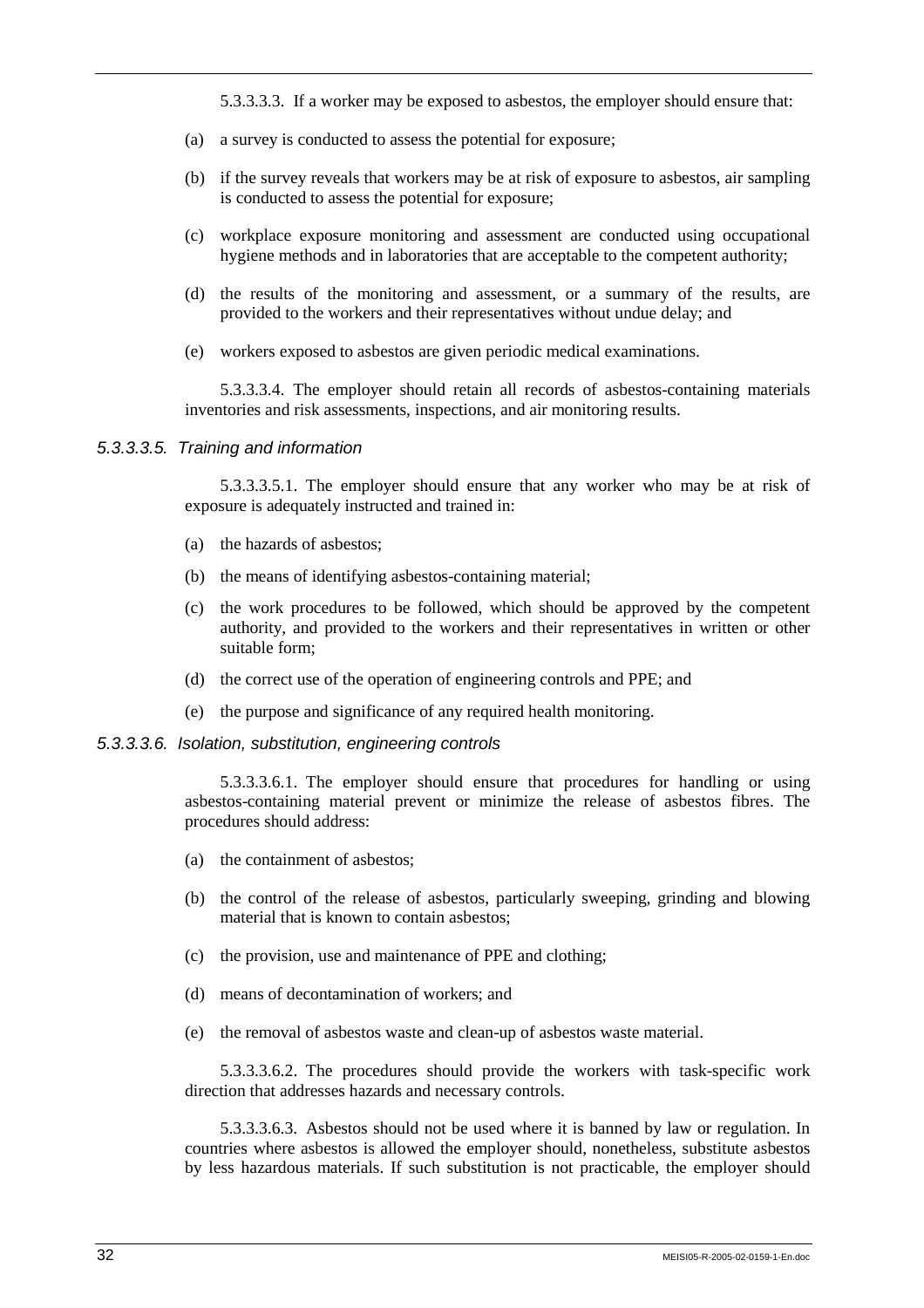document the reasons why substitution cannot be made and make this documentation available to the workers, their representatives and the competent authority.

5.3.3.3.6.4. The employer should establish and ventilate containment areas where asbestos may be present, so that:

- (a) air flows only from clean outside areas into the contaminated area; and
- (b) exhaust air from the contaminated area is directed through a high-efficiency particulate air (HEPA) filter.

5.3.3.3.6.5. The employer should provide local exhaust ventilation with exhaust air discharge through a HEPA filter for all dust-producing activities outside containment areas where asbestos-containing dust is present.

5.3.3.3.6.6. Asbestos-containing material that is to be disturbed should be effectively wetted before and during the work, whenever practicable.

## *5.3.4. Insulation wools*

5.3.4.1. The term "insulation wool" refers to that group of products that includes glass wool, rock wool, refractory ceramic fibres (RCFs), refractory fibres other than RCFs and special-purpose glass fibres.

#### 5.3.4.2. Hazard description

5.3.4.2.1. Insulation wools have mechanical irritant properties and may pose a threat of disease to the eyes, skin and upper respiratory tract. However, some of the effects of exposure to insulation wools may not become apparent for two or three decades, or even longer.

5.3.4.2.2. RCFs, particularly those containing amorphous silica, have the potential to be converted to crystalline silica where they have been exposed to heat in excess of 1,000°C (1,800°F), for an extended period of time. Where RCFs have been exposed to heat, they should be treated with the same precautions as if they had undergone conversion to crystalline silica. Respirable RCFs may also cause cancer in exposed workers.

#### 5.3.4.3. Assessment of risk

5.3.4.3.1. Employers in the user and removal industries should develop and implement safe work practices which, as a minimum, conform to the requirements laid down by the competent authority, taking into account the recognized hierarchy of preventive and protective measures.

5.3.4.3.2. Employers using insulation wools should, as far as practicable, select appropriate products or handling methods so as to minimize the generation of fibres and dust, and should keep themselves informed regarding the development of changing insulation technology.

5.3.4.3.3. Employers should assess the hazards and risks, inform the workers about them and provide appropriate supervision. They should ensure that all workers involved in the handling of insulation wools, including supervisors, receive adequate instructions and training in safe work practices, and, where necessary, in the selection, wearing and maintenance of PPE.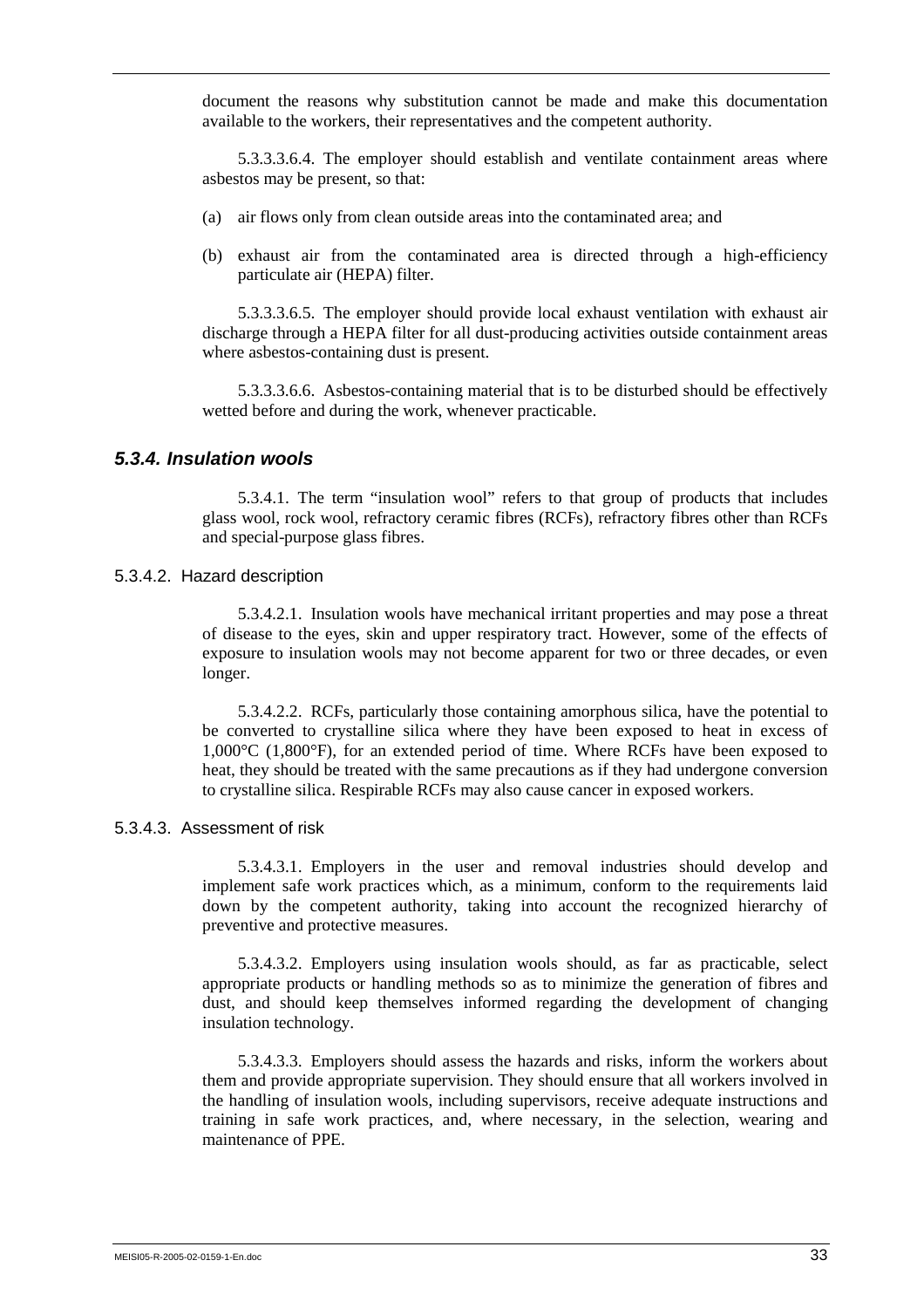#### 5.3.4.4. Control strategies

5.3.4.4.1. Employers should provide the equipment, including PPE, necessary for the handling of insulation wools, and offer appropriate washing and changing facilities for workers exposed to insulation wools.

5.3.4.4.2. Employers should ensure periodic medical examinations for workers exposed to insulation wools.

5.3.4.4.3. Employers should ensure that exposures to fibres and dust are kept as low as reasonably achievable, and at least below the exposure limits set by the competent authority. Unnecessary exposures should be avoided.

5.3.4.4.4. Where reasonably practicable, respinable RCFs should be replaced by less hazardous materials.

5.3.4.4.5. Employers should ensure appropriate site maintenance, removal and disposal procedures which minimize the generation of fibres and dust. Disposal should be carried out in accordance with the requirements laid down by the competent authority.

5.3.4.4.6. Whenever two or more employers undertake activities simultaneously at one workplace, they should cooperate in applying these provisions, without prejudice to the responsibility of each employer for the safety and health of workers in his or her employment. Insulation contractors should inform other workers on the job site, including supervisors, regarding the presence of insulation wools brought on to the site by the insulation contractor.

5.3.4.4.7. Employers should initiate and maintain a process of consultation and cooperation with workers and their representatives concerning all aspects of safety in the use of insulation wools specified here and in the ILO code of practice *Safety in the use of synthetic vitreous fibre insulation wools (glass wool, rock wool, slag wool)* (Geneva, 2001).

5.3.4.4.8. Material safety data sheets and labels, as well as other product information on safety and health in the use of insulation wools, conforming to the requirements of the competent authority, should be prepared by manufacturers and made available to suppliers and users. The production of material safety data sheets in electronic format should be encouraged.

5.3.4.4.9. Suppliers and importers, as the link between manufacturers and users, should ensure that the information and instructions of the manufacturers are transmitted to their customers. Any repackaging by the supplier should meet the requirements set out for manufacturers on packaging, storage, transport, labelling, material safety data sheets and product information.

5.3.4.4.10. Employers should provide exposed workers information and training on the hazards and health risks of insulation wools and on safe handling procedures.

5.3.4.4.11. Building clients, designers and specifiers should consider the potential for fibre and dust generation during installation, use, maintenance and removal whenever designing, selecting or specifying the use of insulation materials.

5.3.4.4.12. Specifiers should choose insulation wools which:

(a) meet the necessary insulation requirements; and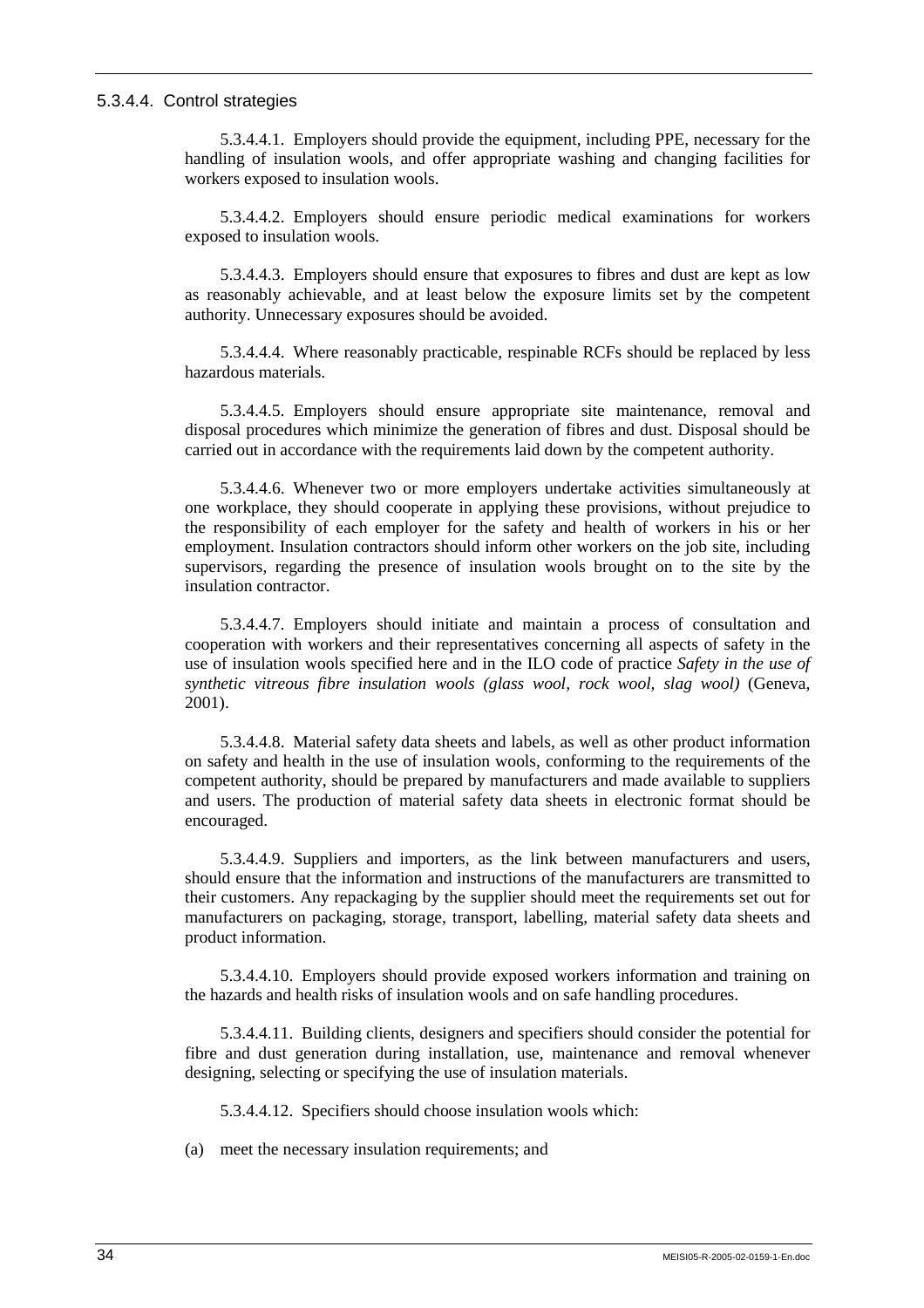(b) are least likely to result in the generation of fibres and dust because of their intrinsic properties, method of use, and pre-supply preparation.

5.3.4.4.13. Building clients, designers and specifiers should ensure that all requirements of the competent authority are included in specification and tender documents. They should maintain records of the location and type of insulation used so as to provide the necessary information to those who may have potential for exposure in the future.

5.3.4.4.14. Building clients and main contractors should always give preference to contracting insulation firms which conform to the requirements of the competent authority.

## **5.4. Safety hazards**

#### *5.4.1. Confined space*

5.4.1.1. Hazard description

5.4.1.1.1. A confined space is one that is large enough for the worker to enter bodily, has limited or restricted means of entrance or exit and is not designed for continuous employee occupancy, on a space which may accumulate a hazard which is present. Examples of temporary occupancy might entail a person performing repairs on a furnace or servicing a fuel tank or trailer, sump, silo or bunker. Employers should be especially vigilant about all OSH hazards that may exist in a confined space, in particular the buildup of toxic or flammable gases, oxygen displacement and engulfment. Confined spaces require additional safety and health precautions because their configurations hinder the activities of any workers who must enter, work in and exit from them. A confined space often has poor air quality. In addition, many fatalities occur to rescue personnel who respond without adequate planning and protection.

#### 5.4.1.2. Assessment of risk

5.4.1.2.1. The employer should:

- (a) seek the advice of an OSH service or of the competent authority regarding compliance with national legislation and regulation;
- (b) identify, test and inspect the confined spaces in the workplace and determine if workers are required to enter and work in them;
- (c) where entry is not required, prevent unauthorized or inadvertent entry into a confined space by posting warning signs, locking and securing, or other measures as necessary, to ensure that people do not enter without proper protection and supervision;
- (d) where entry is required by a person, fully characterize, through testing and inspection, all existing and potential hazards in the confined space (hazards can be classified as mechanical, electrical, oxygen depletion or enrichment, flammable or combustible vapours and gases, and toxic gases and vapours), including blanking off or bleeding all supply systems to the confined space; and
- (e) where there is a reason to believe that conditions have changed, re-evaluate the confined space.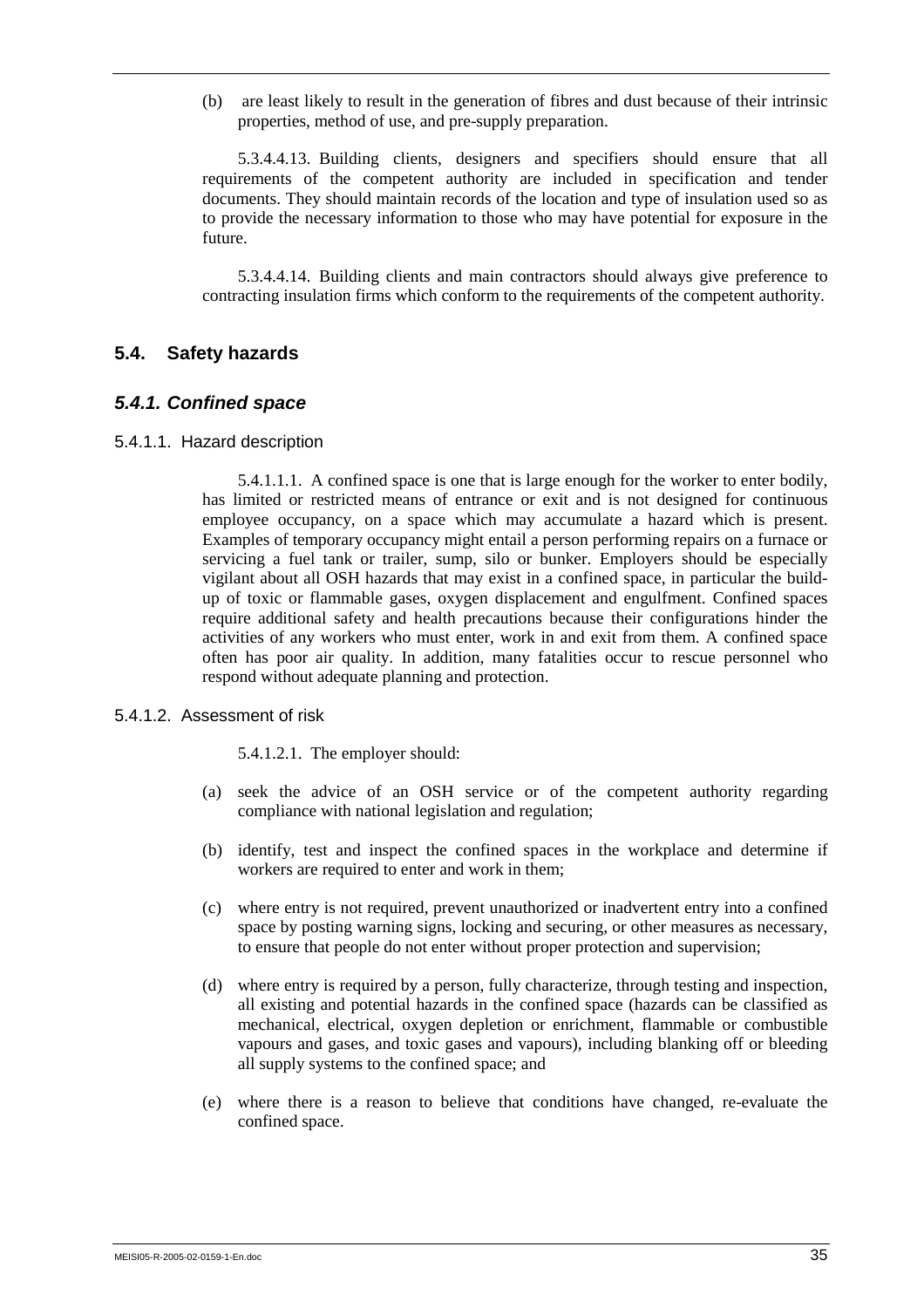## 5.4.1.3. Control strategies

*5.4.1.3.1. Training and information* 

5.4.1.3.1.1. The employer should:

- (a) inform and train workers entering and working in the confined space of the hazards, protective measures and emergency rescue procedures;
- (b) inform the other employers (contractors) on site that the workplace contains hazardous confined spaces and of any precautions and protective measures that are necessary to protect workers in or near the space; and
- (c) train workers in the vicinity about confined space entry and about rescue procedures.

#### *5.4.1.3.2. Isolation, substitution, engineering controls*

5.4.1.3.2.1. The employer should:

- (a) where entry is required by a worker, ensure that all hazards in the space are eliminated or controlled, and provide PPE, including appropriate rescue devices, to ensure adequate protection of the worker; and
- (b) purge, flush or ventilate the hazardous confined space, as necessary, to eliminate or control the hazards, and take adequate measures to ensure that no hazardous substances can enter the confined space while people are working there.

## *5.4.1.3.3. Work practice and procedural controls*

5.4.1.3.3.1. The employer should:

- (a) develop a comprehensive programme and procedures to address work in a confined space;
- (b) be aware of any work task to be performed in a confined space, and implement the necessary procedures to monitor the work and its completion;
- (c) provide adequate work permits for workers; and
- (d) supervise compliance with mandatory working procedures.

5.4.1.3.3.2. In the iron and steel industry, many foundries have confined spaces where concentrations of harmful agents in the air may be significantly higher than the permissible exposure levels if controls in the workplace are inadequate. Both furnace operators and maintenance personnel are at increased risk of exposure in confined spaces.

5.4.1.3.3.3. Potentially hazardous confined spaces should be clearly marked with warning notices prohibiting unauthorized entry.

5.4.1.3.3.4. Because of the explosion hazard inherent in some confined spaces, compressed air should not be used for artificial ventilation if there is a potential for sources of ignition. Compressed gas cylinders should be excluded from these spaces for the same reason.

5.4.1.3.3.5. All potential sources of ignition should be prevented from entering a confined space that may contain a flammable/combustible atmosphere. In particular, the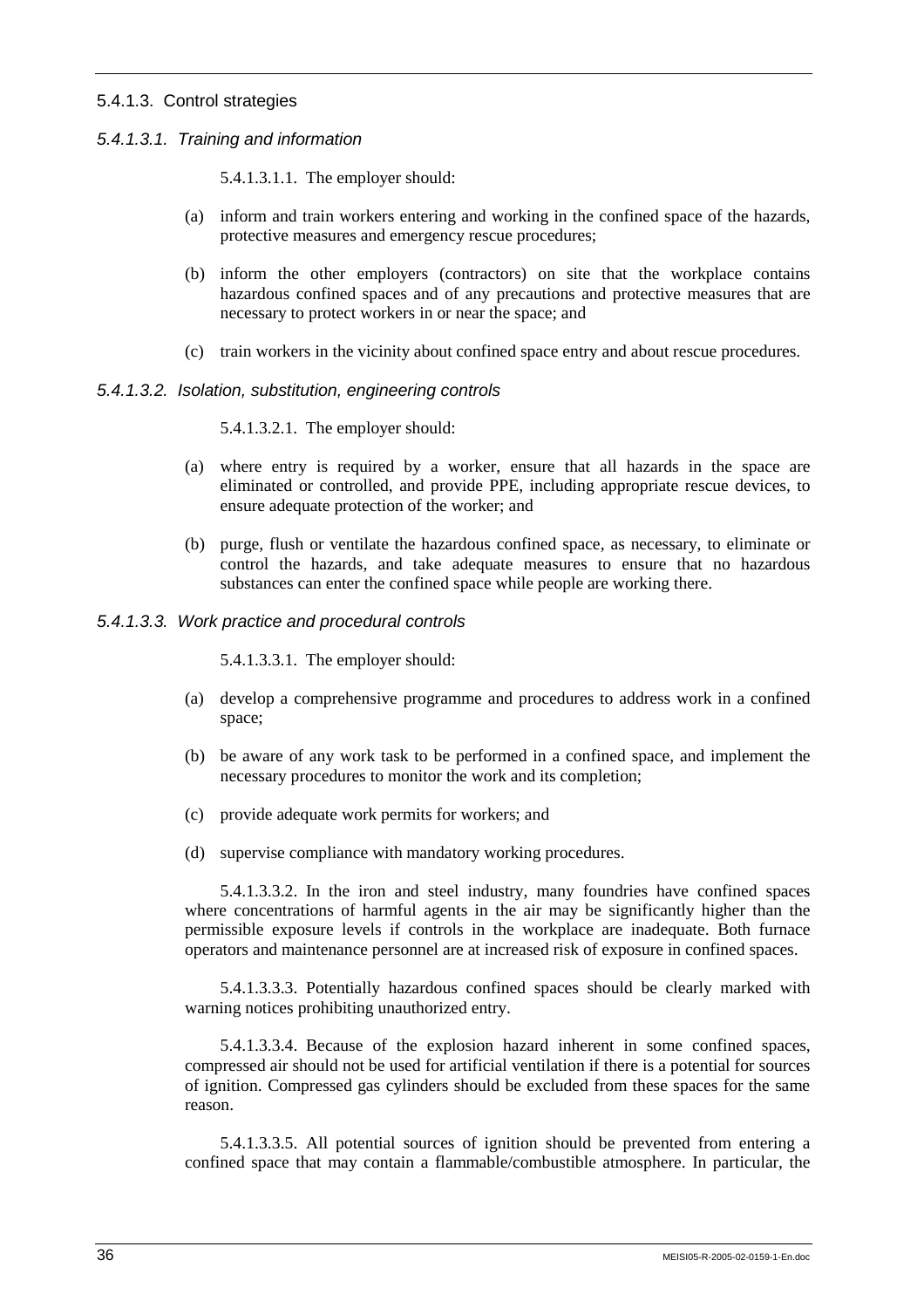precautions should include clothing, tools, lighting, smoking materials and electrical apparatus.

5.4.1.3.3.6. Where a potential for a flammable/combustible atmosphere exists, only certified non-sparking electrical apparatus and fixtures should be used.

5.4.1.3.3.7. An appropriate system, including tags and locks, should be used to ensure that no personnel enter a confined space without authorization, and that no personnel or equipment remain in the confined space before any openings are resealed or power and process piping reconnected.

5.4.1.3.3.8. Employers should develop and ensure implementation of emergency procedures, including provision for prompt rescue from the hazardous confined space, to address any foreseeable accidents.

5.4.1.3.3.9. Workers in the hazardous confined space should be closely monitored by personnel outside the space to ensure that safe entry conditions are maintained. Such personnel should have the training and equipment to effect a safe rescue or to initiate a prompt and safe rescue by others.

#### *5.4.1.3.4. Personal protective equipment and respirators*

5.4.1.3.4.1. Employers should provide workers entering a confined space with appropriate respirators and other PPE to control hazards in the confined space, and training on PPE use in confined spaces.

#### *5.4.2. Control of hazardous energy*

5.4.2.1. The iron and steel industry regularly uses different sources of energy (electric, mechanical, hydraulic, pneumatic, etc.). The safe control of energy should be addressed by procedure and carried out by appropriately trained personnel in accordance with the nature of the energy source and the characteristics of the facilities. To the extent possible, the source of energy itself should be isolated rather than the control mechanism. Energy sources for equipment should be turned off or disconnected or de-energized and the switch locked or labelled with a warning tag.

5.4.2.2. Employers should identify and implement specific procedures for the control of hazardous energy. These procedures should include:

- (a) preparation for shutdown;
- (b) shutdown;
- (c) equipment isolation;
- (d) lock-out or tag-out application;
- (e) release of stored energy and safe positioning of workers;
- (f) verification of isolation;
- (g) appropriate tools and protective equipment;
- (h) performing the work;
- (i) planning for re-energizing;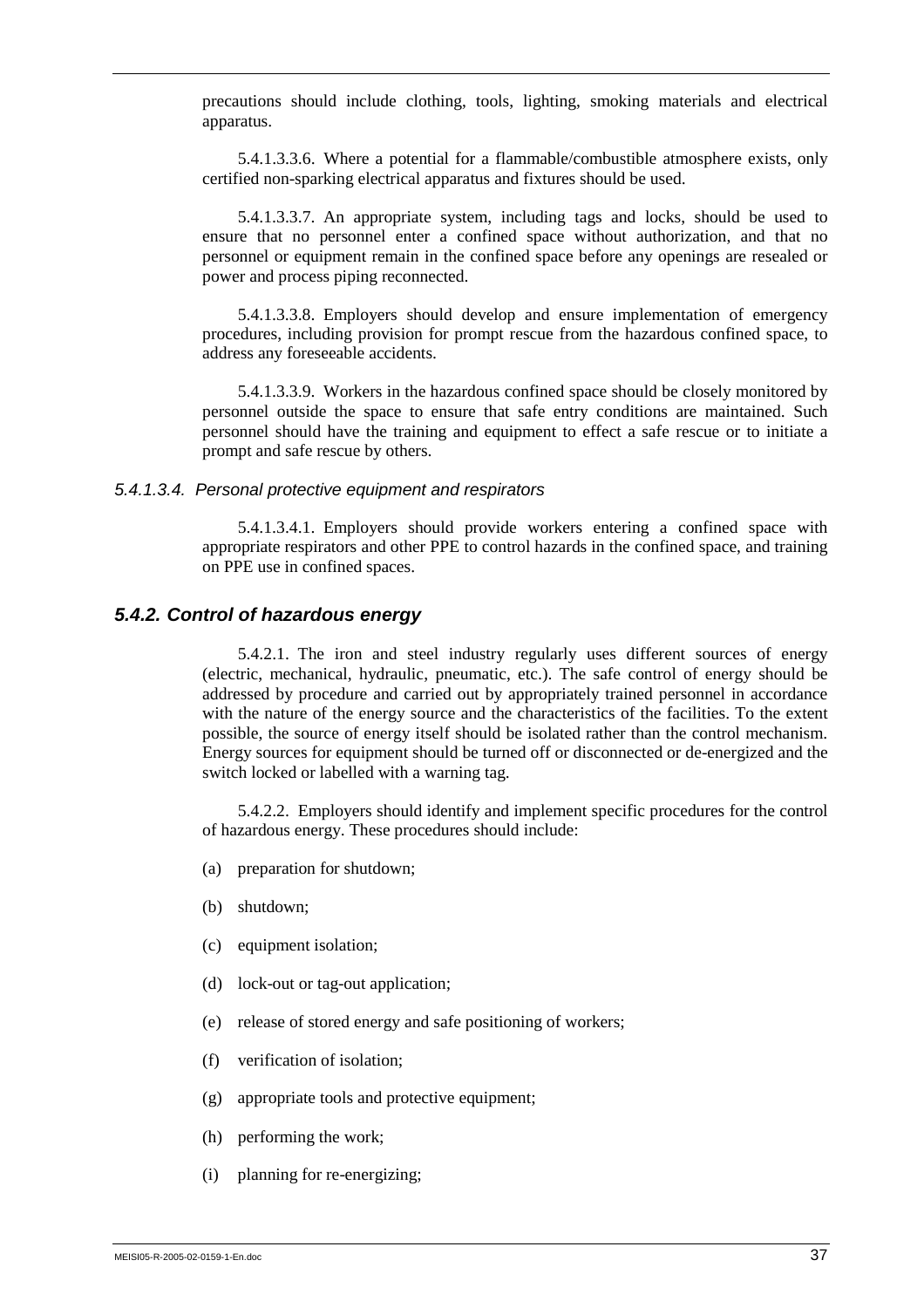(j) accounting for exposed workers; and

(k) removal of lock-out/tag-out device.

5.4.2.3. Workers working in the hazard area should be trained in the hazard and the protective measures in place.

5.4.2.4. Contractors working on equipment or systems should be informed of lockout/tag-out procedures, and be required to follow the predominant lock-out/tag-out procedures in the facility. Contractors should report to the plant supervision before starting their job.

5.4.2.5. All electrical installations should be appropriately designed and should include appropriate protection systems, such as automatic shut-off systems, interlocks and emergency controls.

5.4.2.6. All electrical installations should be installed or maintained by certified personnel.

5.4.2.7. Facilities should be installed and used in accordance with the requirements of the manufacturer and in compliance with the competent authority.

5.4.2.8. The energy distribution facilities should be appropriately situated and protected, and access limited to authorized personnel only.

5.4.2.9. Energy sources and facilities should be appropriately labelled.

5.4.2.10. A risk assessment should be conducted before isolating the energy source to ensure that the consequences have been evaluated.

5.4.2.11. All facilities and equipment undergoing servicing, renovation or maintenance should be appropriately isolated, locked out and labelled to ensure that all persons are protected.

5.4.2.12. There should be the appropriate documentation on pipes and cables and they should be properly labelled. Pipes and cables not in use should be removed as soon as possible.

## *5.4.3. Work equipment and machinery guarding*

5.4.3.1. Hazard description

5.4.3.1.1. The use of work equipment, including machinery and hand and portable power tools, may result in accidents, many of which are serious and some fatal. Of the many factors that can cause risk, particular areas of concern include:

- (a) a lack of guards or inadequate guards on machines which can lead to accidents caused by entanglement, sheering, crushing, trapping, cutting, etc.;
- (b) failure to keep guards, safety devices, controls, etc., properly maintained and in place so that the machines or equipment become unsafe;
- (c) the lack of appropriate safety systems, interlocks or other automatically functioning safety devices and emergency stopping devices;
- (d) insufficient strength of materials and inappropriate design of machines;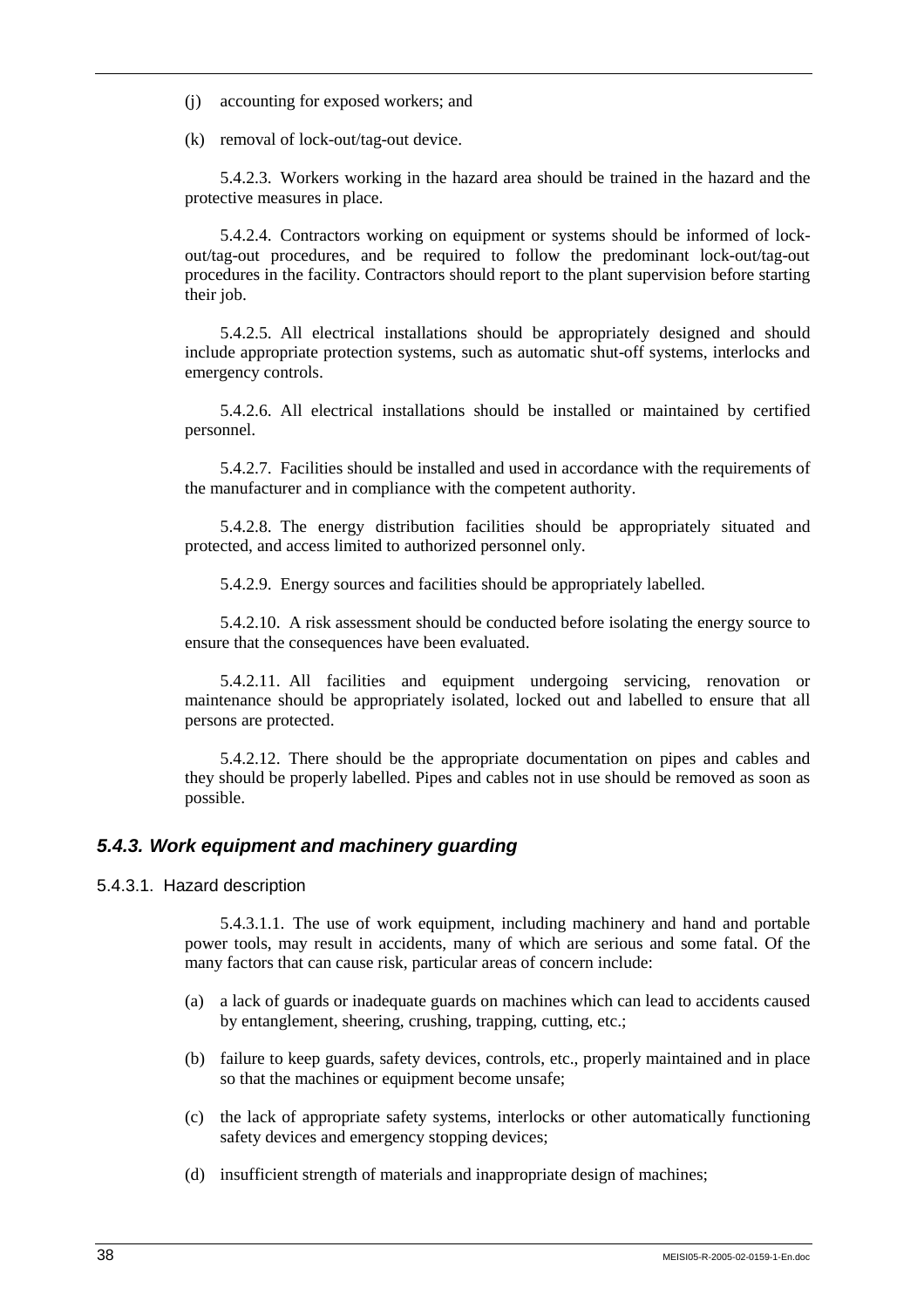- (e) failure to provide the right information, instruction and training for those using the equipment;
- (f) hammers with broken or cracked handles, chisels and punches with mushroom heads, bent or broken wrenches and wrenches with sprung jaws should not be used by employees;
- (g) most hand-held electrical power tools should be equipped with a "dead man" or "quick release" control, so that the power is automatically shut off wherever the operator releases the control;
- (h) all hand-held portable electrical equipment should have its frame earthed or be doubly insulated and identified as such;
- (i) all power tools should be used with appropriate shields, guards and attachments and in accordance with the recommendations of the manufacturers. Workers should be trained in the use of power tools and safety requirements;
- (j) pneumatic power tools should be positively secured to the hose to prevent the tool from becoming disconnected; also, a tool retainer should be used on tools to prevent the attachment from being disconnected;
- (k) nailers, staplers, and similar equipment with automatic feed should have a muzzle to prevent the tool from ejecting material unless the muzzle is in contact with the work surface.

5.4.3.1.2. Industrial robots present special hazards, in that they may move in unanticipated ways owing to complex or faulty programming.

#### 5.4.3.2. Role of employer

5.4.3.2.1. Controlling risks often means guarding those parts of machines and equipment that could cause injury. Many accidents happen because of the failure to select the right equipment for the work to be done. Planning ahead can control risks and ensure that suitably protected equipment or machinery is available. Moreover, there are many machines, parts of machines or parts of work equipment which if not properly guarded can cause injury to the operator. The objective is to make sure that machines are made safe by eliminating sources of harm. However, this is not always possible; therefore, risks have to be controlled.

5.4.3.2.2. Employers should ensure that:

- (a) fixed guards should be used wherever necessary, and properly fastened in place with appropriate fasteners including, but not limited to, screws or nuts and bolts which need tools to remove them;
- (b) if workers need regular access to parts of the machine and a fixed guard is not possible, an interlocked guard should be used. This will ensure that the machine cannot start before the guard is closed and will stop if the guard is opened while the machine is operating. If access is required to parts that are guarded, the machinery should be shut down;
- (c) they should establish systems for inspection to ensure that guards are properly maintained and defects are rectified; and
- (d) workers should be trained to operate equipment before they are directed to do so.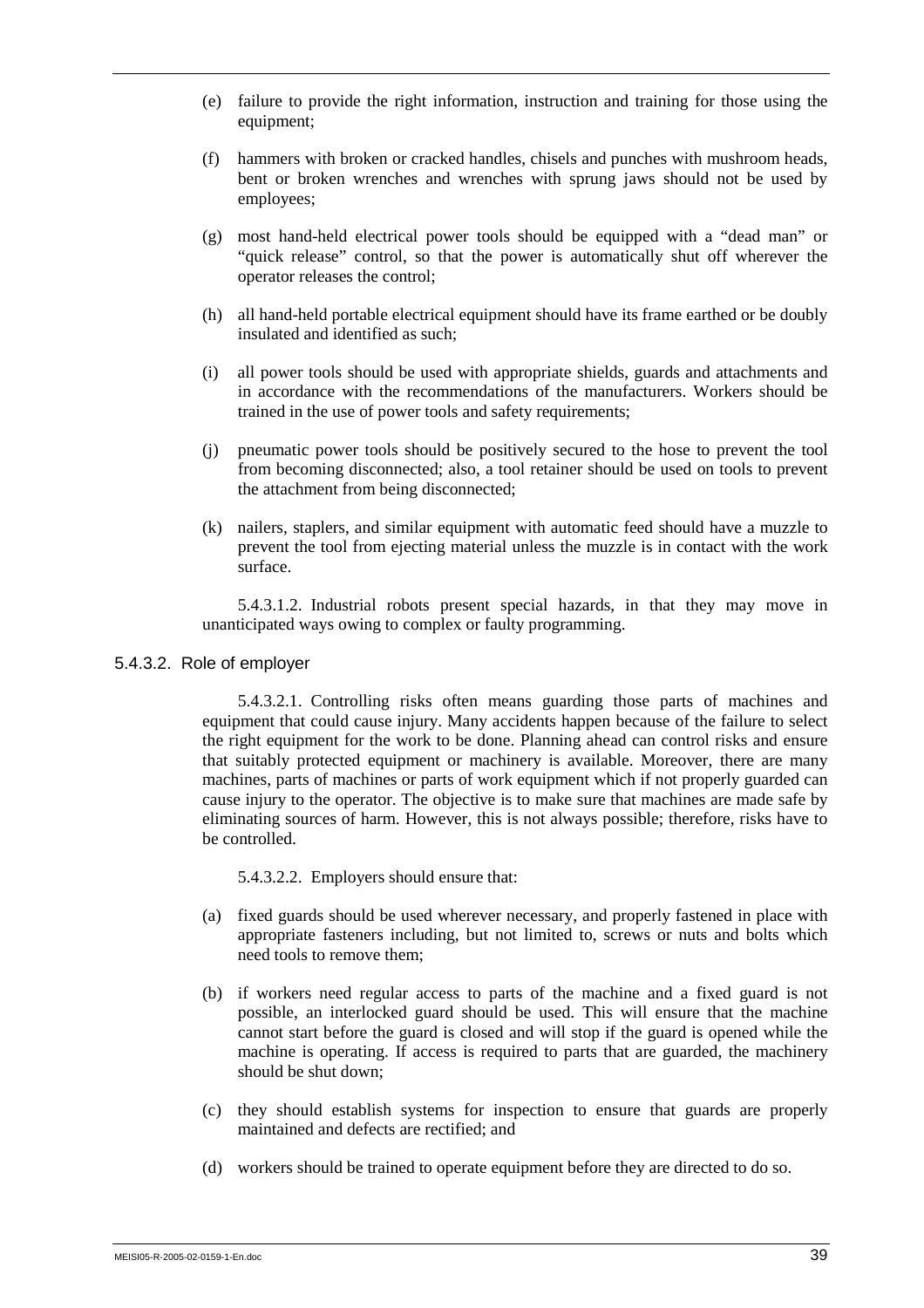5.4.3.2.3. Other control measures to be aware of include the following:

- (a) risks can be reduced by the careful selection and location of controls for machinery and equipment;
- (b) regular maintenance of machinery and equipment is required to ensure that they are in a safe condition, and maintenance records are kept;
- (c) maintenance work on energizing equipment should be carried out safely;
- (d) workers should be instructed and trained, and their level of skill and training should be evaluated periodically; and
- (e) supervisors should not permit the use of any unsafe or faulty equipment.

#### 5.4.3.3. Role of workers

5.4.3.3.1. Workers should:

- (a) know how to operate the machine (following the operating manual instructions), including the emergency stopping procedures, before commencing operation;
- (b) receive relevant training on potentially dangerous equipment and to never use a machine unless they are trained to do so;
- (c) check that the guards are in position and all protective devices are working; and
- (d) be authorized to immediately stop the machine if it is not working safely or if any guards or protective devices are faulty, and inform the supervisor as soon as possible.

## *5.4.4. Cranes and hoists*

5.4.4.1. Training should be given for crane operators to ensure proper and safe operation of the crane and rigging of the loads.

5.4.4.2. All machinery used to lift and/or transport equipment, materials, molten metal or slag should be designed, constructed and erected, inspected, maintained and operated as specified by the manufacturer. All machinery should meet all the standards specified by the competent authority to enable it to fulfil all its designated tasks, without posing any foreseeable risk to those who work within its designated scope of operations or operate the machines.

5.4.4.3. The rated capacity and/or legible load chart, where appropriate, of a crane or a hoist should be permanently marked on the structure and clearly visible. The rated capacity should not be exceeded.

5.4.4.4. The rated capacity of a hoist should not exceed the capacity of the structure supporting the hoist.

5.4.4.5. Cranes and hoists should be regularly inspected and maintained to ensure that every component is capable of carrying out its original design function, and records should be kept.

5.4.4.6. A crane or hoist should not be used until any condition that could endanger workers is remedied. All installations, modifications and repairs to load-bearing equipment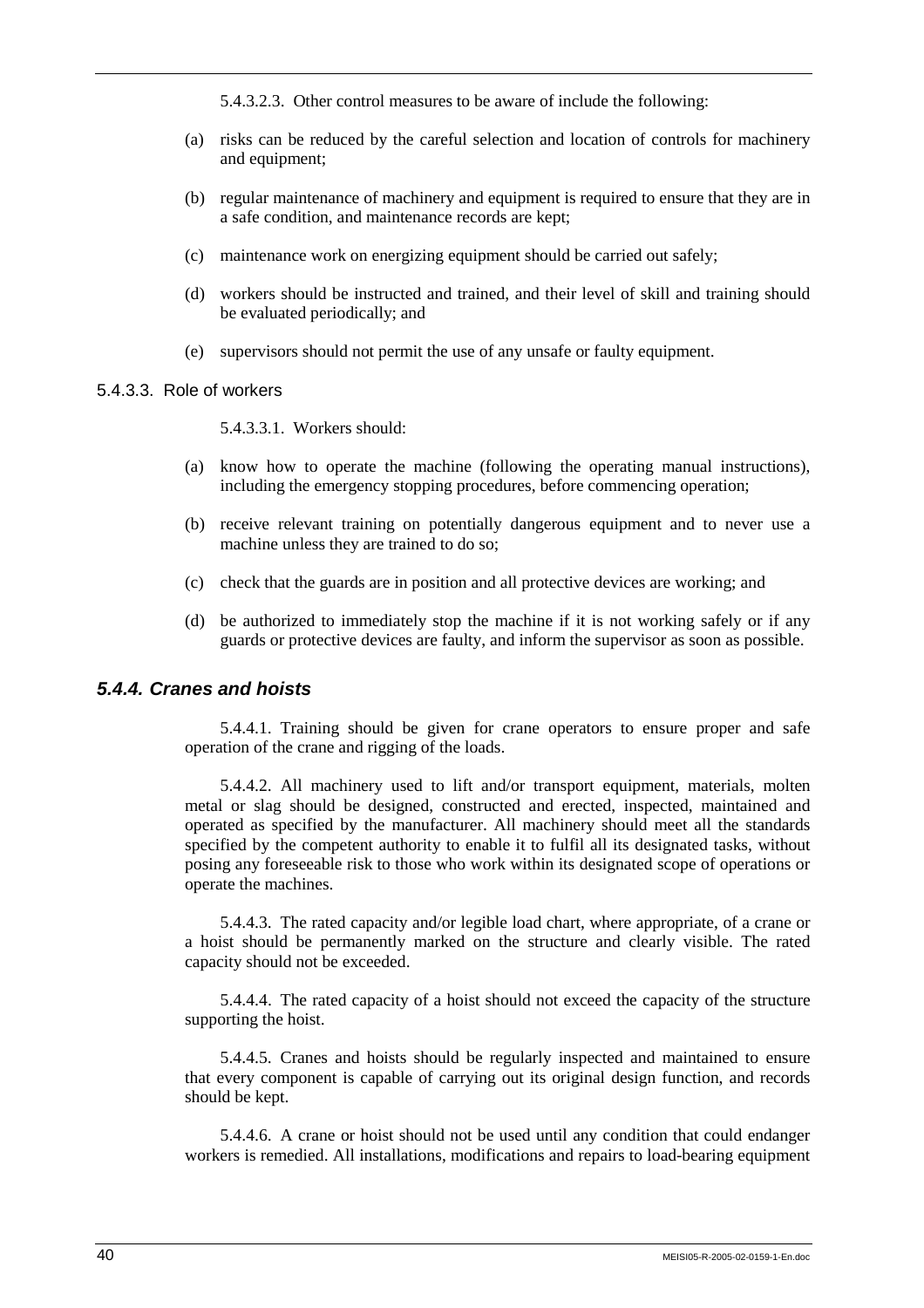should be certified by a competent person or authorized organization in accordance with the original design and safety standard, and the requirements of the competent authority.

5.4.4.7. All cranes or hoists with a boom that is movable in the vertical plane should have a device that can be clearly read by the operator, to indicate the boom angle, if the rated capacity is affected.

5.4.4.8. All modifications that affect the rated capacity of a crane or hoist should be assessed, and the rated capacity adjusted by the original equipment manufacturer or a competent person or authorized organization.

5.4.4.9. There should be a safe means of access and egress to the operator's position and to maintenance locations for all cranes and hoists.

5.4.4.10. If a normal safe means of egress is not always available to the operator, then an alternative safe means should be provided to get from the operating position to a safe area in the event of a power failure or other emergency.

5.4.4.11. Effective audible and visual communication devices should be installed on a crane or hoist. The crane or hoist operator should sound a warning signal when it is necessary to alert workers.

5.4.4.12. A crane or hoist handling molten metal or slag should have two holding brakes on the hoist mechanism. The hooks, cables and other equipment should be designed for use under conditions of high thermal load.

5.4.4.13. All controls on a crane or hoist should be clearly identified and should return to neutral when released, and an automatic braking system should be activated.

5.4.4.14. The operator of a crane or hoist should be protected against hazardous conditions such as airborne contaminants, falling or flying objects, and excessive heat or cold.

5.4.4.15. The operator's seat on a crane or hoist should be of an ergonomic design that allows the operator to operate the equipment safely.

5.4.4.16. All the hooks, hook guards/latches, wire ropes, chains and other attachments and fittings that may be safety critical should be maintained and inspected on a regular basis.

5.4.4.17. Following the release of a crane or hoist from maintenance, it should be inspected by a competent person or authorized organization to verify that it can continue to operate at its original safe working load.

5.4.4.18. The operator of a crane or hoist should perform a check at the start of each shift and test the limit switch and a record of the check should be kept.

5.4.4.19. Transport routes for cranes should be clear of obstructions, and in the case of molten metal, free of water. Transport routes for wheeled or tracked cranes should be level. If irregular surfaces are inherent in the layout of the plant, the equipment should be designed to cope with this.

5.4.4.20. The speed of the transporting vehicle or device should be limited (e.g. not to exceed walking pace).

5.4.4.21. The load should be lowered slowly and smoothly (e.g. not more than 20 cm/sec.).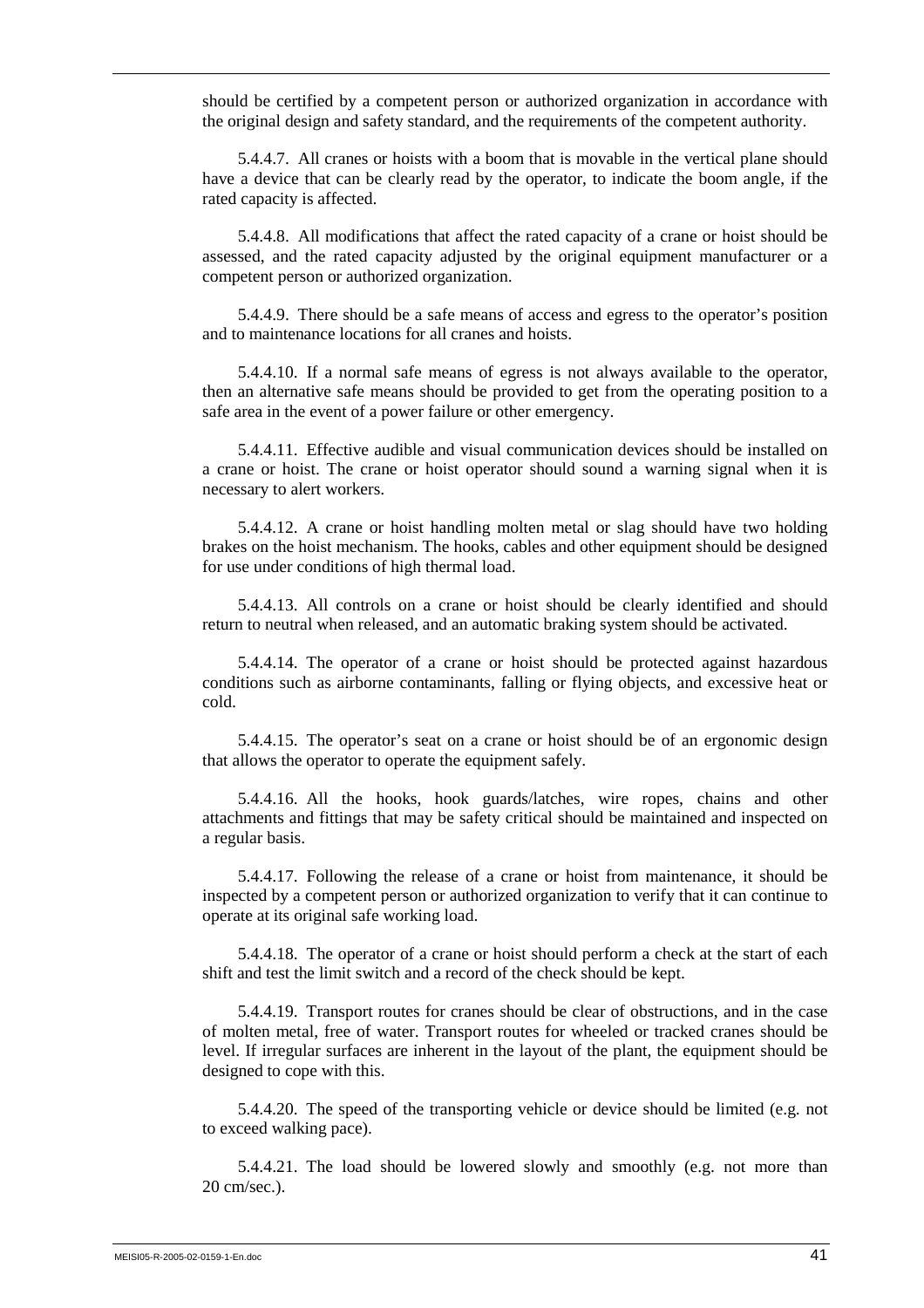### *5.4.5. Falling objects*

5.4.5.1. Falling materials are a dangerous hazard. The employer should control the risk by adopting the following measures to protect people working in any area where there is a danger of injury that may be caused by falling material:

- (a) take all necessary steps to prevent materials or objects falling;
- (b) keep areas clean, in good working order and well maintained to prevent the accumulation of process materials that could subsequently fall;
- (c) ensure the use of covered walkways or alternative safeguards such as safety nets;
- (d) schedule required overhead maintenance when there is the fewest number of people present and ensure that access to the area is prevented by cordoning off all areas where there is a potential risk from falling objects and providing warning signs; and
- (e) prevent access to areas where there is a risk of falling objects, except in an emergency.

5.4.5.2. If people are required to have emergency access to any area where there is a danger of injury from falling material, extreme caution should be taken to avoid injury. All such people should be provided with appropriate PPE, such as hard hats, etc. The use of such equipment should be mandatory.

## *5.4.6. Slips, trips and falls*

5.4.6.1. Floors should be of robust construction, and use non-combustible materials in furnace areas.

5.4.6.2. Floor surfaces should be maintained regularly, and kept clean and free of oil spills, other slippery fluids or materials and obstructions.

5.4.6.3. Floors adjoining tracks in the foundry should be level with the tops of the track rails.

5.4.6.4. Steel floor plates should be made slip resistant through the use of appropriate materials or surface design.

5.4.6.5. Pits and other floor openings should be covered or cordoned of with clear warning signs when not in use. Such areas should always be well lit.

5.4.6.6. Furnaces with elevated points of access should be provided with suitable platforms or walkways equipped with handrails and protective barriers. The platforms and walkways should be clearly marked.

5.4.6.7. Platforms and walkways should be accessible via permanent, fire-resistant elevators, stairways or ladders.

5.4.6.8. Open-mesh walkways or platforms should be constructed so that any apertures in the mesh are small enough to prevent objects from falling through and causing injury to people below. They should also be fastened securely.

5.4.6.9. Platforms, walkways and stairways with open sides should be provided with railings with panelling up to the height of the railings. Alternatively, they should have kick boards or toe boards extending part-way up the railings.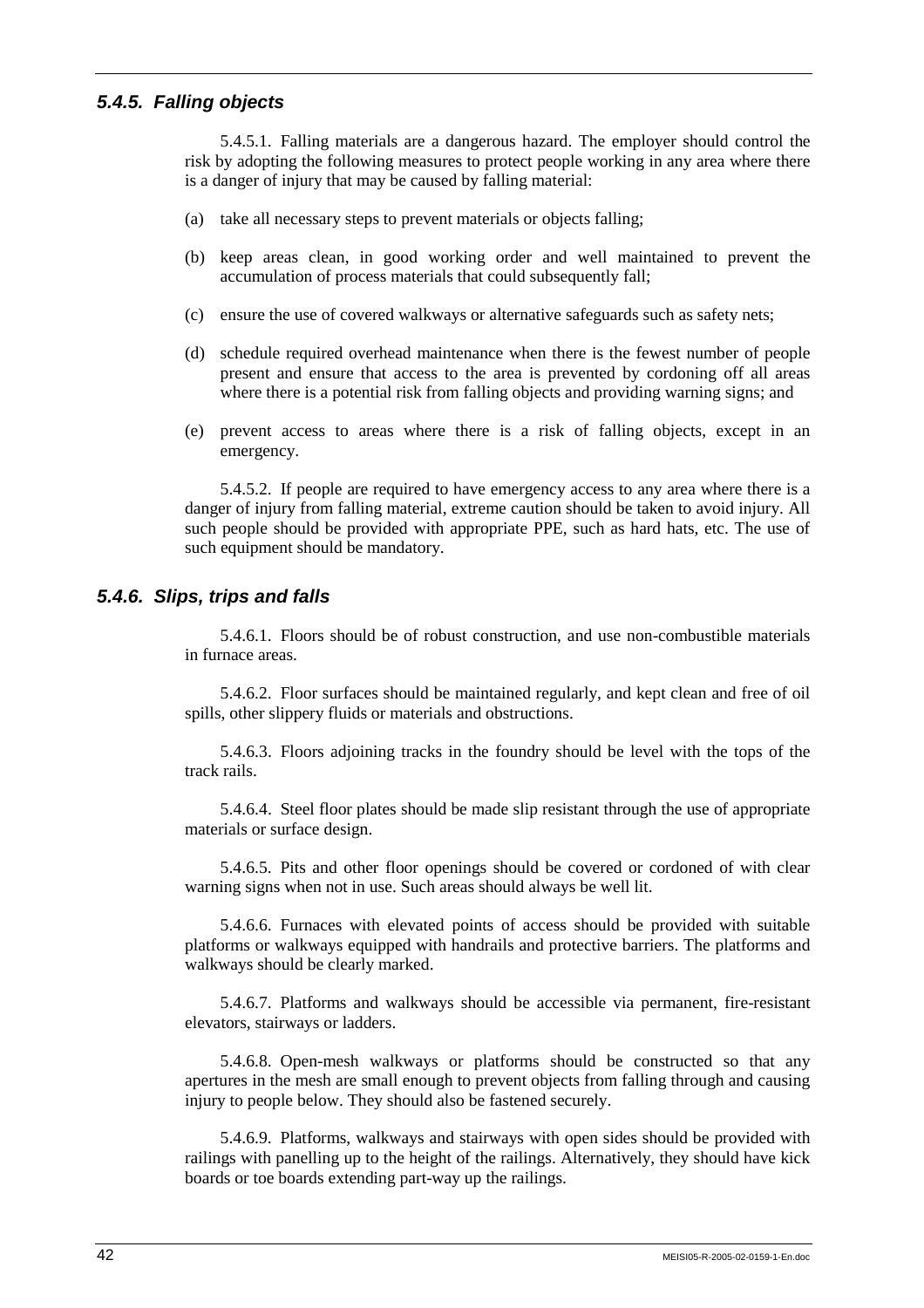5.4.6.10. Hinged covers should be provided at openings in elevated walkways or platforms, and should be kept closed when not in use, and suitably guarded when in use. Covers should be strong enough to sustain the loads in the iron and steel industry.

## **5.5. Ergonomics**

### *5.5.1. Hazard description*

5.5.1.1. The risk of musculoskeletal injuries is common in iron- and steel-making facilities. Manual carrying and lifting of large, bulky and/or heavy objects is common despite the high degree of mechanization and remedy devices and can cause musculoskeletal injuries.

5.5.1.2. Long-lasting repetitive work movements and awkward postures may cause musculoskeletal injuries. Maintaining the same posture for extended periods causes excessive fatigue.

5.5.1.3. Repetitive work and tasks with little variety and/or few events may lead to boredom and errors being made.

5.5.1.4. Confusing and/or missing information may lead to errors being made.

5.5.1.5. Too high a physical load may cause excessive fatigue, especially in a hot environment (see 5.2.3).

5.5.1.6. The conveying of visual and acoustic information may be degraded because of environmental factors, poor design of machinery and equipment and PPE, and may lead to dangerous incidents and accidents.

## *5.5.2. Assessment of risk*

5.5.2.1. Measures should be taken to ensure the appropriate selection and design of tools, machines, equipment and work stations, including PPE.

5.5.2.2. The competent authority, after consulting the representative organizations of employers and workers concerned, should establish OSH requirements for repetitive work, working postures, physical load and the handling and transport of materials, particularly manual handling. Such requirements should be based on risk assessment, technical standards and medical opinion, taking account of all the relevant conditions in which the work is performed.

5.5.2.3. It should be verified that workers get all the necessary information about the process, machinery and their co-workers in correct form and in due time. Temporary work phases should be checked and temporary workers informed.

#### *5.5.3. Control strategies*

5.5.3.1. An appropriate ergonomic study should be undertaken to investigate jobs and tasks while workers are carrying out various operations. The study should focus on heavy physical work, work postures, work movements (especially repetitive movements), lifting and pushing/pulling heavy loads. The impact of the working environment on the worker and the functional design of the machinery should be explored.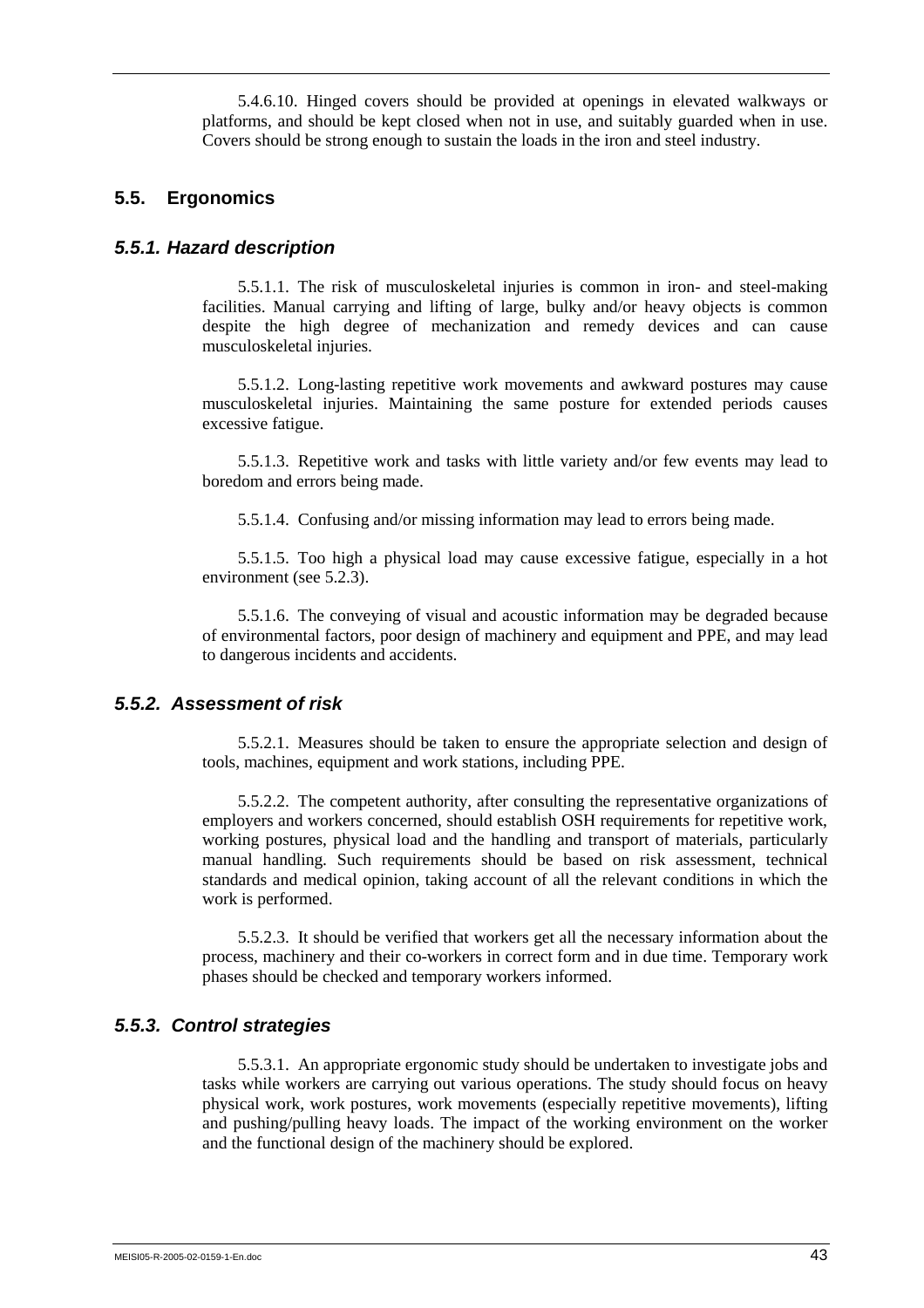5.5.3.2. To the extent possible, the task should be adapted to the worker, and jobs and tasks with unacceptable ergonomic problems should be eliminated by redesigning work procedures, work stations, tools and machinery.

5.5.3.3. If complete elimination is not practicable, the time that workers are required to spend in such conditions should be as short as possible. The workload may be brought to a tolerable level with sufficient rest periods and job rotation. Changes in posture should be possible.

5.5.3.4. Workers should be trained in using correct work techniques.

5.5.3.5. Workers should be informed about the hazards related to physical work, work postures, repetitive movements and lifting and carrying loads.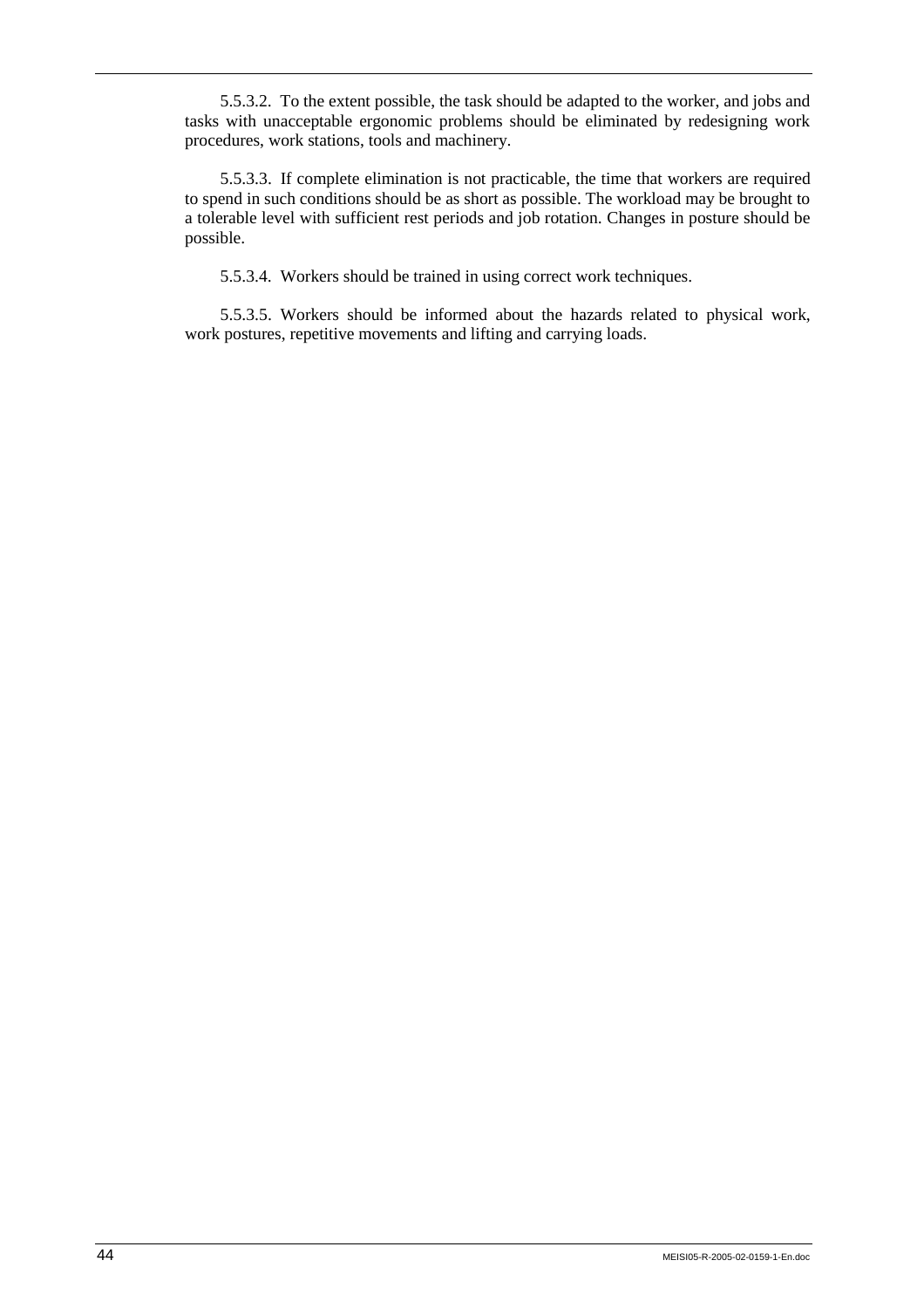# **6. Coke ovens and by-product plants**

## **6.1. Hazard description**

6.1.1. Most coke is produced from coal. The coal is charged into an oven, which is then sealed. A by product coke battery contains twenty or more tall, wide and narrow ovens, arranged side by side like slices in a loaf of bread. After charging, a coke oven is heated for 12 hours or more, during which time a variety of volatile chemicals are driven off. In a by-product battery, these chemicals are collected and refined into a wide range of products. The remaining coke oven gas is used as a fuel. In a non-recovery battery, the ovens are typically low, broad structures, and the chemicals are burned in the headspace above the coke or in the flues which heat the oven. Some new systems are under development, but most involve similar hazards. Coke can also be produced from petroleum.

6.1.2. Most health hazards in coke production arise from the volatile chemicals driven off the coal during coking. Coke oven emissions contain cancer-causing polynuclear aromatic hydrocarbons, along with toxic gases and vapours such as benzene, hydrogen sulphide, carbon monoxide and ammonia. Workers in the coal preparation plant are exposed to coal dust, which can cause lung damage. Coke ovens must be kept hot to maintain their structural integrity, so production and maintenance operations pose the risk of heat stress.

6.1.3. Safety hazards in coke production include mobile equipment, burns, fire and explosion. Coke batteries are served by large tracked mobile equipment, including larry cars used in charging, pusher machines used to remove the coke, and door machines used to remove the oven doors when the coke is ready to be pushed. Visibility can be poor if emissions are badly controlled, especially if the "coke side," where hot coke is extracted, is under a shed. Workers can suffer severe burns if they come into contact with hot coke, doors or jambs, or if they step through a loose charging lid on the top of the battery. Coke oven gas is flammable and explosive, as are many of the chemicals collected in by-product plants.

#### **6.2. Hazard control on by-product coke batteries**

6.2.1. Coke oven doors, jambs and other equipment should be designed so as to minimize the occurrence and magnitude of leaks.

6.2.2. Leaks from coke oven doors, lids, and other equipment should be eliminated or reduced through a comprehensive operation and maintenance programme designed for that purpose.

6.2.3. Leaking doors and jambs should be identified through a 24-hour inspection programme, and repaired at the conclusion of the coking cycle. Other leaks should be eliminated as soon as practicable.

6.2.4. Coke should not be pushed from the oven before the coking process is complete.

6.2.5. Sealants for doors, lids and other equipment should be free of asbestos and other hazardous materials.

6.2.6. Larry cars, pusher machines, door machines and similar equipment should be operated from enclosed cabs equipped with filtered, conditioned air systems.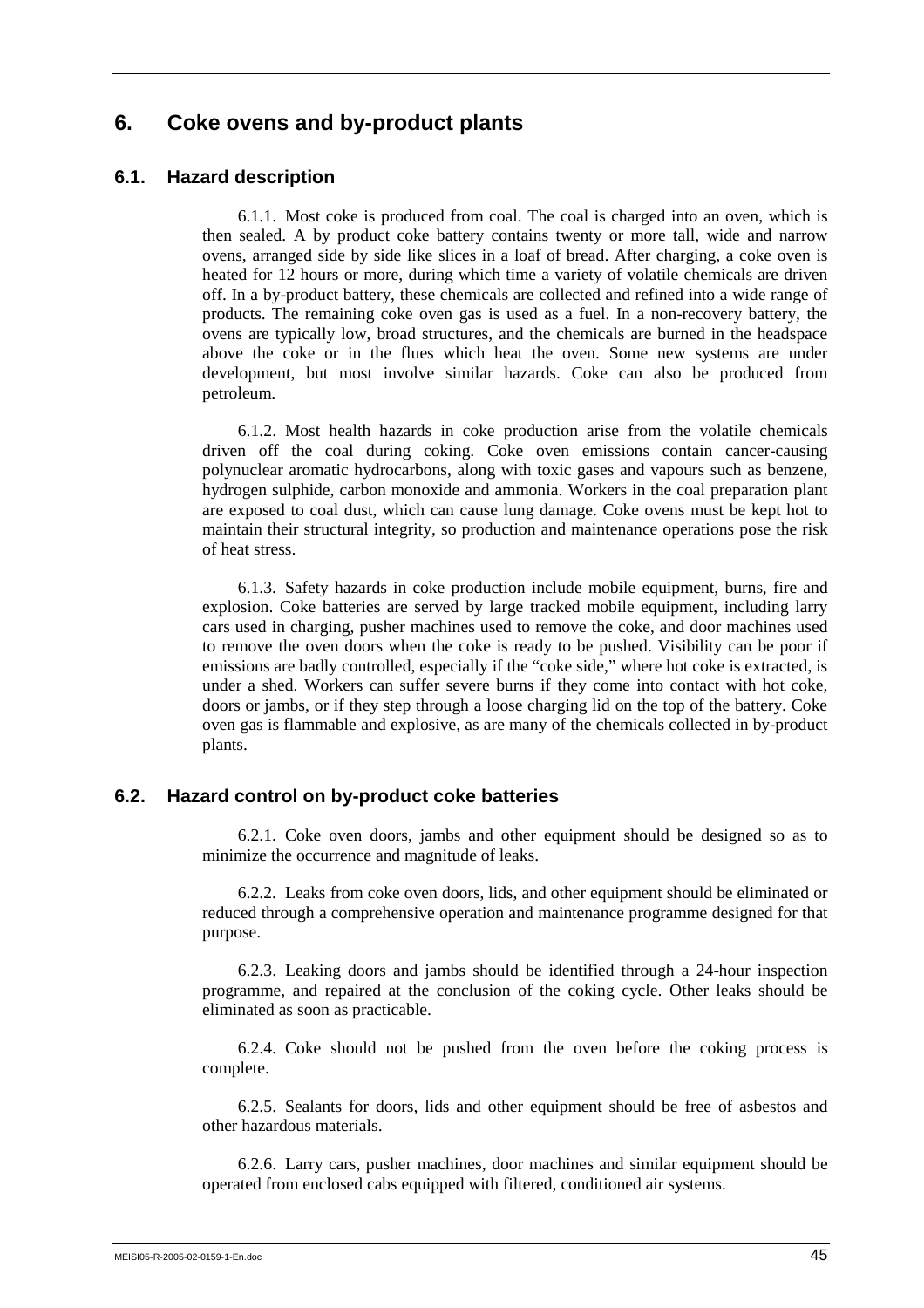6.2.7. A periodic air monitoring system should be instituted, in order to establish "regulated areas" where the exposure limit for coke oven emissions is exceeded.

6.2.8. A respiratory protection programme should be instituted for workers in regulated areas.

6.2.9. Clean air stations with appropriate ambient temperature control should be designated or provided for workers in regulated areas, where they can take breaks or go when they are not needed for a particular task. Lunchrooms and break rooms should be provided with facilities for washing, and clean filtered air.

6.2.10. The employer should supply and launder the work clothing for coke oven workers, and provide secure and well-maintained locker rooms with showers and separate lockers for street and work clothes, in order to avoid exposing persons outside the facility to contaminants on clothing.

6.2.11. Coke oven workers should receive regular medical surveillance, particularly focusing on the early detection of cancer, with appropriate follow-up.

6.2.12. Mobile coke oven machines should be designed for safe entry and exit, and provided with travel alarms. Windows should be kept clean and free of obstructions. Where necessary, cameras or other devices should be installed to allow the operator to see all sides of the machine.

6.2.13. In so far as is practicable, walkways on coke batteries should be designed so as not to cross the path of mobile equipment. Walkways and work areas should be well lit, with multiple escape routes in case of emergency.

6.2.14. When maintenance is performed on or near mobile coke oven machines, the machines should be locked out, or appropriate interlocks or trips should be provided to stop the machine before it enters the area.

6.2.15. Workers exposed to hot surfaces or radiant heat from open ovens should be provided with appropriate protective equipment, and covered by a heat stress prevention programme.

6.2.16. A programme should be instituted to ensure that explosive atmospheres are not created in offtakes, mains and other equipment that transports coke oven gas. In most cases, this requires keeping the gas concentration above the upper explosive limit. Special attention should be given to maintenance procedures.

### **6.3. Hazard control in non-recovery batteries**

6.3.1 Many of the control measures applicable to by-product batteries also apply to non-recovery batteries. However, this technology is evolving, and the employer should perform an engineering assessment to determine which of the measures listed in 6.2 are applicable to the particular battery.

6.3.2. In addition:

- (a) Uncontrolled "beehive" ovens should be replaced by newer and safer designs.
- (b) Most current non-recovery batteries are designed to operate under negative pressure. The negative pressure system should be maintained in order to prevent the release of coke oven emissions into the working environment.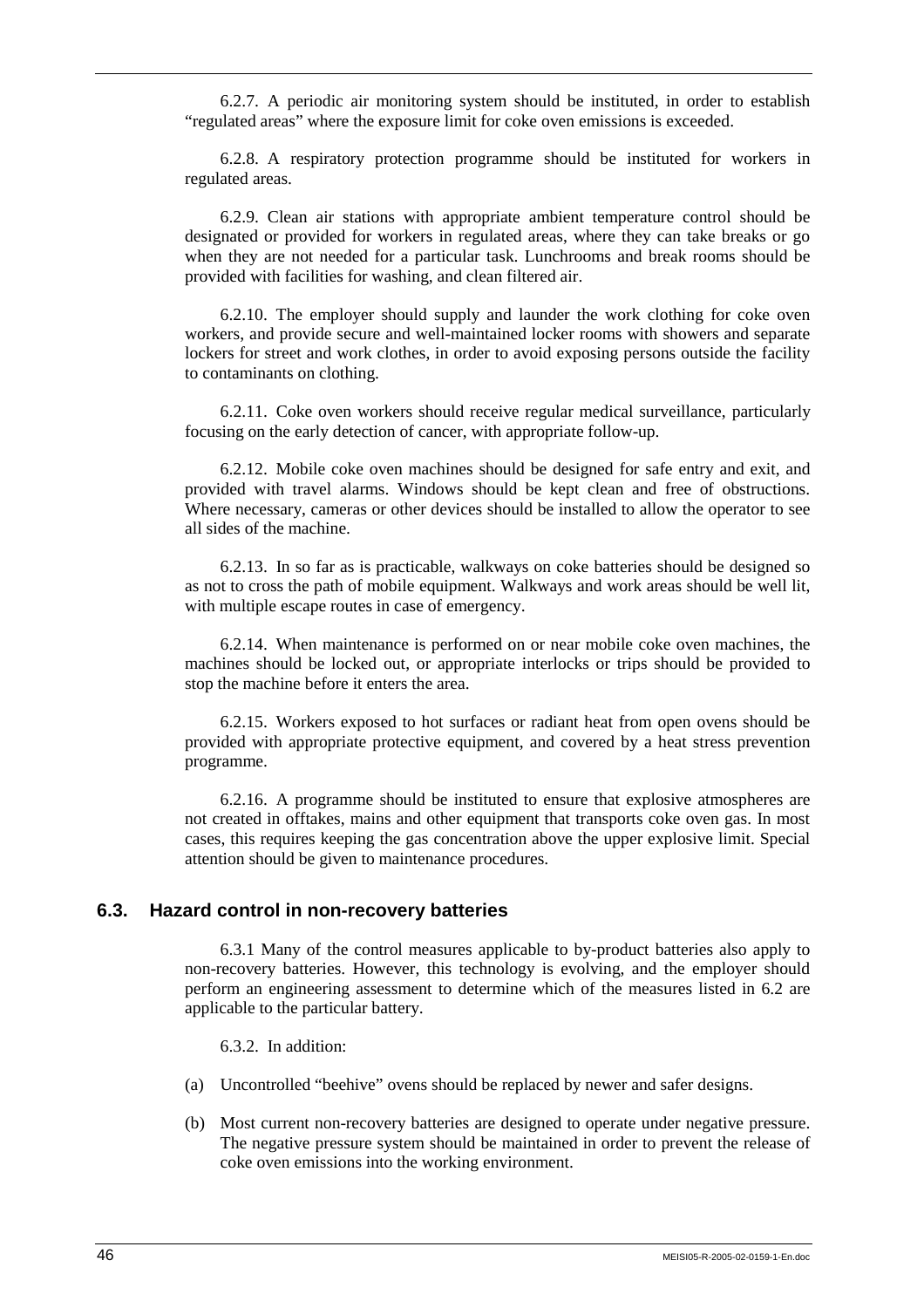(c) Where necessary, the stacks or flues of non-recovery batteries should be equipped with desulphurization systems and systems for the collection of heavy metals and dust.

#### **6.4. Hazard control in by-product recovery plants**

6.4.1. An engineering assessment should be performed to identify potential points from which benzene, ammonia and other hazardous substances might leak. The result of this assessment should be used to design a programme for eliminating such leaks.

6.4.2. Measures should be taken to eliminate or reduce the escape of hazardous substances during maintenance operations, when samples must be taken for laboratory analysis, and during barge, truck and railcar loading.

6.4.3. Sumps should be enclosed and blanketed with nitrogen or some other gas to reduce leaks.

6.4.4. Coke oven gas contains high levels of carbon monoxide and hydrogen sulphide, and is lethal in sufficient concentrations. Alarms should be installed in all areas where coke oven gas might build up in a release. A gas programme, similar to the one described in chapter 9 for furnaces, should be instituted in the by-product plant and in all areas where coke oven gas is transported, used as a fuel, or for blanketing.

6.4.5. A programme should be instituted to ensure that explosive atmospheres are not created in equipment that transports coke oven gas and other flammable materials. In most cases this requires keeping the gas concentration above the upper explosive limit. Special attention should be given to maintenance procedures.

6.4.6. A periodic air monitoring programme should be instituted, particularly for benzene.

6.4.7. A respiratory protection programme should be instituted for workers exposed to benzene or other hazardous substances above the relevant exposure limits.

6.4.8. The employer should supply and launder the work clothing for by-product workers, and provide secure, well maintained locker rooms with showers and separate lockers for street and work clothes, to avoid exposing persons outside the facility to contaminants on clothing.

6.4.9. Coke by-product workers should receive regular medical surveillance, particularly focusing on the early detection of leukaemia and other blood disorders caused by benzene, with appropriate follow-up.

6.4.10. Work areas and walkways should be well lit, with multiple escape routes in case of emergency.

#### **6.5. Other methods of producing coke**

6.5.1. Alternate methods for producing coke are under development, or may be in the future. These methods should be thoroughly evaluated for their impact on OSH before they are instituted, and periodically thereafter. The results of the evaluation should be used to design or update an appropriate control strategy.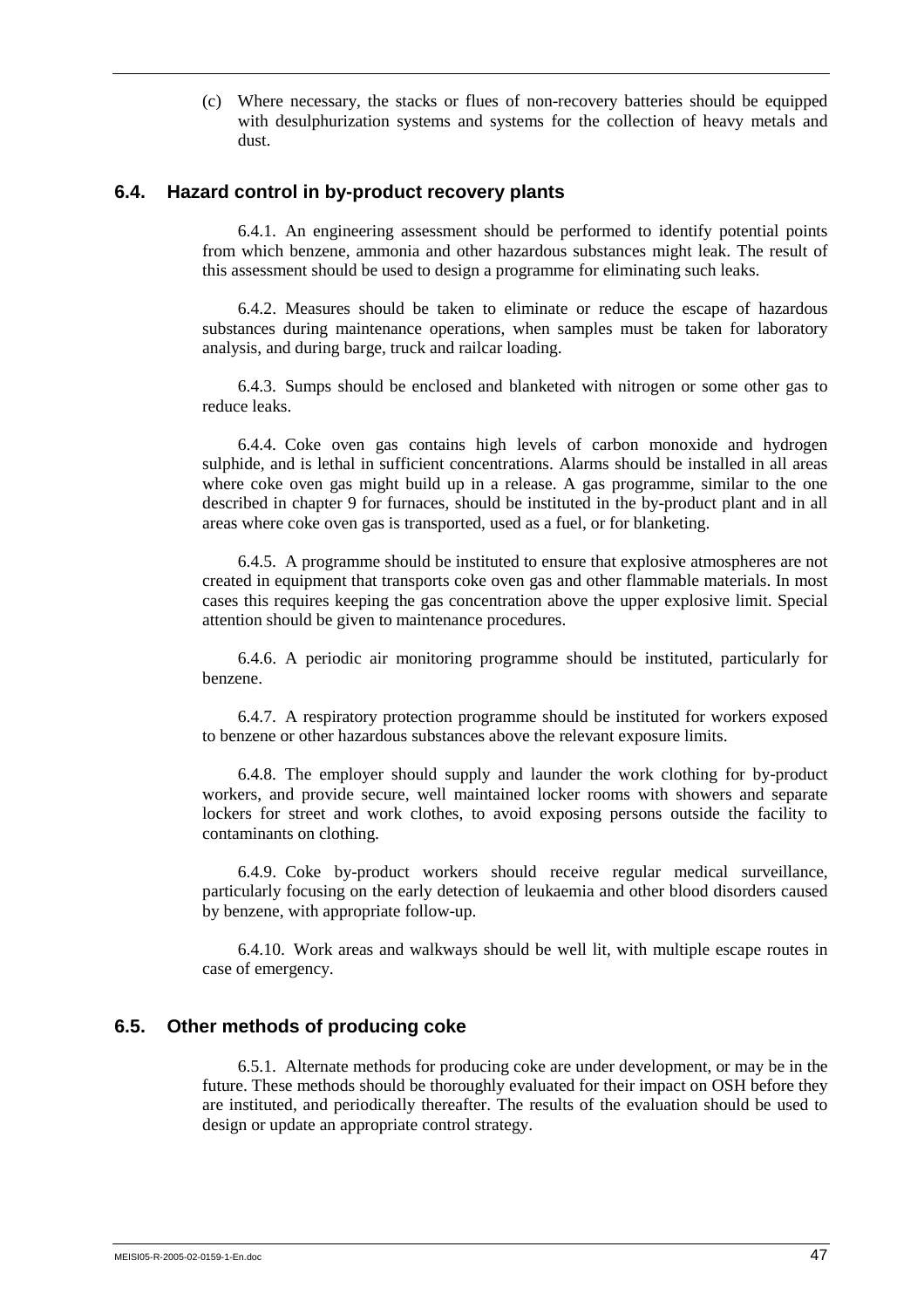# **7. Iron and steel-making**

## **7.1. General**

7.1.1. The iron and steel industry uses a range of furnaces. For iron-making operations, the essential feature is the blast furnace. For steel-making operations, there are three types of furnaces: the open-hearth furnace, the basic-oxygen process converter and the electric arc furnace.

7.1.2. Furnaces may cause glare that can injure the eyes unless suitable eye protection is provided and worn. Manual operations, such as furnace bricklaying, and hand-arm vibration from using pneumatic tools and grinders may cause ergonomic problems.

7.1.3. Only authorized persons should be allowed near furnaces.

7.1.4. There should be suitable and sufficient general and local exhaust ventilation with dust- and fume-collecting devices incorporated into the design of the exhaust ventilation systems.

7.1.5. The effectiveness and adequacy of general and local exhaust-ventilation systems to remove fumes and gases from the furnace area should be tested regularly. Collection bags for dusts should be replaced when indicated.

7.1.6. Ultraviolet (UV) and/or infrared light-resistant goggles or face shields should be provided where there is a requirement for the authorized visual inspection of furnaces.

7.1.7. Continuous detectors should be installed to provide early warning of raised levels of dangerous gases.

7.1.8. Positive pressure self-contained breathing apparatus should be available to enable rapid rescue in the event of a build-up of dangerous gases. The breathing apparatus should be checked and maintained regularly, and should only be used by people who have been trained to do so.

7.1.9. People working in and around the furnace and oven areas should be provided with suitable PPE to protect them against molten metal burns, noise, and physical and chemical hazards (see also Chapter 5). PPE should be to molten metal standard for casters and others exposed to molten metal. Specific PPE should include, but not be limited to:

(a) molten metal resistant jackets and trousers;

(b) face shields or vented goggles;

- (c) molten metal resistant gloves;
- (d) safety footwear insulated against heat;
- (e) respiratory protective equipment;
- (f) protective helmets;
- (g) hearing protection; and
- (h) eye protection.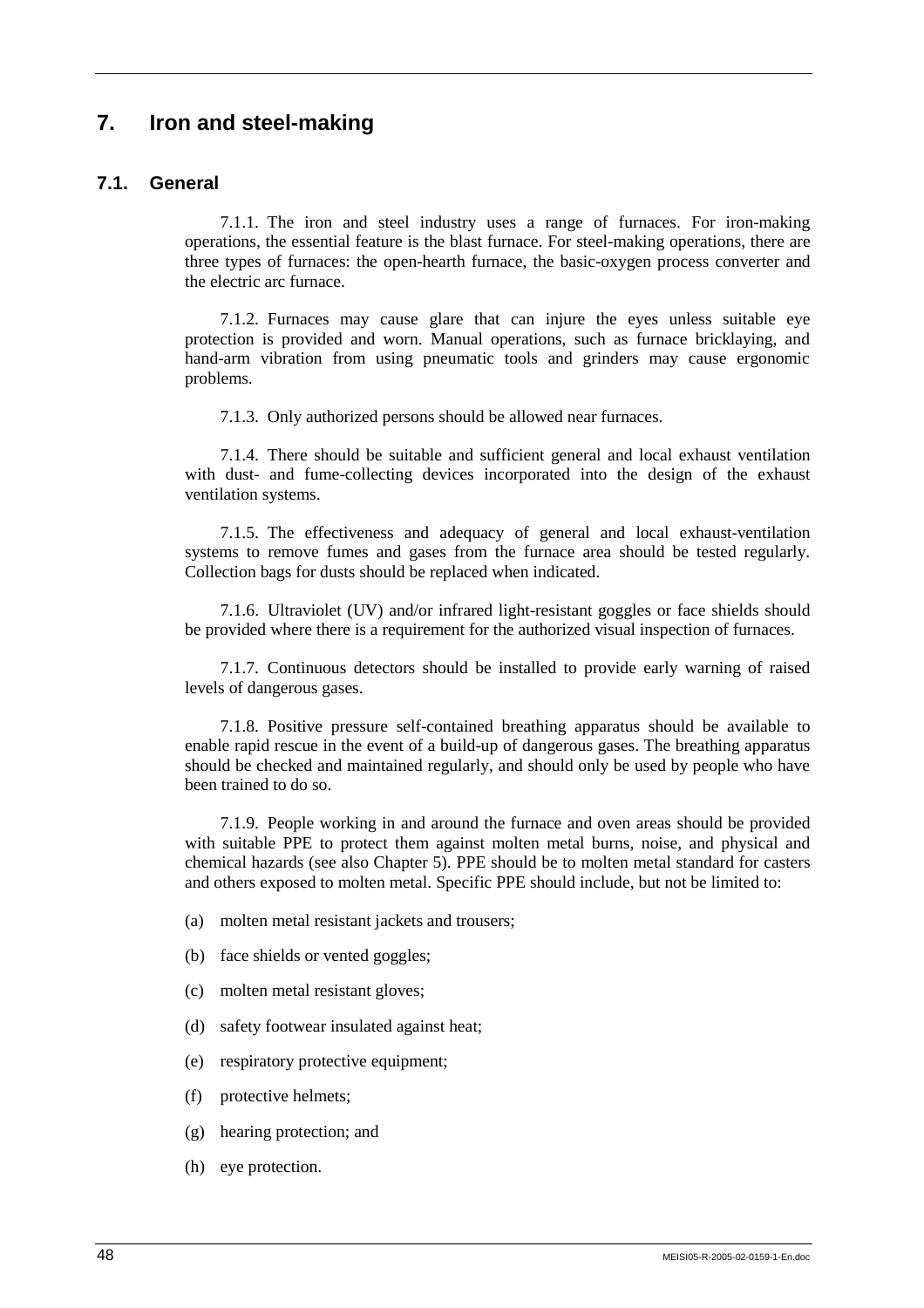## **7.2. Preventing fires and explosions**

7.2.1. Fires and explosions in furnaces most often result from water coming into contact with molten metal. The water may be present in scrap material, damp moulds, from leaks in the furnace cooling systems or leaks in the building.

7.2.2. Fires and explosions in furnaces can also result from the ignition of volatile materials and fuels.

7.2.3. The most hazardous procedures are during the firing-up and shutting-down procedures. Gas-fired furnaces should have safeguards to ensure that unspent fuel does not accumulate and ignite. The fuel supply to gas- or oil-fired furnaces should be fitted with an automatic shut-off mechanism.

7.2.4. Operators should be trained in safe systems of work. The building should be designed to be non-combustible, with automatic fire suppression engineered or designed into the process where appropriate.

7.2.5. Risk assessments should be carried out to consider the potential dispersal of toxic chemicals from non-furnace processes and combustion products, and the potential impact of an explosion on the surrounding area.

7.2.6. Regular safety audits should be undertaken to ensure that hazards are clearly identified and risk-control measures maintained at an optimum level.

7.2.7. Refractories (e.g. crucibles, troughs, ladles) and tools should be preheated and dried before use to minimize the risk of explosion. Refractory linings should be regularly inspected for wear.

7.2.8. Furnaces should not be operated beyond their safe lives.

## **7.3. Lighting furnaces**

7.3.1. Before a furnace is lit, fittings and appliances should be inspected to ensure that they are in working order. Particular attention should be paid to the furnace control settings, the air supply, the emission stacks, the fuel supply and its associated pipe work.

7.3.2. Hand-held torches used to light small furnaces should have a handle of adequate length, and the operator should use a suitable protective shield and heat-insulated gloves to prevent possible burns.

7.3.3. A slight draught should be allowed via the air supply to support ignition when the fuel has been switched on and the flame applied.

7.3.4. People responsible for operating the furnace should keep a close watch on the fuel supply, on the possible escape of fuel and on continuing ignition.

## **7.4. Dusts and fibres**

7.4.1. When a furnace is stripped for maintenance purposes, particular care should be taken to avoid inhaling dusts or fibres from the insulating material. Dust and fume collectors should be incorporated into the furnace design (see section 5.3.2. for further information).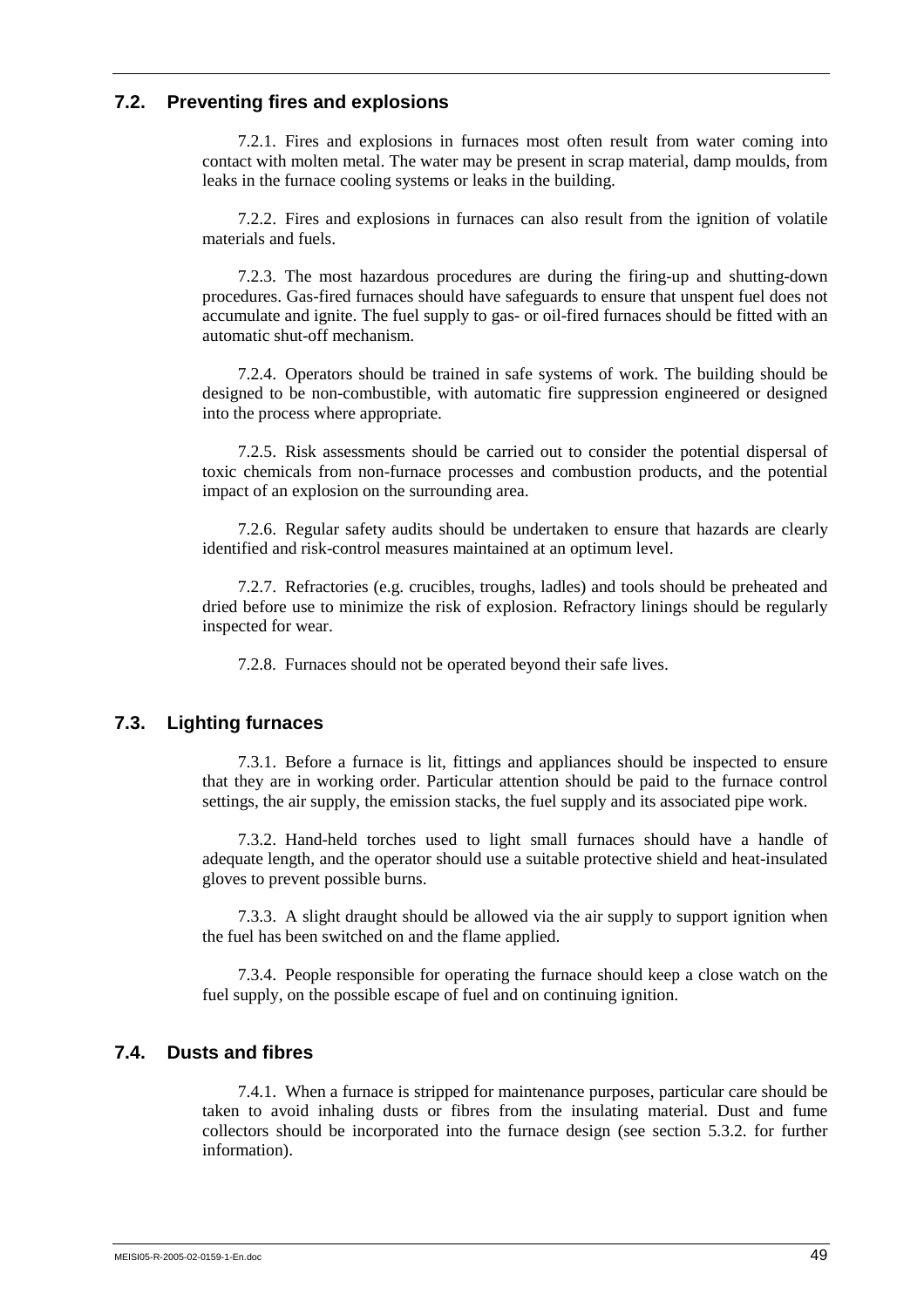# **7.5. Preventing carbon monoxide poisoning**

7.5.1. Special precautions should be taken to protect workers who may be potentially exposed to gases containing large concentrations of carbon monoxide, such as blast furnace gas and coke oven gas.

7.5.2. The employer, in cooperation with workers and their representatives, should conduct a hazard analysis and risk assessment process to determine areas from which gas containing carbon monoxide could escape and accumulate, especially in areas using new technologies.

7.5.3. Workers who may be exposed to these gases should be appropriately trained in order to recognize the symptoms of carbon monoxide poisoning.

7.5.4. Areas where carbon monoxide might collect in such a way as eventually to enter work areas should be equipped with continuous automatic carbon monoxide sensors and alarms to provide adequate early warning of dangerous gas releases.

7.5.5. Continuous monitoring of exposure levels should be carried out. Workers who enter areas with gas hazards should carry portable gas monitors. Workers who enter areas where immediate danger to life or health (IDLH) exists should also be equipped with selfcontained breathing apparatus (SCBA).

7.5.6. Self-contained breathing apparatus and resuscitation equipment should be maintained in readiness for the emergency rescue team, and operators should be instructed in their use.

7.5.7. Gas area rescue drills should be held on a regular basis.

## **7.6. Preventing steam explosion**

7.6.1. Molten slag (the unwanted debris removed from the melt with the aid of the limestone additives) and metal should be prevented from coming into contact with water, which will cause a steam explosion.

7.6.2. Equipment and piping for furnace gas cleaning, and piping carrying gas in the air preheating system of the dry dust catchers, should be built in such a way that they can be ventilated and cleaned.

## **7.7. Handling molten metal, dross or slag**

## *7.7.1. Hazard description*

7.7.1.1. Burns may occur at many points in the steel-making process: at the front of the furnace during tapping from molten metal or slag; from spills, spatters or eruptions of hot metal from ladles or vessels during processing, teeming (pouring) or transporting; and from contact with hot metal as it is being formed into a final product.

7.7.1.2. Tap holes should be checked regularly for damage and build-up of corundum, to prevent molten metal splashes.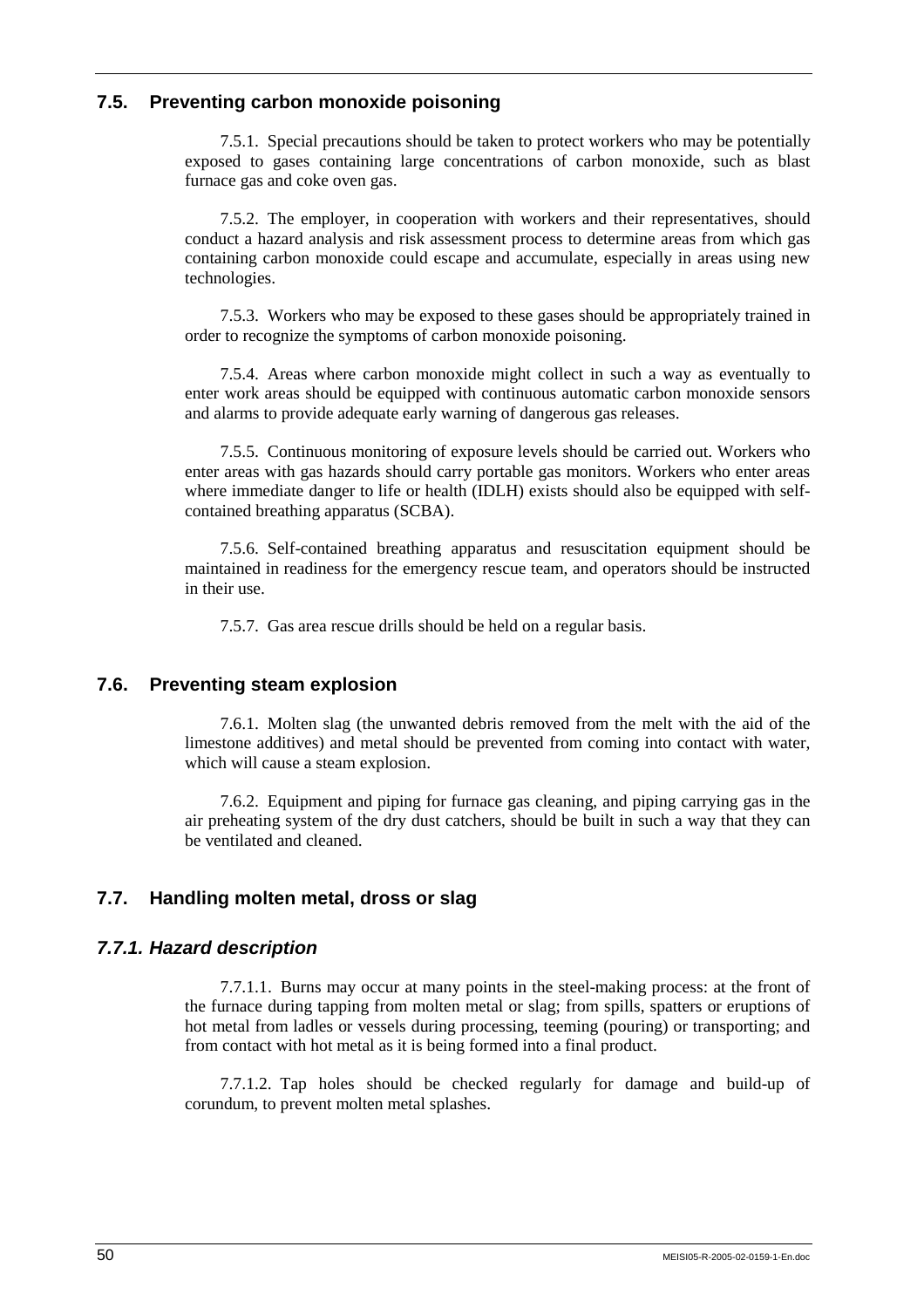### *7.7.2. Assessment of risk*

7.7.2.1. The likelihood of injury in the handling of molten metal should be assessed at all stages in the process. This includes the integrity, stability and use of the furnace and transport ladles, the nature and use of vehicle/crane transport, and the systems in place for pouring molten metal.

## *7.7.3. Control strategies*

7.7.3.1. Training

7.7.3.1.1. Personnel handling molten metal should have been trained in the proper procedures to adopt, and in the relevant safety and health precautions, including use of appropriate PPE.

7.7.3.1.2. Completion of training should be documented, and training repeated as necessary.

7.7.3.1.3. Persons who are untrained should not be employed in the transport of molten metal.

## *7.7.4. Work practices*

7.7.4.1. General provisions

7.7.4.1.1. Only essential personnel should be in the vicinity of pouring operations.

7.7.4.1.2. Moulds and tundishes should not be damp, nor should there be any means whereby water could enter the melt because of the risk of explosion.

7.7.4.1.3. The area should be cordoned off prior to the transport of molten metal if there is a possibility of spillage.

#### 7.7.4.2. Safety inspection of ladles

7.7.4.2.1. A competent person should regularly inspect ladle buckets and their supporting, locking and tipping mechanisms.

7.7.4.2.2. Before each filling, the pouring of, or transport of slag ladles and their related appliances should be visually inspected.

7.7.4.2.3. Test results, including remedies for cracks and other defects, should be recorded.

7.7.4.2.4. Corrective repair measures that are recommended should be planned and implemented on a timely basis.

7.7.4.2.5. There should be a system for checking and ensuring that the corrective measures have been completed.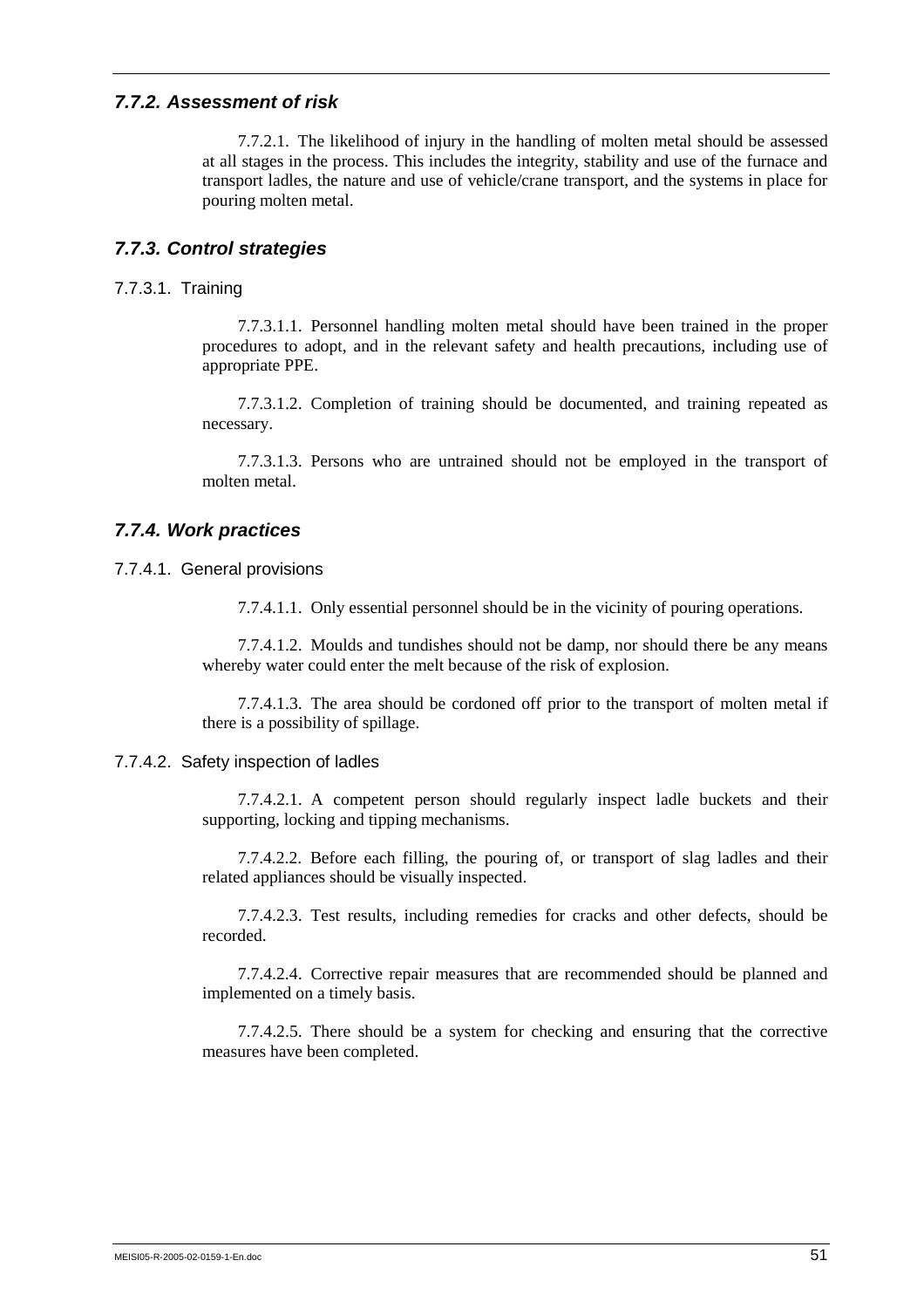## 7.7.4.3. Personal protective equipment

7.7.4.3.1. Appropriate PPE, such as helmets, gloves, aprons and boots should be provided and used. Where appropriate, molten metal resistant clothing should be provided and used.

# 7.7.4.4. First aid

7.7.4.4.1. Injuries caused by molten metal, dross or slag or exposure to alkaline dust should receive immediate medical attention.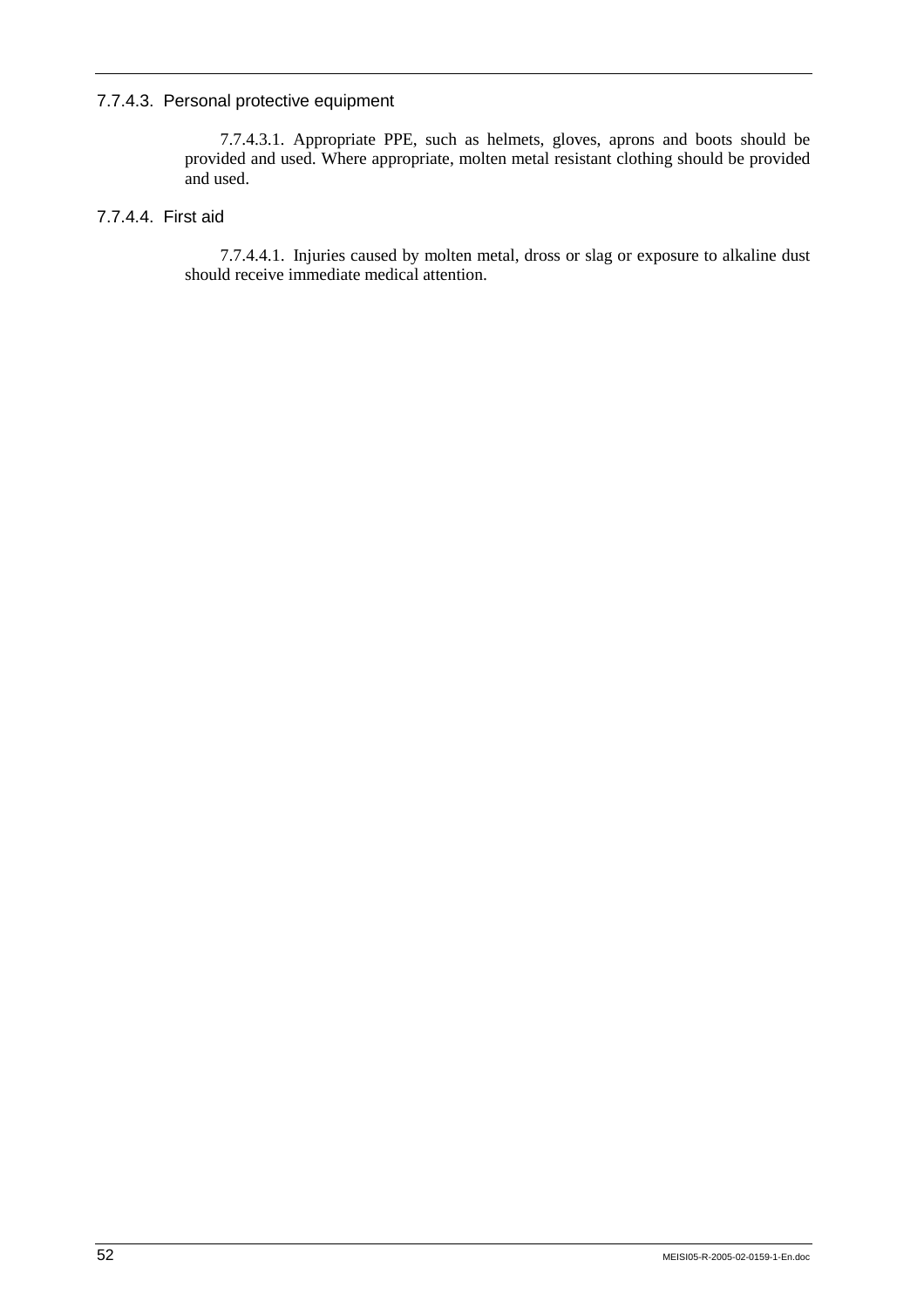# **8. Surface preparation**

## **8.1. Hazard description**

8.1.1. Various methods are used to remove defects, scale, oxides, and other impurities from the surface of steel at different points in the process. These include:

- (a) scarfing, which uses fixed or hand-held torches or lances to burn away the impurities;
- (b) surface grinding;
- (c) degreasing, which uses detergents or solvents to remove grease; and
- (d) pickling, which uses acids or hydrogen peroxide to dissolve scale and oxides.

8.1.2. Each of these operations has its own hazards. Scarfing may expose workers to metal fumes and dust, noise, and burns from scarfing lances. Alloying agents in the steel may increase the hazard of the fumes or dust. Surface grinding also generates dust, and involves machinery hazards. Degreasing solvents may be toxic. Acids can cause acid burns. Degreasing and pickling of steel sheet and strip involves large tanks with coiling machinery at each end. The coiling machinery has many nip points which need to be riskassessed.

## **8.2. Hazard control**

8.2.1. Scarfing and surface grinding should be done in enclosures, with good exhaust ventilation. Workers should be provided with respiratory protection where the ventilation does not reduce exposure to levels below the appropriate exposure limits. Where necessary, workers involved in scarfing should be provided with hearing protection.

8.2.2. Workers who handle pickling acids or hydrogen peroxide should be provided with acid or chemical-resistant clothing, goggles and face shields, footwear and leggings, and respiratory protection where necessary. Hydrofluoric acid should be handled with extreme care, since it can cause severe poisoning in addition to acid burns.

8.2.3. To the extent practicable, acid pickling tanks and solvent degreasing tanks should be covered, and provided with exhaust ventilation to control the vapours.

8.2.4. Care should be taken to prevent the inadvertent mixing of acids with hydrogen peroxide or solvents. Acids should not be stored next to solvents or hydrogen peroxide.

8.2.5. Appropriate machine guarding should be provided for coiling apparatus and other equipment used in surface preparation operations.

8.2.6. Metallic residues from surface preparation should be recycled or disposed of in a manner that minimizes exposure to dust.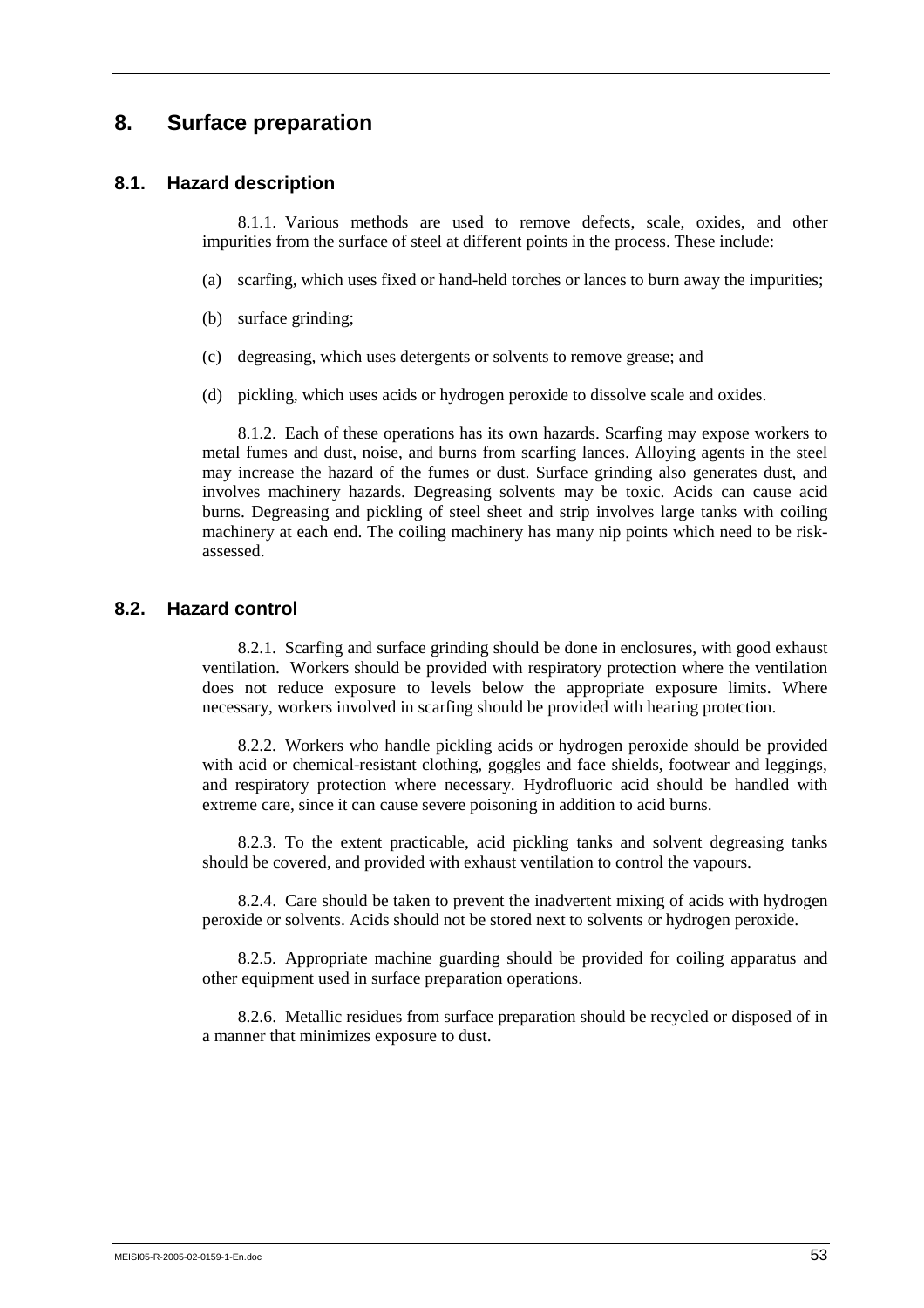# **9. Iron and steel foundries**

# **9.1. General**

9.1.1. Many of the specific hazards found in iron and steel making are also found in foundries. These include:

- lighting furnaces;
- **If** dust and fibres:
- **E** carbon monoxide:
- **steam explosions;**
- $\blacksquare$  crystalline silica dust from shakeout and fettling;
- handling molten metal, dross and slag (see section 7.7 for more details).

9.1.2. Each furnace should have operating instructions giving data about operation, maintenance, possible faults and actions to be taken in the event of faults. The employer should ensure that operators are aware of the contents of these instructions.

9.1.3. The danger arising from the presence of hot metal is common to most foundries. Hazards may also be specific to particular foundry processes. For example, the use of magnesium presents flare risks not encountered in other metal-founding industries.

# **9.2. Safety specifications for hand-tilted transport ladles**

9.2.1. Hand-tilted transport ladles should have an integral locking device to prevent accidental tipping. Large transport ladles (>500kg) should have a self-restraining anti-tipping device.

9.2.2. Casting ladles with rigid ladle bails should have safety devices to prevent the bails from swinging or overturning. The ladle bails should be insulated against radiant heat.

9.2.3. Ladles that are transported by forklift truck should have fittings to ensure their stability in forklift devices.

9.2.4. Ladles should not be suspended from a crane or other lifting device during filling unless there are specially designed installations to isolate the workers from potential spillage.

9.2.5. Ladles should not be overfilled.

9.2.6. Locking devices on casting and transport ladles should be engaged prior to filling to prevent accidental spillage; they should only be released immediately before tipping the ladles.

9.2.7. Only appropriate lubricants should be used for locking devices and selfrestraining drives.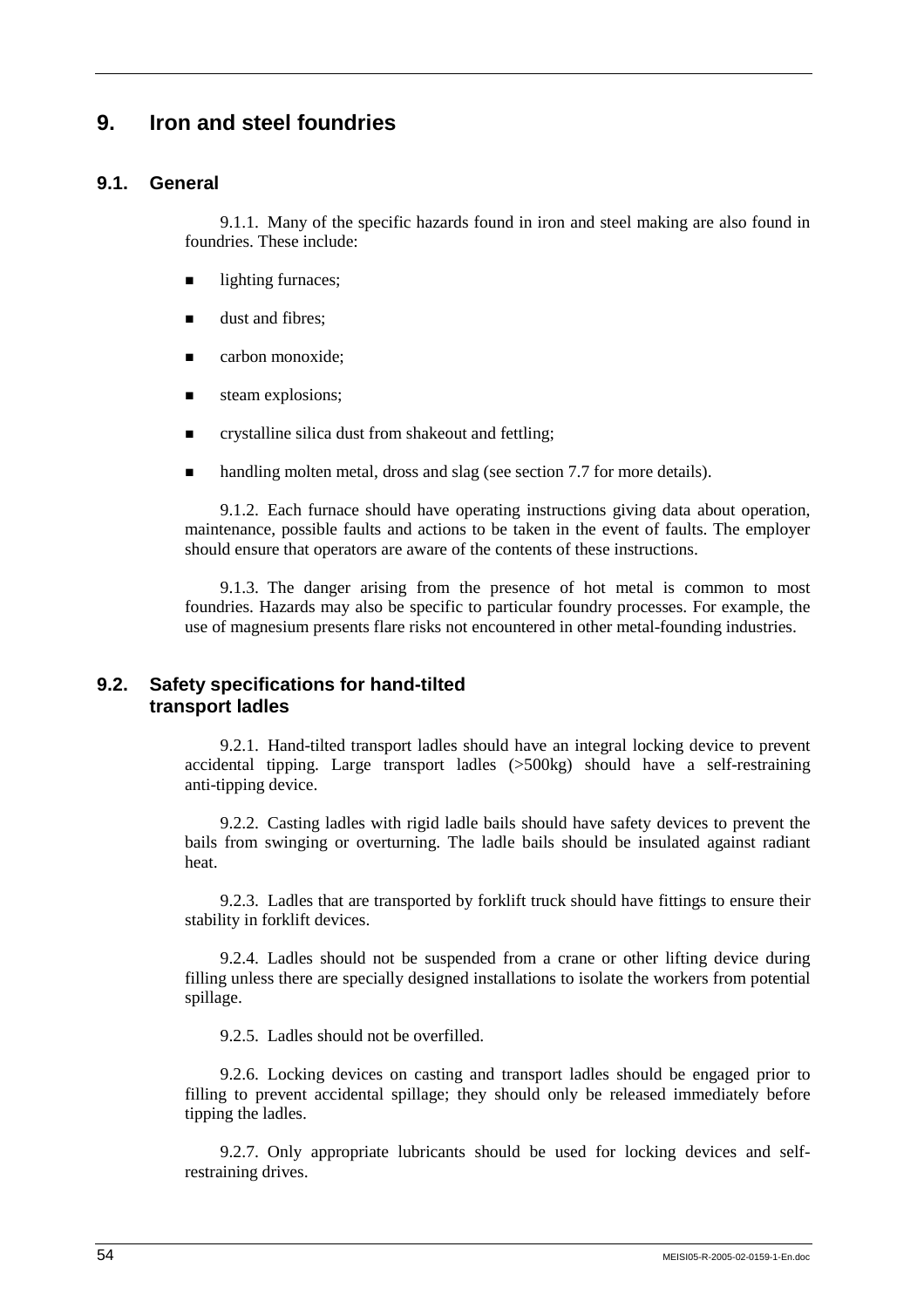9.2.8. Ladles and other equipment used on molten metal should be dry and, ideally, preheated before use.

9.2.9. Stopper-operating mechanisms on bottom-pouring ladles should be secured prior to transport to ensure they do not accidentally operate while in motion.

## **9.3. Safety inspection of ladles**

9.3.1. A competent person should regularly inspect ladle buckets and their supporting, locking and tipping mechanisms.

9.3.2. Before each filling, the pouring of, or transport of slag ladles and their related appliances should be visually inspected.

9.3.3. Test results, including remedies for cracks and other defects, should be recorded.

9.3.4. Corrective repair measures that are recommended should be planned and implemented on a timely basis.

9.3.5. There should be a system for checking and ensuring that the corrective measures have been completed.

## **9.4. Tapping**

9.4.1. Workers tapping cupolas should observe rigorous personal protection measures. Eye protection and protective clothing are essential.

9.4.2. Tappers and supervisors should ensure that any person not involved in the operation of the cupola remains outside the defined danger area.

## **9.5. Bottom drop**

9.5.1. Dropping the cupola bottom is a dangerous operation that requires skilled and trained workers and appropriate supervision.

9.5.2. A refractory floor or layer of dry sand on which to drop the debris is essential.

#### **9.6. Protective equipment**

9.6.1. Workers in metal and pouring sections of the foundry should be provided with appropriate PPE, such as hard hats, tinted eye protection and face shields, and aluminized clothing such as aprons, gaiters or spats and boots.

9.6.2. In delineated areas, the use of protective equipment should be mandatory, and there should be adequate instruction in its use and maintenance.

9.6.3. A readily available eyewash fountain should be located in any foundry area where sodium silicate is used.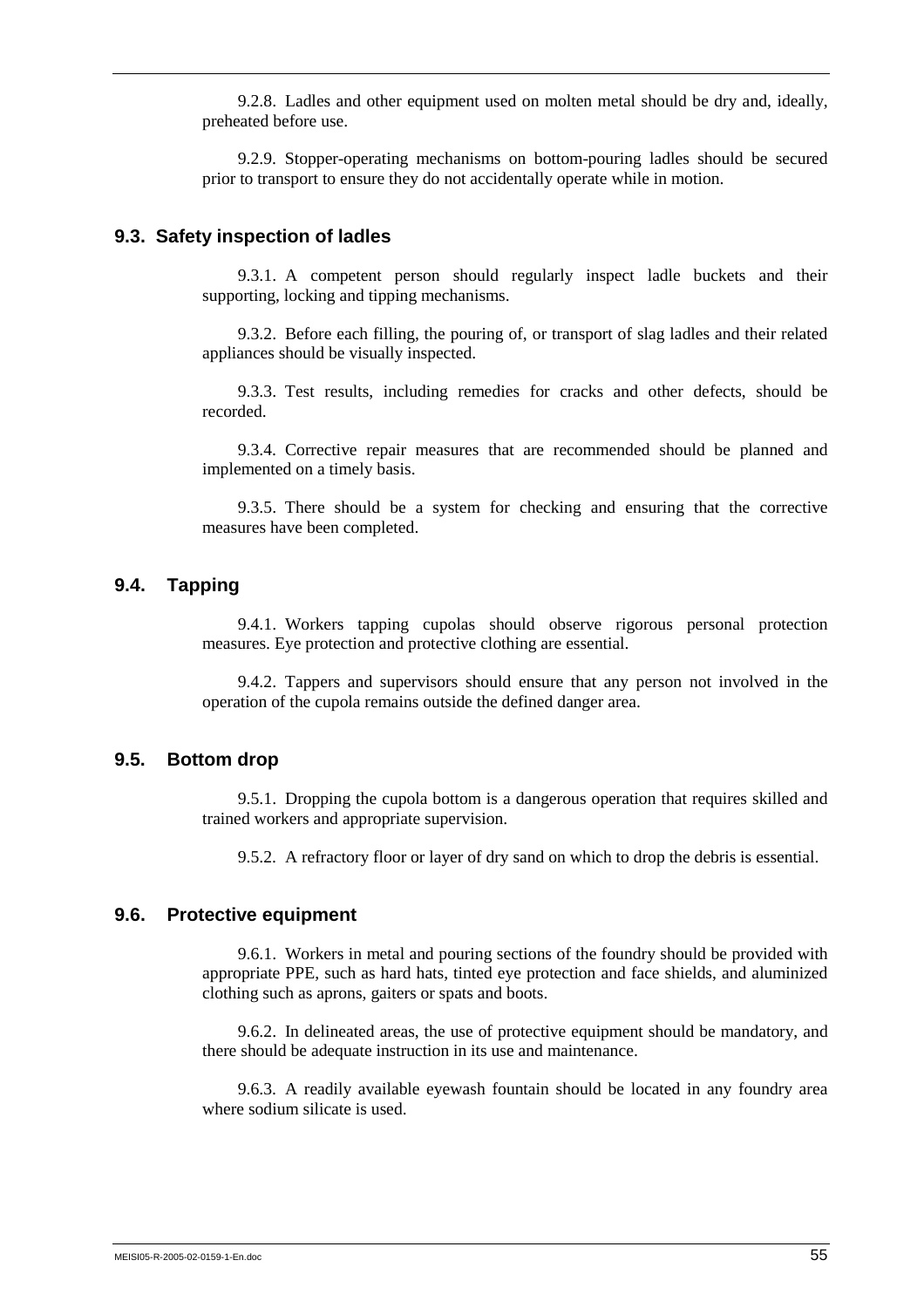# **9.7. Preventing fire and explosion**

9.7.1. Extreme care should be taken especially where amines are stored in bulk.

9.7.2. Leakage from the core box is the principle cause of high exposure, as well as off-gassing of amine from manufactured cores. Great care should be taken at all times when handling this material, and suitable exhaust ventilation equipment should be installed to remove vapours from the working areas.

## **9.8. Abrasive blasting**

9.8.1. Abrasive blasting should always be carried out in an isolated, enclosed space.

9.8.2. All abrasive blasting enclosures should be inspected at regular intervals to ensure that the dust extraction system is functioning and that there are no leaks through which shot or water could escape into the foundry.

9.8.3. It is advisable to post a notice on the door to the booth, warning employees that abrasive blasting is under way and that unauthorized entry is prohibited.

9.8.4. Silica, sand and other toxic materials should not be used.

## **9.9. Abrasive wheels**

9.9.1. All dangerous parts of machinery should have adequate guarding, with automatic lockout if the guard is removed during processing.

9.9.2. Dangerous gaps between the wheel and the rest at pedestal grinders should be eliminated, and close attention should be paid to all precautions in the care and maintenance of abrasive wheels and the regulation of their speed.

9.9.3. Strict maintenance of all electrical equipment and proper grounding arrangements should be enforced.

## **9.10. Process and waste gases**

9.10.1. *Moulding*. Resin-bonded sand is coated with phenol- or urea-formaldehyde resin and heated until the mould has set. In hot-box moulding, the resin-sand mix is forced over a heated pattern to produce the mould. In cold-box moulding (or "no-bake" moulding), curing takes place at room temperature. Gas catalysts (e.g. carbon dioxide, sulphur dioxide) are sometimes used to facilitate curing. Carbon dioxide causes hyperpnoea at concentrations of 3 per cent and above. At a concentration exceeding 10 per cent, rapid loss of consciousness occurs, which can be reversed if the worker is quickly removed from the source and allowed to breathe oxygen. When sulphur dioxide is dissolved in water, it produces sulphuric acid, which, if inhaled, causes acute irritation of the mucous membranes. In extreme cases, this leads to severe pulmonary oedema and death. Exposure to sulphur dioxide can induce asthma in susceptible individuals.

9.10.2. *Pattern making*. Mould patterns are produced using wood, reinforced polyester, plastics, foam or wax. The wax material often contains colophony, a respiratory sensitizer, that is given off during the heated aspects of pattern making.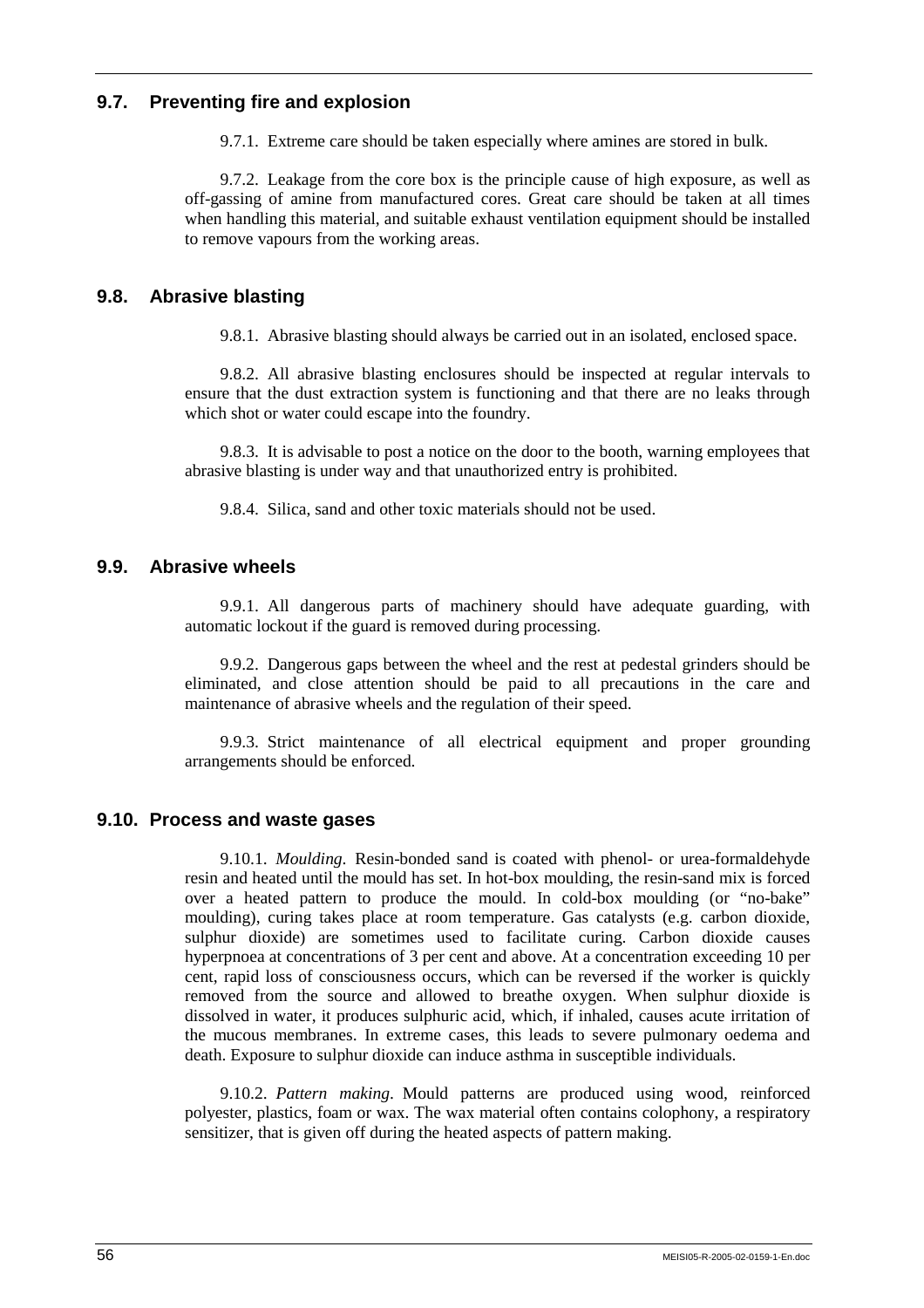9.10.3. *Core making*. Where a central design or opening is required in the moulded item, cores made of refractory materials are incorporated into the mould. The refractory materials often consist of synthetic fibres, which are skin irritants. Carbon dioxide and sulphur dioxide are often given off from "binders" during the core-making process.

9.10.4. *Shell moulding.* Resin-bonded sand is used to produce moulds. These phenol- or formaldehyde-based resins are a hazard if they are inhaled, ingested or come into contact with the skin. The individual characteristics of the chemical binder should be obtained from the supplier, who should advise on precautions for general use, handling and storage.

9.10.5. *Hot-box moulding*. Workers are at risk from exposure to a number of agents that are hazardous to health, including phenol-formaldehyde, urea-formaldehyde, furfuryl alcohol-urea, formaldehyde, ammonia, hydrogen cyanide, benzene and toluene.

9.10.6. *Cold-box or no-bake moulding.* Core-box heating is avoided by the use of sand-resin catalyst systems that cure at room temperature, or urethane systems that use a gas catalyst. The potentially hazardous by-products of these catalysts include ureaformaldehyde, furfuryl alcohol-urea, formaldehyde, phosphoric acid, sulphuric acids, phenol-formaldehyde and isocyanate.

## **9.11. First aid**

9.11.1. Injuries caused by molten metal, dross or slag or exposure to alkaline dust should receive immediate medical attention.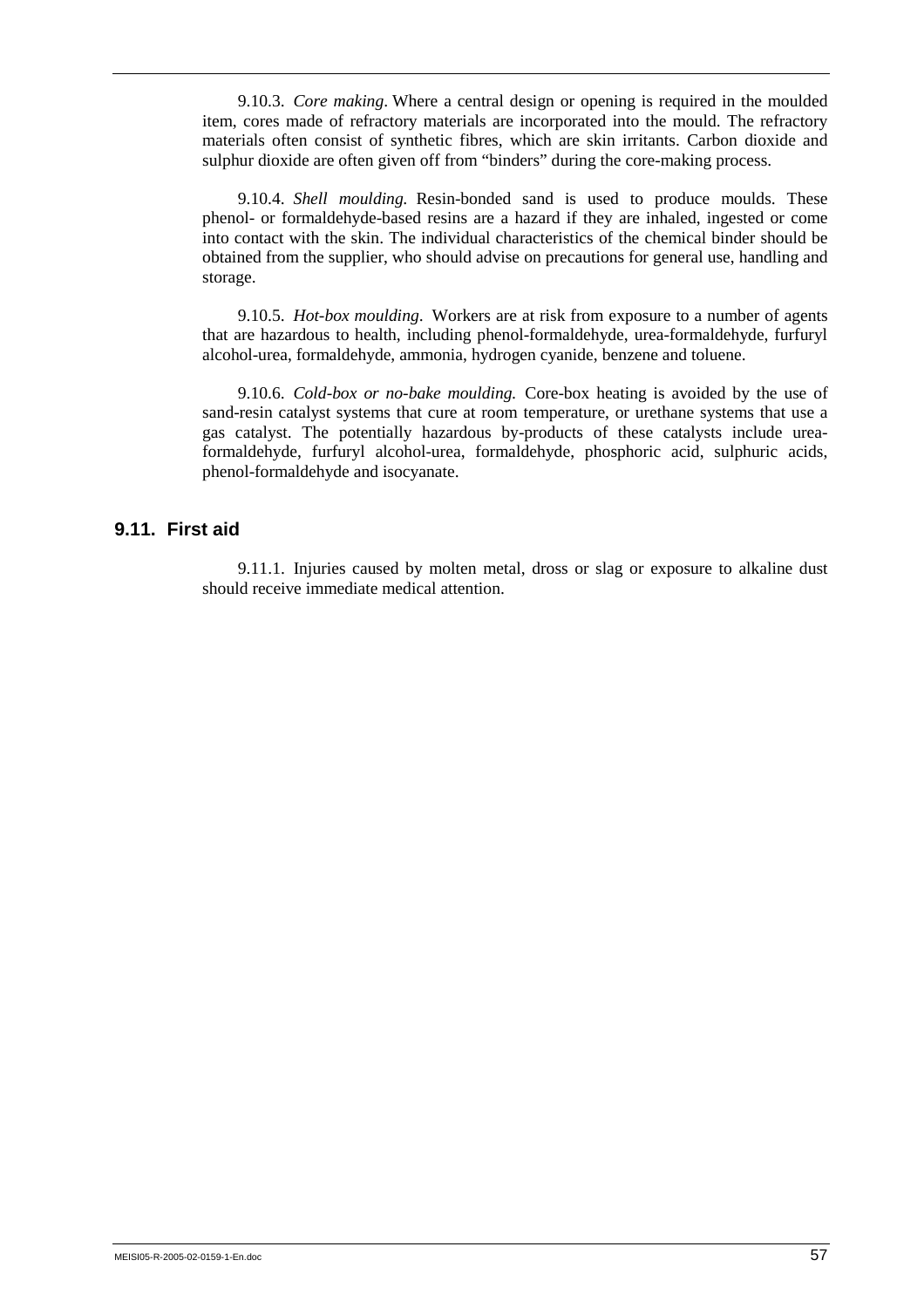# **10. Rolling mills**

## **10.1. Hazard description**

10.1.1. Mechanization has reduced the number of trapping points at machinery, but they still exist, especially in cold-rolling plants and in finishing departments.

10.1.2. In any rolling mill, there is a risk of trapping between the rolls.

10.1.3. Severe injuries may be caused by shearing, cropping, trimming and guillotine machines, unless the dangerous parts are securely guarded.

10.1.4. Injuries may occur, especially in hot-rolling, if workers attempt to cross roller conveyors at unauthorized points.

10.1.5. The use of large quantities of oils, rust inhibitors and so on, which are generally applied by spraying, is one of the hazards commonly encountered in sheet-rolling mills.

10.1.6. Even in automated works, accidents occur in conversion work while changing heavy rollers in the stands.

10.1.7. In hot-rolling, burns, eye injuries or other injuries may be caused by flying mill scale and dust particles or by whipping of cable slings. Eyes may also be affected by glare.

10.1.8. Cuts may occur when workers contact the edge of thin steel sheets or strip.

10.1.9. Cobbles occur when material catches in a roll and escapes into the work area with the potential for severe injury to workers.

10.1.10. When lead-alloyed steel is rolled or cutting-off discs containing lead are used, toxic particles may be inhaled. It is therefore necessary constantly to monitor lead concentrations at the workplace, and workers liable to be exposed should regularly undergo medical examination.

10.1.11. Butt welding is associated with the formation of ozone, which may cause, when inhaled, irritation similar to that due to  $(NO_x)$ . Pit-furnace and reheating-furnace attendants may be exposed to harmful gases, the composition of which depends on the fuel used (blast-furnace gas, coke-oven gas, oil) and generally includes carbon monoxide and sulphur dioxide.

## **10.2. Control strategies**

10.2.1. Nips of rolls should be effectively guarded based on an appropriate risk assessment, and strict supervision exercised to prevent any work which is in motion.

10.2.2. Dangerous parts should be securely guarded to prevent severe injuries caused by shearing, cropping, trimming and guillotine machines.

10.2.3. An effective lockout/tag out programme should be planned, implemented and monitored for maintenance and repair.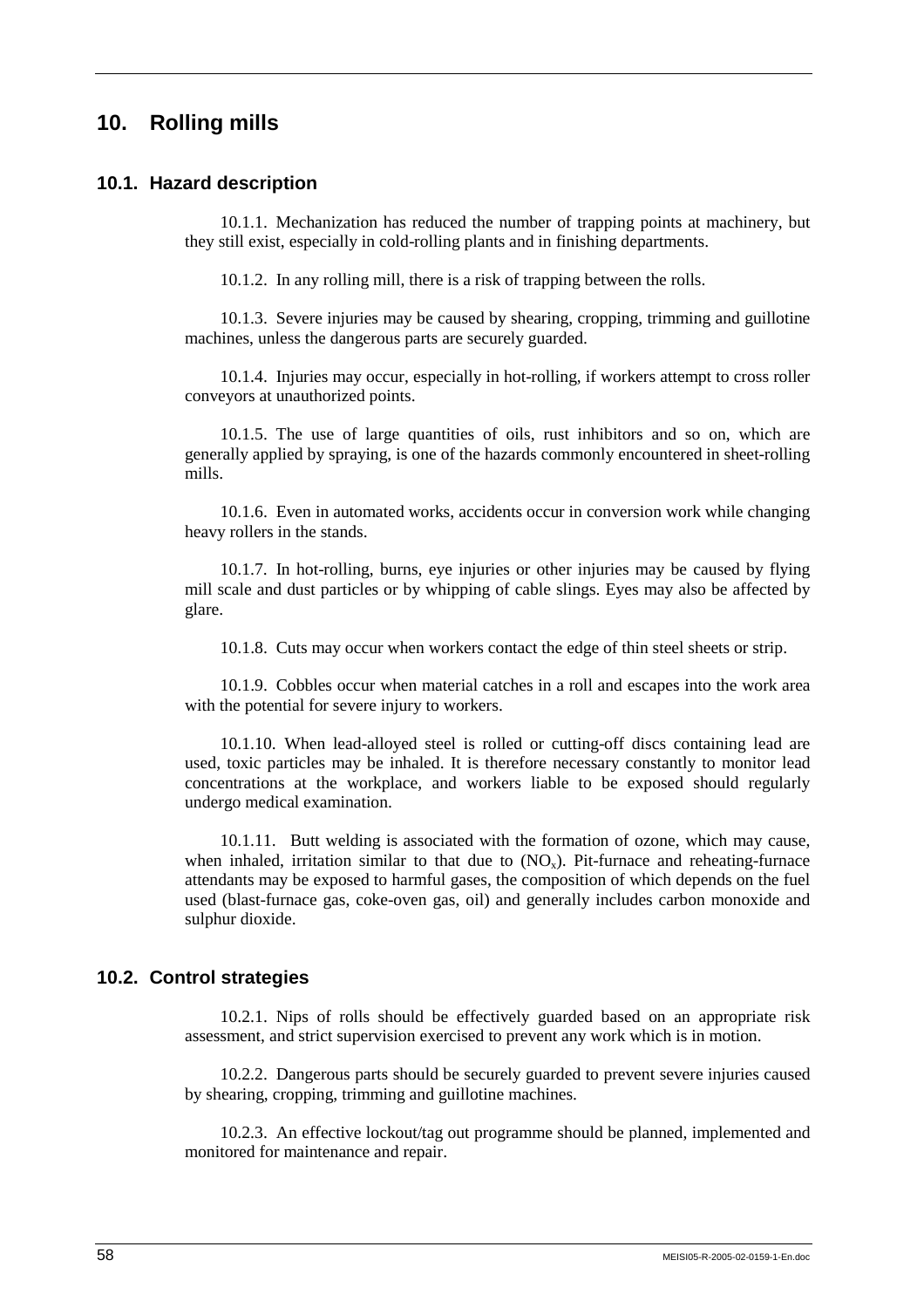10.2.4. Attention should be paid to the hazard of cuts to workers in strip- and sheetrolling mills.

10.2.5. An adequate number of bridges with appropriate guardrails should be installed and their use enforced.

10.2.6. Gratings, absorbent materials and boots with slip-resistant soles should be provided, in addition to regular cleaning of the floor to prevent slips, trips and falls.

10.2.7. Good planning often reduces the number of roll changes required. The change of heavy rollers in the stands should not be done with time pressure and without suitable tools.

10.2.8. Water-based rolling oils, lubricants and coolants should be replaced on a regular basis in order to avoid bacterial contamination. Where biocides are used for this purpose, they should not be toxic to workers, either in themselves or in combination with other ingredients.

10.2.9. Operating pulpits should be ergonomically designed.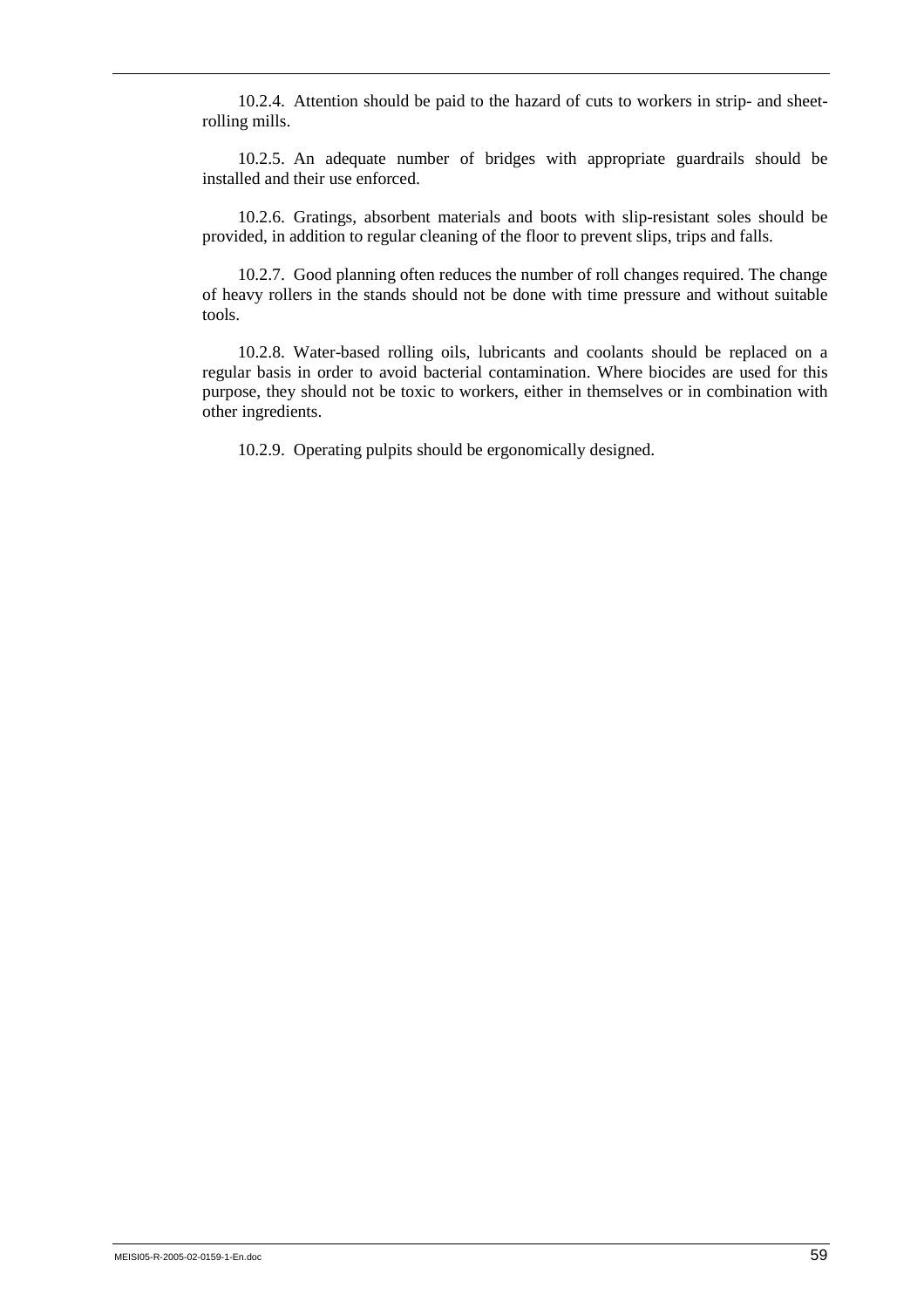# **11. Coating lines**

# **11.1. Hazard description**

11.1.1. Coating lines apply different types of materials to the surface of steel. They include, but are not limited to, zinc, zinc alloy, tin, chromium and plastic, in the form of liquids, powders, solids or molten metals which are subsequently cured or sintered by heating, or in the form of fabricated sheets which are laminated to the metal surface with an adhesive. Some of the plasticizers are skin sensitizers. Metal fumes, for example, chromium and zinc may be toxic.

11.1.2. Many coating lines have annealing furnaces, heated solutions in cleaning sections, electrolytic or hot-dip sections and robots that handle the coils being loaded on to and off the line as well as the related strapping functions.

11.1.3. There are usually many coil storage fields near coating lines. The edges of the coils are usually sharp.

## **11.2. Assessment of risk**

11.2.1. The use of furnaces, open flames, ovens, heated solutions and molten metals presents the risk of excessive heat exposure, which is compounded in hot humid climates and, particularly, by protective garments and gear.

11.2.2. Zinc pots may be heated electro-magnetically by induction. Strong magnetic fields may exist in these areas.

## **11.3. Control strategies**

11.3.1. Guards, railings, enclosures and signs should be used to protect production and maintenance personnel from dangers such as chemical baths, hot surfaces and molten metal.

11.3.2. Worker education and training is essential both when new to the job or when there have been changes in the equipment or the process.

11.3.3. Workers should be provided with the appropriate PPE.

11.3.4. Care must be taken when entering a coil field or when just walking by a coil. Only authorized people should enter the coil fields.

11.3.5. Material safety data sheets should be provided for each of the hazardous chemicals to explain the chemical and physical hazards, in languages and at educational levels that ensure they will be understood by the workers.

11.3.6. Workers and supervisors should be trained in the recognition of heat stress symptoms.

11.3.7. Areas which have strong electromagnetic fields should have warning signs posted and persons with a pacemaker or metal implant should avoid them.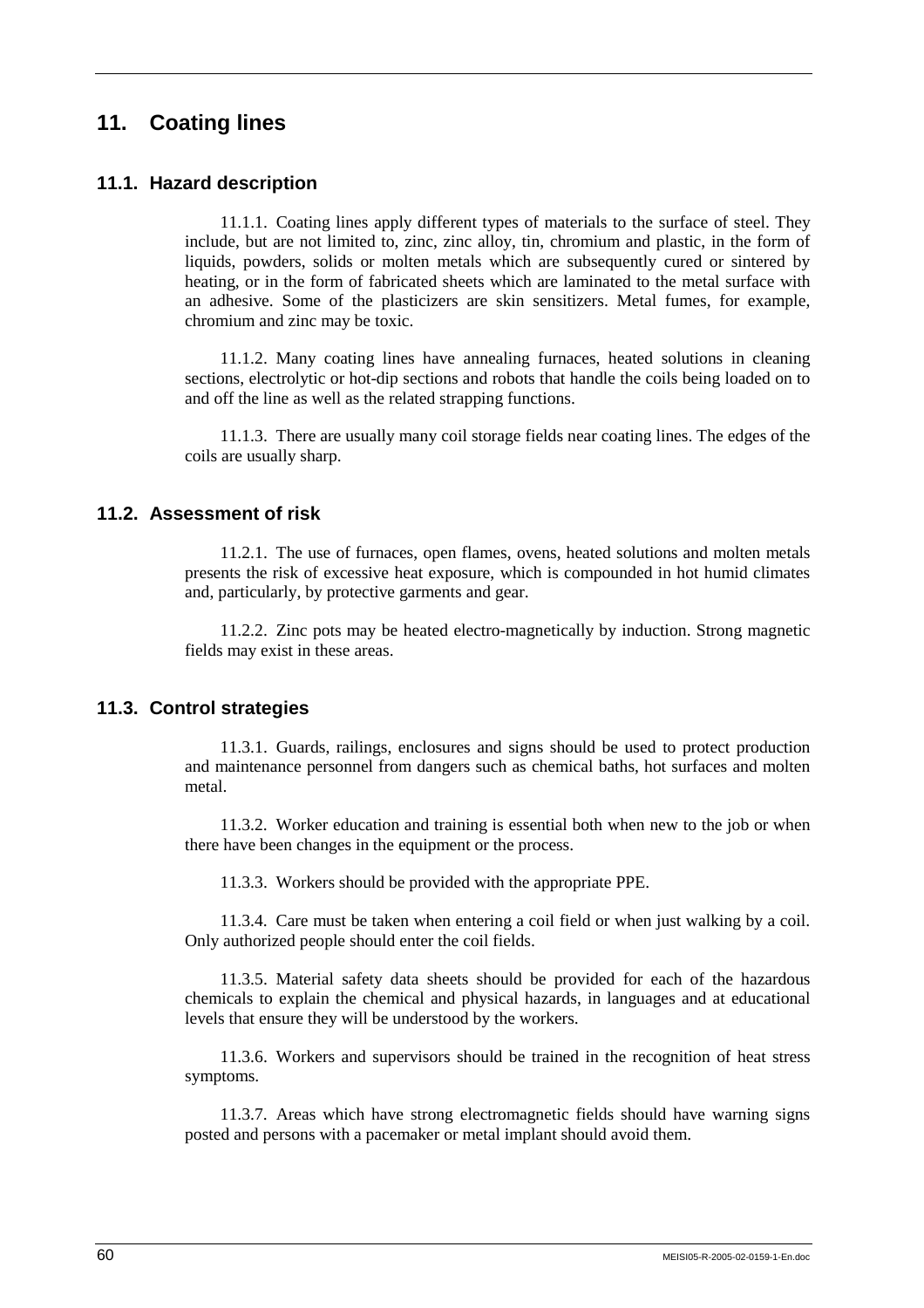11.3.8. All chemicals should be evaluated for potential toxicity and physical hazards, and less hazardous materials should be substituted where possible.

11.3.9. Metal coating processes that generate hazardous contaminants may require local exhaust ventilation that is strategically placed to draw the contaminants away from the worker. Fresh-air intakes should be located away from exhaust vents so that potentially toxic gases are not recirculated.

## **11.4. Work practices**

11.4.1. The workplace should be designed to allow the delivery of raw materials and supplies and the removal of the finished product without interfering with safe processing.

11.4.2. Safe separation in storage and in transit should be maintained.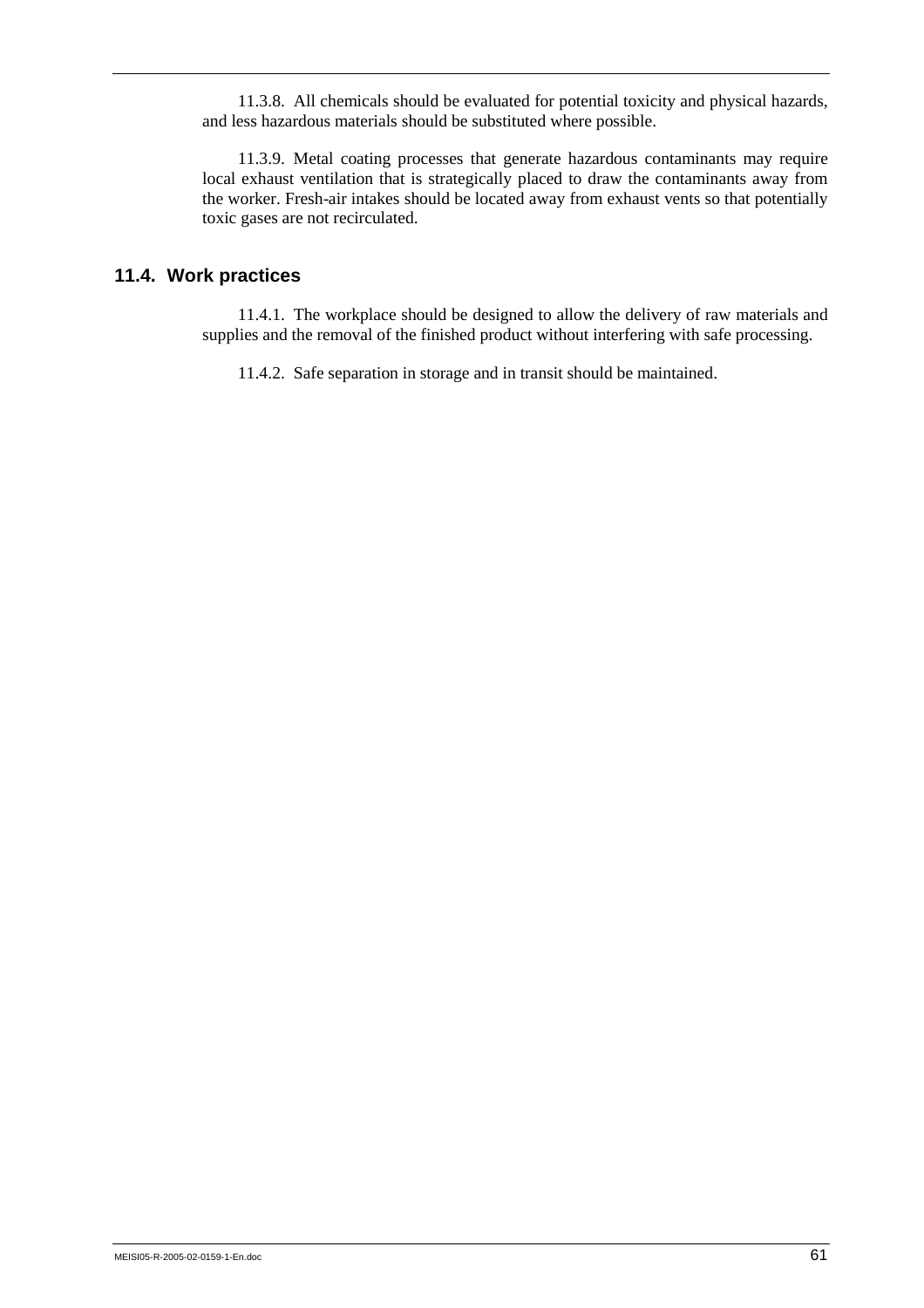# **12. Heat treating**

## **12.1. Hazard description**

12.1.1. In heat treating, steel products are heated and cooled in a controlled way to change their physical or mechanical properties without changing their shapes. Heat treating is used to relieve stresses in the metal created during cold rolling, to improve its hardness or strength, or to change its electromagnetic properties. Some heat treating is done by quenching, in which heated steel is plunged into a cold bath of water or oil to rapidly cool it. The most common heat-treating process is annealing, in which the steel is slowly heated, maintained at temperature, then cooled. Often this takes place in a closed furnace, using an inert gas to prevent oxidation, or a gas that conveys desired properties to the steel.

12.1.2. Hazards in heat treatment include burns and scalding, mechanical hazards from steel handling, and hazards arising from the annealing gases, including nitrogen, hydrogen and carbon monoxide. Furnace insulation wools can expose workers to hazardous fibres.

### **12.2. Hazard control**

12.2.1. The work area and the flow of material through it should be designed so as to minimize the possibility of worker contact with hot steel, or to scalding in the case of quenching operations.

12.2.2. Inert annealing gases should be handled in a way that prevents their build-up in enclosed spaces other than the furnace itself, so as to prevent asphyxiation. Annealing furnaces should be considered to be hazardous confined spaces.

12.2.3. The system for handling flammable annealing gases like hydrogen should minimize the possibility of an explosive build-up.

12.2.4. Carbon monoxide should not be used for carburizing (a process for adding carbon to the surface) where safer processes are practicable.

12.2.5. The safest practicable furnace insulation should be used. In general, this means using insulation wools with a low content of respirable fibres, and which do not convert to silica when heated. Compressed air should never be used to clear away residual insulation wool gasketing used around box annealing furnaces.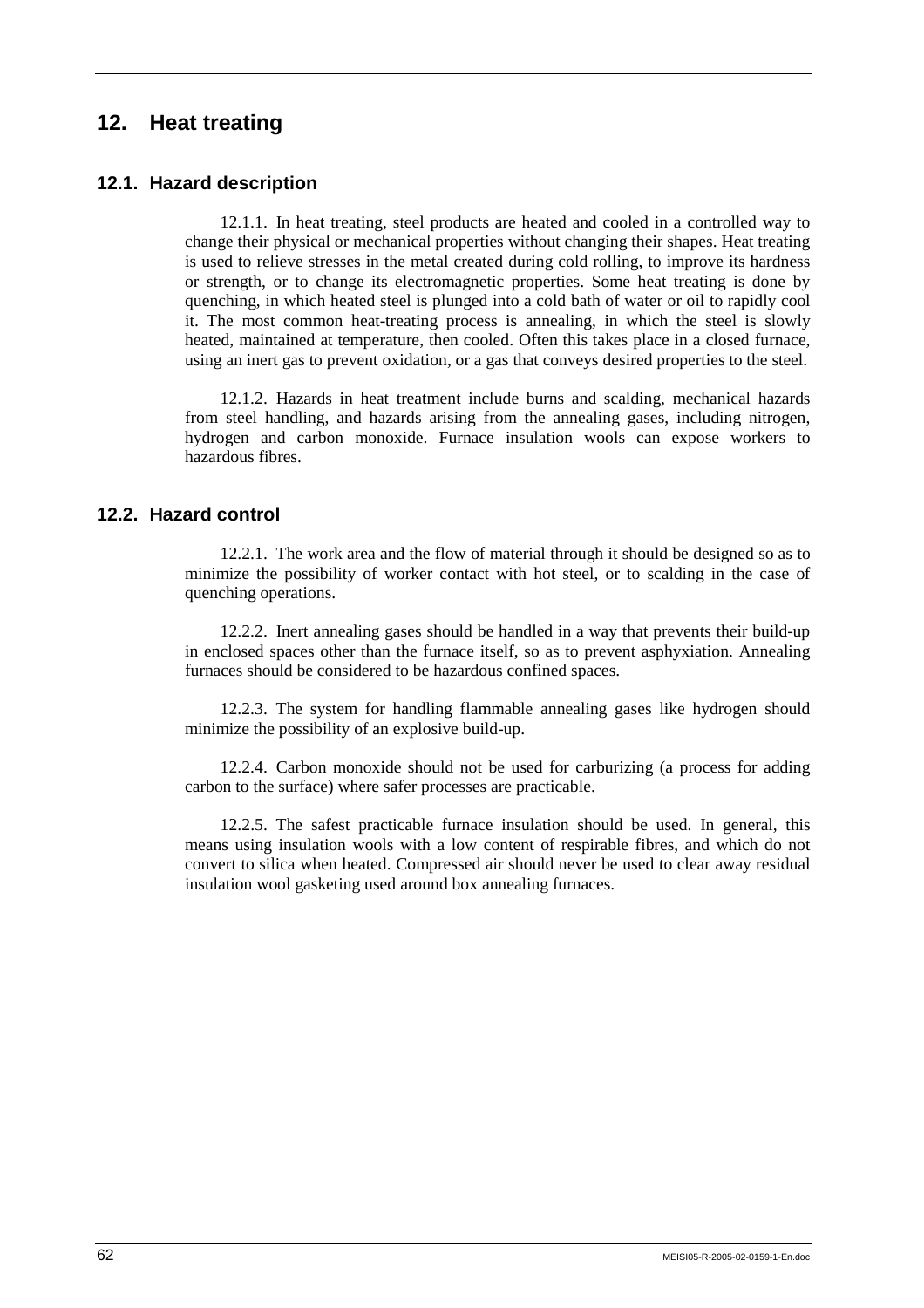## **13. Internal transport**

### **13.1. Hazard description**

13.1.1. Internal transport, such as road and rail vehicles used in the transport of raw materials, intermediates, products, waste and people, has the potential to cause injuries to workers and other people, as well as damage to the workplace environment.

13.1.2. The hazards can be caused by interaction between vehicles, vehicles and other objects and personnel, or by loads falling off or from the vehicle.

### **13.2. Control strategies**

### *13.2.1. Training and information*

13.2.1.1. Operators of vehicles should receive and maintain adequate training and the required certification according to the regulations established by the competent authority.

13.2.1.2. Operators of certain types of vehicles may require regular medical surveillance.

13.2.1.3. Operators should have the necessary knowledge of the hazards and potential risks concerning the transportation of cargo.

13.2.1.4. Contractors and other visitors should be appropriately instructed about the hazards and potential risks. They should be instructed about the rules of how to move in the area.

### *13.2.2. Prevention and control*

13.2.2.1. Transport routes should be planned and constructed to minimize the risk of collision and with sufficient safe clearance to allow for aisles and turns, or other types of control area. Where appropriate, maps showing the proposed route should be provided.

13.2.2.2. Transport routes should be clear of obstructions and, where possible, without irregular surfaces.

13.2.2.3. Transport routes and work areas containing transport vehicles should be visibly marked and segregated from waterways to the greatest extent possible.

13.2.2.4. The safe operating speed for vehicles should be posted and enforced.

13.2.2.5. Vehicles should be used and maintained in accordance with the requirements of the competent authorities and, as appropriate, be equipped with safety devices such as fire-fighting equipment and warning devices for reversing operations.

13.2.2.6. The operator should be protected from cargo, such as molten metal splashes, chemicals and unsecured cargo.

13.2.2.7. Loads should be lowered slowly and smoothly.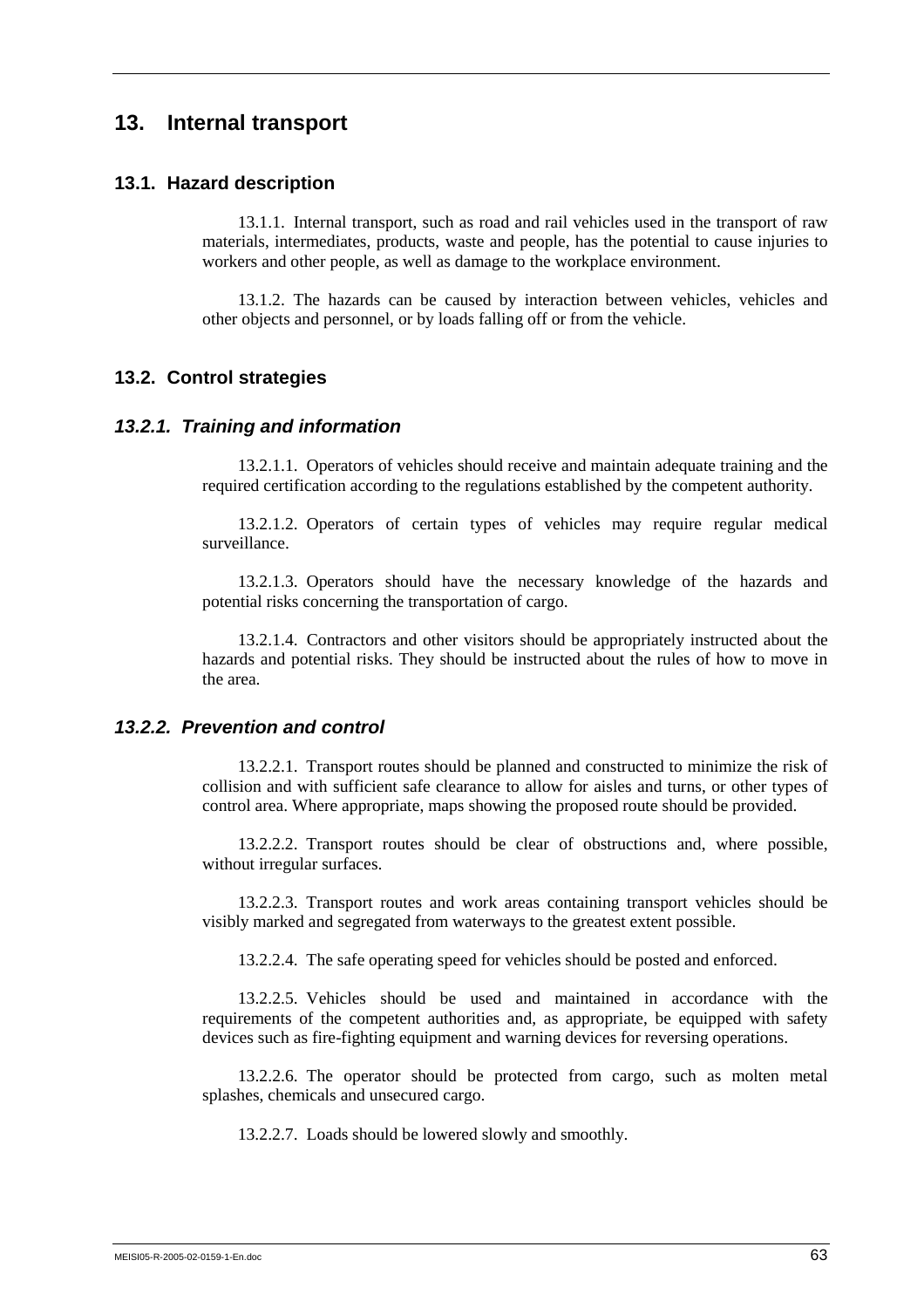13.2.2.8. Vehicles should be equipped with ventilated cabins to protect workers from hazardous materials.

13.2.2.9. Vehicles should be kept clean and tidy, and operators should report critical faults and deficiencies immediately to the employer.

13.2.2.10. Forklift controls should be designed to stop if released.

13.2.2.11. Forklift trucks used to transport molten material should have solid tyres and their fuel tanks should be protected and insulated from ignition. The driver's station should have rigid splashguards fitted.

13.2.2.12. Lifting devices should be made of steel that is not prone to hydrogen embrittlement and should be shielded from radiant heat.

13.2.2.13. Workstations should not be located underneath the path of molten material.

13.2.2.14. With regard to overhead ladles, no fixtures that might cause spillage en route should be within a short distance (approximately 50 cm) of their external limit of travel.

13.2.2.15. The operator of a vehicle should perform a check on the vehicle at the start of each shift, and a record should be kept.

13.2.2.16. Vehicles should not be moved unless the operator has a clear field of view in the direction of travel, to the rear, above and to either side, or is in communication with another person who does.

13.2.2.17. Rail stops or other blocking devices should be used to protect workers required to perform work on tracks or in vehicle travel areas.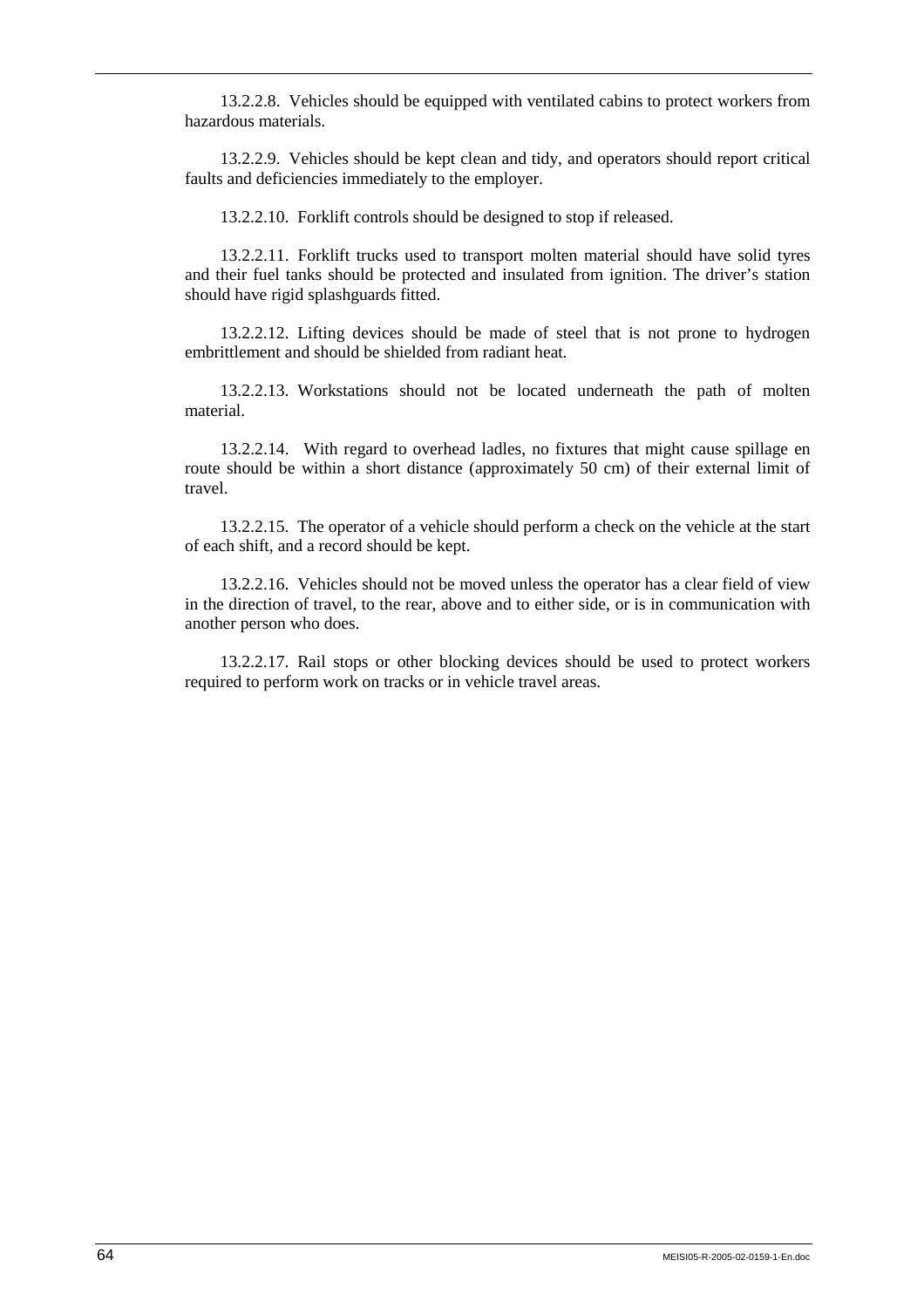## **14. Recycling iron and steel**

14.1. Iron and steel are recycled from factory offcuts, from salvaged materials and from foundry slag, ashes and dross. The range of processes used to reclaim metals from scrap depends on the donor source and the desired product. Recycling iron and steel involves different processes and presents different OSH hazards and risks. The following special provisions apply.

14.2. Workers should be informed about the hazards of handling metal scrap.

14.3. Bales of raw scrap received for recycling should be appropriately inspected, and, if necessary opened prior to adding them to the melt. Potential hazards include rainwater, gas cylinders, aerosol cans, airbag inflators and munitions, as well as radioactive-contaminated scrap. Reputable suppliers of scrap should be used to ensure that the specification of raw materials meets these criteria.

14.4. Charge materials should be stored in a secure manner, under cover wherever possible.

14.5. Potential carriers of moisture should be preheated to dry them before charging.

14.6. Tubes and pipes that are closed at one or both ends should not be charged.

14.7. Bins for storing scrap iron and steel should have holes in their base to facilitate drainage.

14.8. Corroded material should not be added to induction furnaces.

14.9. The risk from radioactive sources is dealt with in section 5.2.4.

14.10. General hazards encountered in iron and steel reclamation include: molten metal, dust, fumes, noise, heat and toxic materials.

14.11. The burning and drying process used to separate industrial waste (e.g. lathes, milling and boring machines) exposes the operator to non-specific particulate matter.

14.12. General protection and prevention should be observed for these processes and specific and effective first-aid measures should be available in the event of a serious incident.

14.13. Reputable suppliers of scrap should make efforts to educate new entrants to the market on OSH.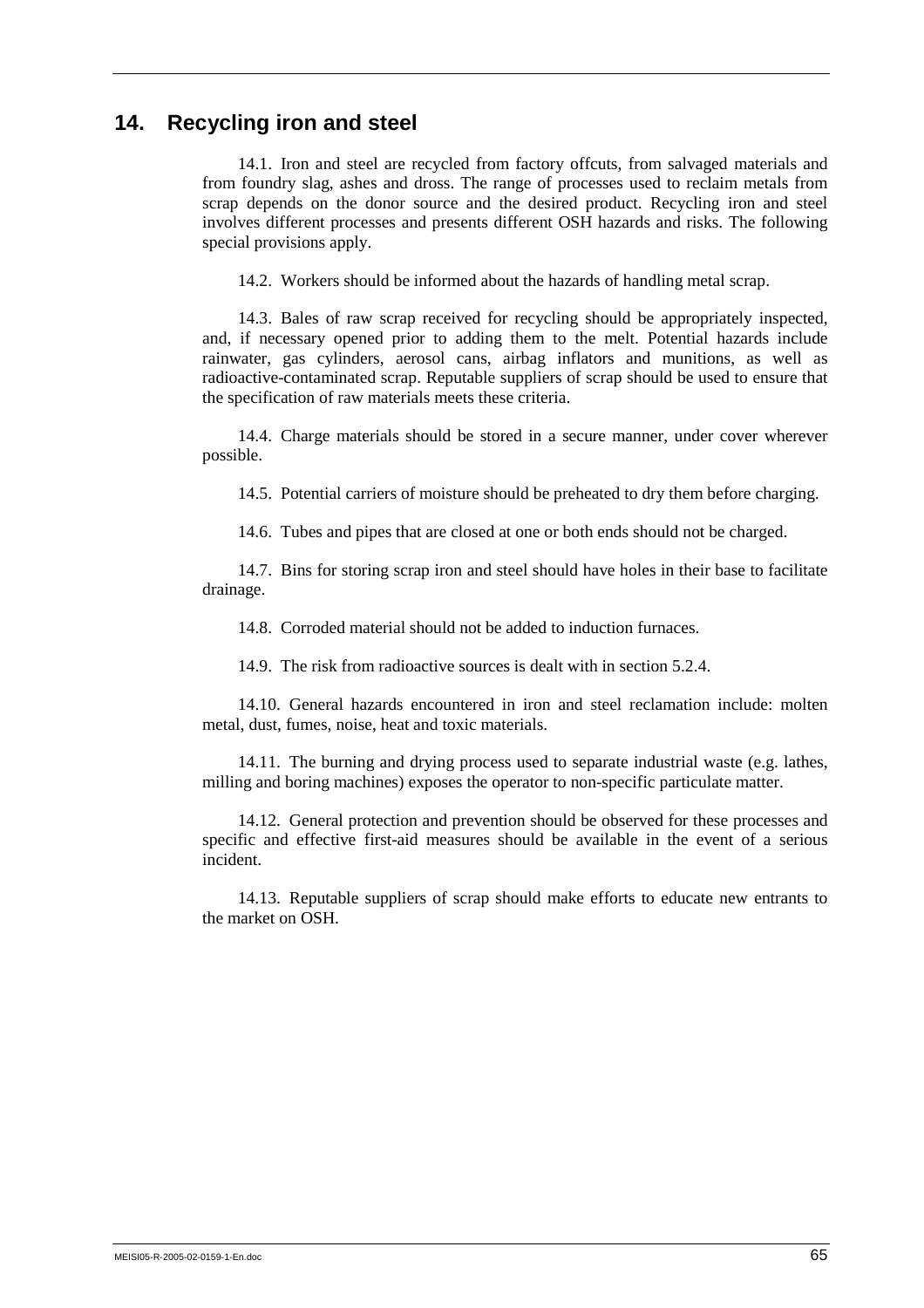# **15. Competence, education and training**

## **15.1. General**

15.1.1. The necessary OSH competence requirements should be defined by the employer based on the provisions of the national laws or regulations, in consultation with workers and their representatives, and appropriate training arrangements established and maintained to ensure that all persons are competent to perform the OSH aspects of their present or planned duties and responsibilities.

15.1.2. Employers should have, or should have access to, sufficient OSH competence to identify and eliminate or control work-related hazards and risks, and to implement the OSH management system. Specific training needs can be identified from the initial and ongoing hazard identification, risk assessment and evaluation of control measures.

15.1.3. Training programmes should:

- (a) cover all workers at the facility, including contractors, as appropriate;
- (b) be conducted by competent persons;
- (c) provide effective and timely initial and refresher training at appropriate intervals, in a manner and language understood by the workers;
- (d) include participant evaluation for comprehension and retention of the training;
- (e) be reviewed periodically by the safety and health committee, where it exists or by the employer in consultation with workers and their representatives, and modified as necessary;
- (f) be documented.

15.1.4. The form and the content of training, particularly for new workers, should be devised and implemented in consultation with workers or their representatives, and should be in accordance with the identified needs, and may include:

- (a) pertinent aspects of OSH legislation and any collective agreement, such as the rights, responsibilities and duties of competent authorities, employers, contractors and workers;
- (b) assessments, reviews and exposure measurements, and the rights and duties of workers in this regard;
- (c) the role of health surveillance, the rights and duties of workers in this regard, and access to information;
- (d) instructions on PPE as may be necessary, its significance, correct use and limitations, and in particular on factors which may show inadequacy or malfunction of the equipment, and the measures which may be required for the workers to protect themselves;
- (e) the nature and degree of hazards or risks to safety and health which may occur, including any factors which may influence that risk, such as appropriate hygiene practices;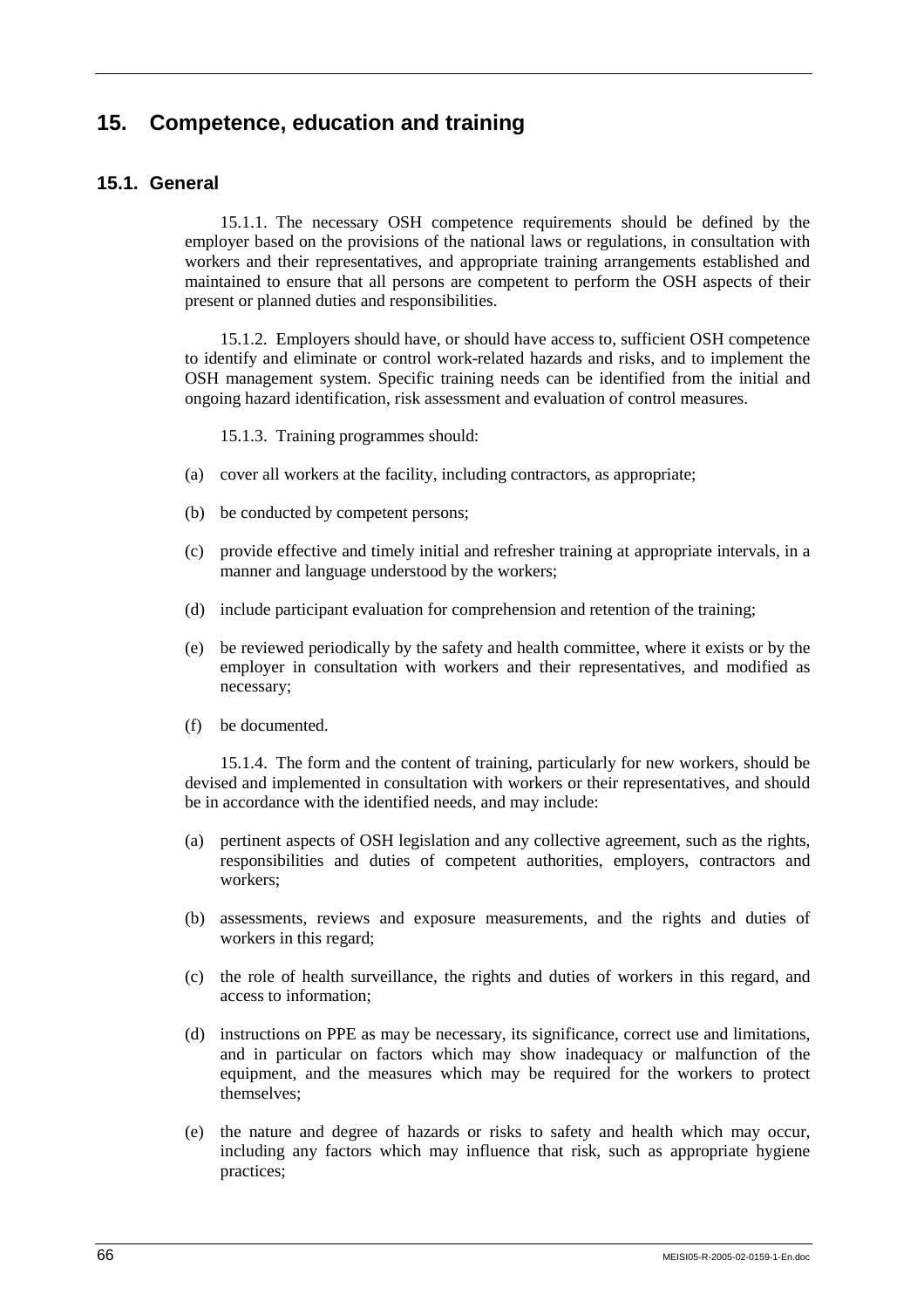- (f) safe operating procedures such as, for example, confined spaces and isolation of hazardous energy;
- (g) workers should be trained in the safe handling of metal scrap;
- (h) the correct and effective use of prevention, control and protection measures, especially engineering controls, and workers' own responsibility for using such measures properly;
- (i) correct methods for the handling of substances, the operation of processes and equipment, and for storage, transport and waste disposal;
- (j) procedures to be followed in an emergency;
- (k) hazard warning signs and symbols for hazardous ambient factors which may occur;
- (l) emergency measures, fire fighting and fire prevention, and first aid;
- (m) appropriate hygiene practices to prevent, for example, the transmission of hazardous substances off site;
- (n) cleaning, maintenance, storage and waste disposal, to the extent that these may cause exposure for the workers concerned.

15.1.5. Training should be provided to all participants at no cost and should take place during working hours. If this is not possible, the timing and other arrangements should be agreed upon between the employer and workers' representatives.

15.1.6. Employers should ensure that training and information requirements and procedures are kept under review, as part of the assessment review and documentation.

#### **15.2. Qualifications of managers and supervisors**

15.2.1. Successful management requires the integration of OSH into all the facility's activities, including contractors' activities.

15.2.2. Responsibility for managing OSH within any organization should be placed upon managers and supervisors at each level in the job hierarchy. Managers and supervisors should be in possession of an appropriate qualification and training, or have gained sufficient knowledge, skills and experience to qualify on the basis of competence, to ensure that they are able to:

- (a) plan and organize safe operations, including identification of hazards, assessments of risks and the implementation of preventive measures;
- (b) establish, implement and maintain an OSH management system;
- (c) monitor the status of OSH in those operations for which they are responsible; and
- (d) take corrective action in the event of non-compliance with requirements.

15.2.4. Managers should receive technical and other training to allow them to fulfil their responsibilities for OSH.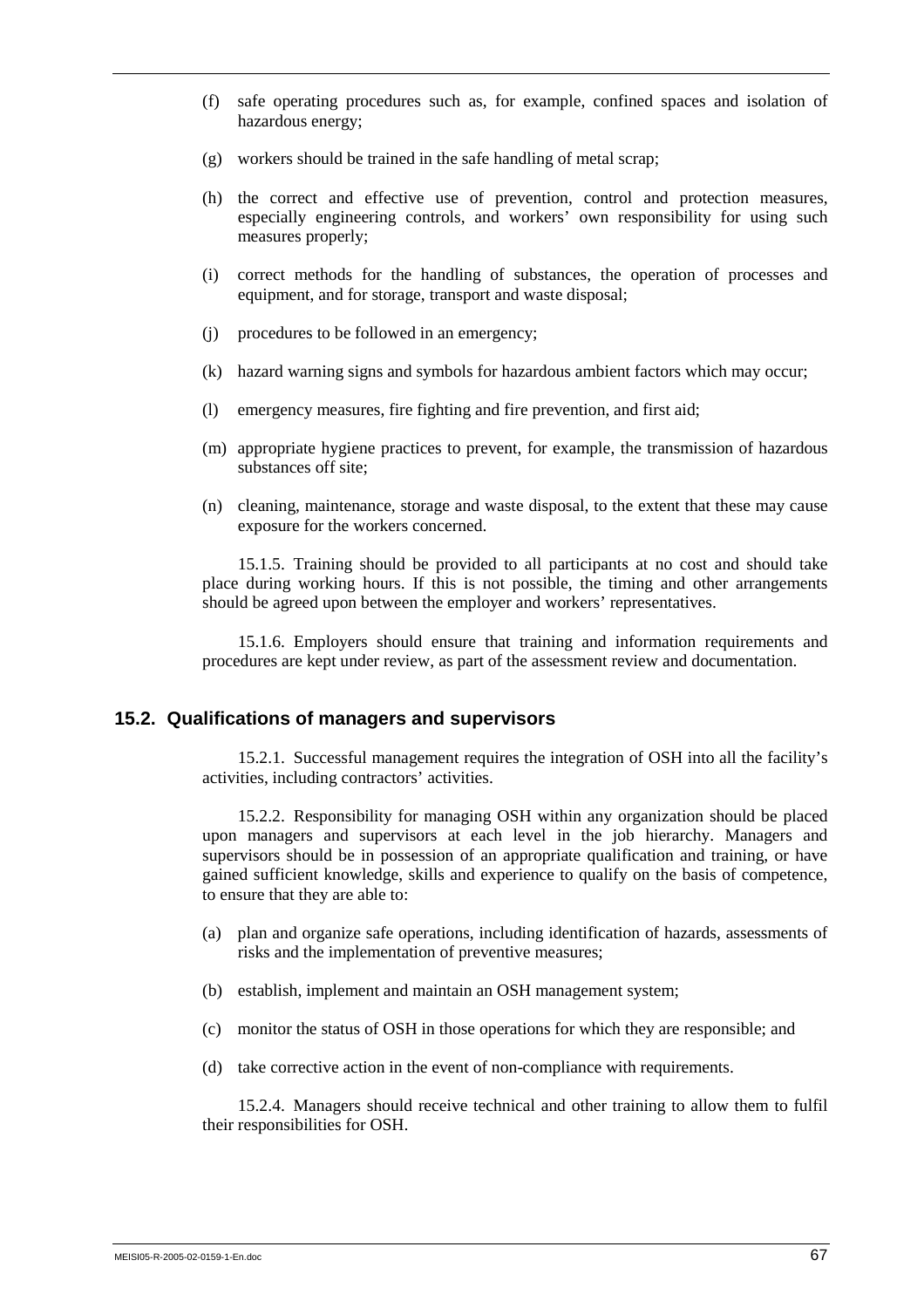## **15.3. Qualifications, training and skills testing for workers**

15.3.1. Worker education and training is essential for workers new to the job, when hazardous substances are introduced and before changes occur in the equipment or the process. Each employer should ensure that all workers working at the facility for whom they have a responsibility are:

- (a) appropriately educated and trained in the tasks they are assigned to and possess the relevant skills certificates;
- (b) suitably instructed in the hazards connected with their work and in their working environment, as well as trained in the precautions necessary to avoid accidents, injuries and occupational diseases;
- (c) made aware of the relevant laws, regulations, requirements, codes of practice, instructions and advice relating to prevention of accidents and diseases;
- (d) informed of their individual and collective responsibility and that of the employer for  $OSH<sub>1</sub>$
- (e) sufficiently instructed in the correct use and effects of PPE and its appropriate care, and have training made available to them, as appropriate, incorporating the relevant content, duration and location.

15.3.2. Ergonomic posture and movements, appropriate choice and handling of tools ergonomically should become routine to such an extent that the operator works correctly.

15.3.3. Material safety data sheets should be provided for each of the hazardous chemicals used to explain the chemical and physical hazards, in languages and at educational levels that ensure they will be understood by workers.

15.3.4. Competence testing and periodic retraining should be done in order to ensure that workers have retained the necessary information.

15.3.5. An appropriate level of supervision should be provided to ensure that the proper procedures are being followed.

### **15.4. Qualifications of contractors and other third parties**

15.4.1. The management of OSH with contractors and other third parties should be consistent.

15.4.2. Best practices in OSH at the facility should be applied to contractors.

15.4.3. Only those contractors who can demonstrate good performance and an adequate safety and health management system should be used.

15.4.4. The OSH management systems of contractors and their OSH record should carry similar weight to other performance factors when considering the choice of contractors.

15.4.5. Before commencing work, on-site pre-work briefings need to be completed that cover the scope of work, work method, identification of key hazards and risk assessment. All relevant safety permits need to be completed before the job is begun.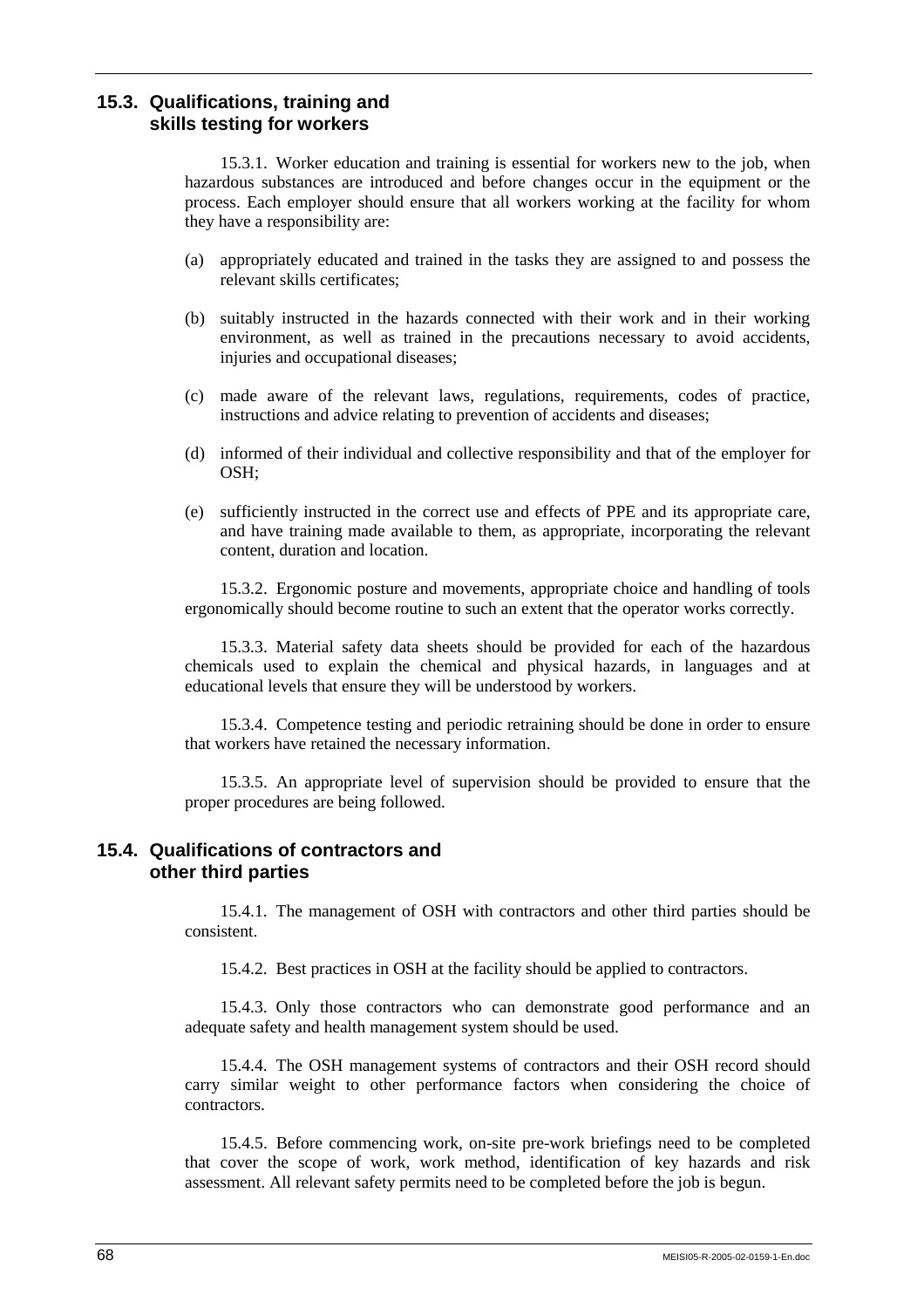## **16. Personal protective equipment (PPE)**

### **16.1. General provisions**

16.1.1. As a supplementary protection against exposure to hazardous conditions in the production of iron and steel where the safety of workers cannot be ensured by other means, such as eliminating the hazard, controlling the risk at source or minimizing the risk, suitable and sufficient PPE, having regard to the type of work and risks, and in consultation with workers and their representatives, should be used by the worker and provided and maintained by the employer, without cost to the workers.

16.1.2. Items of PPE provided should comply with the relevant national standards and criteria approved or recognized by the competent authority.

16.1.3. Those responsible for the management and operation of the personal protection programme should be trained in the selection of the proper equipment, in assuring that it is correctly fitted to the people who use it, in the nature of the hazards the equipment is intended to protect against, and provide adequate comfort, and in the consequences of poor performance or equipment failure.

16.1.4. PPE should be selected considering the characteristics of the wearer and additional physiological load or other harmful effects caused by the PPE. It should be used, maintained, stored and replaced in accordance with the standards or guidance for each hazard identified at the facility and according to the information given by the manufacturer.

16.1.5. PPE should be examined periodically to ensure that it is in good condition.

16.1.6. Different PPE and their components should be compatible with each other when they are worn together.

16.1.7. PPE should be ergonomically designed, and to the extent practicable, should not restrict the user's mobility or field of vision, hearing or other sensory functions.

16.1.8. Employers should ensure that the workers who are required to wear PPE are fully informed of the requirements and of the reasons for them, and are given adequate training in the selection, wearing, maintenance and storage of this equipment.

16.1.9. When workers have been informed accordingly, they should use the equipment provided throughout the time they may be exposed to the risk that requires the use of PPE for protection.

16.1.10. Items of special PPE for use in proximity to molten metal should protect the wearer from heat and should withstand splashes of molten metal. It should be possible to remove these items easily if molten matter gets between the body and the protective clothing.

16.1.11. The PPE should not be used for longer than the time indicated by the manufacturer.

16.1.12. Workers should make proper use of the PPE provided, and maintain it in good condition, consistent with their training and be provided with the proper means for doing so.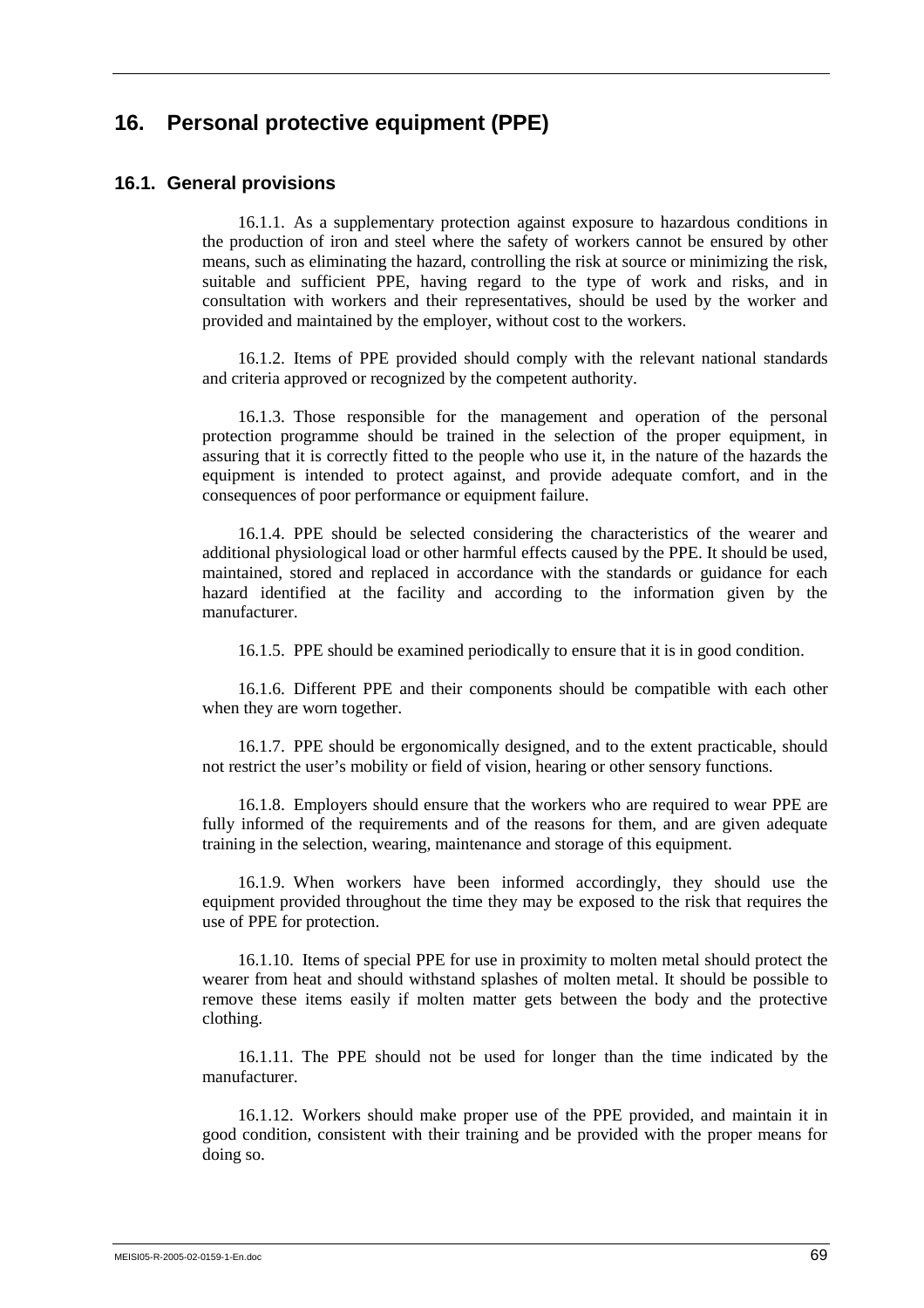16.1.13. Before reissuing the clothing or equipment, employers should provide for the laundering, cleaning, disinfecting and examination of protective clothing or equipment which has been used and may be contaminated by materials that are hazardous to health.

16.1.14. Protective equipment that may be contaminated by materials hazardous to health should not be laundered, cleaned or kept at workers' homes. Employers should ensure that workers do not take contaminated clothing home and should provide for the cleaning of such clothing at no cost to the worker.

16.1.15. PPE should not contain hazardous substances, such as asbestos.

### **16.2. Head protection**

16.2.1. Helmets intended for use in the iron and steel industry should be subjected to a test for resistance to splashes of molten metal.

16.2.2. Any helmet that has been submitted to a heavy blow, even if there are no evident signs of damage, should be discarded.

16.2.3. If splits or cracks appear, or if a helmet shows signs of ageing or deterioration of the harness, the helmet should be discarded.

16.2.4. Where there is a hazard of contact with exposed conductive parts, only helmets made of non-conducting material should be used.

16.2.5. Helmets for persons working overhead should be provided with chin straps.

16.2.6. In addition to safety, consideration should also be given to the physiological aspects of comfort for the wearer. The helmet should be as light as possible, the harness should be flexible and should not irritate or injure the wearer and a sweatband should be incorporated.

16.2.7. All protective headgear should be cleaned and checked regularly.

### **16.3. Face and eye protection**

16.3.1. Face shields or eye protectors should be used to protect against flying particles, fumes, dust and chemical hazards.

16.3.2. Face shields should be used in furnace operations and other hot work involving exposure to high-temperature radiation sources. Protection is also necessary against sparks or flying hot objects. Face protectors of the helmet type and the face-shield type are preferred.

16.3.3. Goggles, helmets or shields that give maximum eye protection for each welding and cutting process should be worn by operators, welders and their helpers.

16.3.4. Welding and cutting processes of furnaces emit radiation in the ultraviolet, visible and infrared bands of the spectrum, which are all able to produce harmful effects upon the eyes. In welding operations, helmet type protection and hand-shield type protection should be used. Protection is also necessary for the welder's assistant and those who may be exposed to the hazards should be appropriately protected.

16.3.5. With the use of face and eye protectors, due attention should be paid to greater comfort and efficiency.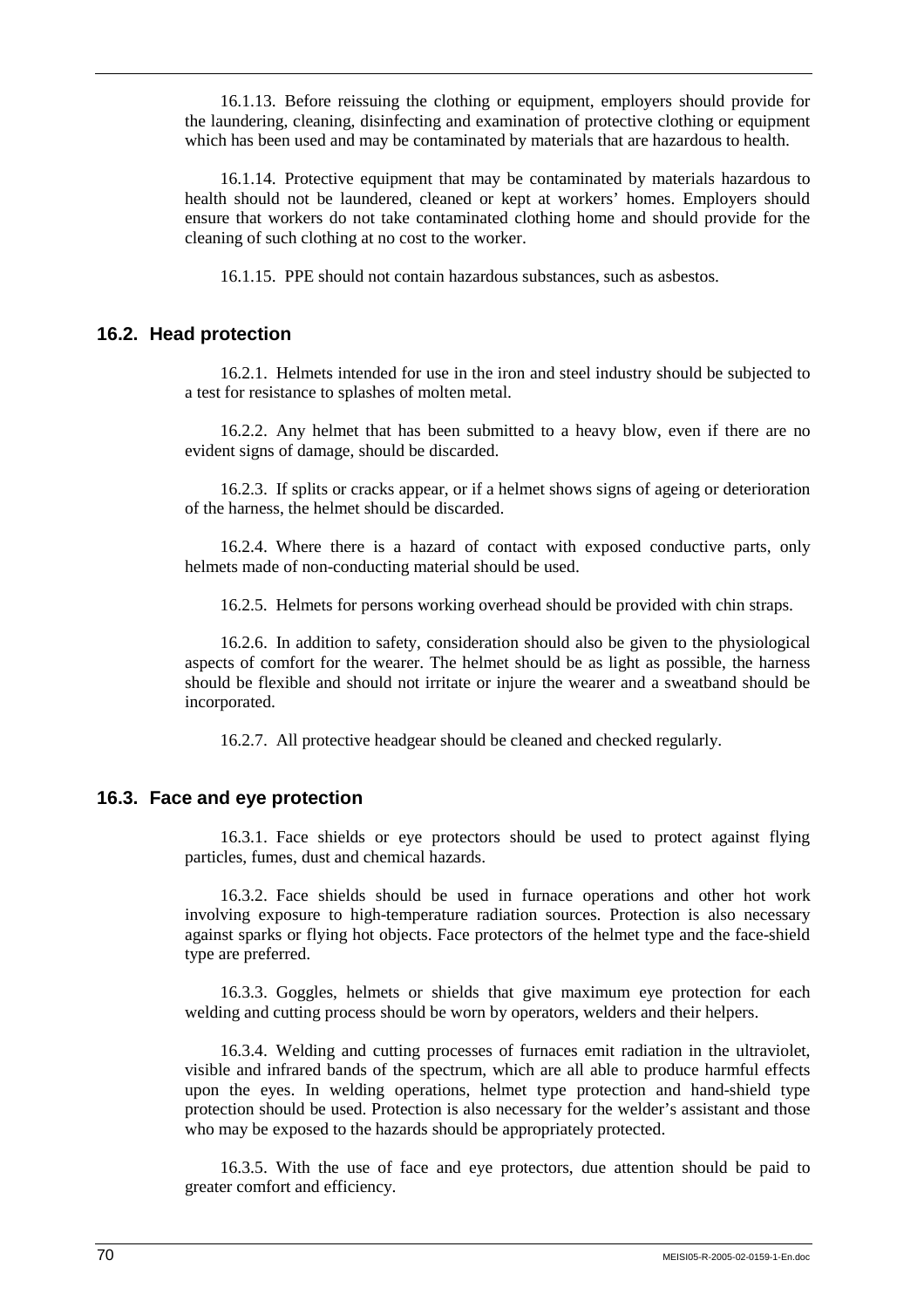16.3.6. The protectors should be fitted and adjusted by a person who has received training in this task.

16.3.7. Comfort is particularly important in helmet and hood type protectors as they may become almost intolerably hot during use. Air lines can be fitted to prevent this.

16.3.8. Face and eye protectors should give adequate protection at all times even with the use of corrective vision devices.

16.3.9. Eye protectors, including corrective lenses, should be made of appropriate high-impact material.

#### **16.4. Upper and lower limb protection**

16.4.1. Protective gloves or gauntlets, appropriate barrier creams and suitable protective clothing to protect upper and lower limbs, as required, should be worn when exposed to heat radiation or while handling hot, hazardous or other substances which might cause injury to the skin.

16.4.2. Hands and feet should be protected against physical, chemical and other hazards.

16.4.3. Burns of the lower limbs from molten metals, sparks or corrosive chemicals may occur in the iron and steel industry. Safety footwear and other leg protection should be used where appropriate.

16.4.4. The height to which safety footwear covers the ankle, knee or thigh depends on the hazard, although comfort and mobility should be considered.

16.4.5. Shoes or boots should be without tongues and trouser legs should be pulled over the top of the boot and not tucked inside.

16.4.6. Slip-resistance properties should be taken into account when choosing footwear.

16.4.7. Rubber or metallic spats, gaiters or leggings should be used to protect the leg above the shoe line, especially from risks of burns.

16.4.8. Knee protectors may be necessary, especially where work involves kneeling.

16.4.9. Aluminized heat-protective shoes, boots or leggings should be used near sources of intense heat.

16.4.10. All professional footwear should be kept clean and dry when not in use and should be replaced as soon as necessary.

### **16.5. Respiratory protective equipment**

16.5.1. When effective engineering controls are not feasible, or while they are being implemented or evaluated, respirators, appropriate to the hazard and risk in question, should be used to protect the health of the worker.

16.5.2. When the hazard and risk cannot be assessed with sufficient accuracy to define the appropriate level of respiratory protection, employers should make positive pressure air-supplied respiratory protective devices available.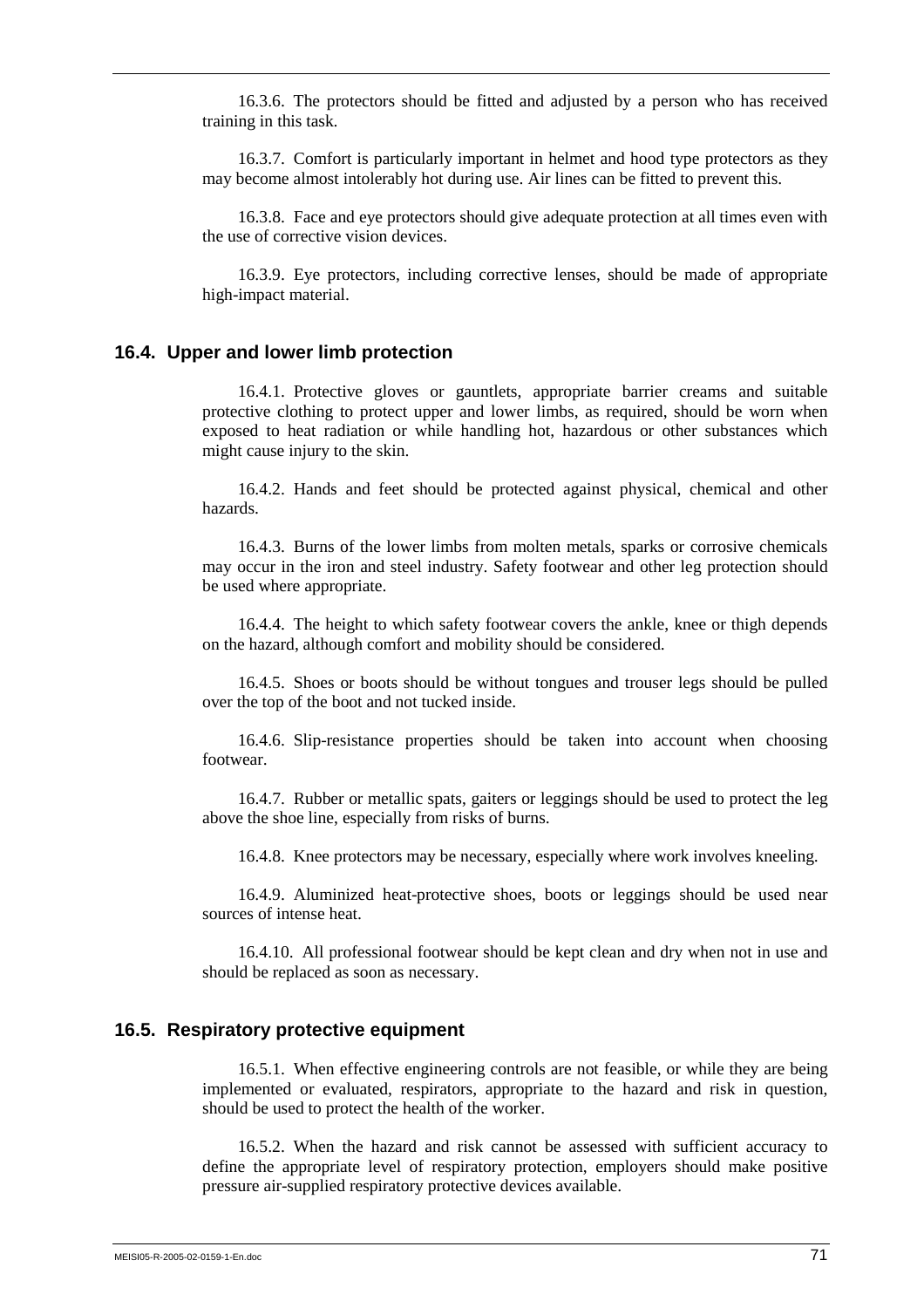16.5.3. When selecting respirators, an appropriate number of sizes and models should be available from which a satisfactory respirator can be selected. Different sizes and models should be available to accommodate a broad range of facial types. Workers should be fit-tested for respirators.

16.5.4. Respirators should be cleaned and sanitized periodically. Respirators intended for emergency use should be cleaned and sanitized after each use.

16.5.5. The user should be sufficiently trained and familiar with the respirator in order to be able to inspect the respirator immediately prior to each use to ensure that it is in proper working condition. Inspection may include the following:

- (a) tightness of connections;
- (b) the condition of the respiratory inlet and outlet covering;
- (c) head harness;
- (d) valves;
- (e) connecting tubes;
- (f) harness assemblies;
- (g) hoses;
- (h) filters;
- (i) cartridges;
- (j) end of service life indicator;
- (k) electrical components;
- (l) shelf life date;
- (m) the proper function of regulators, alarms and other warning systems.

16.5.6. Respirators should be properly stored. Damage may occur if they are not protected from physical and chemical agents such as vibration, sunlight, heat, extreme cold, excessive moisture or damaging chemicals.

16.5.7. Each respirator should be used with an understanding of its limitations, based on a number of factors such as the level and duration of exposure, the characteristics of the chemical and the service life of a respirator.

16.5.8. Workers should be medically evaluated for their ability to wear a respirator safely before they are required to do so.

### **16.6. Hearing protection**

16.6.1. When effective engineering controls are not feasible or while they are being implemented or evaluated, hearing protection should be used to protect the health of workers.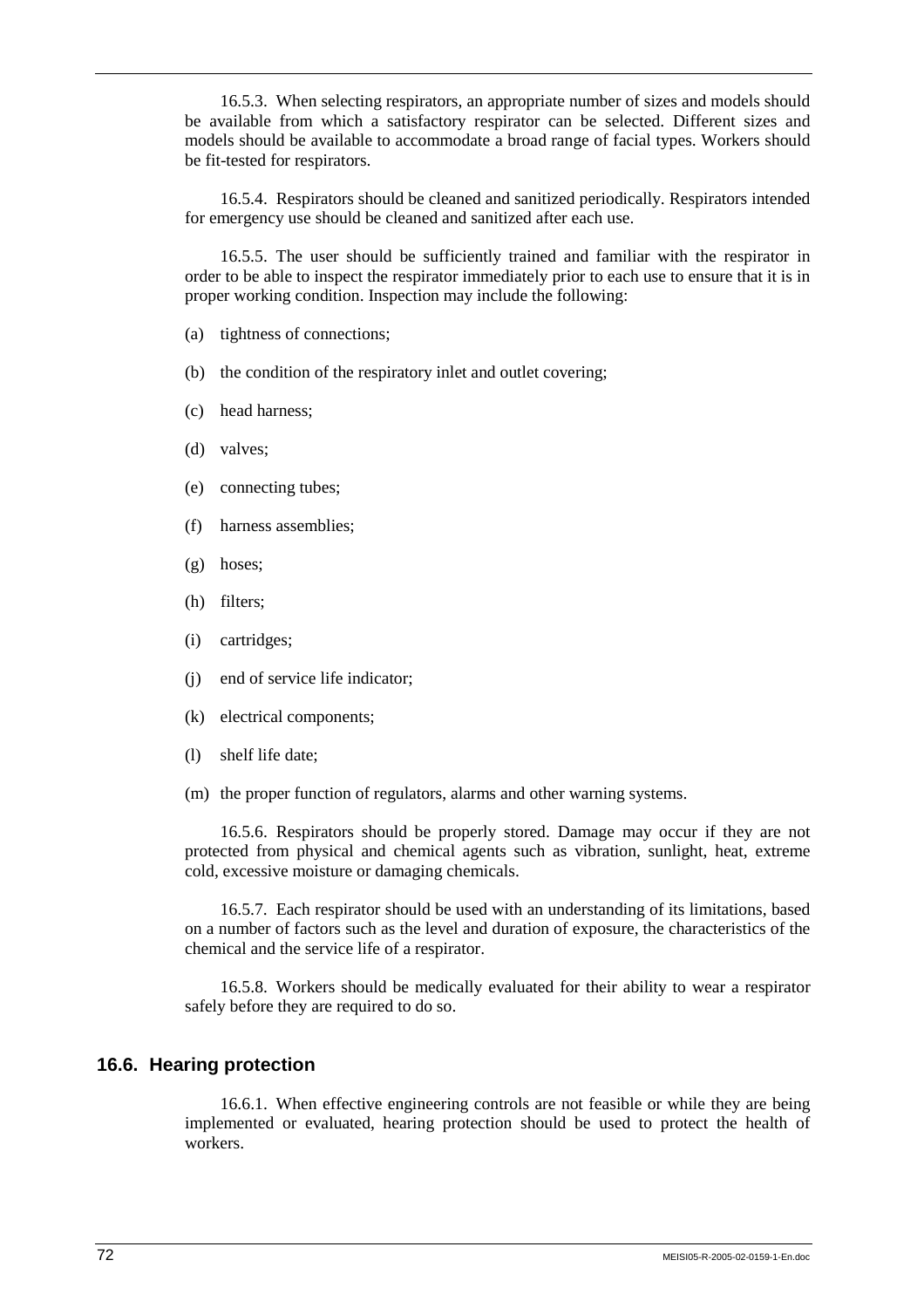16.6.2. Hearing loss of speech frequencies may occur with elevated long-term exposure to noise. The use of hearing protectors gives the best results to users who are well informed of the risks and trained in their use. If earplugs are used, special attention should be paid to the proper fitting technique.

16.6.3. Hearing protectors should be comfortable, and the users should be trained to use them properly. Special attention should be paid to possible increased risk of accidents due to the use of hearing protectors. Earmuffs reduce the capacity to locate sound sources and prevent warning signals from being heard. This is especially true for workers with considerable hearing loss.

16.6.4. No model is suitable for all persons. Those wearing hearing protectors should be able to choose from alternative products that meet the attenuation criteria. Earplugs should not be the only solution as not all people can wear them.

16.6.5. Hearing protectors should be made available at the entrance to the noisy area and they should be put on before entering the noisy area. Noisy areas should be indicated by appropriate signs.

16.6.6. The attenuation of hearing protectors works well only if they are well maintained. Good maintenance consists of cleaning, changing replaceable parts such as cushions, and overall monitoring of the state of the hearing protector.

16.6.7. Hearing protectors should be evaluated through an audiometric test programme for exposed workers.

### **16.7. Protection from falls**

16.7.1. When other measures do not eliminate the risk of falling, workers should be provided with and trained in the use of appropriate fall protection equipment, such as harnesses and lifelines. Workplaces and traffic lanes in which there are fall hazards or which border on a danger zone should be equipped with devices which prevent workers from falling into or entering the danger zone.

16.7.2. Devices should be provided to prevent workers from falling through floors and openings.

16.7.3. Safety harnesses should be worn where required and the lifeline should be attached to an adequate anchor point.

16.7.4. Harnesses should be chosen that are safely used with other PPE that may be worn simultaneously.

16.7.5. Appropriate and timely rescue should be provided when using fall-arrest equipment to prevent suspension trauma.

### **16.8. Work clothing**

16.8.1. Where required on the basis of a risk assessment, workers should wear the appropriate protective clothing provided by the employer.

16.8.2. The selection of protective clothing should take into account: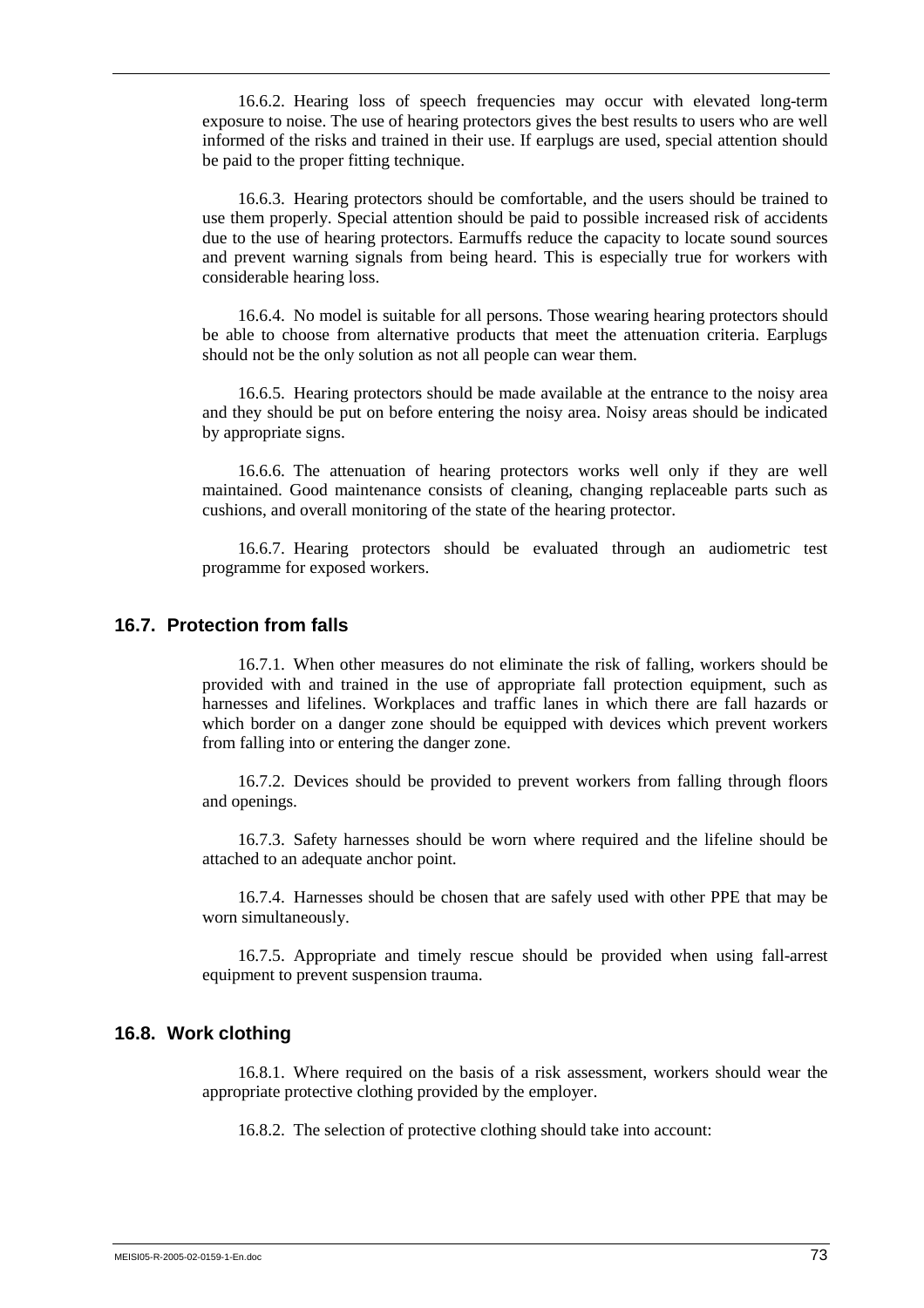- (a) the adequacy of the design and the fit of the clothing, allowing freedom of movement to perform tasks, and whether it is suitable for the intended use;
- (b) the environment in which it will be worn, including the ability of the material from which it is made to resist penetration by chemicals, minimize heat stress, release dust, resist catching fire and not discharge static electricity; and
- (c) the special requirements of workers exposed to molten metal and associated hazards, such as the need for reflective clothing or insulated clothing with reflective surfaces during exposure to high radiant heat and hot air.

16.8.3. Work clothes contaminated with a chemical substance or substances should be washed (if reusable) or disposed of in a workplace facility.

16.8.4. Before reissuing the clothing, employers should provide for the laundering, cleaning, disinfecting and examination of protective clothing which has been used and may be contaminated by materials that are hazardous to health.

16.8.5. The employer should ensure that a worker removes protective clothing before leaving the containment area or any workplace exposed to asbestos dust, or any other substance that may pose a risk outside the containment area. Contaminated clothing should be disposed of safely.

16.8.6. Inspection of protective clothing should be performed by the user before each use.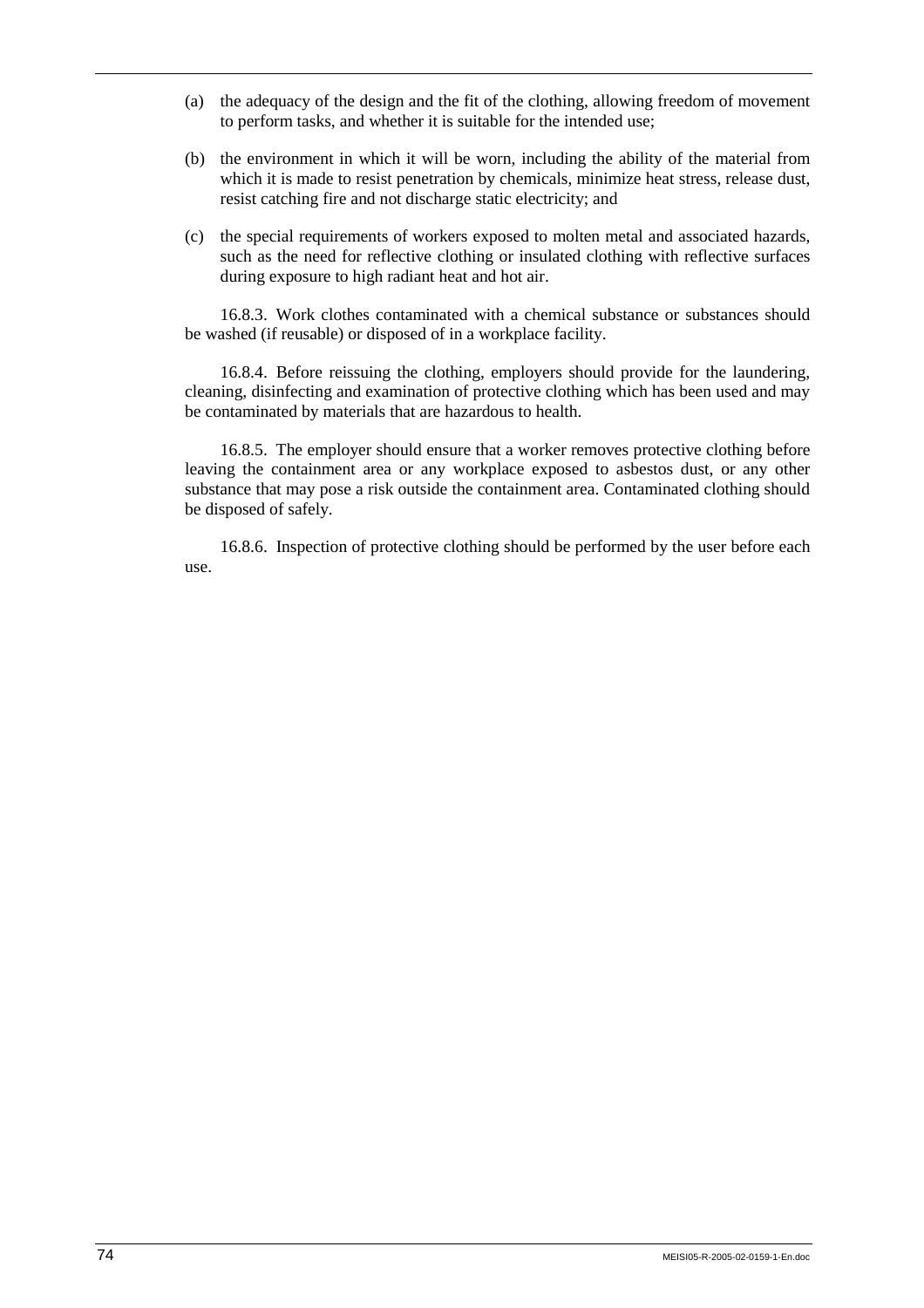## **17. Contingency and emergency preparedness**

## **17.1. General**

17.1.1. Any comprehensive OSH programme should include plans for emergency response.

17.1.2. The emergency response plans should include, at a minimum, the following:

- (a) the roles and responsibilities of the workers assigned to respond;
- (b) emergency escape routes and procedures;
- (c) procedures to be followed by workers who remain to perform critical operations before they evacuate;
- (d) the evacuation of the worksite;
- (e) procedures to account for all workers after the emergency evacuation is complete;
- (f) rescue, medical and other duties for workers who are assigned to perform them;
- (g) the means for reporting fire and other emergencies;
- (h) provisions for first aid;
- (i) providing relevant information and training to all personnel of the facility, at all levels, including regular exercises in emergency prevention, preparedness and response procedures.

17.1.3. The necessary and most recent information, as well as internal communication and coordination, should be provided to protect all persons in the event of an emergency at the worksite. Alarms should be capable of being seen and heard by everyone; periodic emergency drills should be performed.

17.1.4. Emergency planning, prevention, preparedness and response arrangements should be designed to protect both workers and the public and should be established in cooperation with external emergency services.

### **17.2. First aid and medical care**

17.2.1. Implementing an effective first-aid programme should be a cooperative effort, involving employers, workers and their representatives, occupational health and public health organizations, and the labour inspectorate.

17.2.2. First aid, including the provision of trained personnel, should be available at every facility. First-aid boxes should always be clearly marked, be easily accessible and located near areas where accidents could occur. They should be able to be reached within one or two minutes. They should be made of suitable materials, and should protect the contents from heat, humidity, dust and abuse.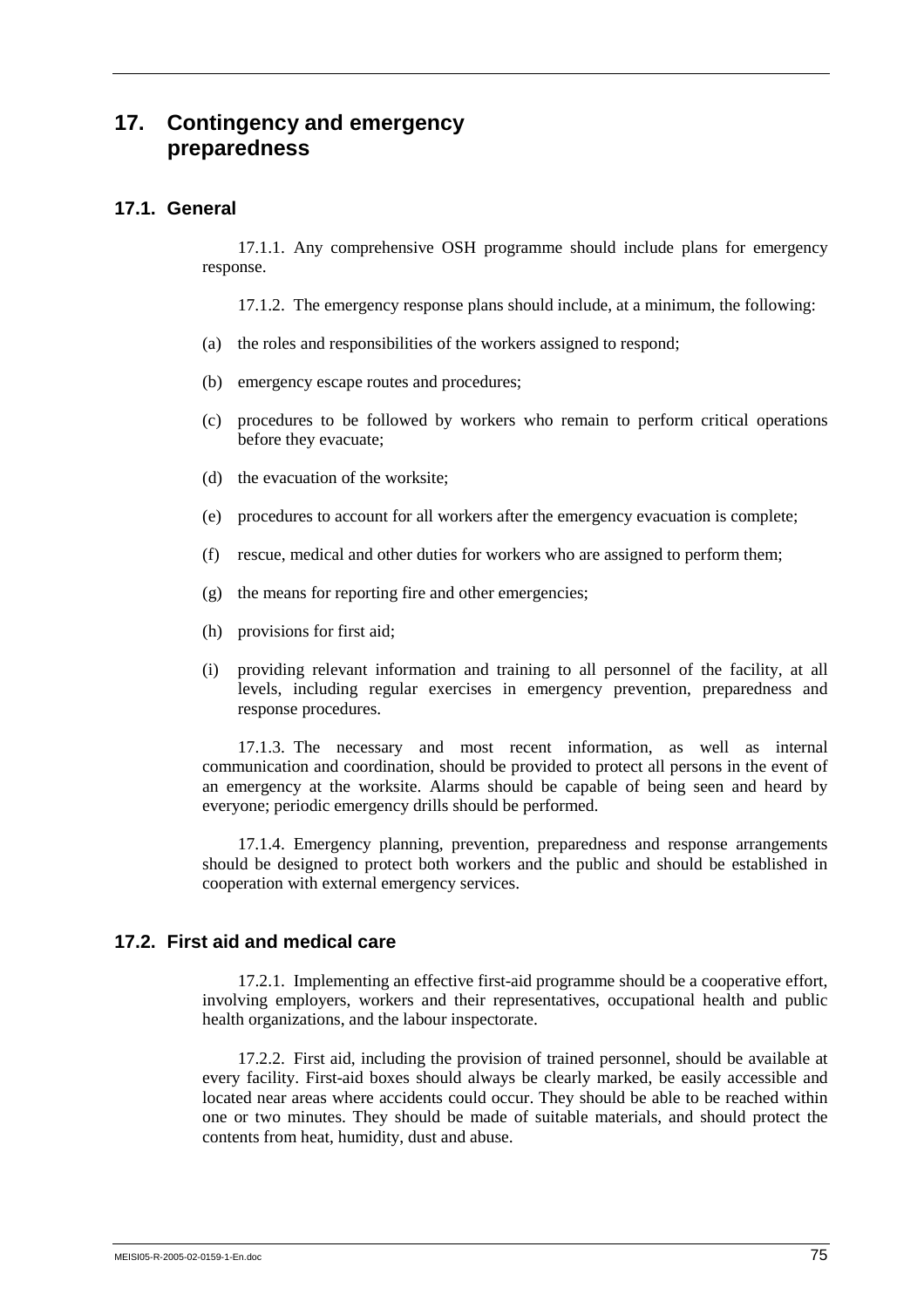17.2.3. Written instructions about first aid should be displayed by the employer at strategic places at the facility.

17.2.4. The first-aid programme in each workplace should be designed in coordination with the medical facility which provides the continuing care for its injured workers.

17.2.5. The employer should organize briefings for all workers. The following are essential parts of the briefing:

- (a) the organization of first aid at the facility, including the procedure for access to additional care;
- (b) identification of colleagues who have been appointed as first-aid personnel;
- (c) ways in which information about an accident should be communicated, and to whom;
- (d) location of the first-aid box;
- (e) location of the first-aid room;
- (f) what workers must do in the event of an accident;
- (g) location of the escape routes;
- (h) workers' actions following an accident;
- (i) ways of supporting first-aid personnel in their task.

17.2.6. The content of first-aid boxes should be appropriate to the risks to the workers and for the protection of first-aid providers and should be maintained.

17.2.7. First-aid personnel should be selected carefully, taking into account attributes such as reliability, motivation and the ability to cope with people in a crisis situation.

17.2.8. Where medical care is required, such services should be established in cooperation with external emergency services.

### **17.3. Escape and rescue**

17.3.1. An appropriate escape and rescue plan should be prepared in every plant.

17.3.2. An adequate number of emergency exits should be arranged. The routes to the emergency exits should be free of any materials.

17.3.3. The emergency exit sign should be visible in the nearest pathway of every post.

17.3.4. Where necessary, all persons at the facility should be supplied with equipment necessary to escape, such as emergency escape respirators.

17.3.5. In some emergency situations, specialized rescue equipment to remove or disentangle an accident victim may be necessary and should be provided.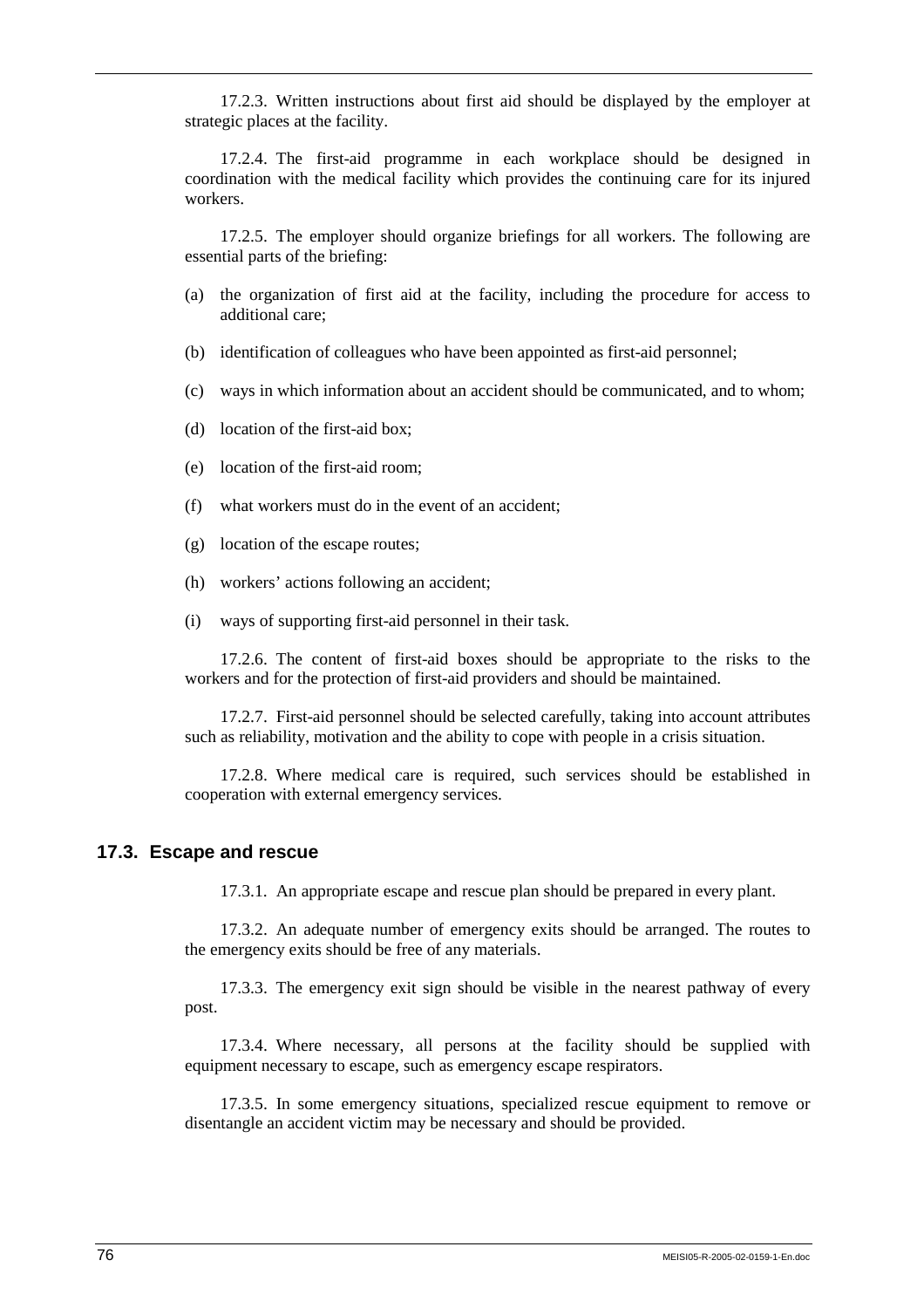17.3.6. Rescue equipment should include items such as:

- (a) protective clothing;
- (b) blankets for fire-fighting;
- (c) fire extinguishers;
- (d) self-contained breathing apparatus;
- (e) cutting devices and mechanical or hydraulic jacks;
- (f) ropes, harnesses and specialized stretchers to move the victim;
- (g) equipment required to protect first-aid personnel against becoming casualties themselves in the course of delivering first aid;
- (h) any other protective equipment normally required by workers in the area.

17.3.7. Although initial first aid should be given before moving the patient, simple means should also be accessible for immobilizing an injured or sick person if necessary, for transporting him or her from the scene of the accident.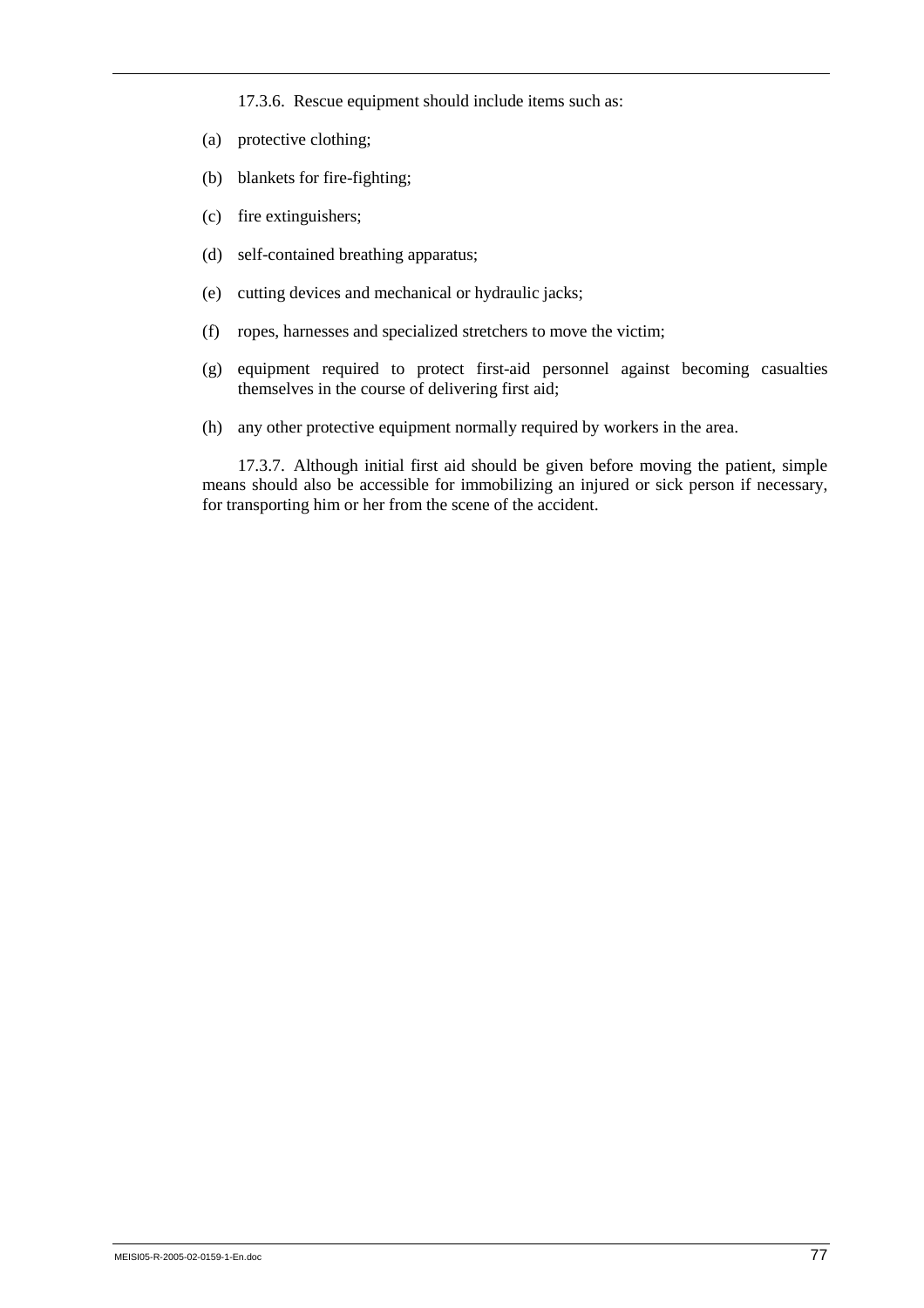# **18. Work organization**

## **18.1. Job safety analysis**

18.1.1. The employer, in consultation with workers and their representatives, should study the work process in order to determine the tasks that make up job or work operation. Each of those tasks should then be analysed to determine the hazards, assess the risks, and devise suitable means for performing the task as safely as possible. Special attention should be given to maintenance tasks.

18.1.2. The results of this analysis should be used to write a set of safe work procedures (SWPs), listing the hazards, required work procedures, appropriate PPE and procedures to be followed in case of unusual circumstances or emergencies.

18.1.3. The SWPs applicable to each task should be readily available to the workers involved. They should be reviewed with each such worker or work crew assigned to the task before the first time they perform it, and frequently thereafter.

18.1.4. SWPs should be reviewed, and revised if necessary, whenever the task or its hazards change, when there is an accident involving the task, and periodically.

## **18.2. Work flow**

18.2.1. As part of the risk-assessment process, the employer, in consultation with workers and their representatives, should chart the flow of raw materials, intermediate and finished products, mobile equipment and workers in the course of operations, noting the hazards that pertain to each step. The results of this analysis should be used to design the overall work process to be as safe as practicable.

### **18.3. Work teams**

18.3.1. Work teams should be resourced adequately to undertake the job safely.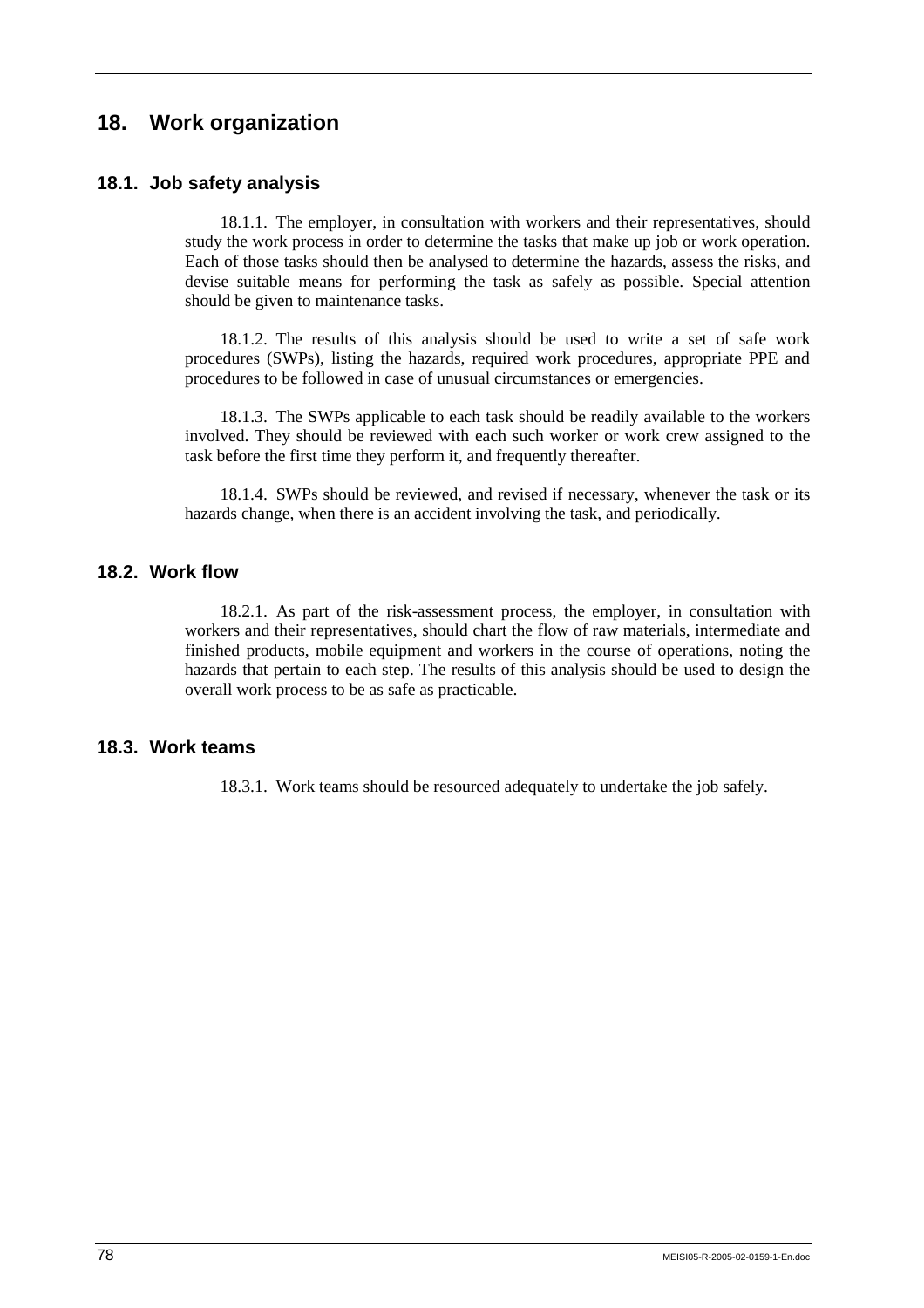## **19. Special protection**

### **19.1. Social protection**

19.1.1. In accordance with national laws and regulations workers should:

- (a) be covered by an employment contract;
- (b) be entitled to adequate workers' compensation in the event of an occupational injury or disease and be entitled to survivors' and dependants' benefits; and
- (c) have access to appropriate services for rehabilitation and return to work.

### **19.2. Working hours**

19.2.1. Daily and weekly working hours should be arranged so as to provide adequate periods of rest which, as prescribed by national laws and regulations or approved by labour inspectorates or collective agreements, where applicable, should include:

- (a) short breaks during working hours, especially when the work is strenuous, dangerous or monotonous, to enable workers to recover their vigilance and physical fitness;
- (b) sufficient breaks for meals;
- (c) daily or nightly rest;
- (d) weekly rest.

19.2.2. Extended workdays (above eight hours) should be contemplated only if:

- (a) the nature of the work and the workload permit;
- (b) the shift system is designed to minimize the accumulation of fatigue.

19.2.3. Any changes in work schedules should be preceded by detailed investigation and consultation with the workers and their representatives and followed by evaluation studies.

#### **19.3. Alcohol- and drug-related problems**

19.3.1. Alcohol- and drug-related problems should be dealt with in the same way as any other health problem at work. The ILO code of practice *Management of alcohol- and drug-related issues in the workplace*, 1996, deals specifically with this issue.

19.3.2. Alcohol and drug policies and programmes should promote the prevention, reduction and management of alcohol- and drug-related problems in the workplace. Employers and workers and their representatives should cooperate in developing such programmes for the facility.

19.3.3. The same restrictions or prohibitions with respect to alcohol should apply to both management personnel and workers.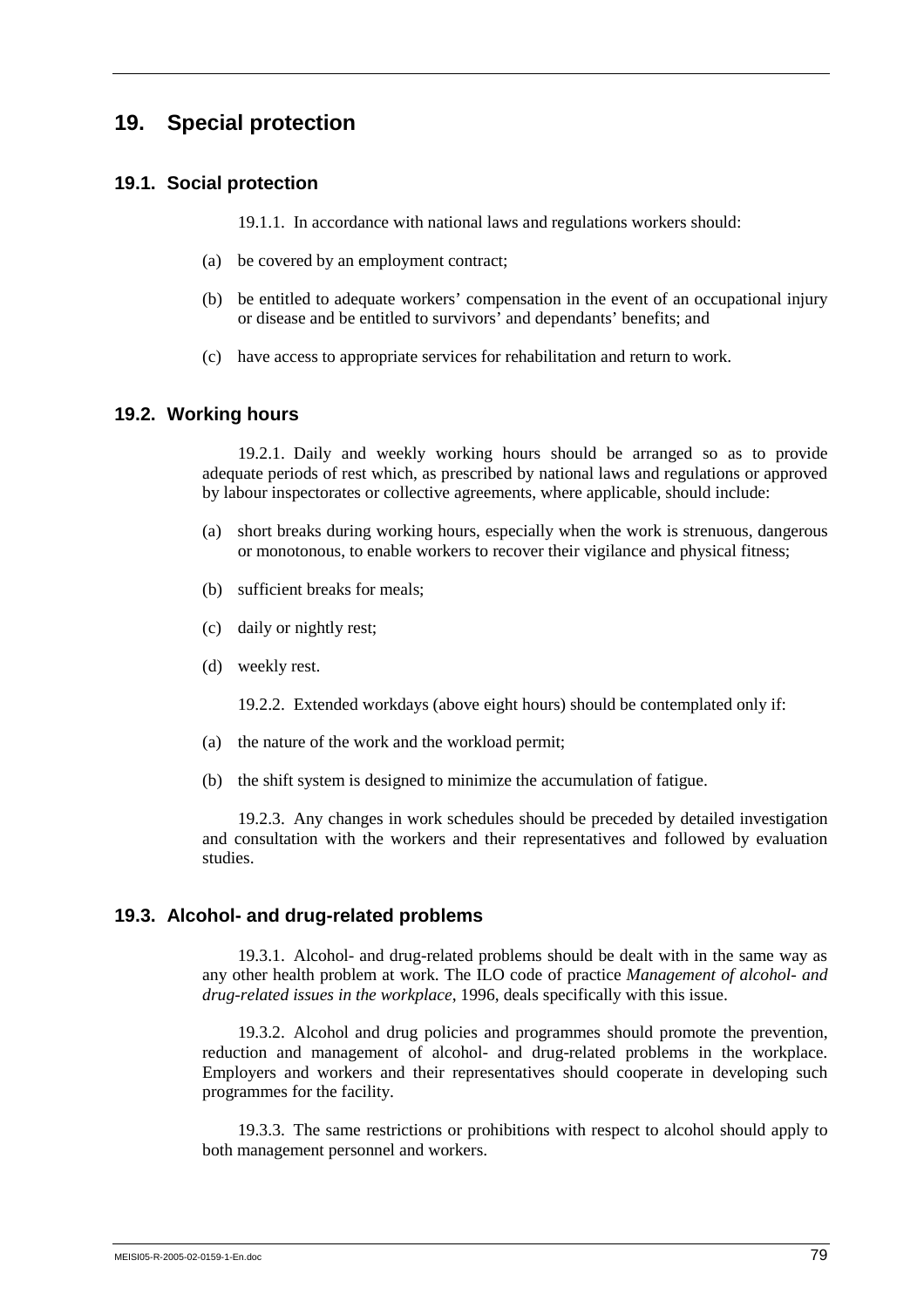19.3.4. Testing of bodily samples for alcohol and drugs in the context of employment involves moral, ethical and legal issues of fundamental importance, requiring a determination of when it is fair and appropriate to conduct such testing.

19.3.5. Workers who seek treatment and rehabilitation for alcohol- or drug-related problems should not be disciplined or discriminated against by the employer and should enjoy normal job security. Any information communicated should be treated with confidentiality.

19.3.6. It should be recognized that the employer has authority to discipline workers for employment-related misconduct associated with alcohol and drugs. However, counselling, treatment and rehabilitation should be preferred to disciplinary action.

## **19.4. HIV/AIDS**

19.4.1. HIV/AIDS should be treated like any other serious illness/condition in the workplace.

19.4.2. The ILO code of practice *HIV/AIDS and the world of work* should be instrumental in helping to prevent the spread of the epidemic, mitigate its impact on workers and their families and provide social protection to help cope with the disease.

19.4.3. The work environment should be healthy and safe in order to prevent transmission of HIV. Employers should take steps to prevent the transmission of HIV and other blood-borne pathogens, particularly with respect to emergency response. Universal precaution should be applied with respect to first aid and other medical procedures and to the handling of other potentially infected material.

19.4.4. There should be no disciplinary action nor discrimination against workers on the basis of real or perceived HIV status.

19.4.5. In workplaces, it is recommended to have an HIV/AIDS policy and programme, the successful implementation of which requires cooperation and trust between employers, workers and their representatives.

19.4.6. There should be no discrimination against workers with HIV/AIDS in access to and receipt of benefits from statutory social security programmes and occupational health services.

### **19.5. Smoking at work**

19.5.1. Smoke-free workplace policies should be established, in consultation with workers and their representatives, for the enclosed area of the facility. These policies should be implemented and enforced by the employer in compliance with applicable laws and regulations.

19.5.2. These policies should also specify where smoking may be permitted during agreed rest breaks without creating hazards for other workers or additional hazards in the external areas of the facility.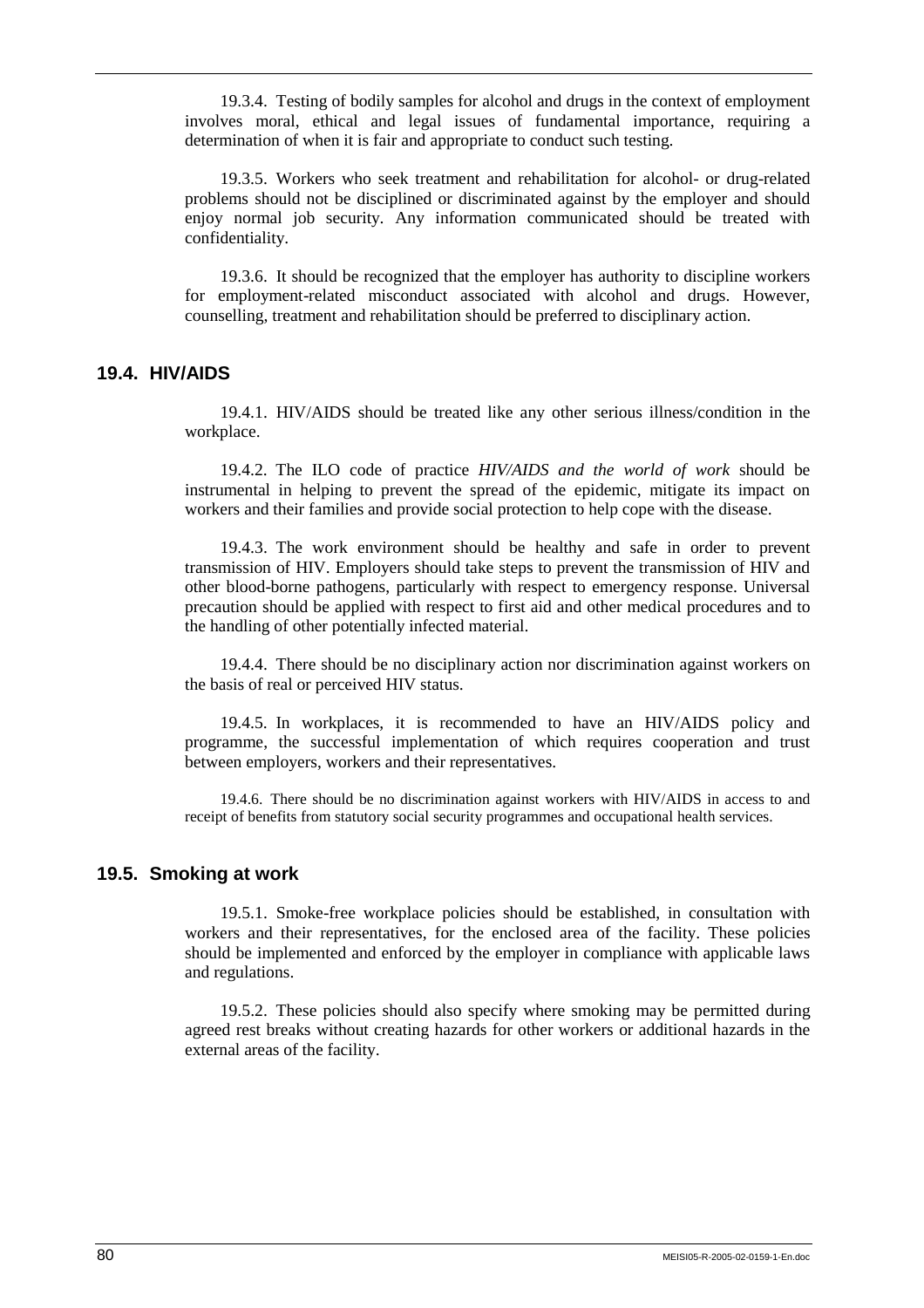# **20. Personal hygiene**

20.1. Adequate washing facilities, including hot and cold or warm running water, together with soap or other cleaning materials and towels or other drying equipment, should be provided.

20.2. The washing facilities should be conveniently accessible but situated so that they are not themselves exposed to contamination from the workplace.

20.3. Suitable toilets should be provided by the employer.

20.4. Toilets, washing facilities and areas set aside for eating should be kept clean and in a hygienic condition by the employer.

20.5. The type of washing facilities should be related to the nature and degree of exposure.

20.6. Facilities for storing personal clothing should be provided when protective clothing is used or when there is a risk of the contamination of personal clothing by hazardous materials.

20.7. Changing facilities should be situated and designed so as to prevent the spread of contamination from protective clothing to personal clothing and from one facility to another.

20.8. To reduce the risk of ingesting materials hazardous to health, workers should not eat, chew, drink or smoke in a work area contaminated by such materials. If it is necessary to prohibit eating or drinking at the workplace, suitable facilities should be set aside for these activities to be carried out in an uncontaminated area, which should be conveniently accessible to the work area.

20.9. Floors should be slip-resistant and well drained.

20.10. Spillages, leaks and splashes should be promptly cleaned up.

20.11. Safe drinking water should be provided and be readily accessible to all workers.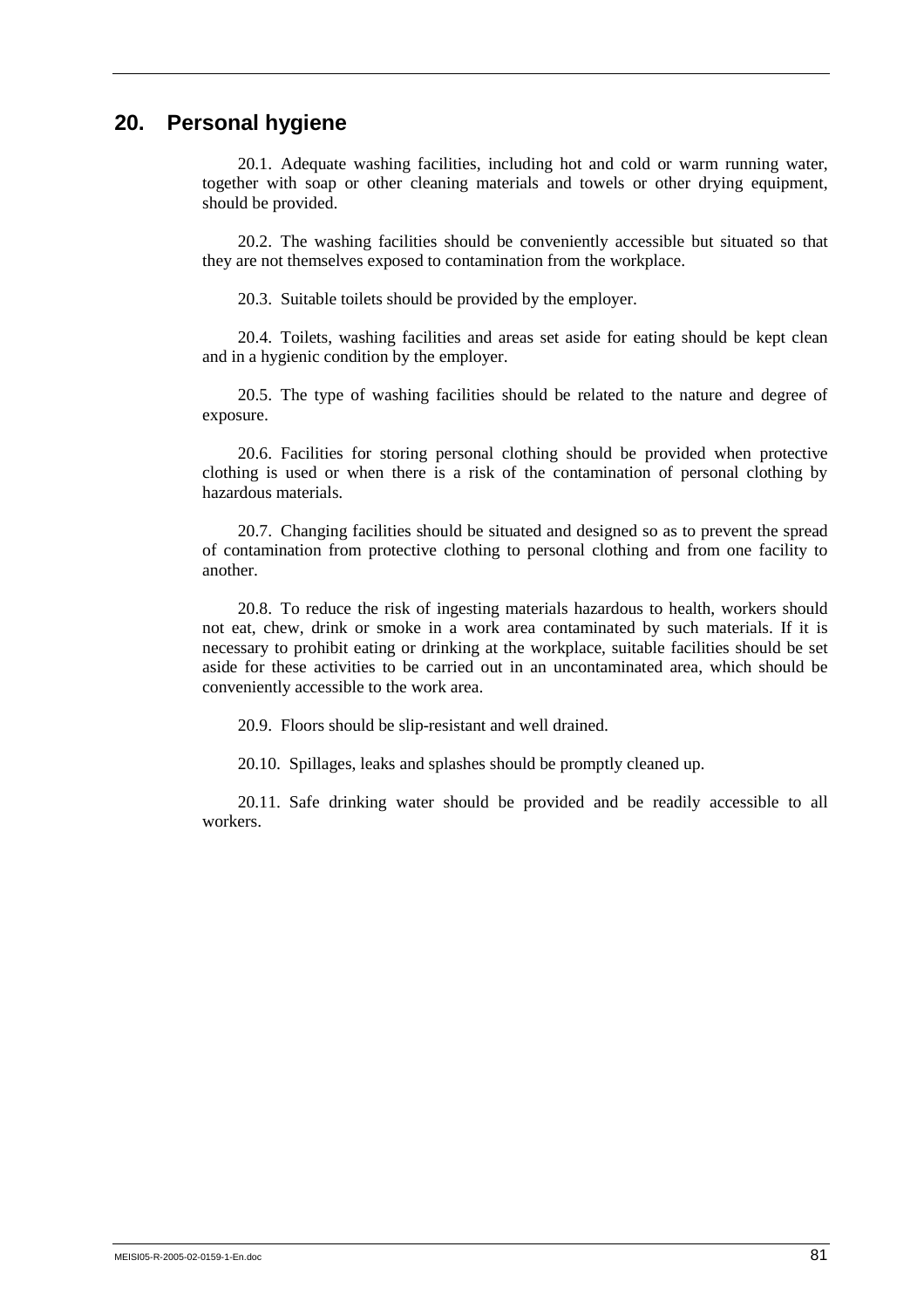# **Bibliography**

The International Labour Conference has adopted a large number of international labour Conventions and accompanying Recommendations directly concerned with OSH issues. The ILO has also developed many codes of practice and technical publications applicable to the iron and steel industry. They represent a body of definitions, principles, obligations, duties and rights, as well as technical guidance reflecting the consensual views of the ILO's tripartite constituents from its 177 member States on most aspects of OSH.

## **1. Relevant ILO Conventions and Recommendations**

## *1.1. Fundamental ILO Conventions and accompanying Recommendations*

Eight Conventions were included by the International Labour Conference in the ILO Declaration on Fundamental Principles and Rights at Work. These eight Conventions cover the following four areas:

Freedom of association

- ! Freedom of Association and Protection of the Right to Organise Convention, 1948 (No. 87)
- Right to Organise and Collective Bargaining Convention, 1949 (No. 98)

The elimination of forced labour

- Forced Labour Convention, 1930 (No. 29)
- Abolition of Forced Labour Convention, 1957 (No. 105)

The abolition of child labour

- **I.** Minimum Age Convention (No. 138) and Recommendation (No. 146), 1973
- **I.** Worst Forms of Child Labour Convention (No. 182) and Recommendation (No. 190), 1999

The elimination of discrimination

- **I.** Discrimination (Employment and Occupation) Convention (No. 111) and Recommendation (No. 111), 1958
- **Equal Remuneration Convention (No. 100) and Recommendation (No. 90), 1951**

## *1.2. Conventions and Recommendations on occupational safety and health and working conditions*

- Labour Inspection Convention, 1947 (No. 81)
- **Example 3** Radiation Protection Convention (No. 115) and Recommendation (No. 114), 1960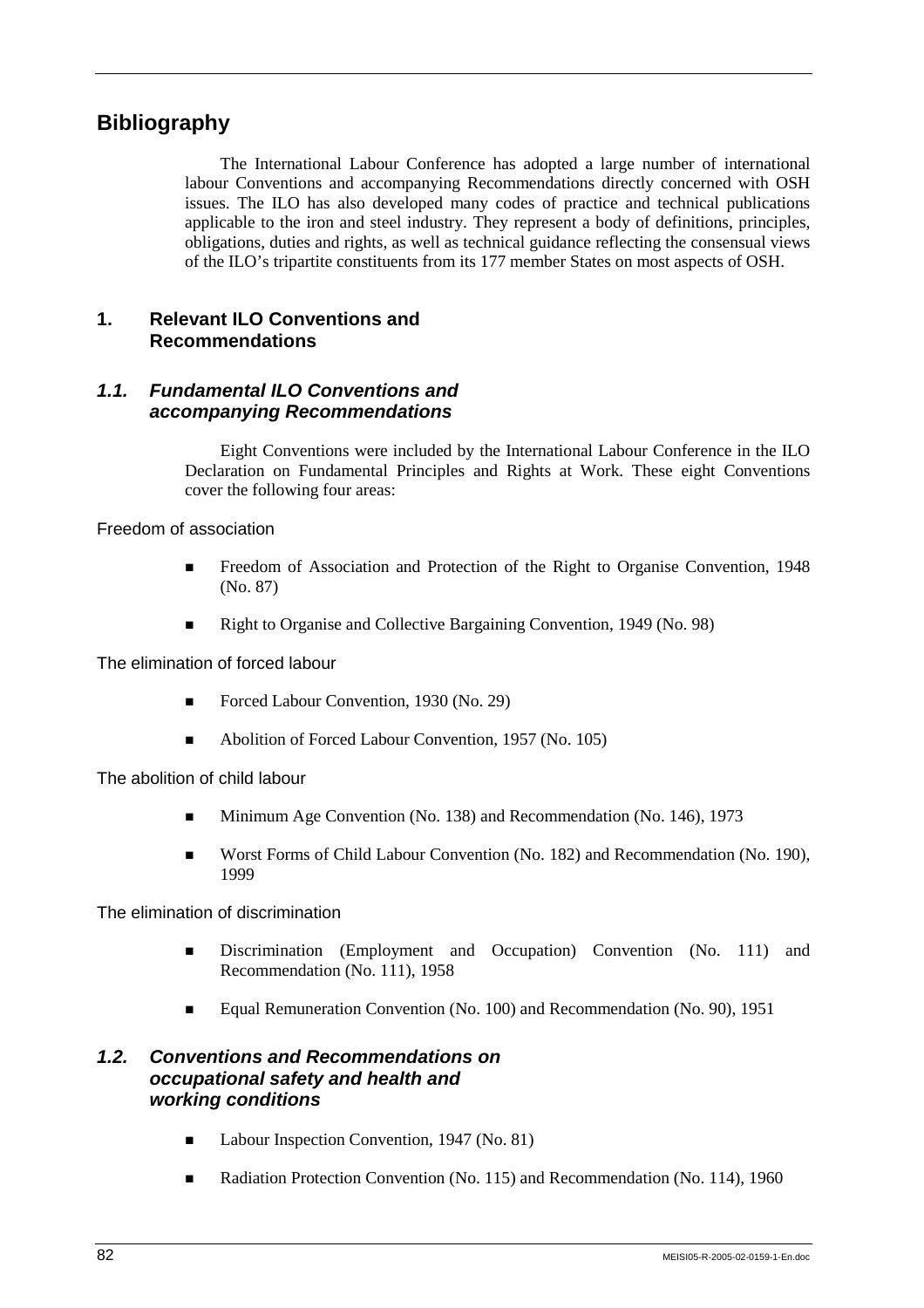- Reduction of Hours of Work Recommendation, 1962 (No. 116)
- Guarding of Machinery Convention (No. 119) and Recommendation (No. 118), 1963<sup>\*</sup>
- **Employment Injury Benefit Convention (No. 121) and Recommendation (No. 121),** 1964
- ! Maximum Weight Convention (No. 127) and Recommendation (No. 128), 1967
- ! Workers' Representatives Convention, 1971 (No. 135)
- Benzene Convention (No. 136) and Recommendation (No. 144), 1971<sup>∗</sup>
- ! Occupational Cancer Convention (No. 139) and Recommendation (No. 147), 1974
- ! Working Environment (Air Pollution, Noise and Vibration) Convention (No. 148) and Recommendation (No. 156), 1977
- Occupational Safety and Health Convention (No. 155) and Recommendation (No. 164), 1981
- Protocol of 2002 (recording and notification of occupational accidents and diseases) to the Occupational Safety and Health Convention, 1981 (No. 155)
- Occupational Health Services Convention (No. 161) and Recommendation (No. 171), 1985
- ! Asbestos Convention (No. 162) and Recommendation (No. 172), 1986
- ! Chemicals Convention (No. 170) and Recommendation (No. 177), 1990
- ! Night Work Convention (No. 171) and Recommendation (No. 178), 1990
- ! Prevention of Major Industrial Accidents Convention (No. 174) and Recommendation (No. 181), 1993
- ! Maternity Protection Convention (No. 183) and Recommendation (No. 191), 2000
- **Exercise 1** List of Occupational Diseases Recommendation, 2002 (No. 194)

## **2. Selected ILO codes of practice with provisions which are relevant and applicable to the iron and steel industry**

- ! *Protection of workers against noise and vibration in the working environment,* 1977
- *Occupational safety and health in the iron and steel industry, 1983*
- ! *Safety in the use of asbestos,* 1984

<sup>∗</sup> Identified for revision.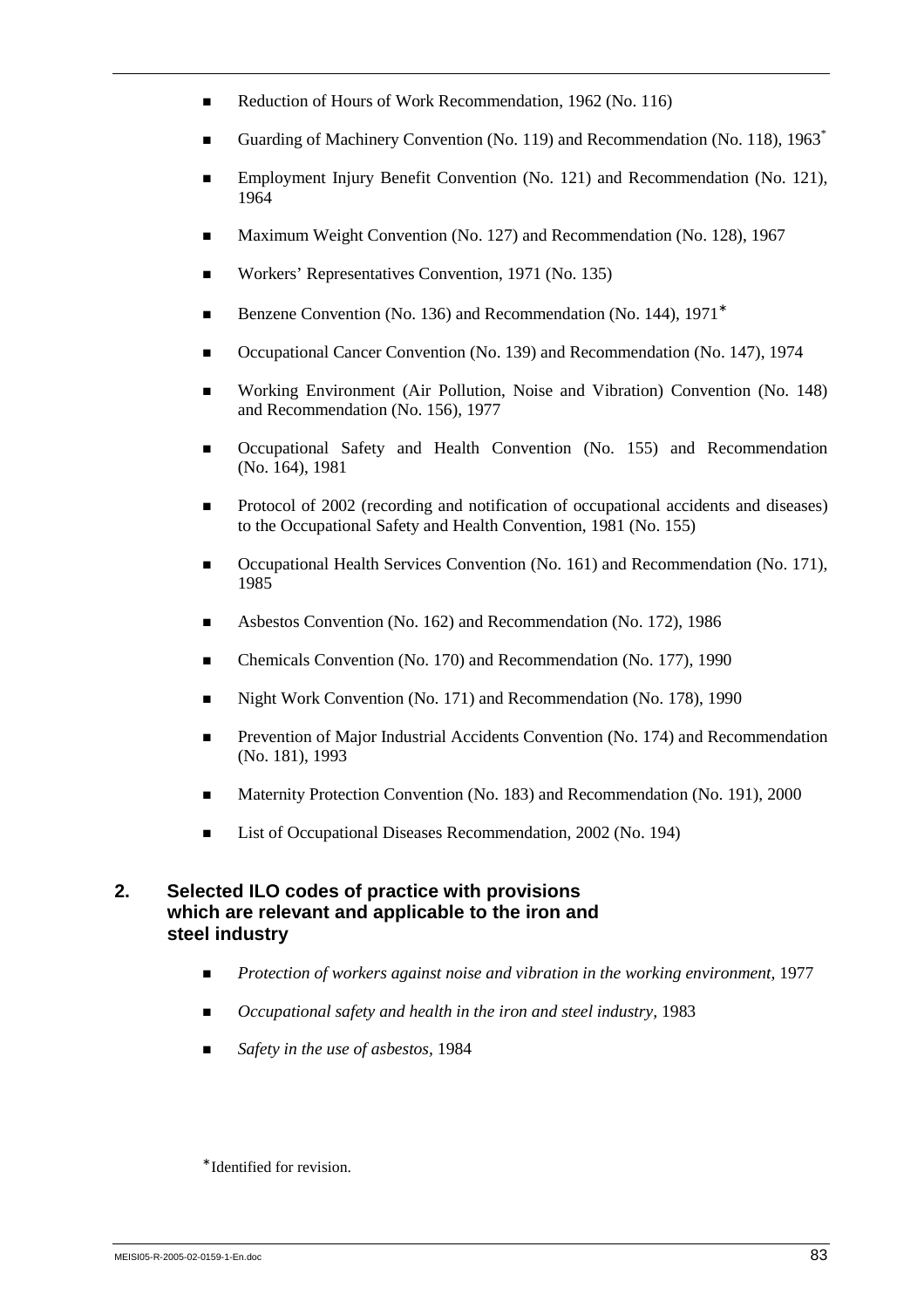- ! *Safety, health and working conditions in the transfer of technology to developing countries,* 1988
- ! *Prevention of major industrial accidents,* 1991
- *Safety in the use of chemicals at work*, 1993
- ! *Management of alcohol- and drug-related issues in the workplace,* 1996
- *Recording and notification of occupational accidents and diseases, 1996*
- *Protection of workers' personal data,* 1997
- ! *Ambient factors in the workplace,* 2001
- ! *Safety in the use of synthetic vitreous fibre insulation wools (glass wool, rock wool, slag wool),* 2001
- ! *HIV/AIDS and the world of work,* 2001
- *Safety and health in the non-ferrous metals industries, 2003*

## **3. Relevant publications**

- ILO. 1998. Declaration on Fundamental Principles and Rights at Work and its Follow-up, International Labour Conference, 86th Session (Geneva).
- —. 1998. *Encyclopaedia of occupational health and safety*, 4th edition (Geneva) (fourvolume print version and CD-ROM).
- —. 1998. *Technical and ethical guidelines for workers' health surveillance*, Occupational Safety and Health Series, No. 72 (Geneva).
- —. 2001. *Guidelines on occupational safety and health management systems, ILO-OSH 2001* (Geneva).
- —. 2004. *Safety and health in shipbreaking: Guidelines for Asian countries and Turkey* (Geneva).

International Iron and Steel Institute. 1998. *Accident-free steel* (Brussels).

- International Metalworkers' Federation. 1999. *Health and safety in the steel industry: A workers handbook* (Geneva).
- United Nations. 2003. *Globally harmonized system of classification and labelling* (Geneva).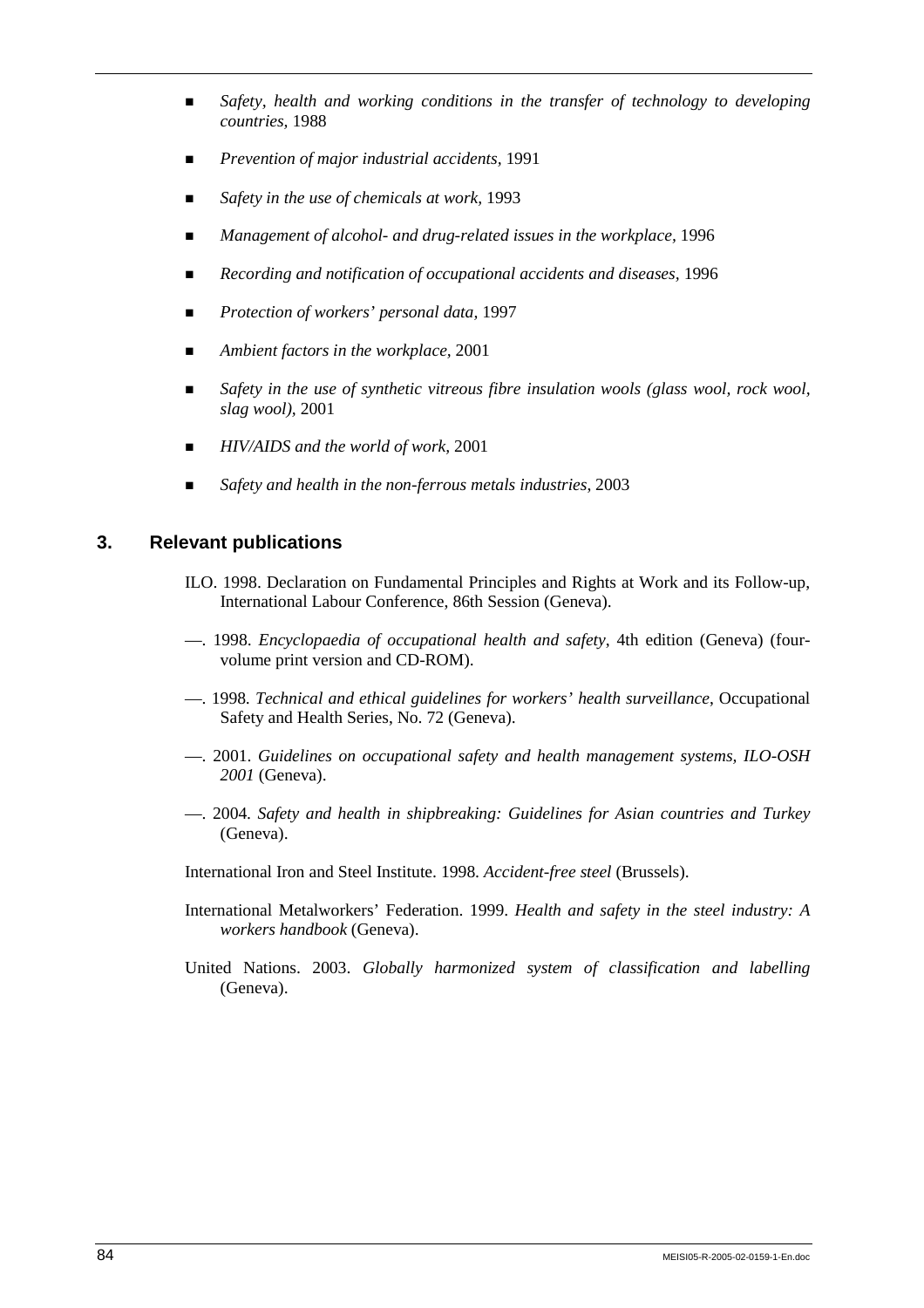## **Annex I**

### **Hazard identification, risk assessment and control**

An organization should establish, implement and maintain documented procedures to ensure that the following are conducted:

- 1. hazard identification;
- 2. risk assessment;
- 3. control of risks; and then
- 4. evaluation of steps 1-3.

### *Hazard identification*

The identification of hazards in the workplace should take into account –

- (a) the situation or events or combination of circumstances that have the potential to give rise to injury or illness;
- (b) the nature of potential injury or illness relevant to the activity, product or service; and
- (c) past injuries, incidents and illness.

The identification process should also include consideration of –

- I. the way work is organized, managed, carried out and any changes that occur in this;
- II. the design of workplaces, work processes, materials, plant and equipment;
- III. the fabrication, installation and commissioning and handling and disposal of materials, workplaces, plant and equipment;
- IV. the purchasing of goods and services;
- V. the contracting of plant, equipment, services and labour including contract specification and responsibilities to and by contractors;
- VI. the inspection, maintenance, testing, repair and replacement of plant and equipment.

### *Risk assessment*

Risk assessment is a process used to determine the level of risk of injury or illness associated with each identified hazard, for the purpose of control. All risks should be assessed and have control priorities assigned, based on the established level of risk. The priority for control increases as the established level of risk increases.

The risk assessment process should take account of the likelihood and severity of injury or illness from the identified hazard. There are many established methods and techniques for the purpose of risk assessment.

### *Risk control*

Unless a particular hazard is removed, the risk associated with such a hazard can never be completely eliminated.

Organizations should plan the management and control of those activities, products and services that can or may pose a significant risk to health and safety.

The approach most commonly used is referred to as a hierarchy of control, from preferred, to the least desirable as follows:

- (a) elimination;
- (b) substitution;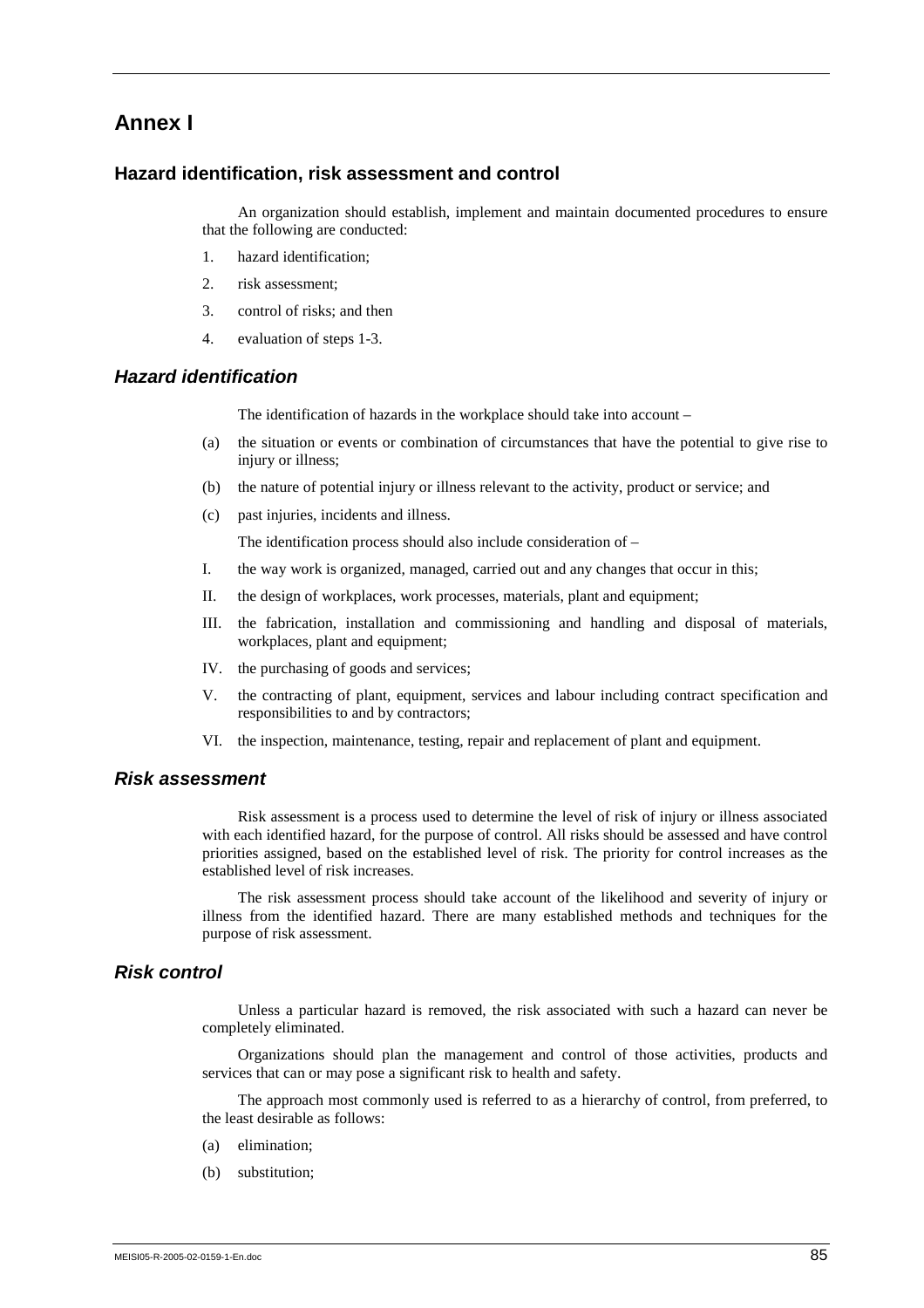- (c) engineering controls;
- (d) administrative (procedural) controls;
- (e) personal protective equipment (PPE).

## *Evaluation*

The processes of hazard identification, risk assessment and control should be subject to a documented evaluation of effectiveness and modified as necessary, and therefore being an ongoing process.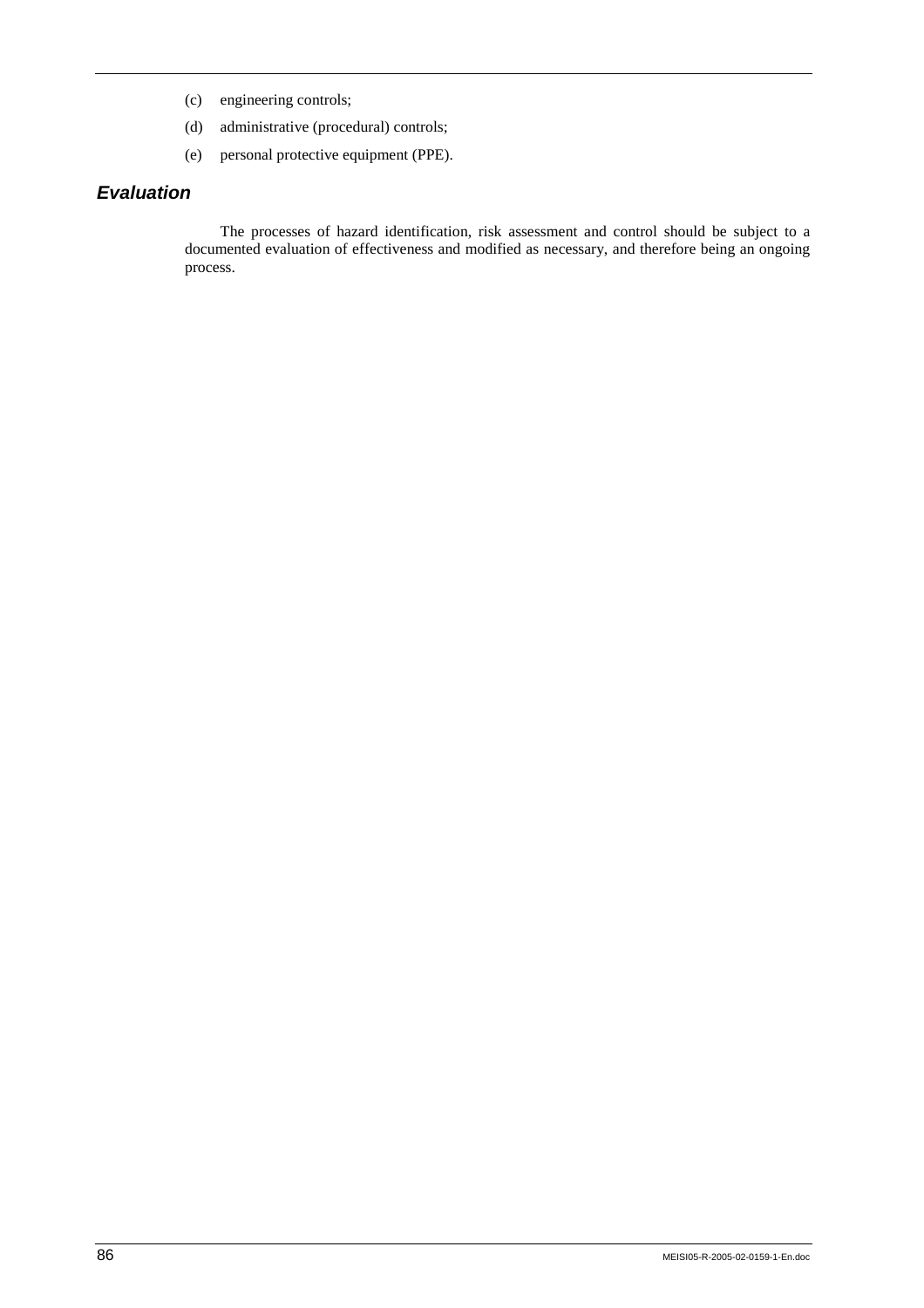## **Annex II**

### **Workers' health surveillance**

(adapted from the ILO *Technical and ethical guidelines for workers' health surveillance*, 1998)

### *1. General principles*

1.1. Competent authorities should ensure that laws and regulations governing workers' health surveillance are properly applied.

1.2. Workers' health surveillance should be carried out in consultation with workers and/or their representatives:

- (a) with the central purpose of primary prevention of occupational and work-related injuries and diseases;
- (b) under controlled conditions and within an organized framework, as may be prescribed by national laws and regulations and in accordance with the Occupational Health Services Convention, 1985 (No. 161), and Recommendation, 1985 (No. 171), and the ILO *Technical and ethical guidelines for workers' health surveillance*, Occupational Safety and Health Series, No. 72 (Geneva, 1998).

### *2. Organization*

2.1. The organization of workers' health surveillance at different levels (national, industry, enterprise) should take into account:

- (a) the need for a thorough investigation of all work-related factors and the nature of occupational hazards and risks in the workplace which may affect workers' health;
- (b) the health requirements of the work and the health status of the working population;
- (c) the relevant laws and regulations and the available resources;
- (d) the awareness of workers and employers of the functions and purposes of such surveillance;
- (e) the fact that surveillance is not a substitute for monitoring and control of the working environment.

2.2. In accordance with the needs and available resources, workers' health surveillance should be carried out at national, industry, enterprise and/or other appropriate levels. Provided that surveillance is carried out or supervised by qualified occupational health professionals, as prescribed by national laws and regulations, it can be undertaken by:

- (a) occupational health services established in a variety of settings, e.g. within one enterprise or among enterprises;
- (b) occupational health consultants;
- (c) the occupational and/or public health facilities available in the community where the enterprise is located;
- (d) social security institutions;
- (e) worker-run centres;
- (f) contracted professional institutions or other bodies authorized by the competent authority;
- (g) a combination of any of the above.

2.3. A comprehensive system of workers' health surveillance should:

(a) include individual and collective health assessments, occupational injury and disease recording and notification, sentinel event notification, surveys, investigations and inspections;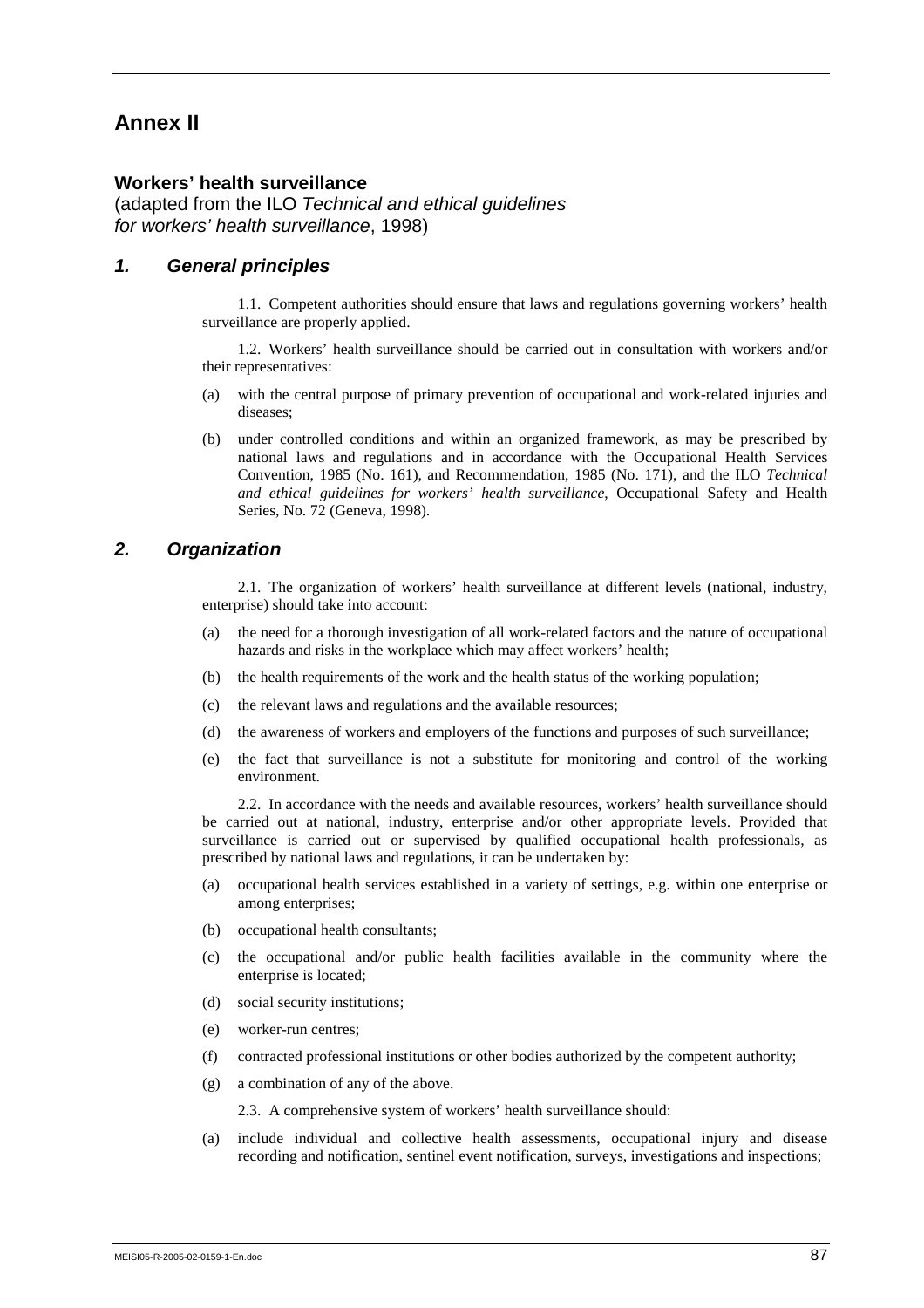- (b) comprise the collection of information from various sources, and the analysis and evaluation with regard to quality and intended use;
- (c) determine action and follow-up, including:
	- (i) guidance on health policies and occupational safety and health programmes;
	- (ii) early warning capabilities so that the competent authority, employers, workers and their representatives, occupational health professionals and research institutions can be alerted to existing or emerging occupational safety and health problems.

### *3. Assessment*

3.1. Medical examinations and consultations as the most commonly used means of health assessment of individual workers, either as part of screening programmes or on an as-needed basis, should serve the following purposes:

- (a) the assessment of the health of workers in relation to hazards or risks, giving special attention to those workers having specific needs for protection in relation to their health condition;
- (b) detection of pre-clinical and clinical abnormalities at a point when intervention is beneficial to individual health;
- (c) prevention of further deterioration in workers' health;
- (d) evaluation of the effectiveness of control measures in the workplace;
- (e) reinforcement of safe methods of work and health maintenance;
- (f) assessment of fitness for a particular type of work with due regard for the adaptation of the workplace to the worker, taking into account individual susceptibility.

3.2. Pre-assignment medical examinations, where appropriate, carried out before or shortly after employment or assignment, should:

- (a) collect information which serves as a baseline for future health surveillance;
- (b) be adapted to the type of work, vocational fitness criteria and workplace hazards.

3.3. During employment, medical examinations should take place at periodic intervals, as prescribed by national laws and regulations, and be appropriate to the occupational risks of the enterprise. These examinations should also be repeated:

- (a) on resumption of work after a prolonged absence for health reasons;
- (b) at the request of the worker, for example, in the case of change of work and, in particular, change of work for health reasons.

3.4. Where persons have been exposed to hazards and, as a consequence, there is a significant risk to their health in the long term, suitable arrangements should be made for post-employment medical surveillance for the purposes of ensuring the early diagnosis and treatment of such diseases.

3.5. Biological tests and other investigations should be prescribed by national laws and regulations. They should be subject to the workers' informed consent and performed according to the highest professional standards and least possible risk. These tests and investigations should not introduce unnecessary new hazards to the workers.

3.6. Genetic screening should be prohibited or limited to cases explicitly authorized by national legislation, in accordance with the ILO code of practice *Protection of workers' personal data.* 

### *4. Use and records of data*

4.1. Workers' personal medical data should:

(a) be collected and stored in conformity with medical confidentiality, in accordance with the ILO code of practice *Protection of workers' personal data* (Geneva, 1997);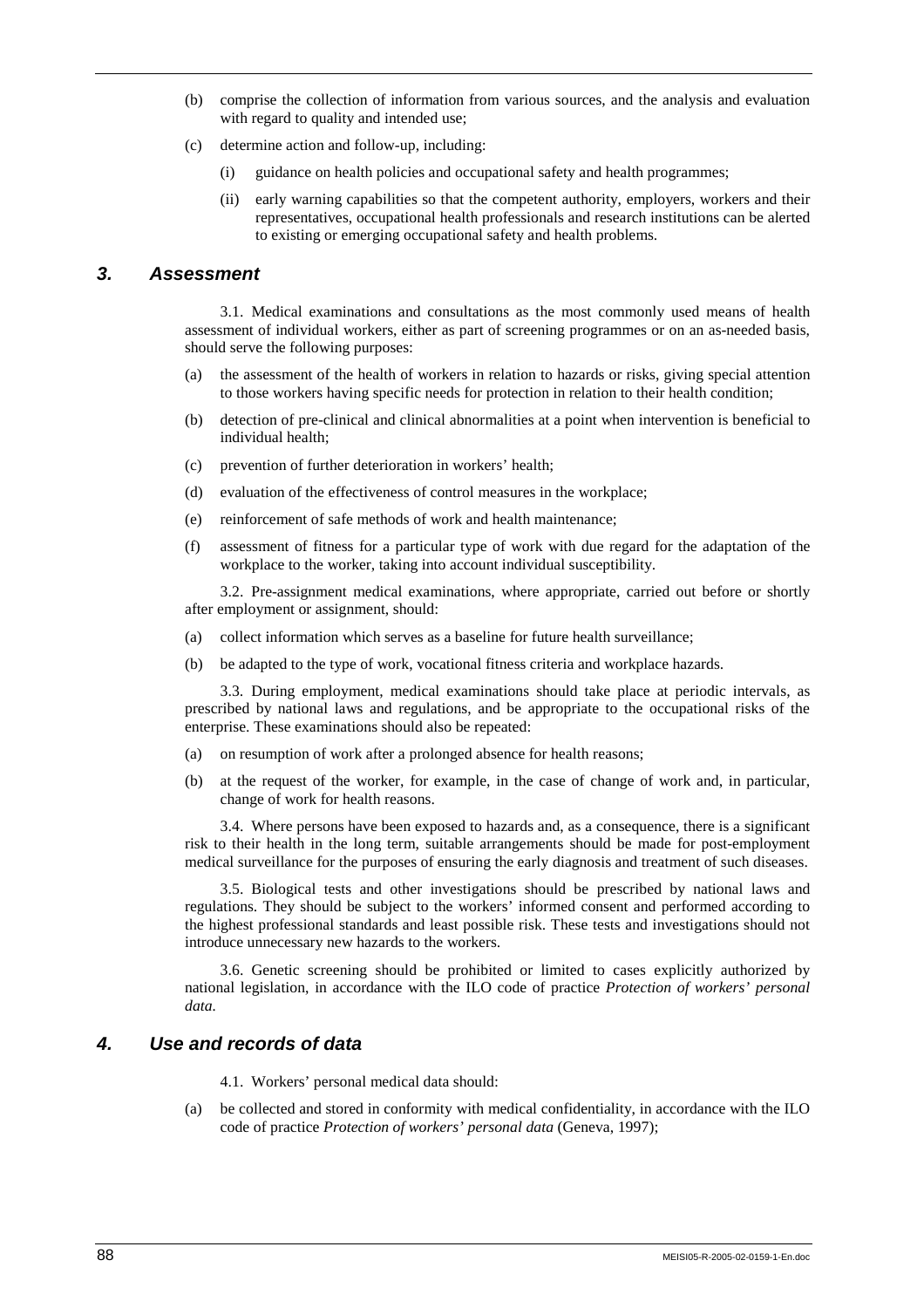(b) be used to protect the health of workers (physical, mental and social well-being) individually and collectively, in accordance with the ILO *Technical and ethical guidelines for workers' health surveillance.*

4.2. The results and records of workers' health surveillance should:

- (a) be clearly explained by professional health personnel to the workers concerned or to persons of their choice;
- (b) not be used for unwarranted discrimination, for which there should be recourse in national law and practice;
- (c) be made available, where requested by the competent authority, to any other party agreed by both employers and workers, to prepare appropriate health statistics and epidemiological studies, provided anonymity is maintained, where this may aid in the recognition and control of occupational injuries and diseases;
- (d) be kept during the time and under conditions prescribed by national laws and regulations, with appropriate arrangements to ensure that workers' health surveillance records are securely maintained for establishments that have closed down.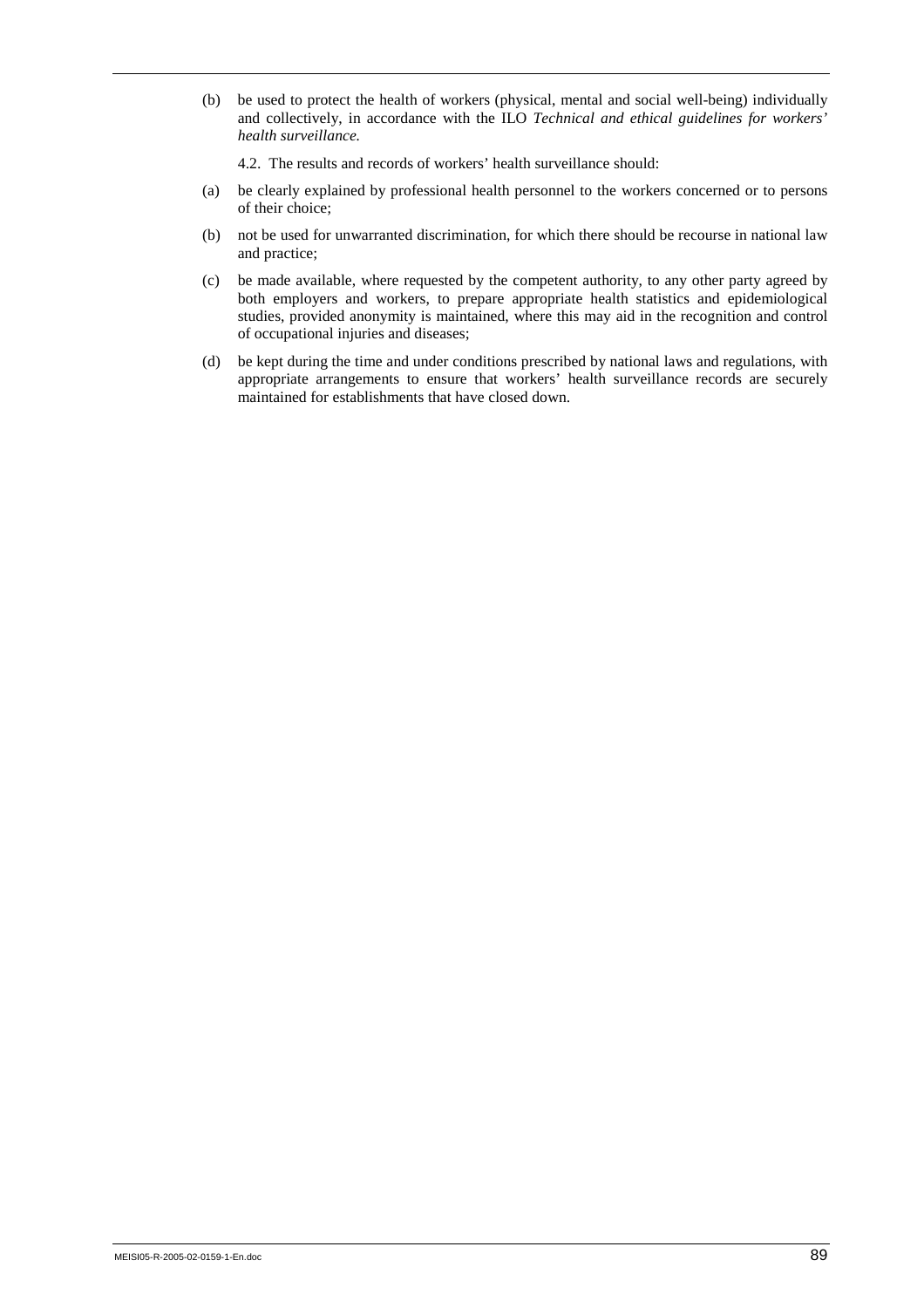## **Annex III**

#### **Surveillance of the working environment**

(according to the Occupational Health Services Recommendation, 1985 (No. 171))

1. The surveillance of the working environment should include:

- (a) identification and evaluation of the hazards and risks which may affect the workers' safety and health;
- (b) assessment of conditions of occupational hygiene and factors in the organization of work which may give rise to hazards or risks to the safety and health of workers;
- (c) assessment of collective and personal protective equipment;
- (d) assessment where appropriate of exposure of workers to hazardous agents by valid and generally accepted monitoring methods;
- (e) assessment of control systems designed to eliminate or reduce exposure.

2. Such surveillance should be carried out in liaison with the other technical services of the undertaking and in cooperation with the workers concerned and their representatives in the undertaking and/or the safety and health committee, where they exist.

3. In accordance with national law and practice, data resulting from the surveillance of the working environment should be recorded in an appropriate manner and be available to the employer, the workers and their representatives in the undertaking concerned or the safety and health committee, where they exist.

4. These data should be used on a confidential basis and solely to provide guidance and advice on measures to improve the working environment and the safety and health of workers.

5. The competent authority should have access to these data. They may only be communicated to others with the agreement of the employer and the workers or their representatives in the undertaking or the safety and health committee, where they exist.

6. The surveillance of the working environment should entail such visits by the personnel providing occupational health services as may be necessary to examine the factors in the working environment which may affect the workers' health, the environmental health conditions at the workplace and the working conditions.

7. Without prejudice to the responsibility of each employer for the safety and health of workers in his/her employment, and with due regard to the necessity for the workers to participate in matters of occupational safety and health, personnel providing occupational health services should have such of the following functions as are adequate and appropriate to the occupational risks of the undertaking:

- (a) carry out monitoring of workers' exposure to hazards and risks, when necessary;
- (b) advise on the possible impact on the workers' health of the use of technologies;
- (c) participate in and advise on the selection of the equipment necessary for the personal protection of the workers against occupational hazards;
- (d) collaborate in job analysis and in the study of organization and methods of work with a view to securing a better adaptation of work to the workers;
- (e) participate in the analysis of occupational accidents and occupational diseases and in accident prevention programmes;
- (f) supervise sanitary installations and other facilities for the workers, such as drinking water, canteens and living accommodation, when provided by the employer.

8. Personnel providing occupational health services should, after informing the employer, workers and their representatives, where appropriate: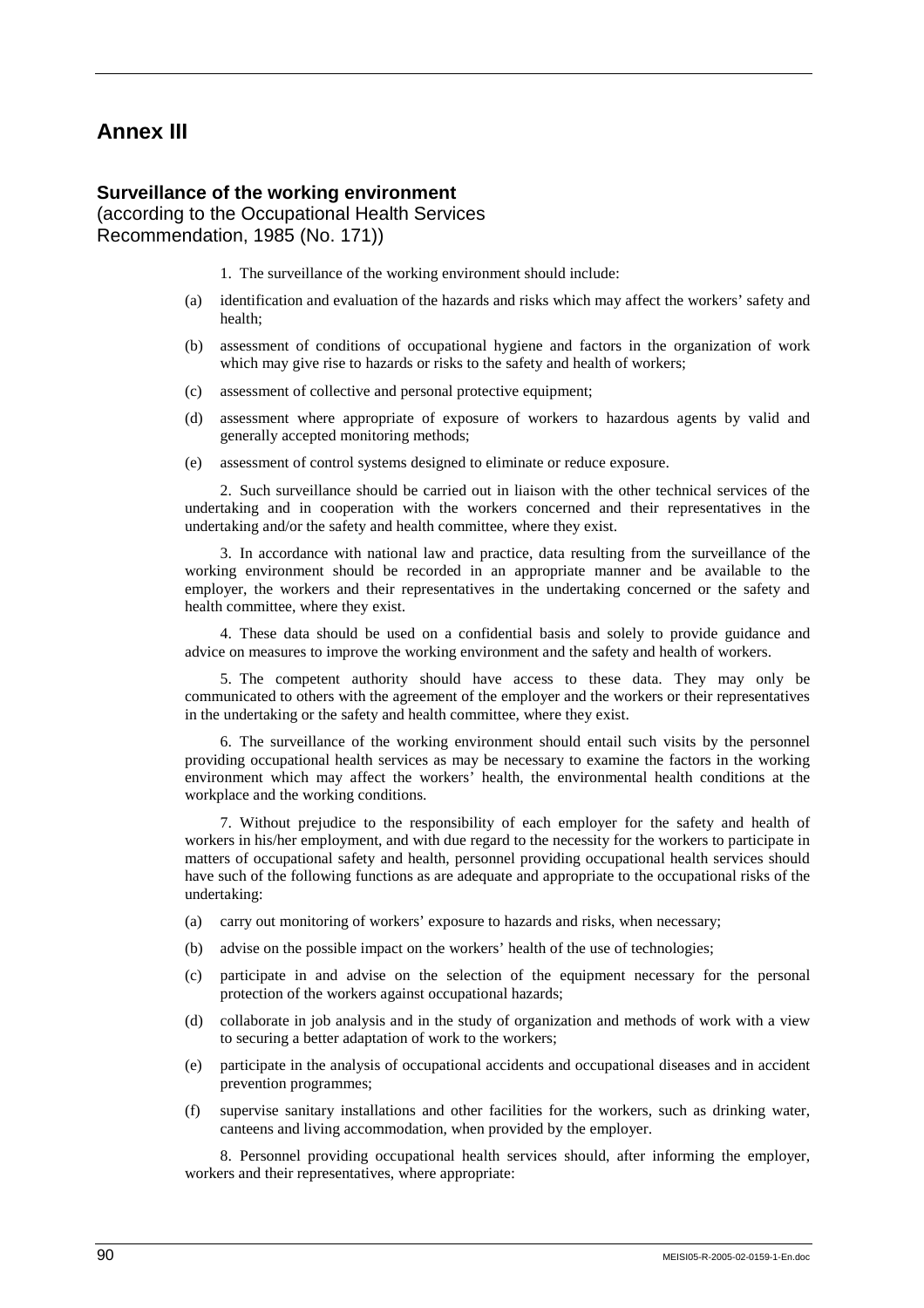- (a) have free access to all workplaces and to the installations the undertaking provides for the workers;
- (b) have access to information concerning the processes, performance standards, products, materials and substances used or whose use is envisaged, subject to their preserving the confidentiality of any secret information they may learn which does not affect the safety and health of workers;
- (c) be able to take for the purpose of analysis samples of products, materials and substances used or handled.

9. Personnel providing occupational health services should be consulted concerning proposed modifications in the work processes or in the conditions of work liable to have an effect on the safety and health of workers.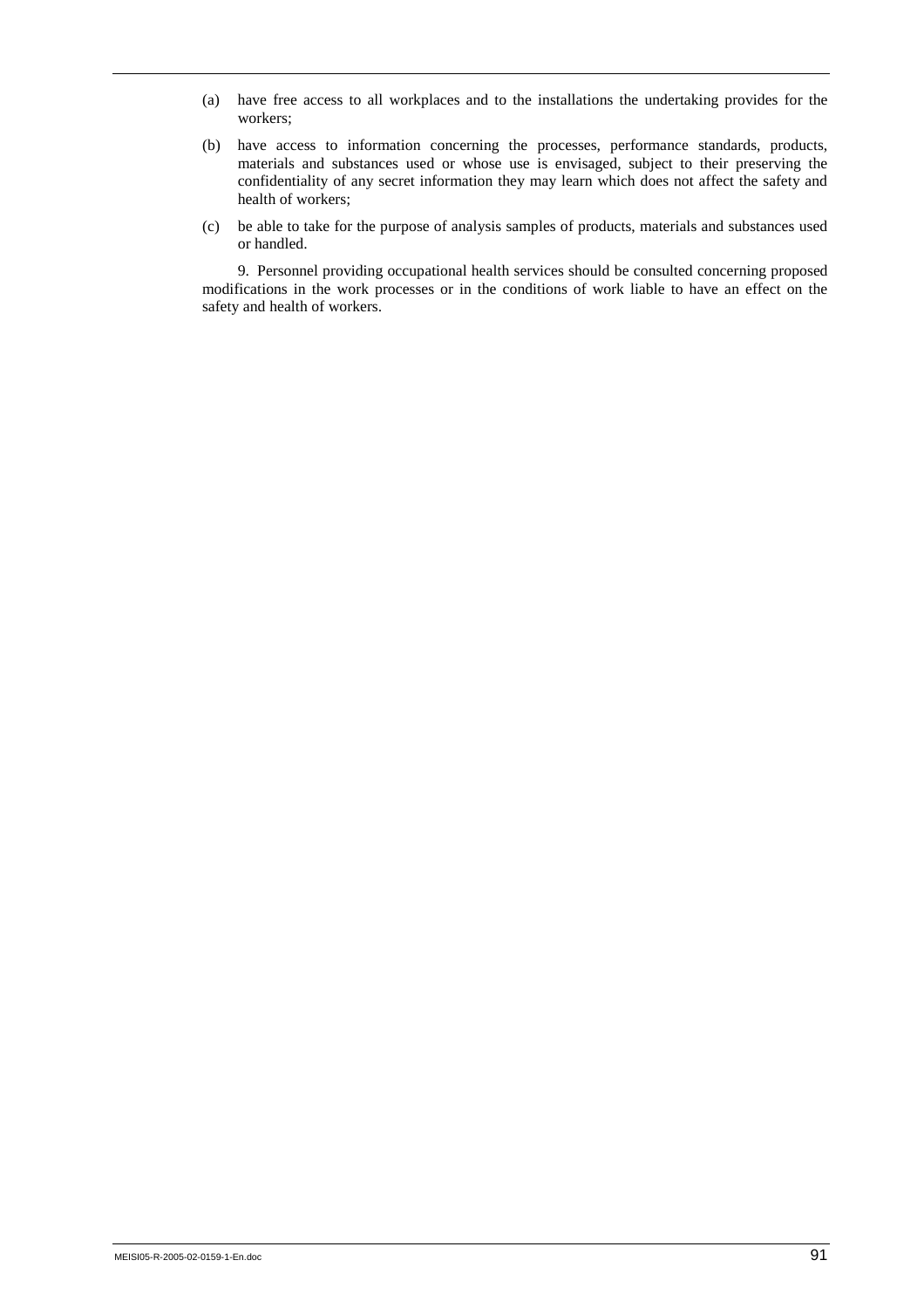# **Annex IV**

### **Establishing an OSH management system**

(adapted from the ILO Guidelines on occupational safety and health management systems, ILO/OSH 2001)

### *1. Introduction*

1.1. The positive impact of introducing occupational safety and health (OSH) management systems at the enterprise level, both on the reduction of hazards and risks and on productivity, is now recognized internationally by governments, employers and workers. The mutual benefits that accrue from the introduction of such systems should not be ignored if progress on improving safety and health and productivity in the iron and steel industry is to be achieved.

While systems need to be specific to an iron or steel-making facility and appropriate to the size and nature of activities, many elements of the ILO-OSH 2001 guidelines are generic and assistance from other industry sectors should not be difficult to obtain when implementing such a system. The design and application of OSH management systems at national and facility levels for iron- and steel-making should be guided by the ILO *Guidelines on occupational safety and health management systems, ILO-OSH 2001*.

1.2. The competent authority should:

- (a) promote the implementation and integration of OSH management systems as an integral part of the overall management of iron- and steel-making facilities;
- (b) elaborate national guidelines on the voluntary application and systematic implementation of OSH management systems based on the ILO *Guidelines on occupational safety and health management systems, ILO-OSH 2001*, or other internationally recognized safety and health management systems compatible with ILO-OSH 2001, taking into consideration national conditions and practice;
- (c) encourage the elaboration by authorized institutions of specific (tailored) guidelines on OSH management systems in iron- and steel-making facilities;
- (d) provide support and technical guidance to labour inspectorates, OSH services and other public or private services, agencies and institutions dealing with OSH, including health-care providers;
- (e) ensure that guidance is provided to employers and workers to assist them to comply with their legal obligations under the policy;
- (f) ensure cooperation between employers whenever two or more facilities engage in activities on the same project;
- (g) recognize the need, so long as the safety and health of workers are not compromised, to protect confidential information that could potentially cause harm to an employer's business.

1.3. With a view to developing, implementing and operating OSH management systems, employers should:

- (a) set out in writing their respective OSH policy, programmes and safety and health protection arrangements as part of the general facility management policy;
- (b) define the various safety and health responsibilities, accountability and authority levels and communicate these clearly to their workers, visitors or any other persons working in the facility, as appropriate;
- (c) ensure effective arrangements for the full participation of workers and their representatives in the fulfilment of the OSH policy;
- (d) define both the necessary OSH competence requirements for all persons and the consequent individual training needs;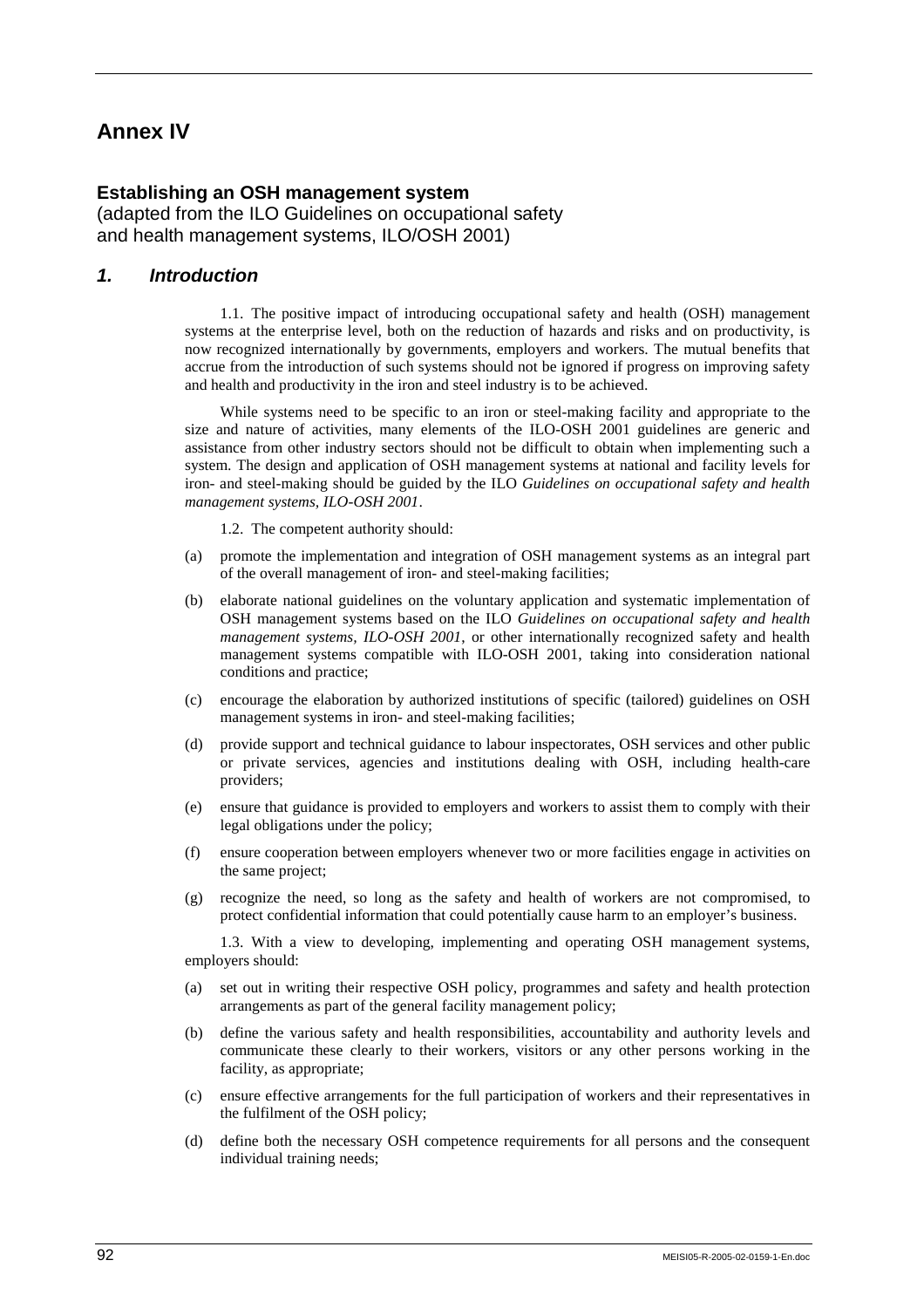- (e) ensure workers have sufficient information, in a form and language that they understand, to protect their health from hazardous ambient factors;
- (f) establish and maintain appropriate documentation and communication arrangements;
- (g) identify the hazards and carry out assessments of the specific risks to safety and health of workers presented in the workplace;
- (h) establish hazard prevention and control measures including emergency prevention, preparedness and response arrangements;
- (i) establish procedures for the compliance with OSH requirements in purchasing and leasing specifications and for contractors working on the site;
- (j) develop, establish and review procedures to monitor, measure and record OSH performance, taking into consideration the results of the investigations of work-related injuries and diseases, OSH compliance audits and reviews of the OSH system by management; and
- (k) identify and implement preventive and corrective actions and opportunities for continual improvement.

### *2. Occupational safety and health policy*

2.1. The management of safety and health should be considered as a high priority management task. Consistent with the general policy of the iron- or steel-making facility, the employer should set out an OSH policy, which should:

- (a) be specific to the facility and appropriate to its size and the nature of its activities;
- (b) recognize OSH as an integral part of the overall management structure and OSH performance as an integral part of the business performance of the facility.

2.2. The OSH policy should include, as a minimum, the following key principles and objectives to which the facility management is committed:

- (a) recognizing OSH as an integral part of the overall management structure and OSH performance as an integral part of the establishment's business performance;
- (b) protecting the safety and health of all members of the establishment by preventing workrelated injuries, ill health, diseases and incidents;
- (c) complying with relevant OSH national laws and regulations, voluntary programmes, collective agreements on OSH and other requirements to which the establishment subscribes or may wish to subscribe;
- (d) ensuring that workers and their representatives are consulted and encouraged to participate actively in all elements of the OSH management system; and
- (e) continual improvement of the performance of the OSH management system.

2.3. The extent and precise nature of a safety and health policy will clearly depend on the size and scope of the iron- or steel-making facility, but certain key components should be incorporated. These are:

- (a) the recruitment and training of personnel;
- (b) the identification of those personnel who have been assigned specific responsibilities in the area of safety and health;
- (c) the provision of equipment and substances in order to ensure a safe and healthy working environment;
- (d) arrangements for liaison with other concerned bodies, for example legislators, workers' organizations, public utilities such as water and electricity authorities, and organizations responsible for environmental conservation;
- (e) the function and constitution of the safety and health committee;
- (f) procedures for the enforcement of safety requirements adopted by the establishment whether by laws and regulations or otherwise;
- (g) procedures for the reporting of accidents, dangerous occurrences and occupational diseases;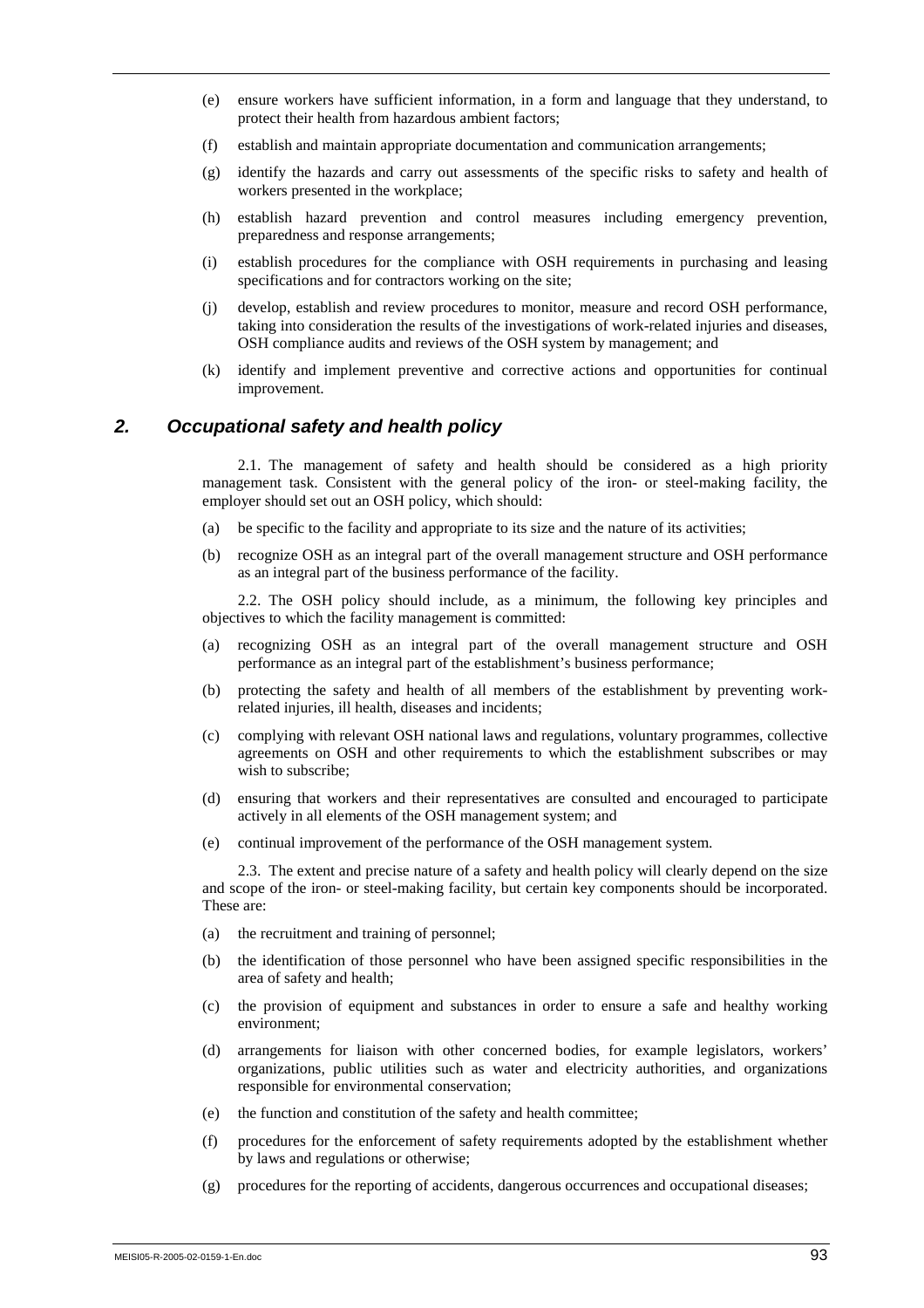- (h) the means by which the policy will be communicated to all those involved including the date on which the policy will be reviewed and, as necessary, revised;
- (i) emergency procedures.

### *3. Worker participation*

3.1. Worker participation should be an essential element of the OSH management system in the facility. The employer should ensure that workers and their safety and health representatives are consulted, informed and trained on all aspects of OSH associated with their work, including emergency arrangements.

3.2. The employer should ensure, as appropriate, the establishment and efficient functioning of a safety and health committee and the recognition of workers' safety and health representatives, in accordance with national laws and practice. Safety and health committees should include workers or their representatives, employers' representatives and, as far as practicable, an occupational safety and health expert. Safety and health committees should meet regularly and participate in the decision-making process related to occupational safety and health-related issues.

## *4. Responsibility and accountability*

4.1. The employer should have overall responsibility for the protection of workers' safety and health and provide leadership for OSH activities and initiatives in the facility.

4.2. The employer and senior management should allocate responsibility, accountability and authority among the personnel for the development, implementation and performance of the OSH management system and for OSH matters. These matters should constitute part of their overall responsibilities and be incorporated into job descriptions as part of management tasks. Measures should be taken to ensure that the personnel are competent and have the necessary authority and resources to perform their duties effectively.

4.3. Irrespective of the size and structure of the enterprise, senior managers should be appointed to develop, oversee and control safety and health standards. They should be the focal points to which problems will be addressed, including the recording and notification of occupational accidents and diseases.

4.4. Managers and supervisors should:

- (a) implement the facility's safety and health policy, including through the selection of safe equipment, work methods and work organization and the maintenance of high levels of skill;
- (b) endeavour to reduce risks and hazards to safety and health in the activities for which they are responsible to as low a level as possible;
- (c) ensure that workers and contractors receive adequate information on safety and health regulations, policies, procedures and requirements and satisfy themselves that this information is understood;
- (d) assign tasks to their subordinates in a clear and precise way. Managers and supervisors should satisfy themselves that workers understand and implement the safety and health requirements;
- (e) ensure that work is planned, organized and carried out in such a way as to minimize the risk of accidents and the exposure of workers to conditions that may lead to injury or damage to their health.

4.5. In consultation with workers, managers and supervisors should assess the need for additional instruction, training or further education of workers by monitoring compliance with safety requirements.

4.6. Supervisors should be responsible for monitoring compliance by contractors and their workers with the requirements for occupational safety and health. In the event of non-compliance, supervisors should provide appropriate instruction and advice to contractors and their workers accordingly.

4.7. Workers should be made clearly aware of their rights and individual and collective duties for safety and health matters, as prescribed by national laws and regulations or adapted regulations of the facility.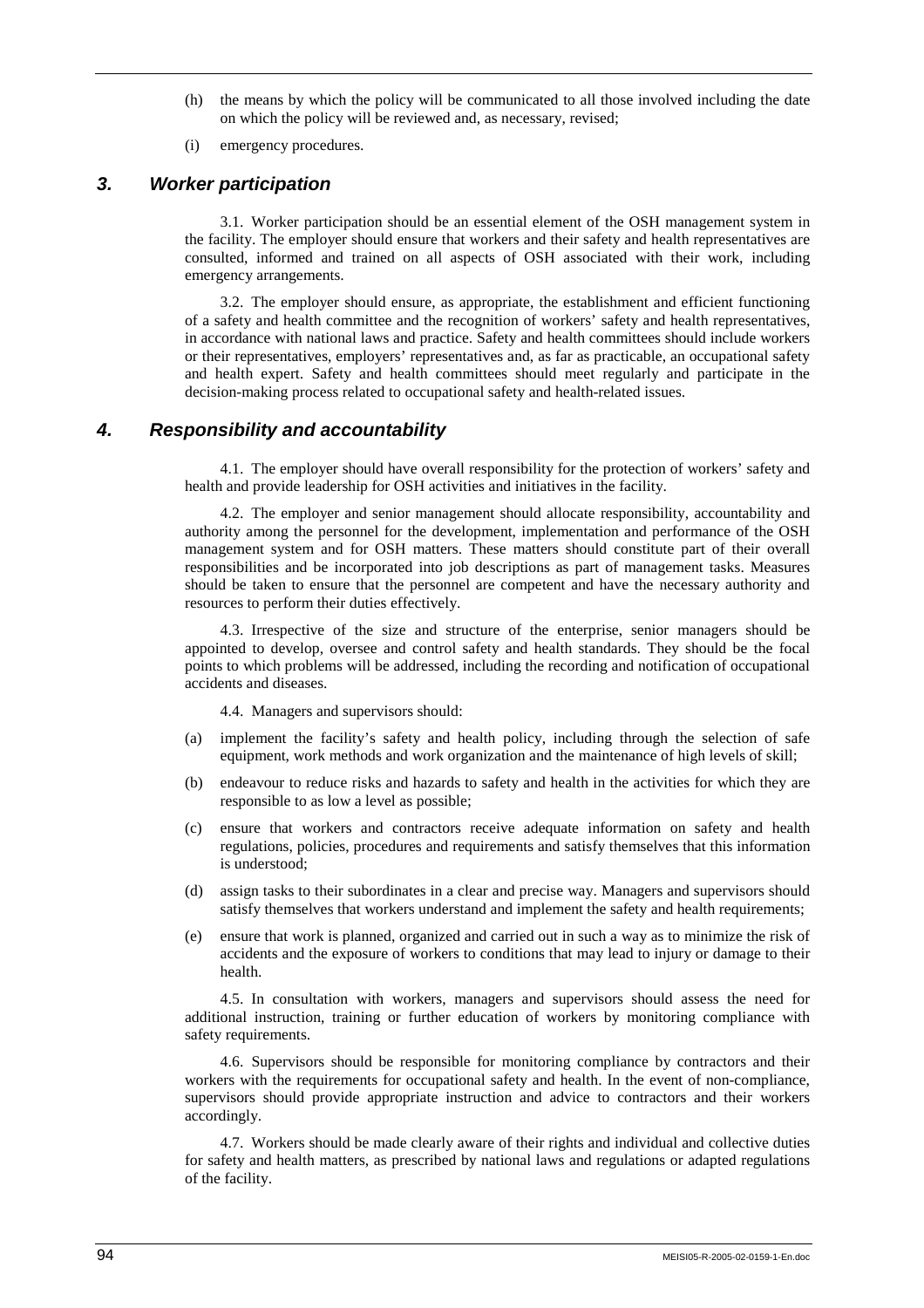4.8. Contractors employing workers for iron- or steel-making should be regarded as employers for the purposes of these guidelines, and the provisions pertaining to the responsibilities and duties of employers should apply accordingly.

4.9. Contractors and labour supply agents should:

- (a) be registered or hold licences where required by national laws or regulations or subscribe to recognized voluntary schemes where they exist;
- (b) make themselves aware of and operate according to the commissioning parties' policies and strategies for the promotion of safety and health and should comply and cooperate with related measures and requirements.

4.10. Contractors should comply with national laws and regulations concerning terms of employment, workers' compensation, labour inspection and occupational safety and health.

### *5. Competence and training*

5.1. The necessary OSH competence requirements should be defined by the employer, and appropriate training arrangements established and maintained to ensure that all persons are competent to perform their present or future safety and health duties and responsibilities.

### *6. Documentation*

6.1. According to the size and nature of activity of the facility, OSH management system documentation should be established and maintained, and may cover:

- (a) the OSH policy and objectives of the establishment;
- (b) the allocated key OSH management responsibilities of management, supervisors, workers and contractors, for the implementation of the OSH management system;
- (c) the significant OSH hazards/risks arising from the activities of the facility, including a list of all hazardous substances in the workplace, and the arrangements for their prevention and control; and
- (d) arrangements, procedures, instructions or other internal documents concerning the safety and health of workers used within the OSH management system.

6.2. OSH records should be established, managed and maintained locally and according to the needs of the establishment. They should be identifiable and traceable, and their retention times should be specified.

6.3. OSH documentation should be available to all workers, workers' representatives, or other parties having an interest in or affected by its contents.

6.4. OSH records may include:

- (a) records arising from the implementation of the OSH management system;
- (b) records of work-related injuries, ill health, diseases and incidents, and relevant costs;
- (c) records arising from the implementation of national OSH laws or regulations;
- (d) records of workers' exposures, surveillance of the working environment and workers' health; and
- (e) the results of both active and reactive monitoring.

### *7. Communication and information*

7.1. Arrangements and procedures should be established and maintained for:

- (a) receiving, documenting and responding appropriately to internal and external communications related to OSH;
- (b) ensuring the internal communication of obligatory or other OSH information between relevant levels and functions of the enterprise in the management framework; and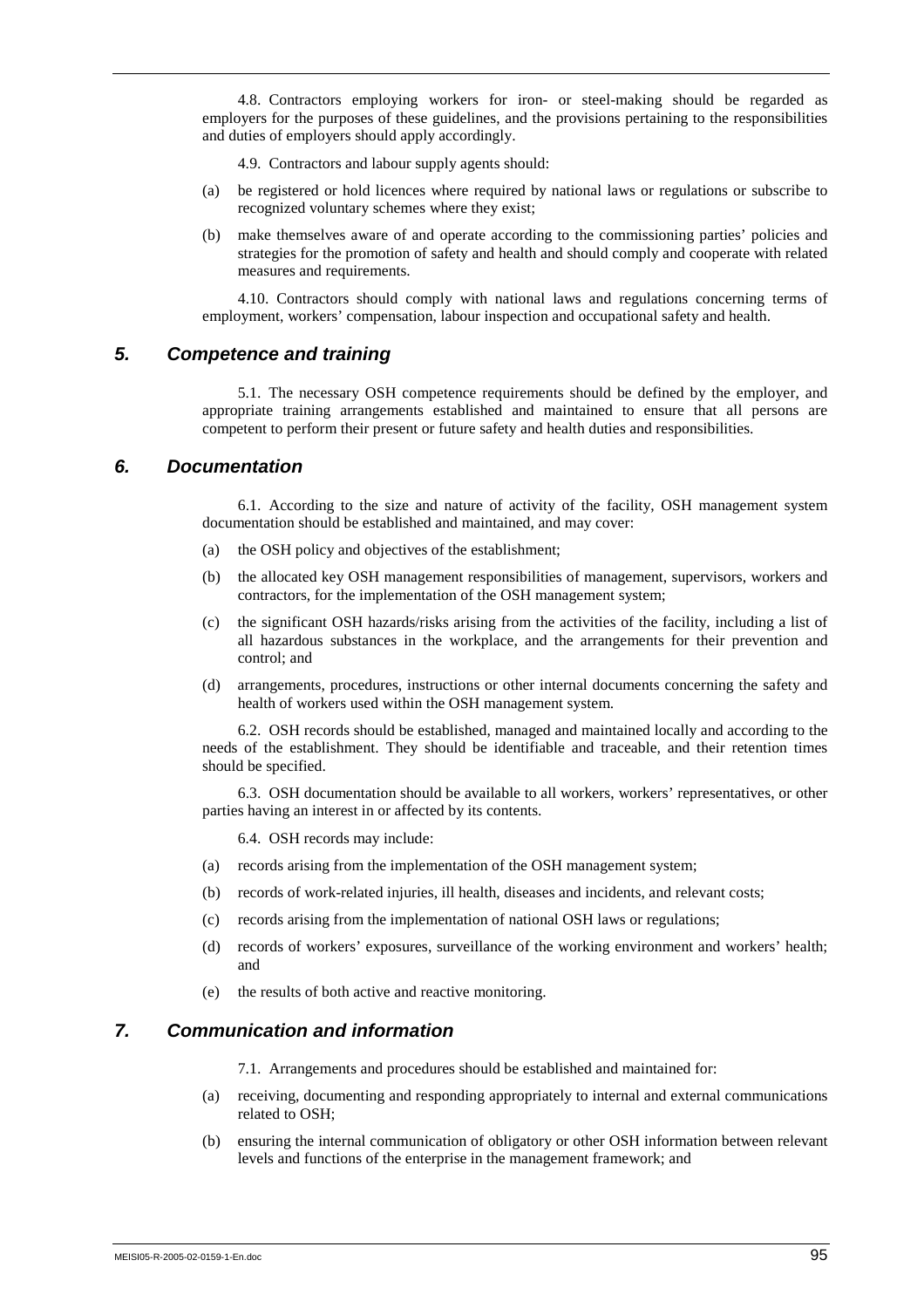(c) ensuring that the concerns, ideas and inputs of workers and their representatives on OSH matters are received, considered and responded to.

7.2. In order to ensure the full integration of safety and health concerns into iron- and steelmaking operations, guidelines on working practices or operations manuals should incorporate safety and health regulations and advice alongside provisions pertaining to quality, productivity, environmental and other aspects.

### *8. Initial review*

8.1. The existing OSH arrangements in a facility should be evaluated by an initial review, as appropriate. In the case where no formal OSH arrangements exist, or if the facility is newly established, an initial review should serve as a basis for establishing an OSH management system. Before conducting the review, three key questions should systematically be answered:

- (a) Where are we now?
- (b) Where do we want to be?
- (c) How do we get there?

8.2. In the context of an iron- or steel-making facility, an initial review in the form of an inventory survey should be completed by competent persons. The inventory or initial review should:

- (a) identify, quantify, locate or anticipate physical, chemical, biological and other hazards and assess risks to safety and health arising from the existing or proposed work environment and work organization; and
- (b) result in the creation of an inventory list of hazardous substances (wastes) and other substances.

8.3. Additional reviews, as appropriate, should:

- (a) identify the current applicable national laws and regulations, national guidelines, tailored guidelines, voluntary schemes and other requirements to which the establishment subscribes;
- (b) determine whether planned or existing controls are adequate to eliminate hazards or control risks; and
- (c) analyse other available data, in particular data provided from workers' health surveillance (see Annex I) and surveillance of the working environment (see Annex II).

8.4. The employer of the iron- or steel-making establishment should establish and maintain procedures to identify, evaluate systematically and record the hazards and risks to safety and health that may affect, or arise from iron- and steel-making activities.

### *9. System planning, development and implementation*

9.1. Based on the results of the initial review, hazard identification and risk assessment and other available data, e.g. the results of workers' health surveillance (see Annex I), surveillance of the working environment (see Annex II), and active and reactive monitoring, the employer should:

- (a) define OSH objectives for the reduction of such risks to as low a level as possible;
- (b) devise and implement corresponding preventive measures, based on an appropriate order of prevention; and
- (c) develop, approve and implement a "safe iron- or steel-making plan" before any operation starts.

These activities should include the routine application of site inspection and planning as well as of the principles of work organization.

9.2. The planning arrangements should contribute to the improved protection of safety and health at work, and should include:

(a) a clear definition, priority setting and quantification, where appropriate, of the OSH objectives of the establishment;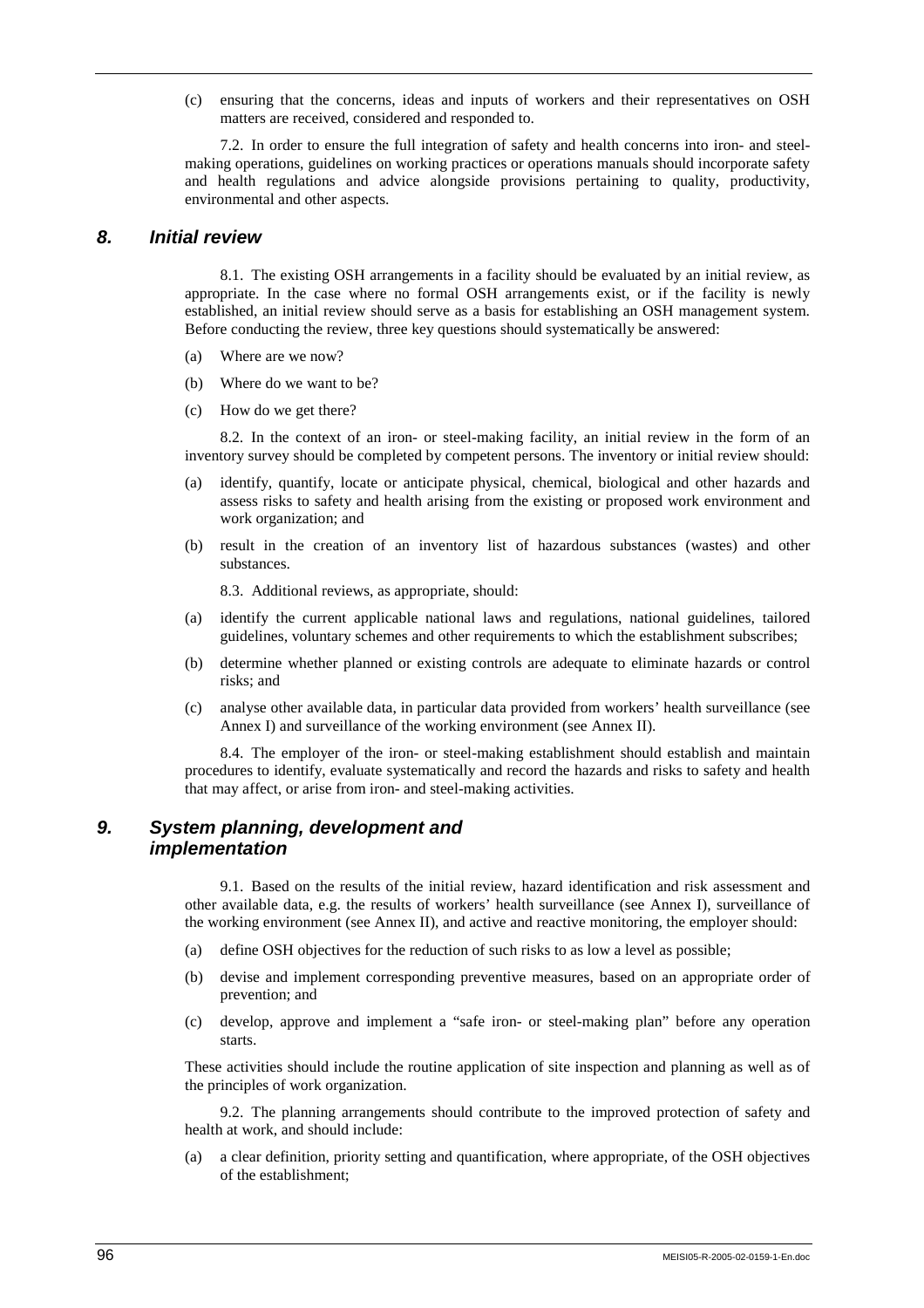- (b) the preparation of a plan for achieving each objective, with defined responsibility and clear performance criteria indicating what is to be done by whom and when and what is the predicted result;
- (c) the selection of measurement criteria (indicators) for confirming that the objectives are achieved; and
- (d) the provision for adequate resources, including human and financial resources and technical support, as appropriate.

9.3. Resource allocation should include, among others:

- (a) the facilities, tools and equipment required to meet legislative and other adopted standards;
- (b) an organized infrastructure to respond to and mitigate the effects of accident risks and health hazards;
- (c) availability of management for reviewing and auditing standards and practices;
- (d) assessment of future needs arising from new technical or legal developments.

### *10. Occupational safety and health objectives*

10.1. Consistent with the OSH policy and based on the initial review, subsequent reviews and other available data, measurable OSH objectives should be established, which are:

- (a) specific to the facility, and appropriate to and according to its size and nature of activity;
- (b) consistent with the relevant and applicable national laws and regulations, and the technical and business obligations of the facility with regard to OSH;
- (c) focused towards continually improving workers' OSH protection to achieve the best OSH performance;
- (d) realistic and achievable;
- (e) agreed with those who deliver them;
- (f) set against a suitable timescale;
- (g) documented, and communicated to all relevant functions and levels of the enterprise; and
- (h) periodically evaluated and, if necessary, updated.

## *11. Hazard identification and risk assessment, preventive and protective measures*

11.1. Employers should make arrangements for the identification and periodic assessment of the hazards and risks to safety and health from hazardous ambient factors at each permanent or temporary workplace, generated by the use of different operations, tools, machines, equipment and substances.

11.2. The assessment should be reviewed whenever there has been a significant change in the work to which it relates or when there is reason to suspect that it is no longer valid. The review should be incorporated in a system of management accountability which ensures that control action shown to be necessary by the initial assessment is in fact taken.

11.3. For works which by their very nature expose workers to hazards arising from the use or presence of hazardous chemical, physical or biological factors, psychosocial factors and climatic conditions, appropriate preventive and protective measures should be implemented to prevent those hazards and risks, or to reduce them to the lowest reasonable and practicable level, in conformity with national laws and regulations.

11.4. The employer should take appropriate measures for the prevention and control of, and protection against, occupational hazards in the working environment.

11.5. Hazards and risks to workers' safety and health should be identified and assessed on an ongoing basis. Preventive and protective measures should be implemented in the following order of priority: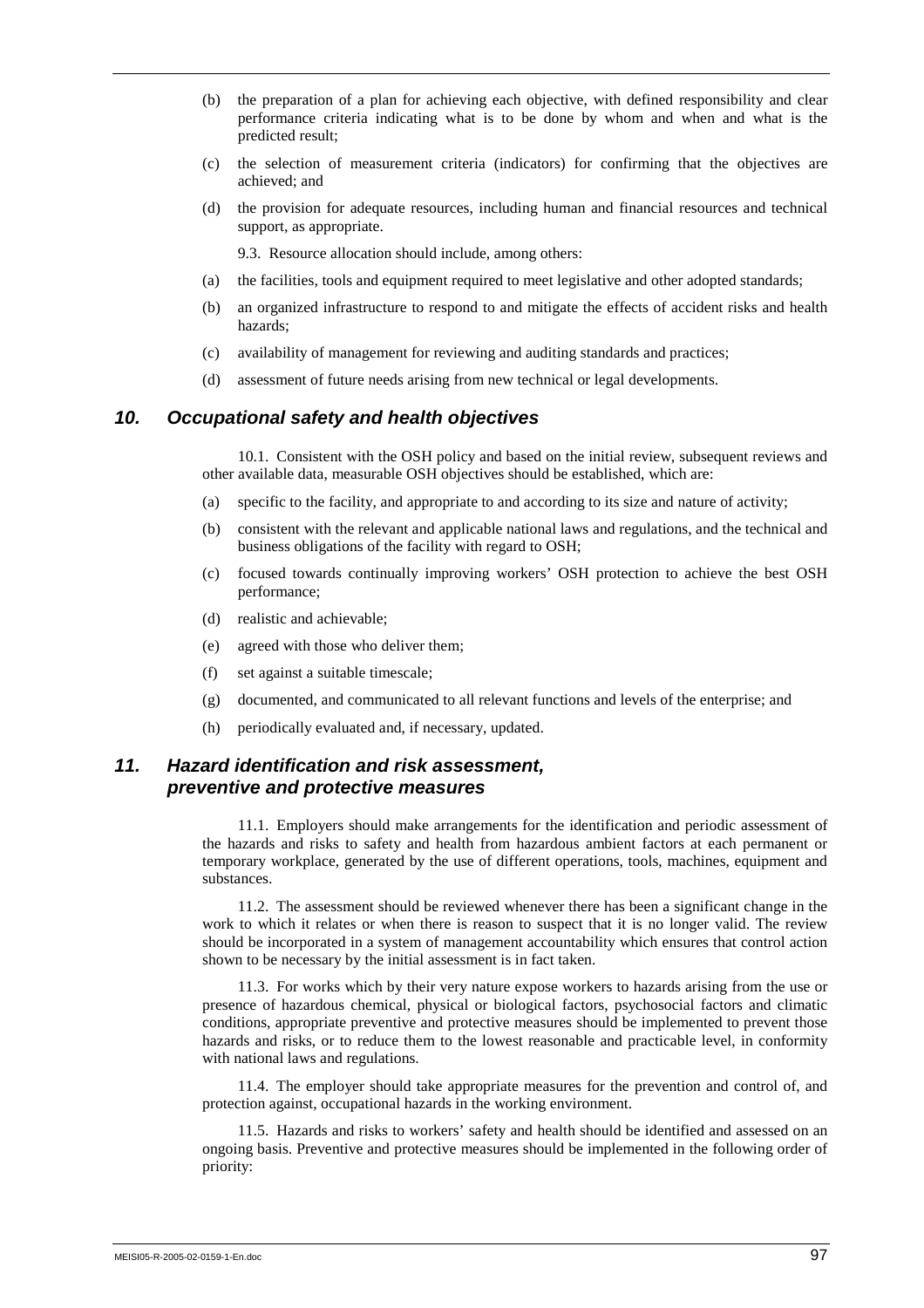- (a) eliminate the hazard/risk;
- (b) control the hazard/risk at source, through the use of engineering controls or organizational measures;
- (c) minimize the hazard/risk by the design of safe work systems, which include administrative control measures; and
- (d) where residual hazards/risks cannot be controlled by collective measures, the employer should provide for appropriate PPE, including clothing, at no cost, and should implement measures to ensure its use and maintenance.

11.6. The impact on OSH of internal changes (e.g. those in staffing or due to new processes, working procedures, organizational structures or acquisitions) and of external changes (e.g. as a result of amendments of national laws and regulations, organizational mergers, and developments in OSH knowledge and technology) should be evaluated and appropriate preventive steps taken prior to the introduction of changes.

11.7. A workplace hazard identification and risk assessment should be carried out before any modification or introduction of new work methods, materials, processes or machinery.

11.8. Procedures should be established and maintained to ensure that:

- (a) compliance with safety and health requirements for the establishment is identified, evaluated and incorporated into purchasing and leasing specifications;
- (b) national laws and regulations and the own OSH requirements of the establishment are identified prior to the procurement of goods and services; and
- (c) arrangements are made to achieve conformance with the requirements prior to their use.

11.9. Arrangements should be established and maintained for ensuring that the safety and health requirements of the facility, or at least the equivalent, are applied to contractors and their workers.

# *12. Performance monitoring and measurement*

12.1. Safety and health performance should be monitored against predetermined plans and standards and iron- and steel-making enterprises should measure what they are doing to implement their safety and health policy and to assess how effectively they are controlling risks. Monitoring should reinforce management's commitment to safety and health objectives and help in developing and promoting a positive safety and health culture.

12.2. Monitoring should provide:

- (a) feedback on OSH performance;
- (b) information to determine whether the day-to-day arrangements for hazard and risk identification, prevention and control are in place and operating effectively; and
- (c) the basis for decisions about improvement in hazard identification and risk control, and the OSH management system.

12.3. *Active monitoring* should contain the elements necessary to have a proactive system and should include:

- (a) monitoring of the achievement of specific plans, established performance criteria and objectives;
- (b) the systematic inspection of work systems, premises and equipment;
- (c) surveillance of the working environment (see Annex II), including work organization;
- (d) surveillance of workers' health (see Annex I), where appropriate, through suitable medical monitoring or follow-up of workers for early detection of signs and symptoms of harm to health in order to determine the effectiveness of preventive and protective measures; and
- (e) compliance with applicable national laws and regulations, collective agreements and other commitments on OSH to which the establishment subscribes.

12.4. *Reactive monitoring* should include the identification, reporting and investigation of: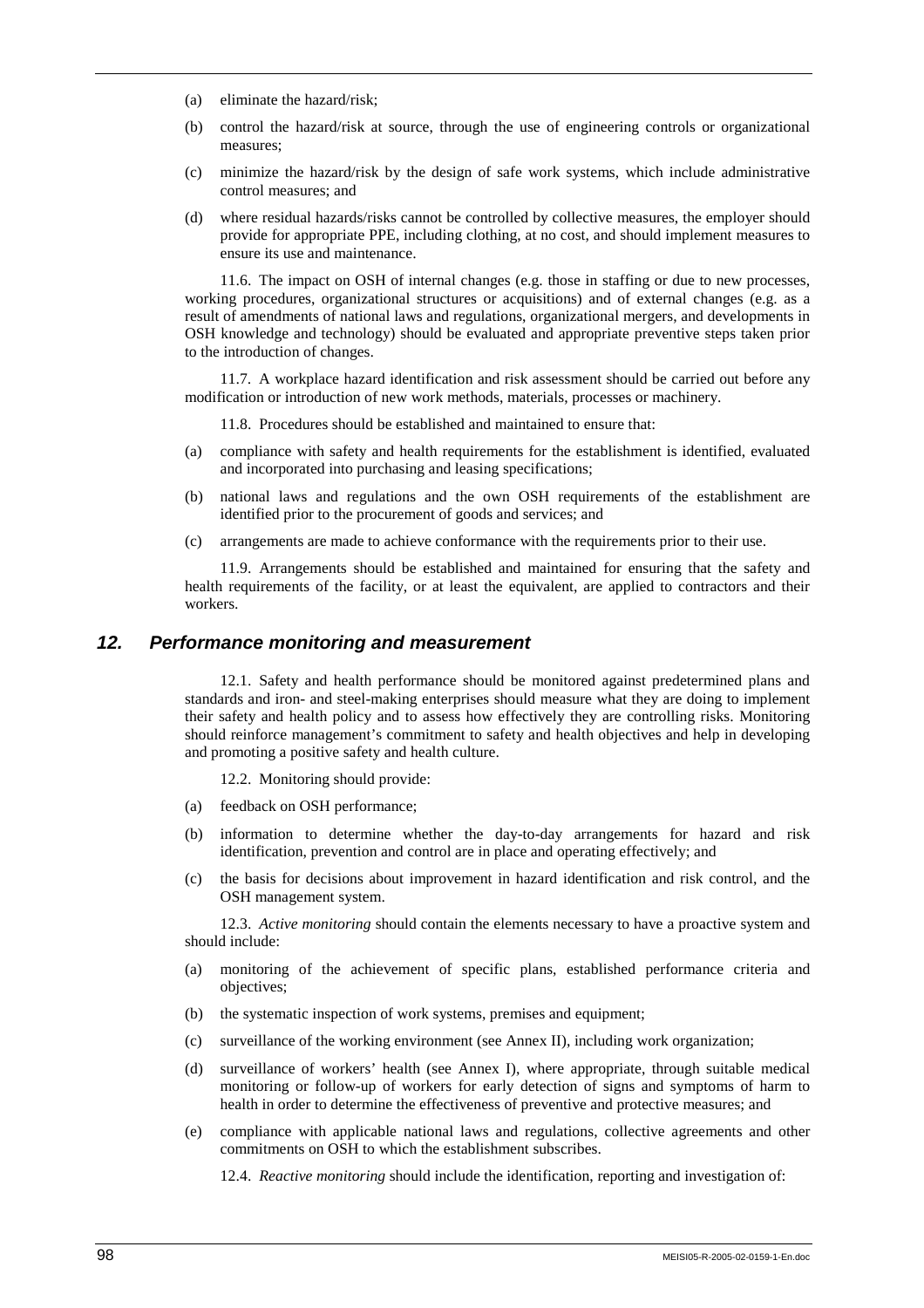- (a) work-related injuries, ill health (including monitoring of aggregate sickness absence records), diseases and incidents;
- (b) other losses, such as damage to property;
- (c) deficient safety and health performance, and OSH management system failures; and
- (d) workers' rehabilitation and health-restoration programmes.

# *13. Investigation of work-related injuries, ill health, diseases and incidents, and their impact on safety and health performance*

13.1. Iron- and steel-making facilities should investigate and document the origin and underlying causes of all work-related injuries, ill health, diseases and incidents to identify any failures in the OSH management system.

13.2. Such investigations should be carried out by identified competent persons (internal or external) along with the appropriate participation of workers and their representatives. All investigations should conclude with a report on the action taken to prevent a recurrence.

13.3. The results of all investigations should be communicated to the worker(s) involved and the safety and health committee, where it exists, to make any appropriate recommendations.

13.4. The results of investigations, in addition to any recommendations from the safety and health committee, should be communicated to:

- (a) appropriate persons for corrective action, included in the management review and considered for continual improvement activities; and
- (b) the competent authority, if so required by national laws and regulations.

13.5. Corrective action resulting from investigations should be implemented, and subsequently checked in order to avoid repetition of the work-related injuries, ill health, diseases and incidents which gave rise to the investigation.

13.6. Reports produced by external investigation agencies, such as inspectorates and social insurance institutions, should be acted upon in the same manner as internal investigations, taking into account issues of confidentiality.

# *14. Audit*

14.1. Arrangements to conduct periodic audits are to be established in order to determine whether the OSH management system and its elements are in place, adequate, and effective in protecting the safety and health of workers and preventing incidents.

14.2. The audit should evaluate all elements of the facility's OSH management system or a subset of these, as appropriate. Its conclusion should determine whether the implemented OSH management system elements or subset:

- (a) are effective in meeting the OSH policy and objectives of the facility;
- (b) are effective in promoting full worker participation;
- (c) respond to the results of OSH performance evaluation and previous audits;
- (d) enable the facility to achieve compliance with relevant national laws and regulations; and
- (e) fulfil the goals for continual improvement and best OSH practice.

14.3. Consultation on selection of the auditor and all stages of the workplace audit, including analysis of results, are subject to worker participation, as appropriate.

# *15. Management review*

- 15.1. A management review should:
- (a) evaluate the overall strategy of the OSH management system to determine whether it meets planned performance objectives;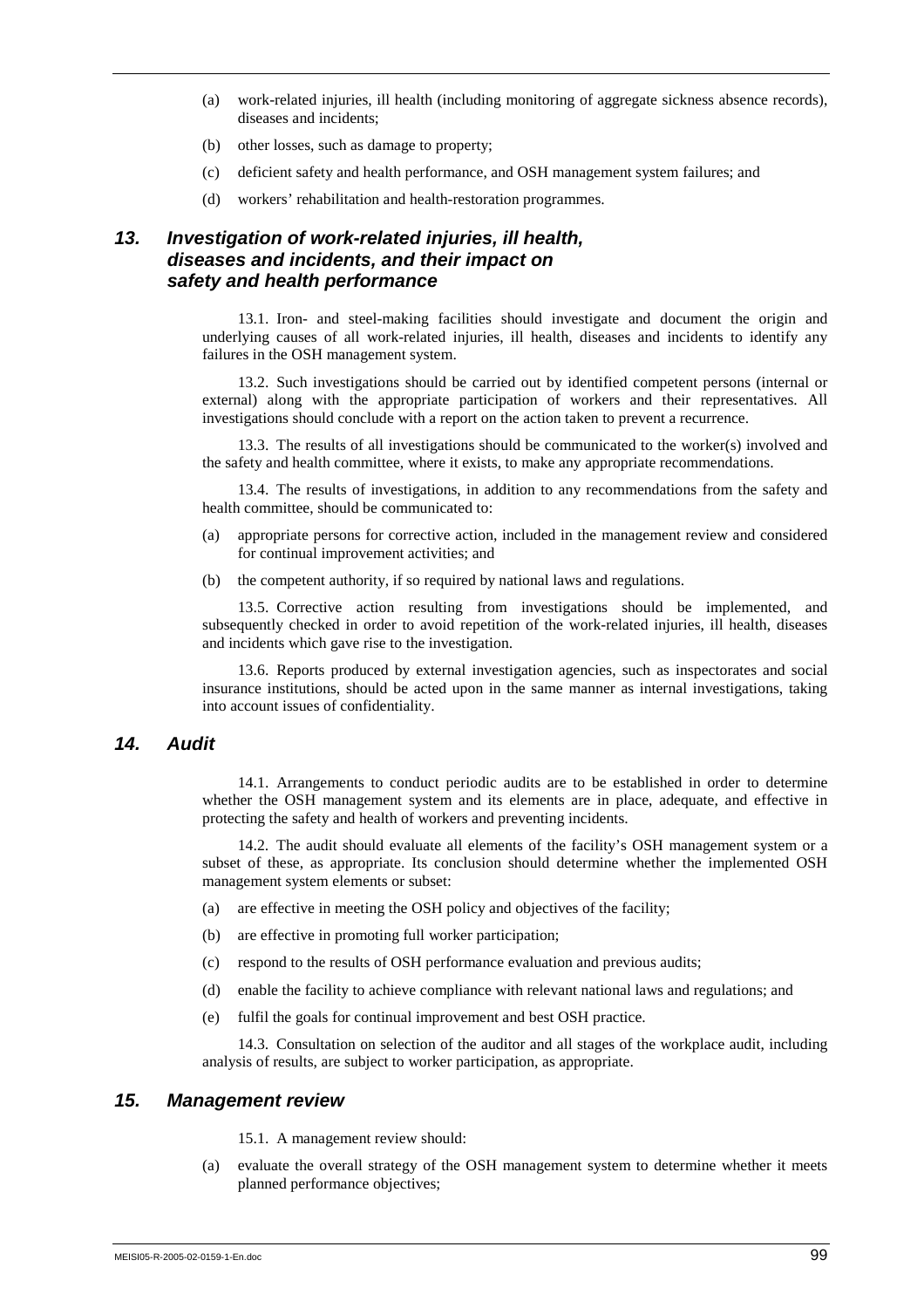- (b) evaluate the OSH management system's ability to meet the overall needs of the establishment and its stakeholders, including its workers and the regulatory authorities;
- (c) identify what action is necessary to remedy any deficiencies in a timely manner, including adaptations of other aspects of the management structure and performance measurement of the establishment.

15.2. The findings of a management review should be recorded and formally communicated

- (a) the persons responsible for the relevant element(s) of the OSH management system so that they may take appropriate action; and
- (b) the safety and health committee, workers and their representatives.

# *16. Preventive and corrective action*

16.1. Arrangements should be established and maintained for preventive and corrective action resulting from OSH management system performance monitoring and measurement, OSH management system audits and management reviews.

16.2. When the evaluation of the OSH management system or other sources show that preventive and protective measures for hazards and risks are inadequate or likely to become inadequate, the measures should be addressed according to the recognized hierarchy of preventive and protective measures, and completed and documented, as appropriate and in a timely manner.

# *17. Continual improvement*

to:

17.1. Arrangements should be established and maintained for the continual improvement of the relevant elements of the OSH management system and the system as a whole. The safety and health processes and performance of the facility should be compared with others in order to improve safety and health performance.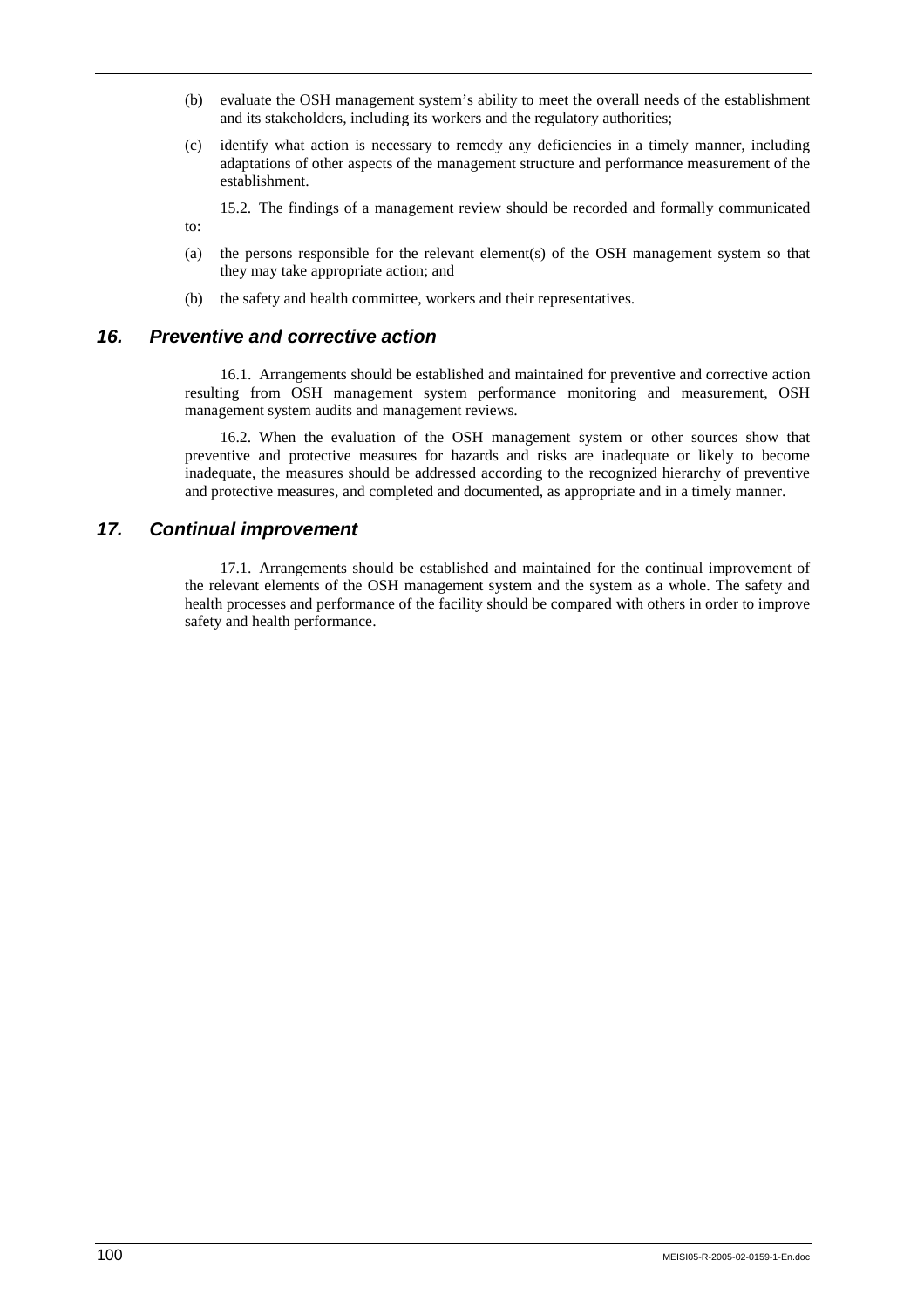# **Annex V**

# **Occupational exposure limits for hazardous substances, electric and magnetic fields, optical radiation, heat, noise and vibration**

## *1. Purpose*

1.1. This annex gives a general introduction to exposure limits for the use of employers and others, and indicates where more information can be obtained. Although some illustrative values are quoted, it is not the purpose of this annex to list values, because these change continually as more technical information becomes available, and it is the responsibility of the competent authority to specify which exposure limits should be used and how.

1.2. Certain standard-setting bodies rely on technical expertise only. They do not accurately reflect the views of the social partners, e.g. trade unions. This should be taken into account when referring to the standards mentioned in this annex.

# *2. General*

2.1. An exposure limit (EL) is a level of exposure specified by a competent authority, or some other authoritative organization such as a professional body, as an indicator of the level to which workers can be exposed without serious injury. It is used as a general term and covers the various expressions employed in national lists, such as "maximum allowable concentration", "threshold limit value", permissible level", "limit value", "average limit value", "permissible limit", "occupational exposure limit", "industrial hygiene standards", and so on. The exact definition and intended application of ELs vary widely from one authority to another, and the underlying definitions and assumptions and the requirements of the appropriate competent authority should be taken into account if they are used. For example, some authorities have promulgated ELs that are used as legally permitted "safe" levels of exposure and are intended to protect against injury, not against every health effect. Other authorities provide for limits intended as guidelines or recommendations in the control of potential workplace health hazards.

2.2. Administrative control levels are provided by the competent authority in Japan. These levels are not limits for individual exposure; they constitute an index to determine the control category (level of cleanliness), and to assess the adequacy of control measures in the working environment. The control category is based on the results of working environment measurements in the work area.

2.3. An important example of the caution to be applied in using ELs is provided in the introduction to the annual publication *Threshold limit values for chemical substances and physical agents and biological exposure indices* of the American Conference of Governmental Industrial Hygienists (ACGIH): threshold limit values (TLVs) "represent conditions under which it is believed that nearly all workers may be repeatedly exposed day after day without adverse health effects. Because of wide variation in individual susceptibility, however, a small percentage of workers may experience discomfort from some substances at concentrations at or below the threshold limit; a smaller percentage may be affected more seriously". Consequently, any EL represents a risk that is felt to be acceptable based on a particular criterion, and where such limits are promulgated there is usually an additional requirement to keep exposure as low as practicable, rather than simply below the EL.

2.4. It is also important to take into account the averaging period for which the limit is intended. Some limits are ceiling values to be continuously applied; others apply to average exposures over a period of up to several years. A short-period limit requires stricter control than a longer-period limit at the same exposure value. For example, a limit applying to a month might allow the exposure to range above the value for days at a time, provided there was a compensating period of low exposure that maintained the monthly average. If the same value were applied to 15 minute averages, the control would have to be good enough to keep every 15-minute average below the value.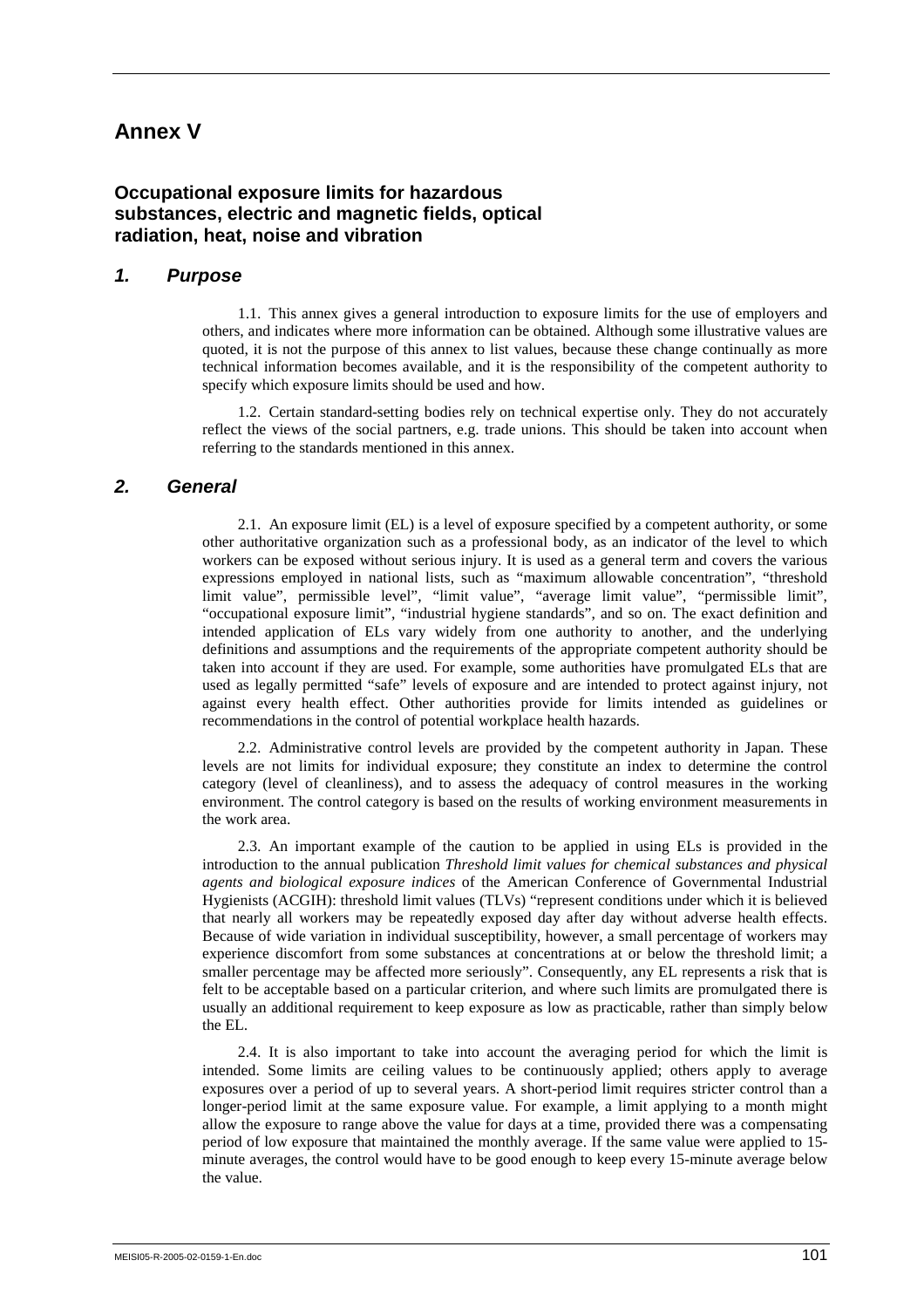2.5. ELs generally limit exposure of the individual, and measurements to be compared with the EL must therefore be taken close to the individual ("personal exposure"), unless the EL in question is clearly stated to be applicable to the general value in the workplace environment. A measurement result sometimes depends on the measurement method, and quality control of measurements is often important; employers should consult the occupational health service, including the competent authority, on these issues.

2.6. Some authorities issue lists of values to be used in biological monitoring or in biological effect monitoring. As with ELs, different lists are derived from different assumptions and are intended to be used in different ways. They include lists of values that are believed to be safe, and values that are not necessarily safe but that represent an acceptable standard of control.

# *3. General sources*

3.1. It is the responsibility of the competent authority to specify what ELs should be used, and the responsibility of the employer to obtain this information from the competent authority for any particular hazard and to compare the EL values with exposure levels in workplaces in order to verify whether exposure is being properly controlled. A large number of international, national and other authorities have published lists of legal or recommended ELs of various sorts, but usually only for chemicals. The most wide-ranging is the ACGIH TLV list, updated annually, which includes recommended EL values for airborne chemicals; biological monitoring limits; ionizing, nonionizing and optical radiation; thermal stress; noise; and vibration. The International Programme on Chemical Safety (IPCS) produces IPCS International Chemical Safety Cards, which are peerreviewed assessment documents. International organizations, such as the International Organization for Standardization (ISO) and the International Atomic Energy Agency (IAEA), produce technical standards on the measurement and control of several ambient factors with the objective of their being transferred to regional or national legislation.

3.2. For all the ambient factors dealt with in this code of practice, detailed guidance on ELs and other aspects of assessment and control is provided by the ILO *Encyclopaedia of occupational health and safety* (Geneva, 4th edition, 1998). Some references concerning ELs for particular ambient factors are given in the following sections.

## *4. Hazardous substances*

4.1. ELs for solids and non-volatile liquids are usually in  $mg/m<sup>3</sup>$  (milligrams of the chemical in a cubic metre of air). ELs for gases and vapours are usually in ppm (parts of the substance in a million parts of air, by volume), and also in  $mg/m<sup>3</sup>$  at a specified temperature and pressure. A smaller number of lists of ELs is available for biological monitoring.

4.2. Many authorities have issued lists of ELs for airborne chemicals, on various assumptions. The International Occupational Safety and Health Information Centre (CIS) of the ILO maintains a database of the limits from different parts of the world. For the time being, peer-reviewed IPCS International Chemical Safety Cards are available for around 1,300 chemical substances.

4.3. There are European standards for:

- (a) the performance of measurement methods for airborne chemicals: EN 482: *Workplace atmospheres – General requirements for the performance of procedures for the measurement of chemical agents* (1994);
- (b) comparison of the results with ELs: EN 689: *Workplace atmospheres Guidance for the assessment of exposure by inhalation to chemical agents for comparison with limit values and measurement strategy* (1996).

4.4. Recommended values are given in *Threshold limit values for chemical substances and physical agents and biological exposure indices* (see paragraph 2.3).

4.5. Prominent national standards are:

- (a) EH 40: *Occupational exposure limits* (United Kingdom, Health and Safety Executive (HSE)) (revised annually);
- (b) Technical code of practice TRGS 900 (Technische Regeln für Gefahrstoffe): *Grenzwerte in der Luft am Arbeitsplatz [Limit values relating to air in the workplace]* (Germany) (revised annually);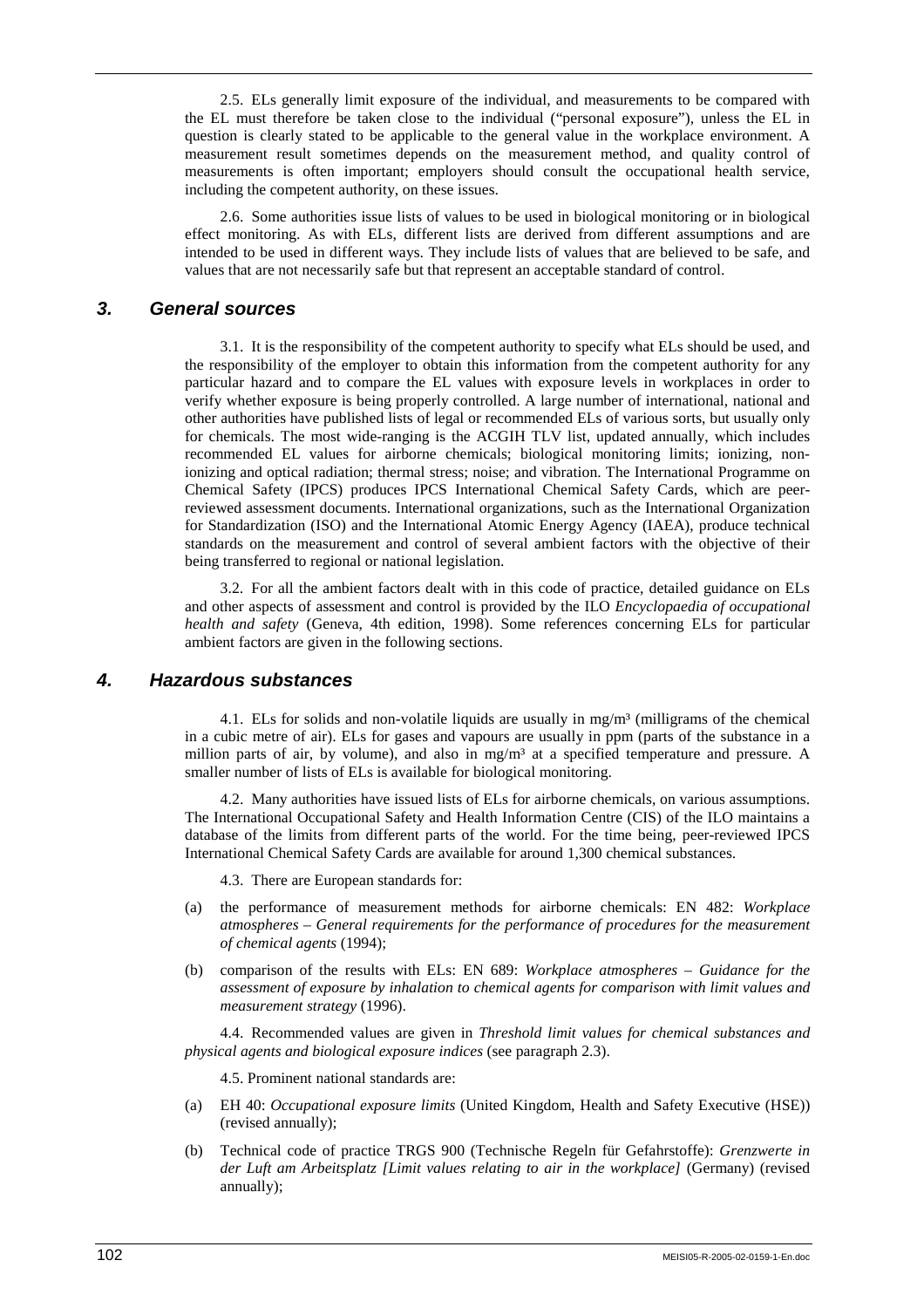(c) Code of Federal Regulations, 1910. Subpart Z: *Hazardous and toxic substances* (United States Department of Labor, Occupational Safety and Health Administration, 2001).

### *5. Non-ionizing radiation*

5.1. The term "non-ionizing radiation" is given to those regions of the electromagnetic spectrum where the energies of the emitted photons are insufficient, under normal conditions, to produce ionization in the atoms of absorbing molecules. They are usually referred to as ultraviolet, visible and infrared radiation.

5.2. There are as yet no internationally accepted sets of limits for electric and magnetic fields corresponding to the recommendations on ionizing radiation issued by the International Commission on Radiological Protection (ICRP), although some ELs have been recommended by the International Non-Ionizing Radiation Committee (INIRC) of the International Radiation Protection Association (IRPA), and by its successor, the International Commission on Non-Ionizing Radiation Protection (ICNIRP). Some limits proposed by these and other organizations are in terms of the physical or physiological effects of the radiation, and some in terms of the strengths of the fields. The relations between the units and quantities are complicated, and different quantities have been used in recommended ELs. Many of the recommendations depend on the frequency of the radiation. Units for time-varying quantities usually refer to the root-mean-square (rms) values.

5.3. Guidelines and recommendations can be found in the practical guide on *Protection of workers from power frequency electric and magnetic fields*, Occupational Safety and Health Series, No. 69 (Geneva, ILO, 1994); and in *Human exposure to electromagnetic fields*, ENV 50166-1 (low frequencies) and ENV 50166-2 (high frequencies) (Brussels, European Committee for Electrotechnical Standardization, 1995).

### *6. Ionizing radiation*

6.1. Ionizing radiation is produced when atoms break up. The energy released in this process takes a number of forms that have typical wavelength and frequency, energy and penetrating power.

6.2. Alpha, beta and gamma radiation have sufficient energy to alter other atoms and are termed "ionizing radiation".

6.3. Alpha and beta radiation are composed of relatively large particles with very little penetration. While alpha particles travel only a few centimetres in air and are incapable of penetrating the skin, beta particles have a range of more than 1 metre in air and up to 1 centimetre or so in tissue. Alpha and beta radiation cause biological damage, mainly from inhaled or ingested sources of material.

6.4. Gamma radiation or X-rays can pass through tissues from an external source, including plant walls and equipment.

# *7. Heat*

7.1. A series of international standards, including those of the ISO, is helpful in the assessment and monitoring of the thermal environment. ISO 11399:1995 *Ergonomics of the thermal environment – Principles and application of relevant international standards* is a useful guide to their application.

7.2. In hot environments, ISO 7243:1989 *Hot environments – Estimation of the heat stress on working man, based on the WBGT-index (wet bulb globe temperature)* gives a rapid method based on the WBGT index, which will be satisfactory under most conditions. It may provide insufficient protection for work in impervious clothing, in high radiant temperature, or a combination of high temperature and high air velocity. Under these more severe conditions, ISO 7933:1989 *Hot environments – Analytical determination and interpretation of thermal stress using calculation of required sweat rate* and ISO 9886:1992 *Ergonomics – Evaluation of thermal strain by physiological measurements* provide guidance for assessing individual response.

7.3. EN 563: *Safety of machinery – Temperatures of touchable surfaces – Ergonomics data to establish temperature limit values for hot surfaces* (1994) is also relevant.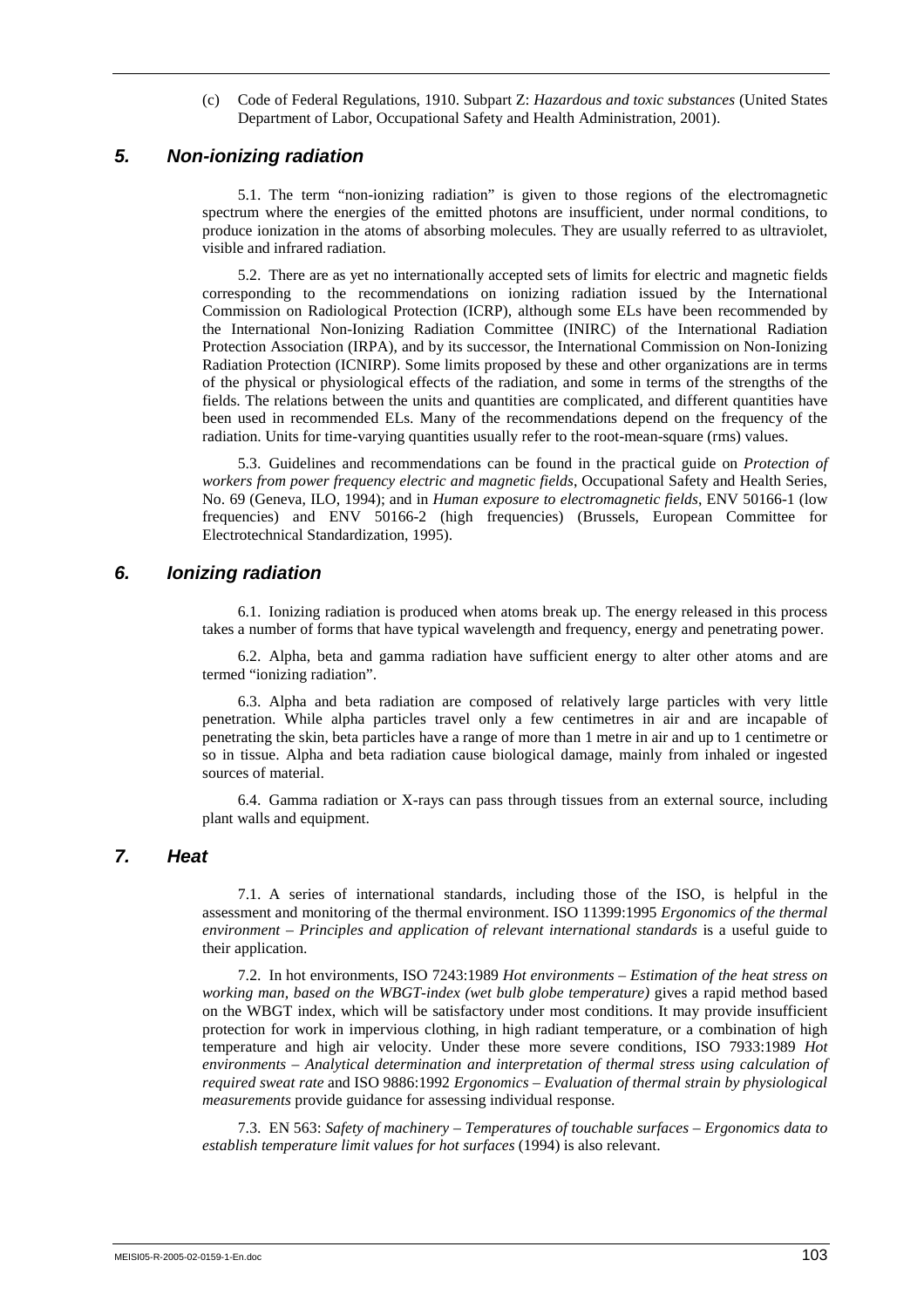7.4. The ACGIH publication *Threshold limit values for chemical substances and physical agents and biological exposure indices* (see paragraph 2.3 of this annex) gives details of work/rest regimes and is revised annually.

# *8. Noise*

8.1. Noise is conventionally measured in terms of the pressure of the sound wave. Because the ear responds roughly to the logarithm of the pressure, rather than its linear value, noise intensity is measured in decibels (dB), which are related to the logarithm of the ratio of the pressure of the sound to the pressure of a standardized least detectable sound. Also, the ear is more responsive to some frequencies than others, so measurements and ELs are in terms of dB(A), which takes a frequency weighting into account. All authorities specify an EL in terms of dB(A) applicable to eight-hour exposures, with a formula to deal with other exposure periods, and in most cases a peak EL as well. Some authorities apply stricter standards to particular environments. Users should apply standards that are adopted or recognized by the competent authority. These include a series of ISO standards on acoustics (1999:1990; 4871:1996; 9612:1997; 7196:1995; 11690:1996).

# *9. Vibration*

9.1. ELs for vibration are usually in terms of the root-mean-square (rms) acceleration, frequency weighted to take human response into account. The standard is usually applied to eighthour exposures, with a formula to account for shorter or longer periods.

9.2. For whole-body vibration, limits are applied to the longitudinal component (through the head and feet), to the two axes at right angles to this, and to a weighted combination of all three (ISO 2631-1:1997).

9.3. For hand-transmitted vibration, limits are applied to frequency-weighted acceleration along three orthogonal axes centred at the point of contact of the hand and the tool (ISO 5349:1986 provides guidelines for measurement).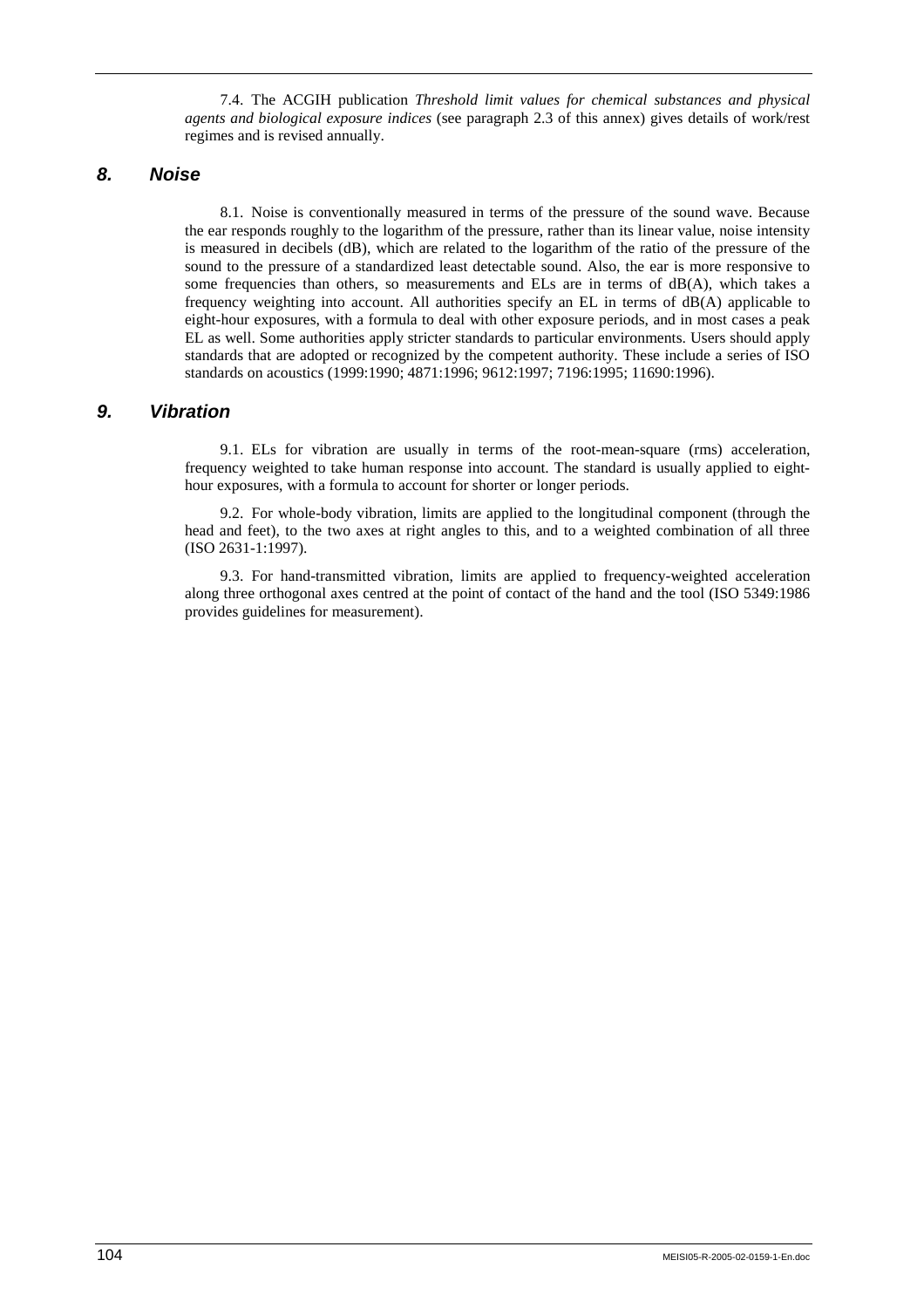# **Annex VI**

# **Additional chemicals used in the iron and steel industry**

#### Ammonia

Short-term (acute) inhalation causes severe irritation of the respiratory tract. Skin contact results in burns, blistering and, possibly, permanent scarring of the skin. Eye contact causes irritation and, possibly, corrosive injury.

#### Benzene

Short-term (acute) inhalation causes depression of the central nervous system, marked by drowsiness, dizziness, headache, nausea, loss of coordination, confusion and unconsciousness. Long-term exposure to benzene reduces the number of red and white blood cells and damages bone marrow. Benzene is carcinogenic.

#### Carbon monoxide

Inhalation of carbon monoxide causes symptoms including headache, weakness, dizziness, nausea, fainting, increased heartbeat, irregular heartbeat, loss of consciousness and death.

### Chlorine

If inhaled, chlorine causes severe breathing difficulties and pulmonary oedema. It can aggravate respiratory diseases, such as bronchitis and asthma.

#### **Cyclohexane**

Short-term (acute) inhalation can cause headache, nausea, dizziness, drowsiness and confusion. In very high concentrations, unconsciousness and death can result. Ingestion of extremely large doses may cause nausea, vomiting, diarrhoea and headache.

#### Formaldehyde

Short-term (acute) exposure through the inhalation of vapour can cause severe irritation of the nose, throat and windpipe. Formaldehyde solutions can cause primary irritation resulting in tingling, drying and reddening of skin. Eye contact results in irritation and tingling of the eye; concentrated solutions can cause severe eye injury.

Ingestion of formaldehyde causes irritation, severe pain in the mouth, throat, oesophagus and intestinal tract. Later symptoms can include dizziness, depression and coma.

Long-term (chronic) exposure through inhalation causes irritation of mucous membranes and the upper respiratory tract. Long-term skin contact causes skin allergy.

#### Hydrogen cyanide

Short-term (acute) inhalation or ingestion causes weakness, headache, giddiness, dizziness, confusion, anxiety, nausea and vomiting. High concentrations can cause death within minutes or hours. There may be a bitter, pungent, burning taste in the mouth.

Long-term (chronic) exposure causes a persistent runny nose, weakness, dizziness, giddiness, headache, nausea, abdominal pain, vomiting, throat irritation, changes in taste and smell, muscle cramps, weight loss, flushing of the face and enlargement of the thyroid gland.